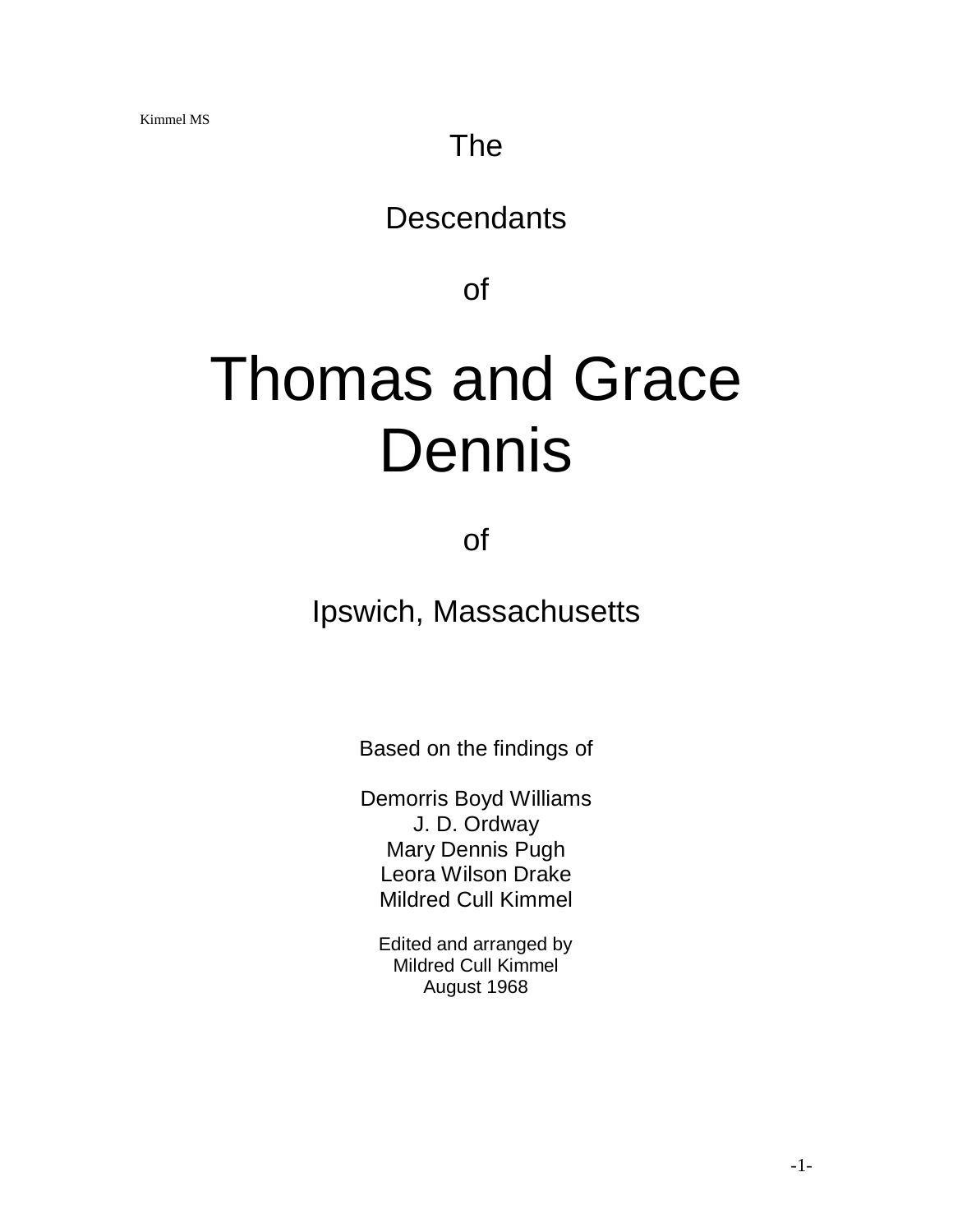# **CONTENTS**

| Contents                                                                          |                |
|-----------------------------------------------------------------------------------|----------------|
| Introduction                                                                      | $\frac{2}{3}$  |
| Foreword                                                                          | $\overline{4}$ |
| How to Use This Genealogy                                                         | 8              |
| <b>Section I.</b> Ipswich, Essex County, Massachusetts. Home of the Early         |                |
| Dennis Family                                                                     | 9              |
| Chart 1. Five Generations of the Descendants of Thomas Dennis and Grace Searles   | 12             |
| of Ipswich, Massachusetts                                                         |                |
| Chapter I. Thomas Dennis of Ipswich, Mass.                                        | 13             |
| Chapter II. The Second Generation - Children of Thomas and Grace Dennis           | 19             |
| Chapter III. The Third Generation in Ipswich - Grandchildren of Thomas Dennis     |                |
| and Grace Searles                                                                 | 23             |
| Chapter IV. The Family Scattered After the Revolution                             | 30             |
| <b>Section II.</b> Litchfield, Maine Branch of the Dennis Family: Descendants of  |                |
| John Dennis (4-5) and Salome Hodgkins Dennis                                      | 47             |
| Chart 2. Descendants of John Dennis and Salome Hodgkins Dennis                    | 48             |
| Chapter V. Fifth Generation - The Descendants of John Dennis of Litchfield, Maine | 49             |
| Chapter VI. Sixth Generation Descendants of John Dennis of Litchfield, Maine      | 52             |
| Chart 3. Descendants of Arthur Dennis (1745-1825) and Mary Goodhue (1745-1819)    | 55             |
| Chapter VII. Seventh Generation Descendants of John Dennis of Litchfield, Maine   | 57             |
| Section III. Chapter VIII. The Fifth Generation. The Thirteen Children of Arthur  |                |
| and Mary Goodhue Dennis                                                           | 59             |
| Chapter IX. Sixth Generation of John Dennis and Eunice Fling Dennis               | 88             |
| Chart 4. Three Generations of Descendants of Samuel Dennis (1776-1855) (5-25)     |                |
| and Sarah Dix Dennis (1779-1850)                                                  | 90             |
| Chapter X. Sixth Generation - Wayne County, New York. Descendants of Samuel       |                |
| and Sarah Dix Dennis                                                              | 91             |
| Chart 5. Three Generations of the Descendants of Moses Dennis (1779-) (5-26)      |                |
| and Rhoda Sprague (1784-1841)                                                     | 105            |
| Chapter XI. Sixth Generation. The Children of Moses and Rhoda Sprague Dennis      | 106            |
|                                                                                   |                |
| <b>Index of Names</b>                                                             | 120            |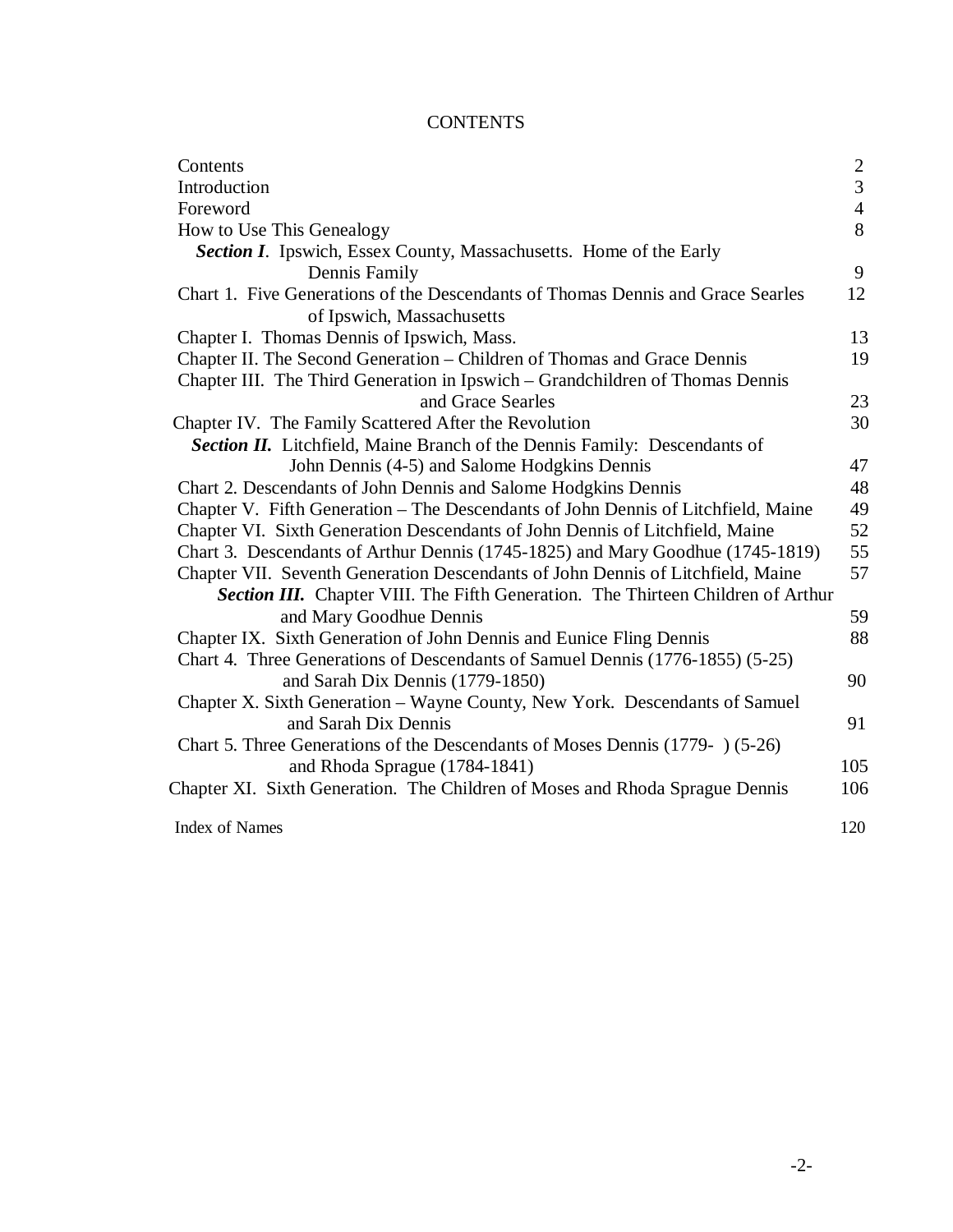## INTRODUCTION

This account of the history of the Descendants of Thomas Dennis of Ipswich, Mass. was compiled by Mildred Cull Kimmel (Oct. 5, 1904–Sept. 16, 1985) from information collected by herself and several other Dennis descendants. Her primary sources were the notes of (1) Demorris Boyd Williams and (2) Leora Wilson Drake. (See the lineages of these three women below.) These notes and others are referred to in the footnotes, but are not included in this version, as they are not as well organized as the Kimmel manuscript, and some contain many handwritten notes.

To permit internet access, the manuscript was retyped. The data are included in the website [www.DennisFamilyOnLine.com](http://www.DennisFamilyOnLine.com) (a site listing all of the known Dennis descendants of Thomas and Grace Dennis, together with the children of Dennis women). No names were added to this document, but the website lists many more descendants, as well as information regarding their lives. A few corrections have been made where errors were obvious, but most of the information remains as originally written. Some of the tables were modified by listing more information on parents in the main heading, rather than vertically on the side of the page, and a name index was added to the manuscript to help the reader find persons of interest.

We hope that this information will be of use to those seeking information on this family.

Frank G. Dennis, Jr. E. Lansing, Michigan May 2009 -------------------------

Mildred Cull Kimmel<sup>9</sup> (1904-1985) – Isadore Whitbeck Cull<sup>8</sup> (1873-1960) – Louisa Dennis Whitbeck<sup>7</sup> (1840-1924) – Robert Densmore Dennis<sup>6</sup> (1814-1889) – Moses Dennis<sup>5</sup> (1779-?) – Arthur Dennis<sup>4</sup> (1745-1825) - Rev. John Dennis<sup>3</sup> (1708-1787) – John Dennis<sup>2</sup> (1673-1756/7) – Thomas Dennis<sup>1</sup> (1638-1706).

Demorris Boyd Williams<sup>9</sup> (1892-1969) – Caroline Estelle Reynolds<sup>8</sup> (1862-1939) – Philinda Elizabeth Watson<sup>7</sup> (1834-1915) – Caroline Frances Dennis<sup>6</sup> (1811-1872) – Samuel Dennis 2<sup>nd5</sup>  $(1776-1855)$  – Arthur Dennis<sup>4</sup> (1745-1825) – (see Mildred Cull Kimmel lineage).

Leora Wilson Drake $^9$  (1900-1982) – Ora F. Whittemore Wilson $^8$  $)$  – Marshall J. Whittemore<sup>7</sup> (1857- $(1857 - ) -$  Samuel J. Whittemore<sup>6</sup>  $(1824 - 1860) -$  Parmelia Dennis Whittemore<sup>5</sup> (1795-1858) – Moses Dennis<sup>4</sup> (1750-1845) – Rev. John Dennis<sup>3</sup> (1708-1787) – (see Mildred Cull Kimmel lineage).

"Leora was born May 7, 1900 in south Cameron, resided in Canisteo and vicinity her entire life, and although a busy housewife found time to become first Historian of Canisteo Village and Township for 32 years. She also did over three hundred genealogies, compiled cemetery records in the Canisteo area, was Registrar for DAR for twenty years, and collected Historic Accounts of the past." [in Forward from *Col. Bill's Tales*, by Leora Wilson Drake, 1984. Published by the Hartsville (N.Y.) Historical Society. "These stories first appeared in the Canisteo Times in 1949 & 1950 and were very popular at that time."]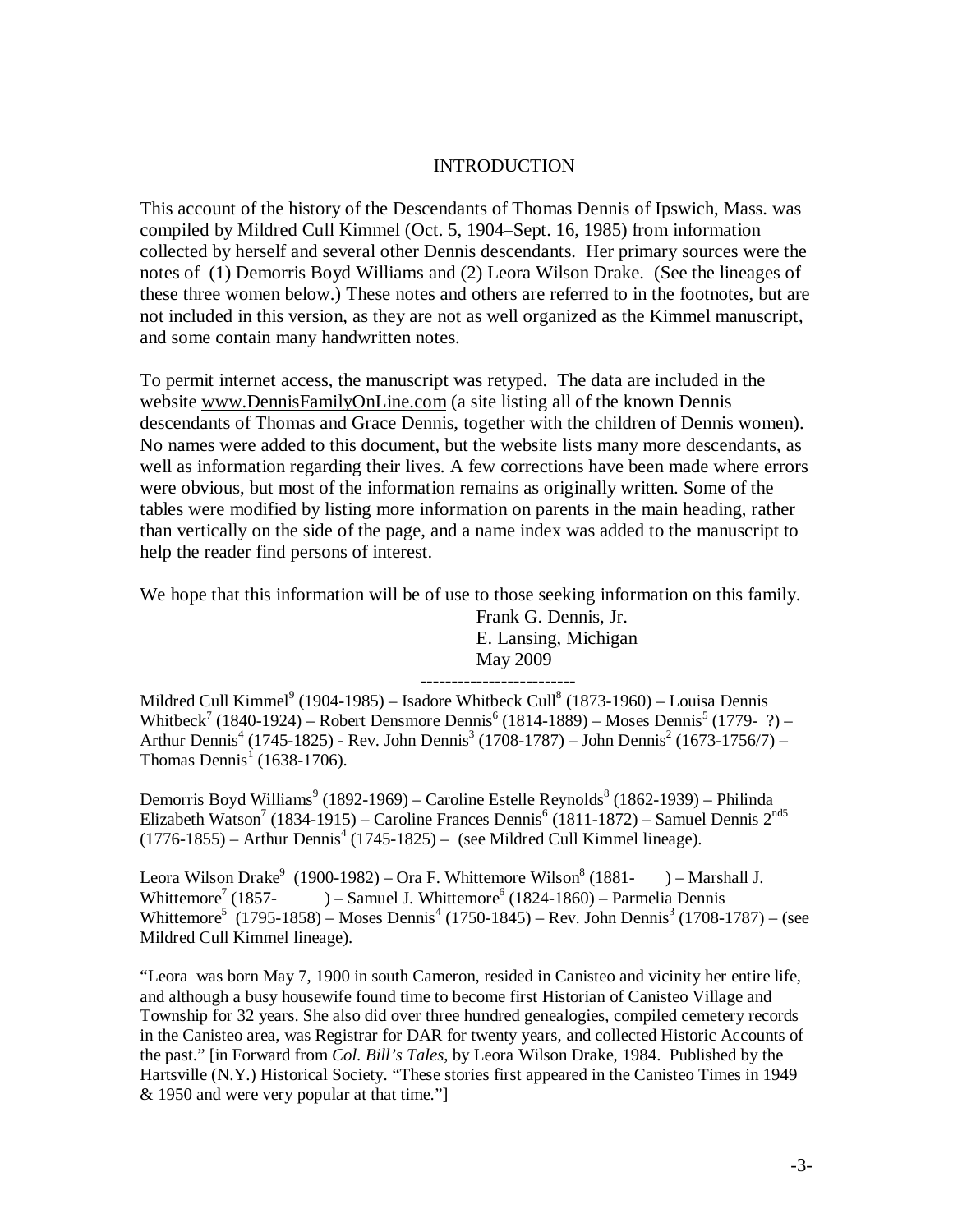#### **FOREWORD**

This Dennis family record came about as a result of the efforts of many people over a period of a half a century or more. A word of explanation and appreciation is therefore in order.

First, the idea of a family record grew out of the interest which my mother, Isadore Whitbeck Cull -- a daughter of Louisa Dennis Whitbeck -- had in her own family. From early childhood I can recall hearing her tell with great affection about her "Grandpa" and "Grandma Dennis" whom she admired so very much. Visits to the homes of her aunts, uncles, and cousins afforded her some of her most enjoyable hours. While we children were growing up, at least once a year the whole family drove on a Sunday afternoon to Wallington for a visit with Aunt Rhoda (Dennis) Reynolds. If Mother's cousin, Grace, was not there, we made a trip to Sodus where she and her husband, John Riggs, lived. Years earlier "in the horse and buggy days" there was also a trip to Sodus Center to see Aunt Izzy (Isadore) Brower and poor, unfortunate, Taylor Brower. Once or twice we ventured as far as Oswego to spend the day with another cousin, Florence Dennis Hewitt, always a prime favorite.

These visits invariably led to reminiscences about members of the family, both living and dead. I heard about "Aunt Jewel"; "Pop Carll", the matchmaker; Uncle Spence and his ox team; and Aunt Lib Dennis, whose sleepless nights were spent baking and canning with a roaring fire in the kitchen even on the hottest day of summer to the annoyance of the rest of her household. Also, there were the tricks that Uncle Will Reynolds played on the girls, and the tricks that Mother and Florence played on him in return -- like putting red pepper in his chewing tobacco.

After my sisters married (they never did enjoy these visits as much as I did), and after my father died, it fell to me to continue these summer pilgrimages. Always a high point of a summer jaunt for my mother were the drives we took over the roads she had traveled as a girl, past the old homes of her friends and family -- past Grandpa Dennis' house which he had built (with its lead lined room for peppermint oil) -- where she had spent many happy childhood years. The house burned several years before my mother passed away, but she still was eager to drive past the place so full of memories. Usually there would be a stop at the Zurich or Brick Church Cemetery in Sodus Center, filled with many long- departed Dennises.

I came to look forward to these visits with my mother's relatives and plied both her and them with questions galore. In time I began to write down what I heard -- and thus this record had its beginning. My mother never really approved of putting anything in writing lest some offense be committed, unwittingly, or some unpleasantness be perpetuated. She was very reluctant to pass on any tale that in any way reflected on the good name of the person or the family. Better left untold was her philosophy.

But, this family history would never have come about had it not been for the generosity of a distant cousin in the Dennis family -- Demorris Boyd Williams, of Martinsburg, West Virginia. I had met Demorris many years ago at Florence Hewitt's when she was attending Oswego Normal School, and I was a gawky kid of ten or twelve. We had absolutely nothing in common then. But through Grace Wrates, I had known that she went on to teach school, married Samuel Williams, and had become intensely interested in genealogy.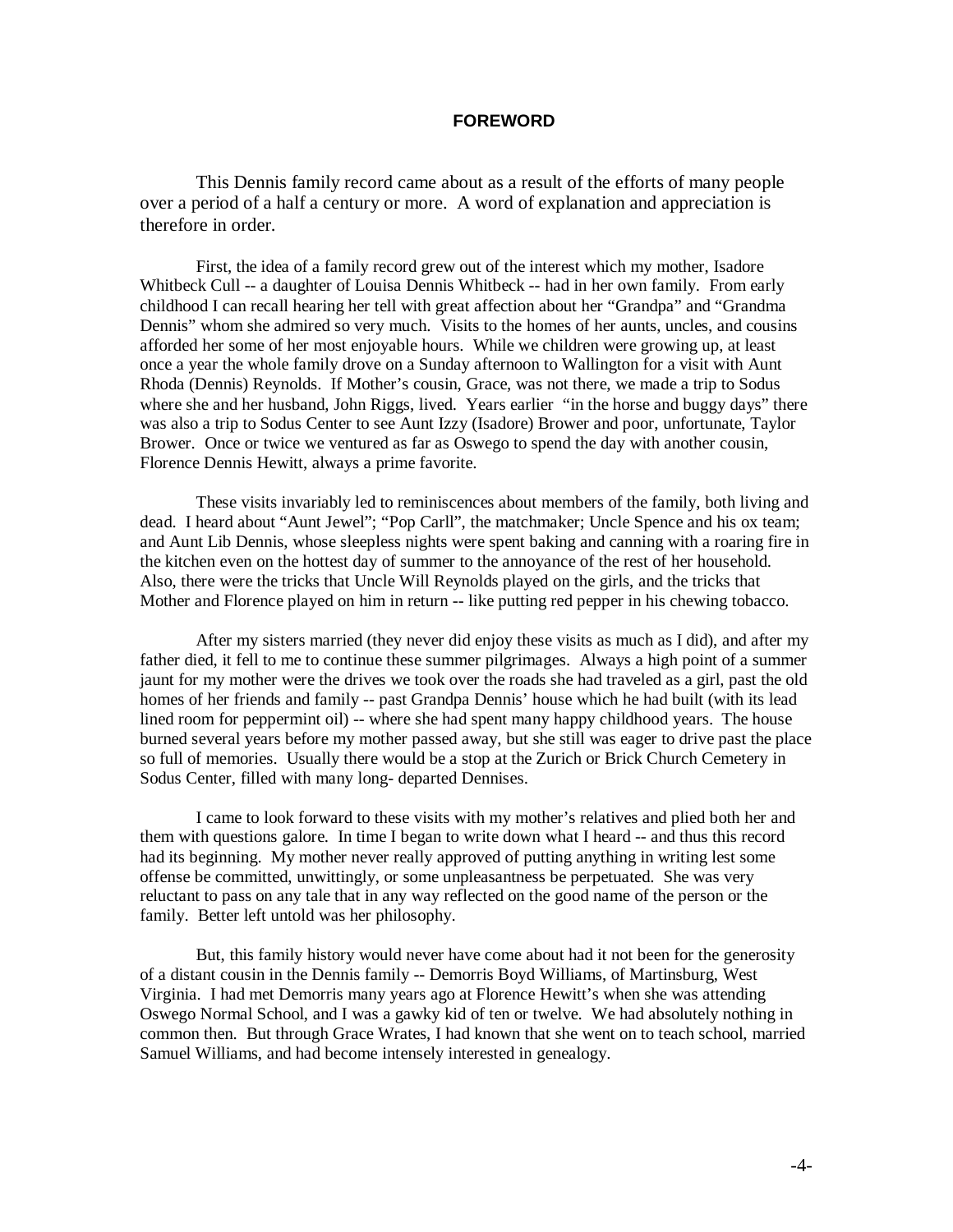In the 1940s we chanced to meet in Sodus at Grace Wrate's and the conversation turned to our mutual family history. At the time, I was endeavoring to locate a Revolutionary War record in my father's family -- the Penoyar line -- and she offered to be of what assistance she could. Then she told me that we had a Revolutionary ancestor on the Dennis line which was a complete surprise to both my mother and to me. She sent me Arthur Dennis' records which she had used in the D.A.R., and which I later used when I joined that organization. My mother expressed great surprise that she had never heard her grandfather (Robert D. Dennis) mention anything about his grandfather being in the Revolution. Since he was involved only eleven days during the Lexington-Concord fight, Arthur Dennis probably did not feel any special claim to fame. He had done his duty as any other man would have done, and did so, under the circumstances, then returned home to his wife and five children.

Over the years, Demorris and I have corresponded and during the 1950s she sent me a complete copy of all of her Dennis records, which make up the major portion of this history. All that I have done has been to use her notes and recast them in narrative form for the biographical sketches, and reorganize them according to the plan of my record. (See her complete notes in the Appendix.)

Living in Martinsburg, so close to Washington, D.C., she made frequent trips to the libraries and archives there where she did research in all branches of her own family. In fact, she eventually came to do research for others, professionally. In pursuit of information about the Dennis family, she and her husband made several trips into Massachusetts, New Hampshire, and Maine where she spent weeks and traveled miles searching census records, deeds and vital records in the court houses and libraries wherever members of the family had lived. It was from her research that we first learned of the early ancestors of the Dennis family. Demorris had gathered the data on Thomas and Grace Dennis, and their descendants which is found in this record -- all of whom had lived in Ipswich, Massachusetts. Imagine my feelings when I learned that on a trip through New England several years earlier my mother and two nieces had spent the night in a motel in Ipswich, without realizing that we were scarcely a stones throw from the graves of Thomas and Grace Dennis and their home on County Road. (Thomas and Grace Dennis are the very earliest known ancestors of mine in any branch of my family -- they were among the earliest settlers in the country, as a matter of fact.)

Not only did Mrs. Williams fill in our Dennis background, but she also made available pages of her research in other lines into which members of the Dennis family had married -- the Fowlers, Spragues, Goodhues, The Barnes and Bartletts and others. Some of these lines extend back into England to the time of the Norman Conquest in 1066 A.D.

In 1957 my husband, Leroy F. Kimmel, and I took a trip into New England and spent some time in Ipswich. We came upon the old North Burial Yard, parked our car on High Street, and set off to see if we could locate some old family graves. Before we had reached the cemetery gate, we were greeted by the friendly voice of Bernie Spencer who lived on High Street across from the cemetery. He spotted us as tourists and offered his help -- as he had many others who, like ourselves, had Ipswich backgrounds. He proved to be most helpful in locating the graves of Grace and Thomas Dennis and their son, Thomas -- all of whose stones are in an excellent state of preservation. Grace Dennis was buried there in 1686 -- nearly three hundred years ago. One of the stones was lying on the ground and a swarm of yellow jackets had made their nest underneath it. When we attempted to raise the stone to take a picture, they resented the intrusion violently. "That will teach you to let your ancestors lie", was my husband's smug observation. (The stone was reset on our next trip to Ipswich.) Bernie Spencer has been a valuable source of information ever since -- sending the picture of the Thomas Dennis house on County Road (see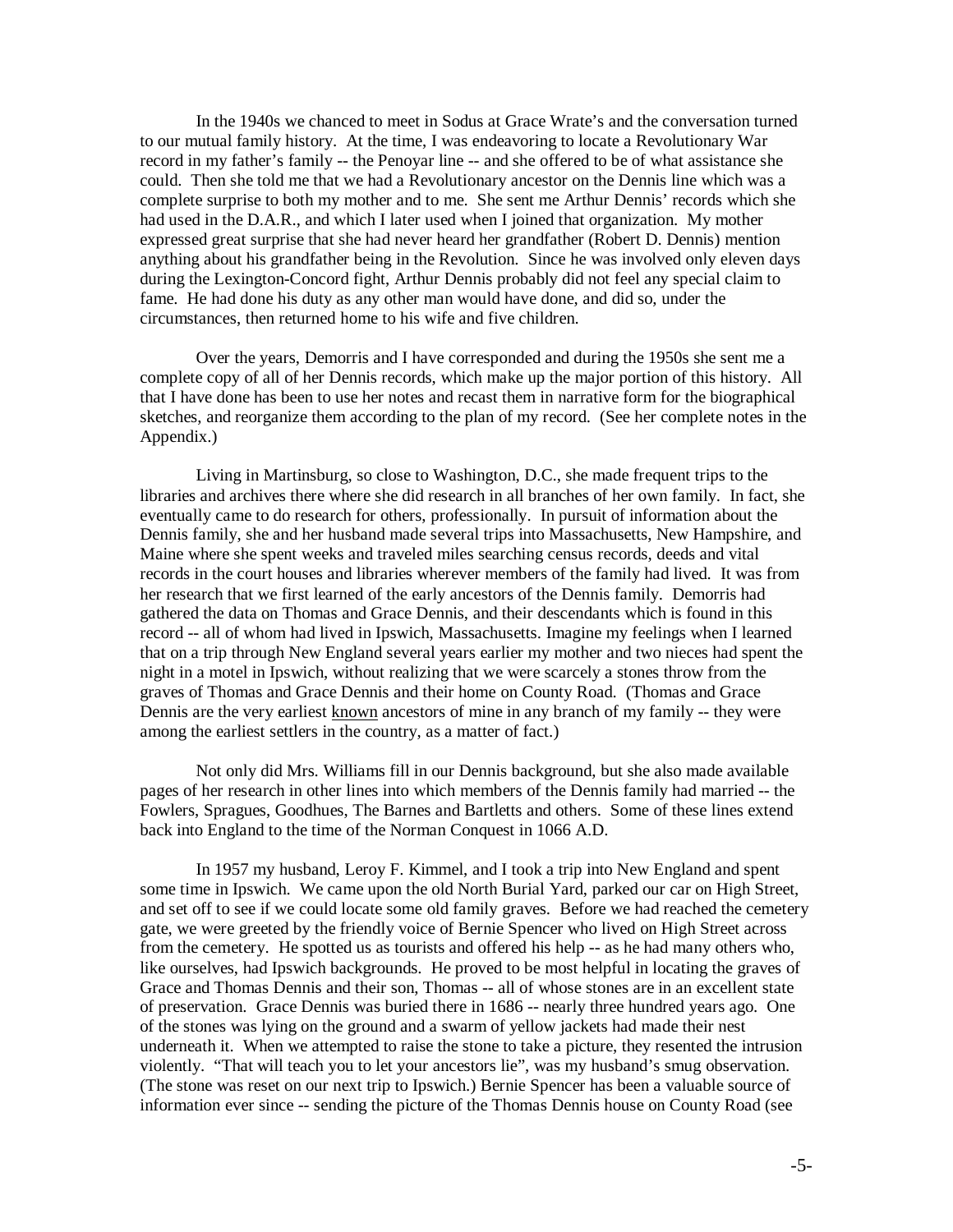the article on T. Dennis) and the newspaper accounts of  $17<sup>th</sup>$  Century Day activities in 1958 which featured the craftsmanship of Thomas Dennis. (See T. Dennis)

Another person who has contributed in a major way to a third section of this family record is Mr. J. D. Ordway of Jasper, who, as a boy had lived with and worked for Franklin and Frye Dennis near that small Steuben County village. I never knew Mr. Ordway, and learned of his Dennis family record long after he had died. When I came to teach in Hornell, I became aware that there were many Dennis families here, not only in the city, but also in Canisteo, Jasper, Cameron and the surrounding small hamlets. There is a Dennis Avenue in Hornell. In looking up the Steuben County History, I became aware that at one time there had been many prominent people in the city of that name -- Rodney Dennis, attorney on Main Street; Frank Dennis, proprietor of a saw mill and lumber dealer; Eugene Dennis, carpenter; and others. My curiosity became aroused -- could these people in some way be connected with our Dennis line? Numerous inquiries to find knowledgeable persons in the family led me to Mrs. Ida Dennis, widow of Truman Dennis who lived in the city. She had a copy of Mr. Ordway's family record and was willing to loan it to be copied. Imagine my surprise when I learned that the progenitor of the Steuben County family was none other than Moses Dennis of New Hampshire, a brother of our Arthur -- and that we had the same Ipswich beginnings. As a matter of fact, the little settlement north of the village of Jasper was known as Hampshire.

During the 1960s I made the acquaintance of a descendant of the Jasper Dennis family -- Mrs. Leora Wilson Drake, the historian for the village of Canisteo. We have visited at length about our common ancestry, and exchanged notes. Her notes contain some information about the early Dennis family in Ipswich that is not found in Mrs. William's notes. This I have incorporated into my account. She had received considerable material from a cousin -- Mrs. Mary Dennis Pugh of Buffalo. Some of Mrs. Pugh's material was the result of her own research, and some was the work of a paid genealogist. Unfortunately, neither gives the sources of their information so that their work cannot be verified.

One final word to all who are interested in the Dennis family. My niece, Joyce Carpenter Judson, and her family spent several summers in Brunswick, Maine during the 1960s, while her husband attended summer school at Bowdoin College. While there, Joyce and her daughters visited the Bowdoin Museum on the campus and to their amazement came upon a chair which once belonged to the Dennis family of Ipswich. According to the Museum's bulletin the chair is "reputed to have been carved in England in 1630 and brought to America about 1635 by ancestors of the Dennis family of Ipswich, Massachusetts. Mr. Luke V. Lockwood, however, believes that it is American, and the finest oak chair of its type in the country. Because of the association with Ipswich of President McKeen, the first head of the College, the chair has been used for many years by the President of the College in presiding over the commencement exercises." The "President's Chair", as it is known, was given in 1872 by Mr. E. Wilder Farley of Newcastle, Maine.

In 1968, my husband and I made a trip to Maine for the express purpose of seeing and taking pictures of this famous chair. We found that the Museum has on loan two carved chests which were made by Thomas Dennis, and an ornately carved tape loom. We were able to take pictures of the chair and the chests, but the loom was in a glass case, lying flat down, (the only article in the case), in such a position that a picture was impossible. An experience such as this is one of the thrills and rewards that come but once in a great while to those who do genealogical research.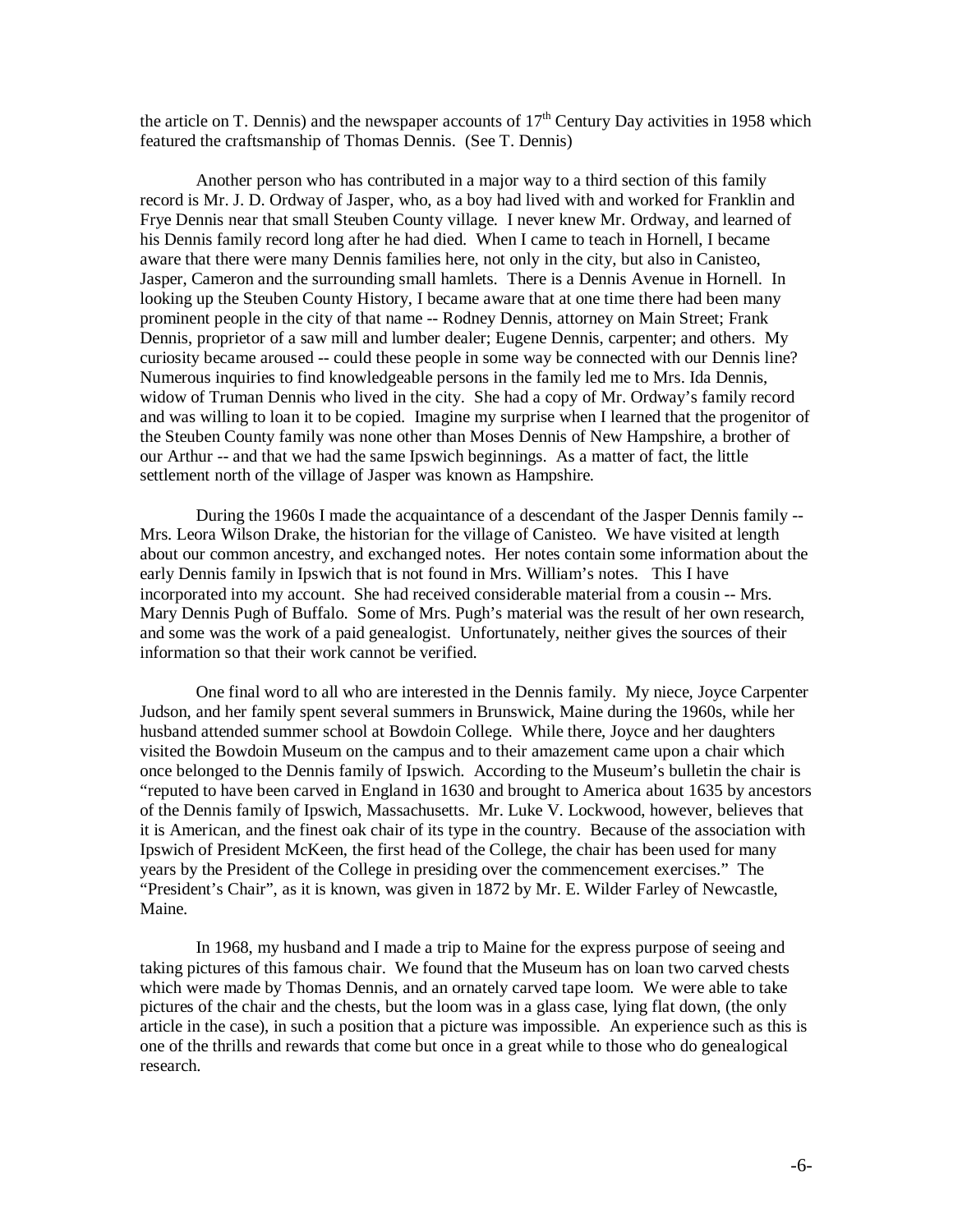The charts and the hand made maps are mine, and the organization of the material as well as the narrative is mine. The factual material is pretty much the work of others, to whom I am most grateful. The plan which I have followed in brief has been to cover as thoroughly as possible the first four generations of the descendants of Thomas Dennis in Section I. Beyond that point, only two lines have been traced to the present time -- namely the descendants of Arthur Dennis and those of his brother, Moses Dennis. These two men (or at least their families) came into New York State about the same time -- after the Revolution -- to seek new homes and fortunes -- pioneers in another American frontier.

Mildred Cull Kimmel August 1968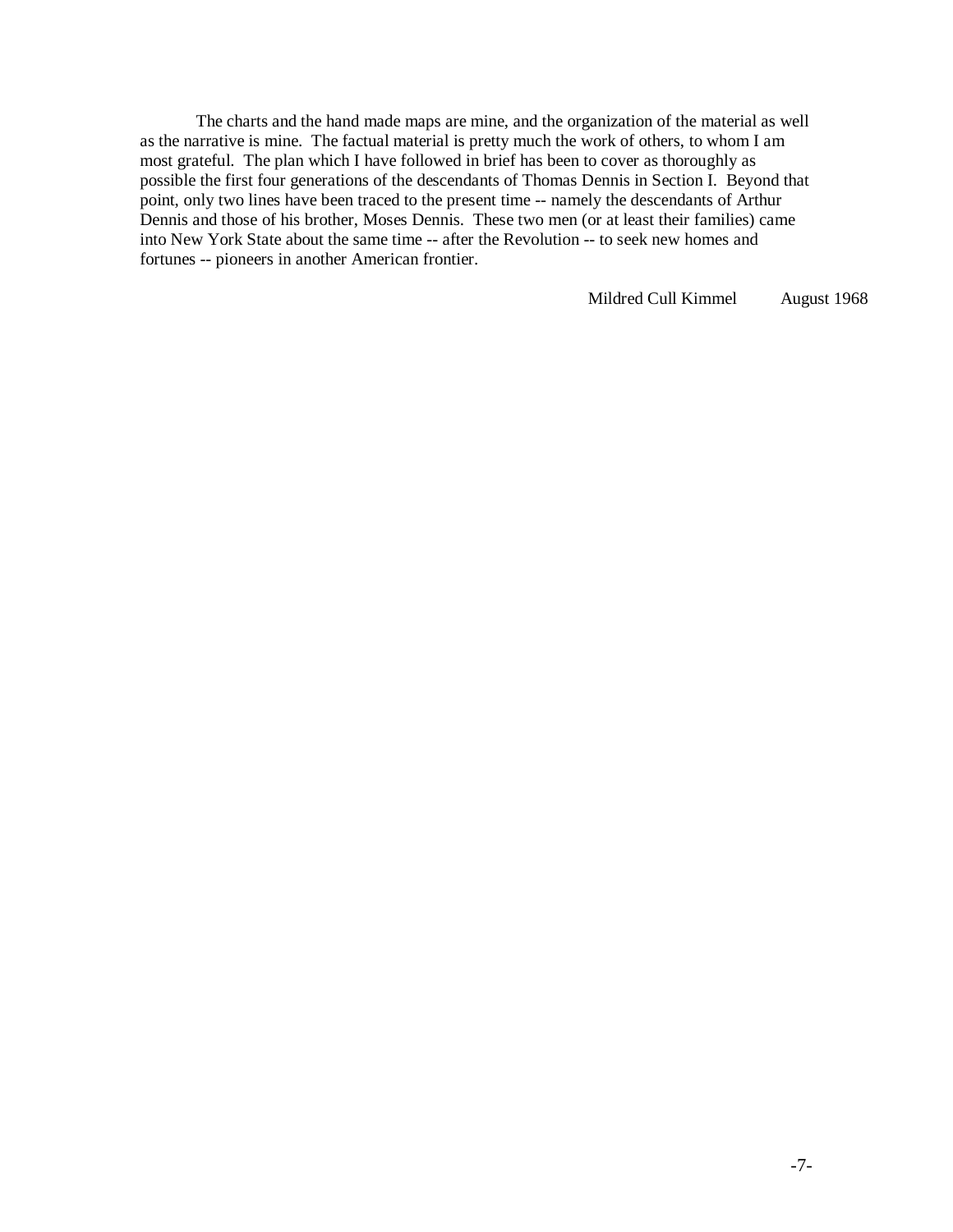#### **HOW TO USE THIS GENEALOGY**

This genealogy is arranged in sections and chapters by generations  $-1<sup>st</sup>$  generation in Chapter I, and  $2<sup>nd</sup>$  generation in Chapter II. Thus all of the sons and daughters of an individual are treated in one chapter, followed by the children of his (her) brothers and sisters, since they all belong to the same generation. The chapters are grouped into sections based upon geographic location of branches of the family – i.e., Ipswich, Massachusetts, Maine, Wayne County, N.Y., etc.

Preceding each name in the family record are two numbers separated by a hyphen (i.e., 5- 25). The first number indicates the generation to which the individual belongs, beginning with Thomas Dennis, who as the oldest known person in the family is 1-1, the "pater familiae", so to speak. His children belong to the second generation, and are to be found in Chapter II. The oldest child in the second generation hence is 2-1, and the youngest child is 2-3, since Thomas and Grace Dennis had but three children. In the third generation, the oldest child of the oldest son (or daughter) becomes 3-1, and the second grandchild becomes 3-2, etc. Brothers and sisters follow one another in the order of their birth, followed later by their cousins, etc.

These numbers are the means of individual identification and are found wherever mention of an individual is made – preceding his name in his biographic sketch, on the upperright corner of each page of such biographic sketch, in the index and on all charts. To trace a person in this record, locate his name on one of the several charts. By means of his generation and individual number, you will be able to find him in the narrative. Here also you will learn his father's (or mother's) generation number, as well as the identification numbers of his children. Thus Arthur Dennis, 4-5 is the son of Rev. John Dennis, 3-5, and the father of Moses Dennis, 5-6, and others.

An "X" placed in front of a number indicates that nothing further is known about this person beyond the entry so marked, and his/her line is dropped henceforth. Biographic sketches can be found for all numbers not so marked. Refer often to the charts.

> "My beloved son, in whom I find the best of all who have gone before. May this ancestral history be of interest As a record of the lives that have gone into the making of your life, afford you fuller understanding of the traits of mind and heart which are your inheritance, and inspire you to greater heights. With dearest love and fondest hopes,

> > Mother"

To Lyndon B. Johnson from his mother, Christmas, 1954.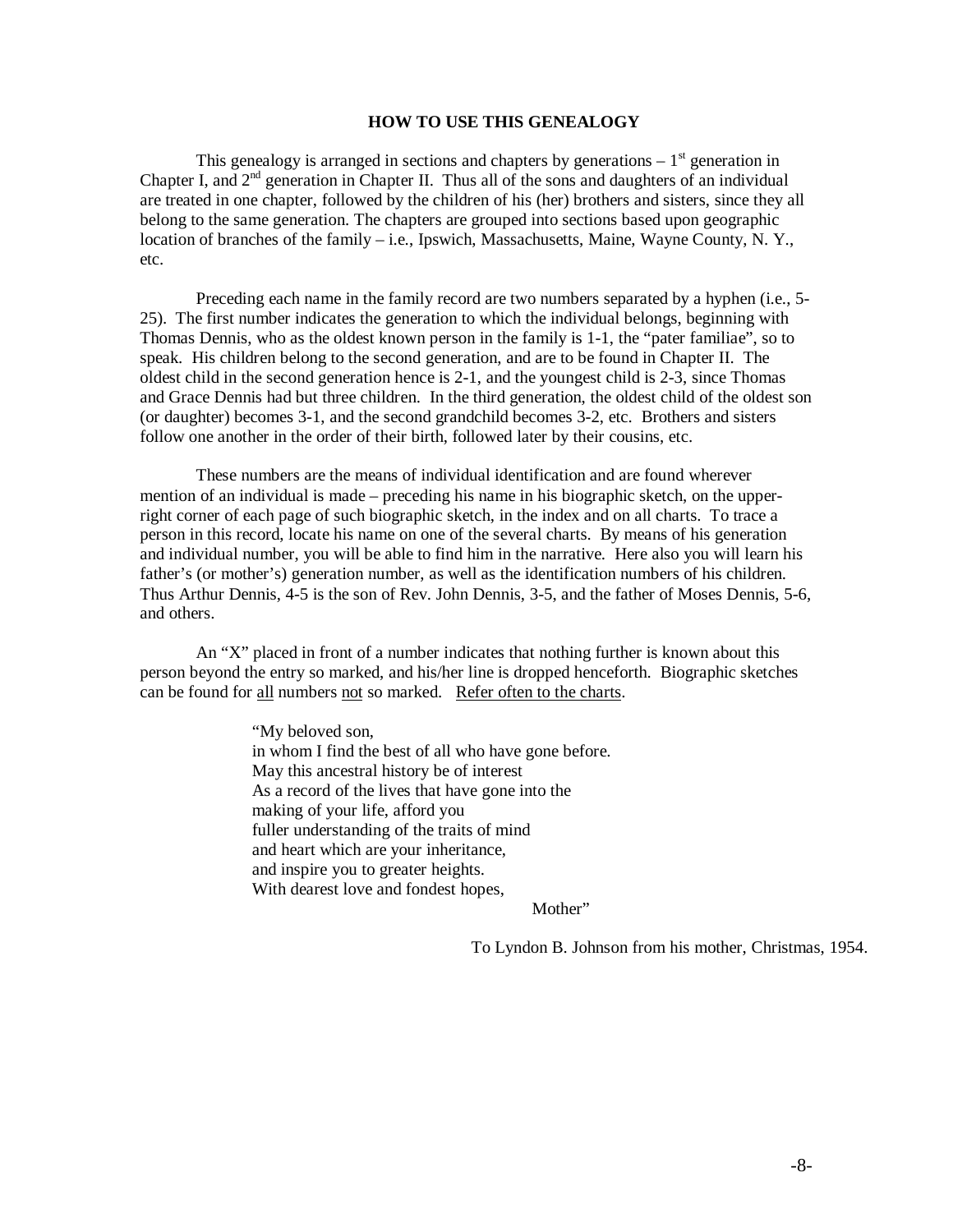#### **SECTION I**

#### **IPSWICH, ESSEX COUNTY, MASSACHUSETTS HOME OF THE EARLY DENNIS FAMILY**

No other town in the New England area, in fact in all of colonial America, was so closely associated for so many years with the Dennis family as was Ipswich, Massachusetts. Here Thomas Dennis settled in 1667 and here he lived, worked and died. For three generations his descendants continued to call it home, intermarried with some of the leading families of the area (Willcombs, Kinsmans, Goodhues, Fowlers and many others). From Ipswich the younger generations fanned out into regions to the north and west -- to Maine, New Hampshire and eventually to New York State. Although none of the family are among the great names of the early days of our history, they were good solid citizens of the town, intimately associated with the momentous events which took place in this most significant section of our country.

Ipswich, Massachusetts lies about thirty miles north of Boston, approximately midway between Salem and Gloucester. The following account taken from the brochure prepared for Seventeenth Century Day in 1956 tells of its early history.

"Ipswich was one of the earliest towns in the Bay Colony; it was settled in 1633, only three years after Boston. To avoid the deep forests, the journey here was probably made in a shallop skirting the coast. The first houses were "wigwams, huts and hovels" built against the hillside near what is now the town wharf.

"Agowamme (as the Indians called their village here) is nine miles to the north of Salem, which is one of the most spatious places for a plantation being near the sea, it aboundeth with fish, and flesh of fowls and beasts, great Meads and Marshes and plaine plowing grounds, many good rivers, and harbours and no rattle snakes." (from the New England Prospect. A true, lively and experimental description of that part of America, commonly called New England by William Wood, London, 1634.) Indians who roamed the Eastern seacoast prior to the coming of white men knew Agawam as a favorable situation for their way of life. Great mounds of shells overlaid with soil and vegetation tell us they came here to enjoy the seafood.

"To this outpost came the most extraordinary of pioneer groups. Before 1633, transient fishermen and trappers had come here to live, but they were considered squatters and their claims disallowed by the Massachusetts Bay Colony. 'The peopling of this town is by men of good ranke and quality, many of them having the yearly revenue of large lands in England before they came to the wilderness.' In March 1633, John Winthrop, Jr. came by shallop up the river with twelve men to start the permanent settlement. In August 1634, the town was incorporated and given the name Ipswich.

"Shortly there was a meeting house and the rocky slope several minutes walk up from the river became known as Meeting House Hill. There was undoubtedly a stockade enclosing the meeting house and the watch house. The present edifice of the First Church, built in 1846, is the fifth structure erected on or near the original site. The curfew which sounds each night from the bell tower has been rung for more than three hundred years.

"At the foot of another slope one-half mile to the northeast of the Meeting House, land was set off for a burying ground. Here lie buried, some marked and many unmarked, the founders of the town and many instrumental in shaping the destiny of New England. (Among the graves are those of Thomas and Grace Dennis -- 1686 and 1706, respectively.) The stones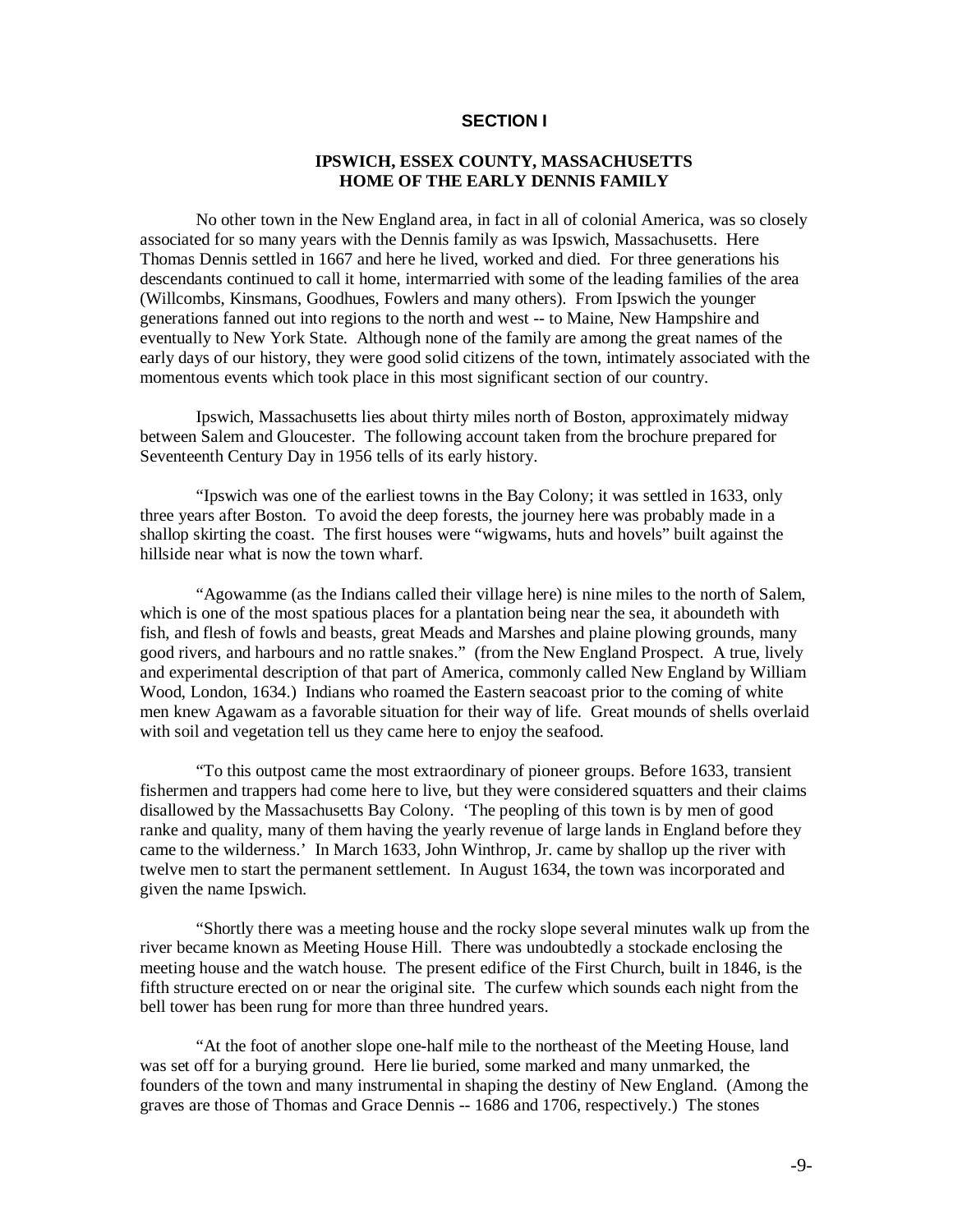themselves are excellent examples of early folk art in terms of stone-carving. One especially, that of the Rev. Nathanial Rogers, constitutes one of the few early examples of American sculpture, in that it is a portrait stone.

"Many of the nearly forty buildings now standing in Ipswich which are the first period of American architecture (built before 1725) can now be seen along these venerable streets. (High and East Street) Sturdy and functional, they were not the homes of a leisured class. Most of them originally had but two rooms, at the most four. Sharp-pitched roofs and broad chimneys are outward evidences of antiquity which additions and renovations throughout three hundred years of unbroken occupancy do not conceal. The additions were often lean-tos, and so developed the 'salt-box' look. 'Their houses are many of them very faire built with pleasant Gardens and Orchards.' (Edward Johnson, 1654.)

"Small and simple, built with the materials and skills at hand, these are frontier houses. Yet within their range, they are not only sturdy but varied and lovely. The gunstock posts and overhang, suggestive of medieval houses; the fabulously wide boards, suggestive of the virgin forests which stood nearby; the blending of form and function, austerity and beauty, strength and solidity, suggestive of the Puritan mind, all combine to give a startling impression of the world of the builders. And, oddly enough, these old houses are more adapted to modern living than many later and more elegant mansions. Designed for housewives with little except family assistance, centering on a warm family hearth, battened against the cold north and turning toward the southern sun, they are, with reasonable adaptations, still valid, economically, socially and architecturally, in our own world.

"Many of the houses open today were the first permanent homes of the settlers. There are many others in Ipswich dating in part at least to the seventeenth century -- more than in any other American town. Standing under huge elms, they reveal their age in sharp pitch of roof, in unexpected breadth of chimney.

"Today on High Street you will find several important sites marked. One marker tells something of lace-making in Ipswich. First it was made on pillows with pins and bobbins. Later a fine net was made by machinery and a design worked or 'darned' in by hand. The Ipswich Historical Society has prepared an exhibit of Ipswich lace and related materials which may be seen in the Whipple house. Another marker calls attention to the site of the home of Anne Bradstreet, the first American poetess. Anne's husband, Simon Bradstreet, served the people of the Bay Colony for sixty two years as a Magistrate. Her father, Thomas Dudley, was Governor of the Colony in 1635, 1640, 1645 and 1650. The site of the home in which he lived in 1635 to 1639 is also indicated by a marker. While Ipswich has lost venerable houses to the Metropolitan Museum, the Boston Museum of Fine Arts, and the Concord Antiquarian Society, there still remains within the limits of the town more of the 17<sup>th</sup> Century than in the entire state of Connecticut. In 1828 Mary Lyon came to Ipswich to teach in the Ipswich Female Seminary, a famous and successful school for girls which stood on the site now occupied by the Christian Science Church near the Meeting House Hill on the right. Here she developed the plan for the higher education for women which later bore fruit in Mt. Holyoke College of which she was the founder.

"Most brilliant of Ipswich's scholars was Nathaniel Ward, lawgiver, wit, preacher and poet, who drew up the Body of Liberties, our first code of fundamental laws, foreshadowing the Declaration of Independence."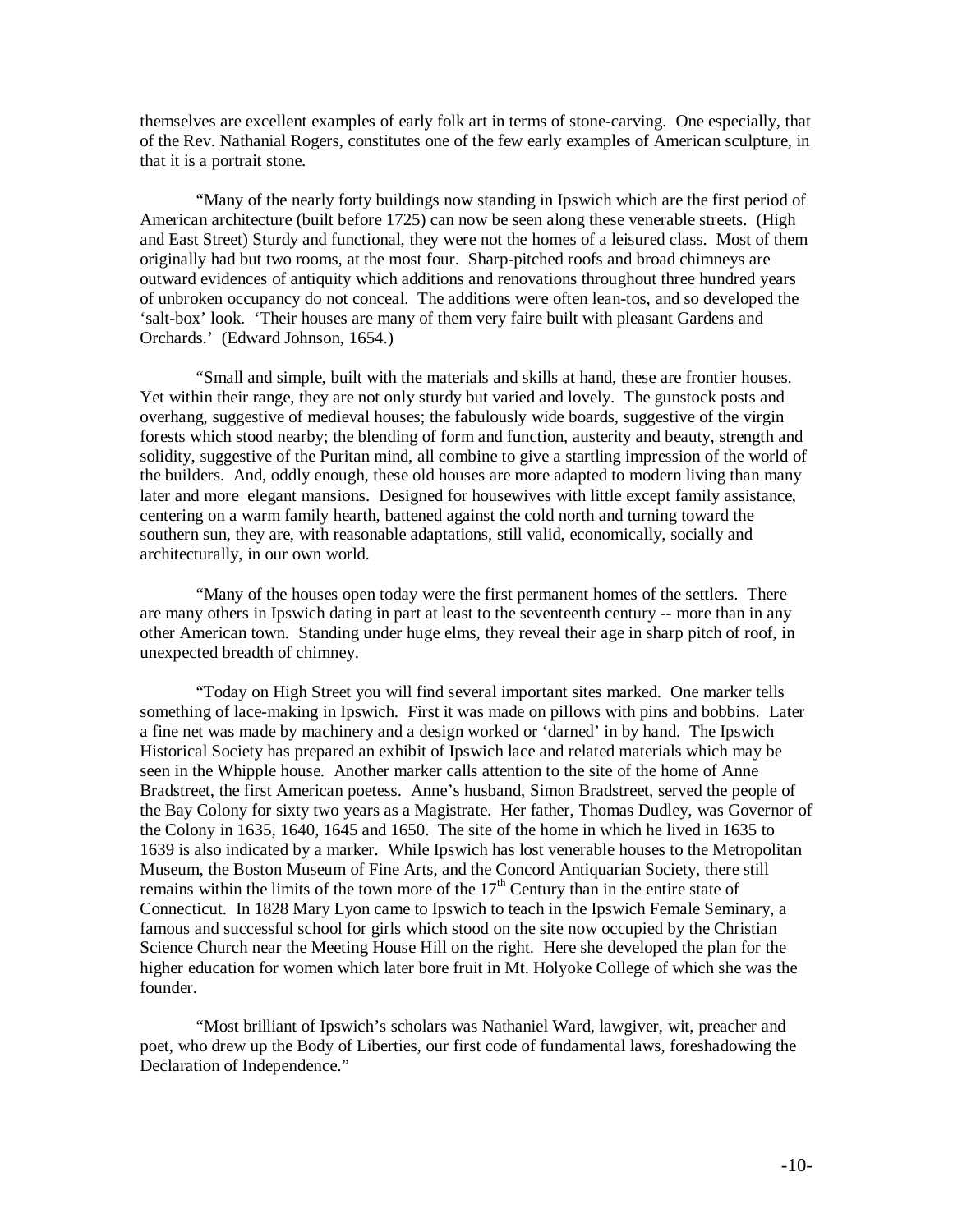An episode in the Ipswich history, "The Great Ipswich Fright" by John Greenleaf Whittier, which may be found among Whittier's historical writings, begins with the sentence: 'The Memorable part of the story is this description of Ipswich. About midway between Salem and the ancient town of Newburyport, the traveler on the Eastern Railroad sees on the right, between him and the sea, a tall church spire, rising above a semicircle of brown roofs and venerable elms; to which a long scalloping range of hills, sweeping off to the seaside, forms a green background. This is Ipswich, the ancient Agawam; one of those steady, conservative villages, of which a few are still left in New England, wherein a contemporary of Cotton Mather and Governor Endicott, were he permitted to revisit the scenes of his painful probation, would scarcely feel himself a stranger.

Law and Gospel, embodied in an orthodox steeple and a court house, occupy the steep, rocky eminence in its midst; below runs the small river under its picturesque stone bridge; and beyond is the famous female seminary where Andover theological students are wont to take unto themselves wives of the daughters of the Puritans.

An air of comfort and quiet broods over the whole town. Yellow moss clings to the seaward sides of the roofs; one's eyes are not endangered by the intense glare of painted shingles and clapboards. The smoke of hospitable kitchens curls up through the overshadowing elms from huge-throated chimneys, whose hearth-stones have been worn by the feet of many generations.' (From Ipswich Chronicle, August 7, 1958.)

"Eugene Field sensed something of the stories the old town could tell when he wrote the following (From "Historic Ipswich", published by the Ipswich Chamber of Commerce.):

> 'In Ipswich nights are cool and fair And the voice that comes from the yonder sea Sings to the quaint old mansions there Of the time, the time that used to be.'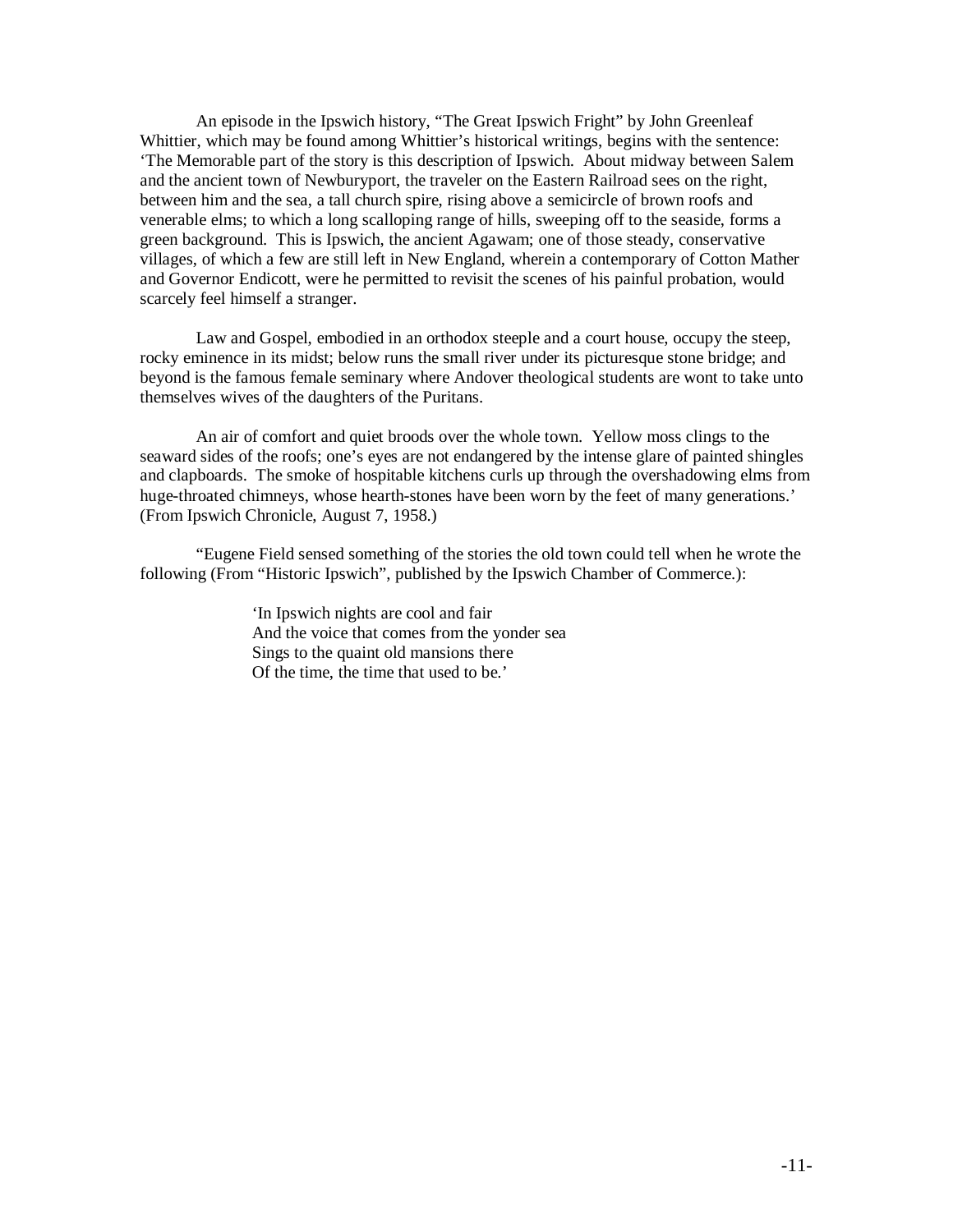| 2-1 Thomas 1670 x3-1 Thomas 1701 |                                                              | x4-1 Thomas 1733            | $x5-1$ John (d. young) 1774 |               |
|----------------------------------|--------------------------------------------------------------|-----------------------------|-----------------------------|---------------|
|                                  |                                                              | x4-2 Martha 1735            | 5-2 Salome                  | 1775          |
|                                  |                                                              | x4-3 Lydia 1737             | 5-3 John                    | 1780          |
|                                  |                                                              | x4-4 Sarah 1739             | x5-4 Martha                 | 1782          |
|                                  |                                                              |                             | x5-5 John & Martha          | $\mathcal{P}$ |
|                                  | x3-2 Lydia<br>1701                                           | $4-5$ John<br>1741          | x5-6 Martha ?               |               |
|                                  |                                                              | mar. S. Hodgkins            | 5-7 Elizabeth               | 1785          |
|                                  |                                                              |                             | 5-8 Thomas                  | 1787          |
|                                  | x3-3 Elisabeth 1704                                          |                             | x5-9 Lydia                  | 1794          |
|                                  |                                                              |                             |                             |               |
|                                  |                                                              |                             | $x5-10$ Joseph              | 1768          |
|                                  |                                                              | 4-6 Joseph 1743             | x5-11 Hannah                | 1771          |
|                                  | $1706 - $<br>3-4 Thomas                                      | mar, H. Rogers              | x5-12 Martha                | 1775          |
|                                  | mar. M. Kinsman                                              |                             |                             |               |
|                                  |                                                              | x4-7 Nathaniel 1744         | x5-13 Abigail               | 1764          |
|                                  |                                                              | x4-8 Nathaniel 1747         | x5-14 William               | 1768          |
|                                  |                                                              | x4-9 Sarah<br>1749          | x5-15 Thankful              | 1768          |
|                                  |                                                              | x4-10 David<br>1751         | x5-16 Martha                | 1775          |
|                                  |                                                              |                             | x5-17 Hannah                | 1773          |
|                                  |                                                              | $x4-11$ John<br>1737        | $x5-18$ Henry               | 1777          |
| 2-2 JOHN*--- $\triangleleft$     |                                                              | x4-12 Martha<br>1738        | x5-19 Elizabeth             | 1780          |
| 1672/3                           |                                                              | $x4-13$ Lucy<br>1740        |                             |               |
| m. Lydia White                   |                                                              | x4-14 William 1741/44 ---   | 5-20 Arthur                 | 1768          |
|                                  |                                                              |                             | 5-21 Mary                   | 1769          |
|                                  |                                                              |                             | 5-22 John                   | 1771          |
|                                  | 3-5 REV.JOHN $*$ --- $\triangleleft$<br>1708, m. M. Willcomb |                             | 5-23 Sarah                  | 1773          |
|                                  |                                                              |                             | 5-24 Samuel                 | 1775          |
|                                  |                                                              | 4-15 ARTHUR * 1745 -------< | 5-25 Samuel                 | 1776          |
|                                  |                                                              | m. M. Goodhue               | 5-26 MOSES *                | 1779          |
|                                  |                                                              |                             | 5-27 Lucy                   | 1781          |
|                                  |                                                              |                             | 5-28 Patty                  | 1783          |
|                                  |                                                              |                             | 5-29 Frances                | 1784          |
|                                  |                                                              |                             | 5-30 William                | 1787          |
|                                  |                                                              |                             | 5-31 Joseph                 | 1789          |
|                                  |                                                              |                             | 5-32 Rodney Gove            | 1750          |
|                                  |                                                              | x4-16 Elizabeth 1748        |                             |               |
|                                  |                                                              |                             | 5-33 Moses                  | 1782          |
|                                  |                                                              |                             | 5-34 Salley                 | 1784          |
|                                  | x3-6 William 1710                                            |                             | 5-35 Patty                  | 1786          |
|                                  |                                                              | 4-17 MOSES 1750             | 5-36 Samuel                 | 1788          |
|                                  |                                                              | m. S. Frye                  | 5-37 Betsey                 | 1790          |
|                                  |                                                              |                             | 5-38 William                | 1792          |
| x2-3 Elizabeth 1675              |                                                              |                             | $x5-39$ John                | 1793          |
| m. E. Hovey                      |                                                              | x4-18 Rebecca               | x5-40 Parmelia              | 1795          |

# Chart 1. FIVE GENERATIONS OF THE DESCENDANTS OF THOMAS DENNIS AND GRACE SEARLES OF IPSWICH, MASSACHUSETTS

NOTE: Names preceded by an "x" are discontinued after this generation. No more is known about them. Beyond the fifth generation only three lines are followed in this family record – the descendants of John Dennis (4- 5), Sect. II; the descendants of Arthur Dennis (4-15), Sect. III; and the descendants of Moses Dennis (4-17), Sect. IV. \* Asterisks indicate author's direct line of descent.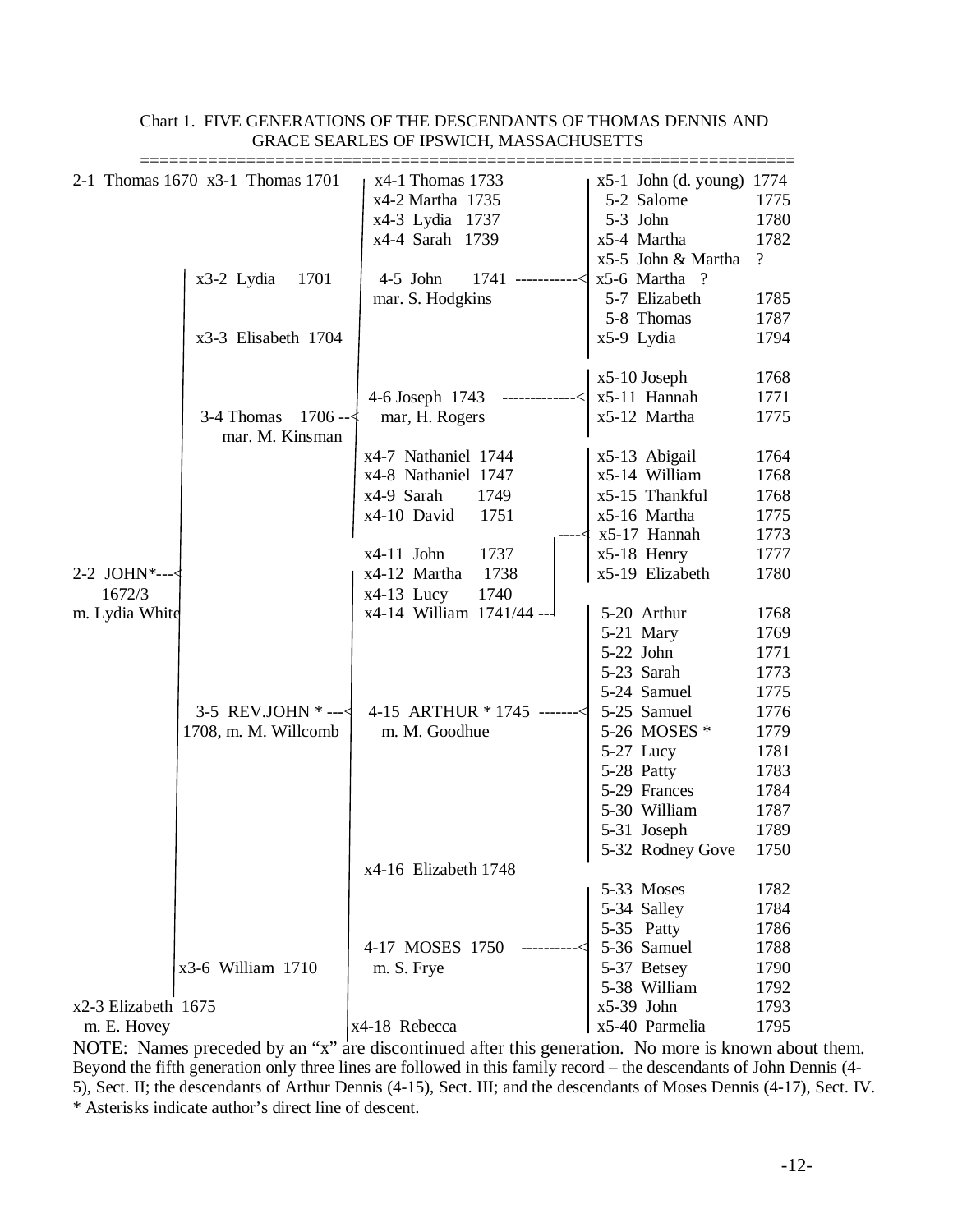## CHAPTER I

#### **THOMAS DENNIS, of IPSWICH, MASS.**

#### 1-1 THOMAS DENNIS

Son of unknown parents b. ca  $1638$  Portsmouth, New Hampshire  $(1)$ ,  $(2)$ d. May  $23.1706$  Ipswich, Massachusetts $(1)$ bur. Old North Burial Yard, Ipswich, Massachusetts (3) 1<sup>st</sup> Married: Grace Searles (widow) on October 26, 1668, Ipswich (1) b. ca. 1636 (2) d. October 26, 1686 (1) Ipswich, Mass. bur. Old North Burial Yard, Ipswich, Mass. (1)  $2<sup>nd</sup>$  Married: Sarah  $\qquad$  ? (1) b. d. bur. Children of Thomas and Grace Searles Dennis:(1), (2) 2-1 Thomas Dennis b. Nov. 30, 1669/70 Ipswich 2-2 John Dennis b. Sept. 22, 1672/3 Ipswich

2-3 Elizabeth Dennis b. 1675 Ipswich

Thomas Dennis of Ipswich, Massachusetts is the earliest known ancestor of the branches of the Dennis family with which this record deals. Early records of the town of Ipswich state that he was born in Portsmouth, New Hampshire about 1638. (1) However, his great-grandson settled in Litchfield, Maine and the History of Litchfield in its accounts of the family states that Thomas Dennis was born in Portsmouth in 1630. (2) In light of the settlements made in the area north of Boston, the later date -- 1638 -- seems the more likely one. A quick look at the history of the Massachusetts Bay Colony tells of several unsuccessful attempts to establish fishing stations north shore. Then in 1628 a group of persons in England, mostly puritans, obtained a grant of land extending from the Merrimack River to the Charles River. -- About forty men were sent over who settled in Salem. (Some accounts claim that Salem was settled as early as 1626.) --- Religious persecutions, heavy taxes, together with the harsh rule of Charles I led - in August 1629 to an agreement by a dozen persons to go to New England with their families and belongings. --- In 1630 seventeen vessels, carrying more than a thousand colonists landed in Boston. --- During the troubled period of the 1630's in England, ships carrying twenty thousand more colonists came to the Massachusetts Bay." (4) Thus, although we know nothing of the parents of Thomas Dennis, it is obvious that they were among the early arrivals in the area. If we accept the 1630 birthdate, which may well be founded upon the fond recollection of his great-grandson, rather than upon fact, the family were indeed among the early settlers on these shores. Even the 1638 date, in New Hampshire, places them and their infant son among the first residents of what was then frontier America, where life was rough and full of danger from unfriendly Indians. ---------------------

(1) History of Ipswich, Massachusetts, see Appendix for the records of D. B. Williams (2) History of Litchfield, Maine. See Appendix for the records of L. W. Drake (3) Record on the Tombstone in Old North Burial Yard – clearly legible. (4) Our Country's History, by Davis S. Muzzey.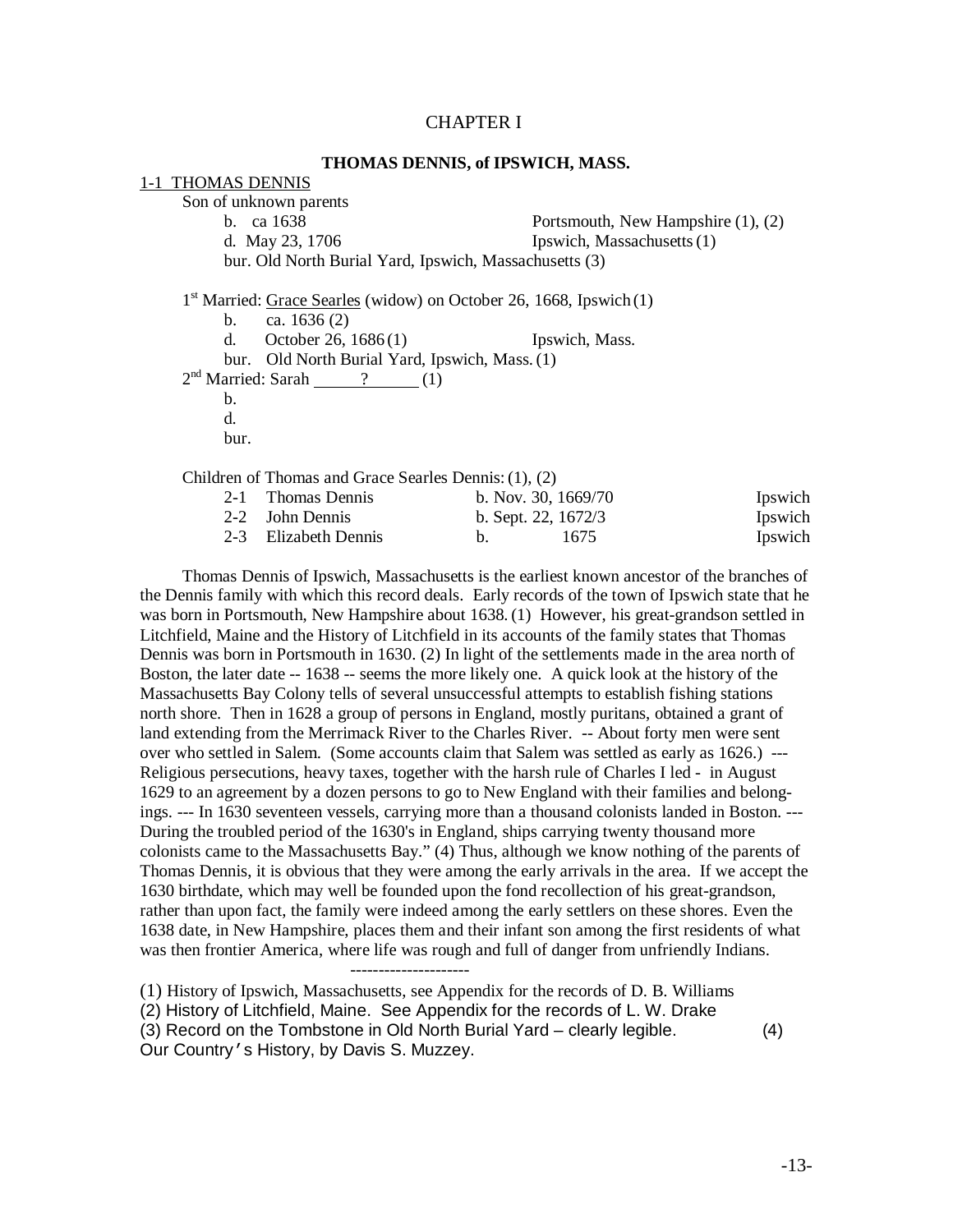Thomas Dennis spent his childhood and youth in Portsmouth, N.H. It was not until he was about thirty years old -- and unmarried -- that he went to Ipswich to live in 1667-8.(1) Several years before he made his home there, he began buying land in Ipswich. The earliest mention of him found in the town records is that on September 28, 1663, he bought land and a house from Mr. William Searles. (2) Again in 1664, he bought more land in Ipswich. "On April 26, 1664, Thomas Dennis of Portsmouth, N. H. sold to Richard Cutt and Elinore, his wife, land lying 'neere Strawberry Bankfield" (3). After moving to Ipswich, he continued to buy land. In 1668, he bought land on Strawberry Bank and in 1671, Robert Dutch sold Thomas Dennis part of his house and lot. (4) Then, on June 20, he bought a half acre of land on Brook Street. (5) This property remained in the family for several years after his death. His son John Dennis owned it in 1708, and an Ensign Dennis owned it in 1739. (4) "On September 4, 1685, Thomas Dennis sold land and a house in Portsmouth, N.H. to John Shipway" (1). This may have been property belonging to his father which he had inherited. That same year, he bought a house and land on the corner of County and Summer Streets in Ipswich (6). The County Road property, as we shall see later, is most closely associated with Thomas Dennis in the minds of the people of Ipswich. The house, which is still in existence, has been cared for by the Ipswich Historical Society and is regarded as one of their rare  $17<sup>th</sup>$  century treasures.

Thomas Dennis did not marry until after he moved to Ipswich. He was thirty years old, or thereabouts, when he married Grace, the widow of William Searles on October 26, 1668 (1). Mr. Searles had died on August 16, 1667 and Thomas Dennis was made the administrator of his estate (1). This seems to indicate that the two had been good friends. In 1664, William Searles owned a share of Plum Island, and upon his death deeded all of his property to his wife, Grace (4). They had one son, William Searles, Jr., born November 22, 1665. (He was a carpenter and worked on the meeting house in 1683.) Grace Searles was born about 1636, but her maiden name, the names of her parents,and the place of her birth are not known (4). Thomas and Grace Dennis were the parents of three children, all born in Ipswich: (1) Thomas, born in 1669/70; John, born in 1672/3; and Elizabeth, born in 1675. These children seem to have lived in Ipswich all, or most of, their lives.

Thomas Dennis served the communities in which he lived in both a civil and a military capacity, first in New Hampshire, and later in Ipswich, Mass. The records state that he signed the Portsmouth Petition on October 9, 1665 (4). He was constable of Portsmouth, N.H. on October 20<sup>th</sup>, 1665 when Mr. Abraham Corbitt was summoned to appear because he tried to stir up the

- (1) History of Ipswich, Mass. See Appendix for D. B. Williams notes.
- (2) Ipswich Town Records. See Appendix for notes of D.B.W. and L. W. Drake
- (3) Concord Historical Library, vol.  $3 p$ . 15b (D.B.W.)
- (4) Records of Leora W. Drake in the Appendix
- (5) Ipswich Deeds 4-123 (L.W.D.)
- (6) Ipswich Deeds  $-5-133$  (L.W.D.)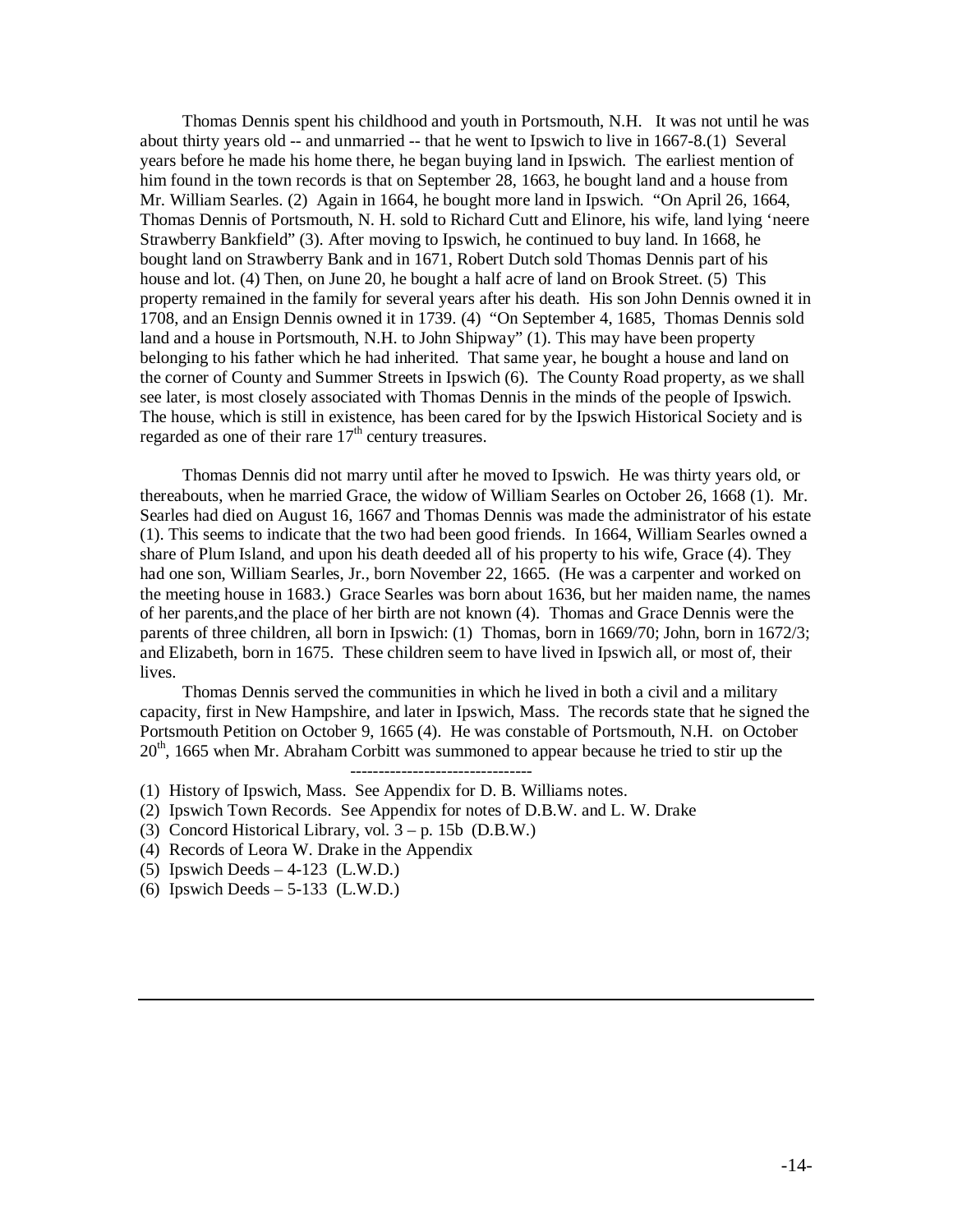people against George (1). He was a petit juror at the court of Dover (New Hampshire) on June 25, 1667 (2). After moving to Ipswich he served there also as constable and collector for seven years (1685-1692) (3). "A list of persons who have the right of cummage according to law and order of the town" on February 13, 1678 included the name of Thomas Dennis. He was not a voter in town affairs, however. (4) His interest in the religious life of the community can be seen from the fact that on "June 17, 1680 Thomas Dennis with others has the liberty to raise the hindmost seat on the north west side of the meeting house two feet higher than it is now for their wives to sit in, having the approbation of the Deacons." (5)

Thomas Dennis saw service in King Philips terrible war (6). It appears that he served two hitches of short duration - probably at times when the Indians were an imminent threat to the Ipswich settlers. He was with the Marlboro Garrison on June 24, 1676; and on August  $24<sup>th</sup>$  of that year with the Garrison of Ipswich. The record states that he accepted , L1-5s- 6d for his services (4).

Thomas Dennis was a Joiner by trade as the plaque at No. 10 Colony Street proclaims. "The Builder's Dictionary describes carpentry as 'the Art of cutting, framing, and joining large Pieces of Wood for the Uses of Building -- The Rules and Practices in Carpentry, are much the same with those of Joinery -- and so also are the Tools or Instruments used by them, and likewise the Stuff or Materials. All the Difference between the two Arts consists in this, that Carpentry is used in the larger, stronger and coarser work and Joinery in the small and more curious." (7) The article goes on to say that "an outstanding master of the 'curious' branch of art was Thomas Dennis of Ipswich, who calls himself 'joiner'. We know too little about this craftsman of whom in 1679 one Grace Stout bought a carved box with a drawer in it and to whom only a few pieces can be attributed on absolutely safe grounds. The years during which he worked, however, coincide with a period of unusually rich embellishment in the finish detail of Ipswich houses, and it is tempting to believe that this joiner may have been responsible for the work." (7) The author attempts to point out that Samuel McIntire was beyond a doubt greatly influenced by men in his craft in the neighboring towns, for example, Thomas Dennis.

As in all other crafts, a certain occupation would carry from one generation to the next in a single family, as the expression descended of a family of carpenters." The family of Thomas Dennis was no exception. "In the Essex Institute of Salem, Mass. is an oak chair of the time of Queen Elizabeth, one of a set of four belonging to the Farley Family of Ipswich, brought to this country in 1635 by the first emigrants of the Dennis family and presented to the Essex Historical

- (1) Provincial papers of New Hampshire, vol. I 1623-86, p 280 (D.B.W.) This could hardly have been King George I who did not come to the throne until 1714.
- (2) Concord Historical Library, Vol. II, p. 128b. (D.B.W.)
- (3) History of Litchfield, Maine. See Appendix D.B.W. notes
- (4) Records of the town of Ipswich See Appendix L.W.D. notes
- (5) History of Ipswich, Mass. See Appendix L.W.D. notes
- (6) "We are eligible for the society of Colonial Wars and The Daughters of American Colonists on the record of Thomas Dennis." D.B.W. NOTES
- (7) Quoted from the North Shore Town Crier, August 31, 1966 an article by Abbott Lowell Cummings, "Samuel McIntire and His Sources", p. 13.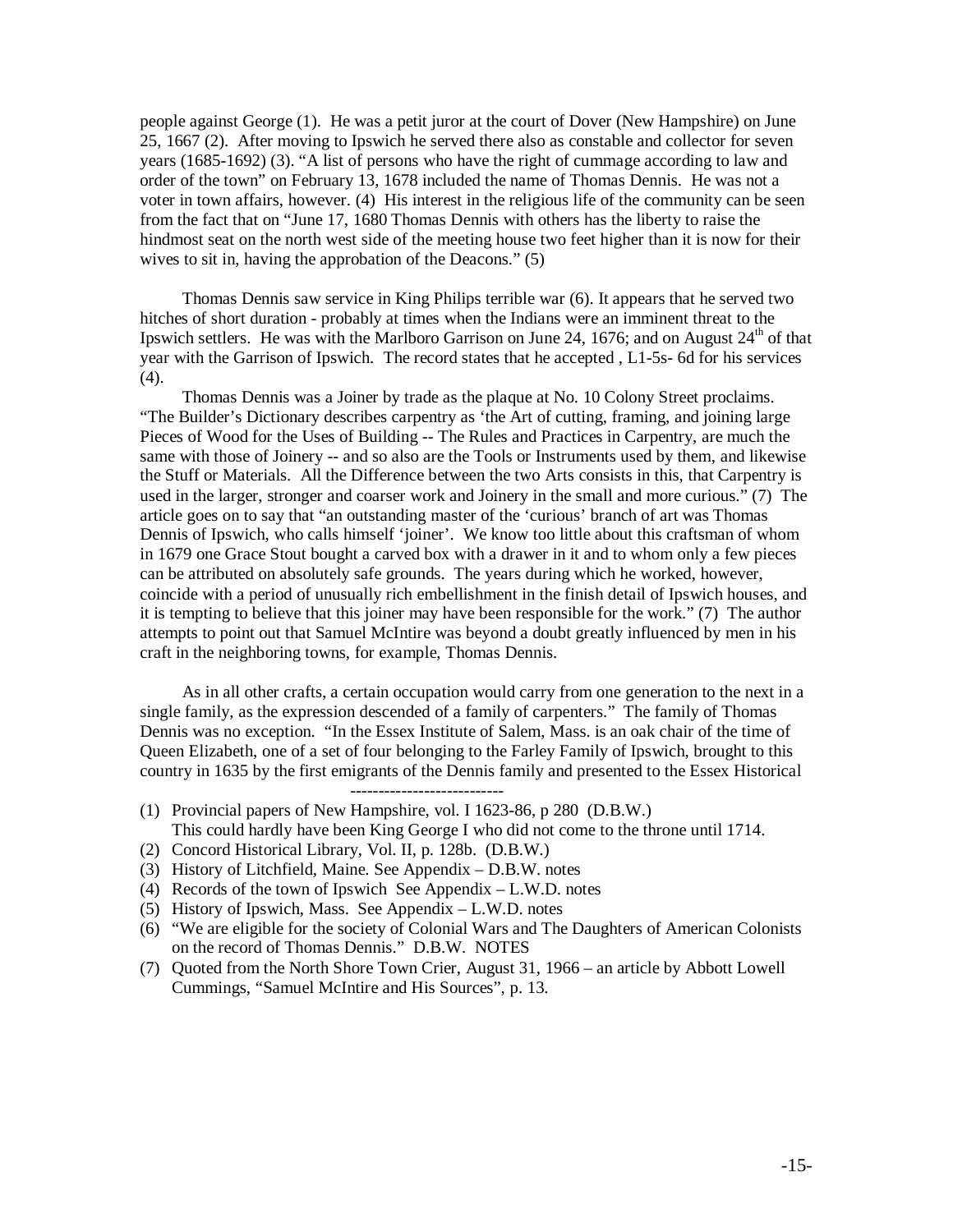Society to be used by Dr. E. A. Holyoke, the president." (1) Also, in the Bowdoin Museum in Brunswick, Maine is an elaborately carved chair which belonged to Thomas Dennis of Ipswich. A plaque tells that the Dennis family brought it from England. There are other items in the collection of Dennis articles at Bowdoin, among them a hand loom. (2)

Although Thomas Dennis lived more than 300 years ago, examples of his skill and artistry are to be found, not only in museums, but also in private collections throughout New England. On  $17<sup>th</sup>$  Century Day in Ipswich in 1958, a number of articles were loaned for display to the Society for the Preservation of New England Antiquities. The following notes from the Ipswich Chronicle are of interest in this connection: (3)

"At the Preston-Foster House, also owned by the society (SPNEA), a rare exhibition of oak furniture made by Thomas Dennis, an early Ipswich joiner, the pieces lent by neighboring historical societies, private owners among others, will be on exhibition."

"Included in the exhibit to be shown at the Emerson House on Turkey Street will be a carved Desk Box (sometimes called a writing or reading box) owned by the Rowley Historical Society will be on loan for the day. According to an article that appeared in the Antiques Magazine of February 1938 entitled 'The Oak Furniture of Ipswich, Mass.' by Irving Lyon, M.D., together with a photograph, this Desk Box is attributed to Thomas Dennis. The carving on the box is of letter-S shape. The article further relates 'it is of Oak, pine bottom, with Till across the back, pine bottom. Lid a clumsy restoration, with marks on the back of the original staple hinges.'

"It was bought about 1906 from the Old Payson homestead in Rowley. Inside the box was found a copybook, dated 1827, of Thomas E. Payson, sixth in line from Reverend Edward Payson of Rowley, who married, 1683, Elizabeth, daughter of the Reverend Samuel Phillips of Rowley, and granddaughter of Samuel Appleton of Ipswich.

"It is of record that Rowley had other specimens of Thomas Dennis' work. The Essex Institute also owns a Box front found in an old home in Rowley many years ago by Miss F.E.M. Dole.

"Also a 'hope chest' with the initials 'M.P.' on the brackets, now owned by the Essex Institute has a Rowley pedigree. This chest was inherited, together with a typical florid carved box from Benjamin Stickney and Mary Palmer, who were married in 1701 in Rowley. The record reveals that the chest bears the initials, before marriage, of Mary Palmer (born 1674) and the hall mark of Thomas Dennis. According to the Stickney family genealogy published in 1869, both pieces descended in the Stickney family to a

----------------------

(1) Notes of L.W.D. in Appendix

(2) Notes of Joyce Carpenter, a Dennis, who was in Bowdoin for Summer School.

(3) Ipswich Chronicle, August 7, 1958, special  $17<sup>th</sup>$  Century Day edition. Parts of these articles are clipped and appended to this account.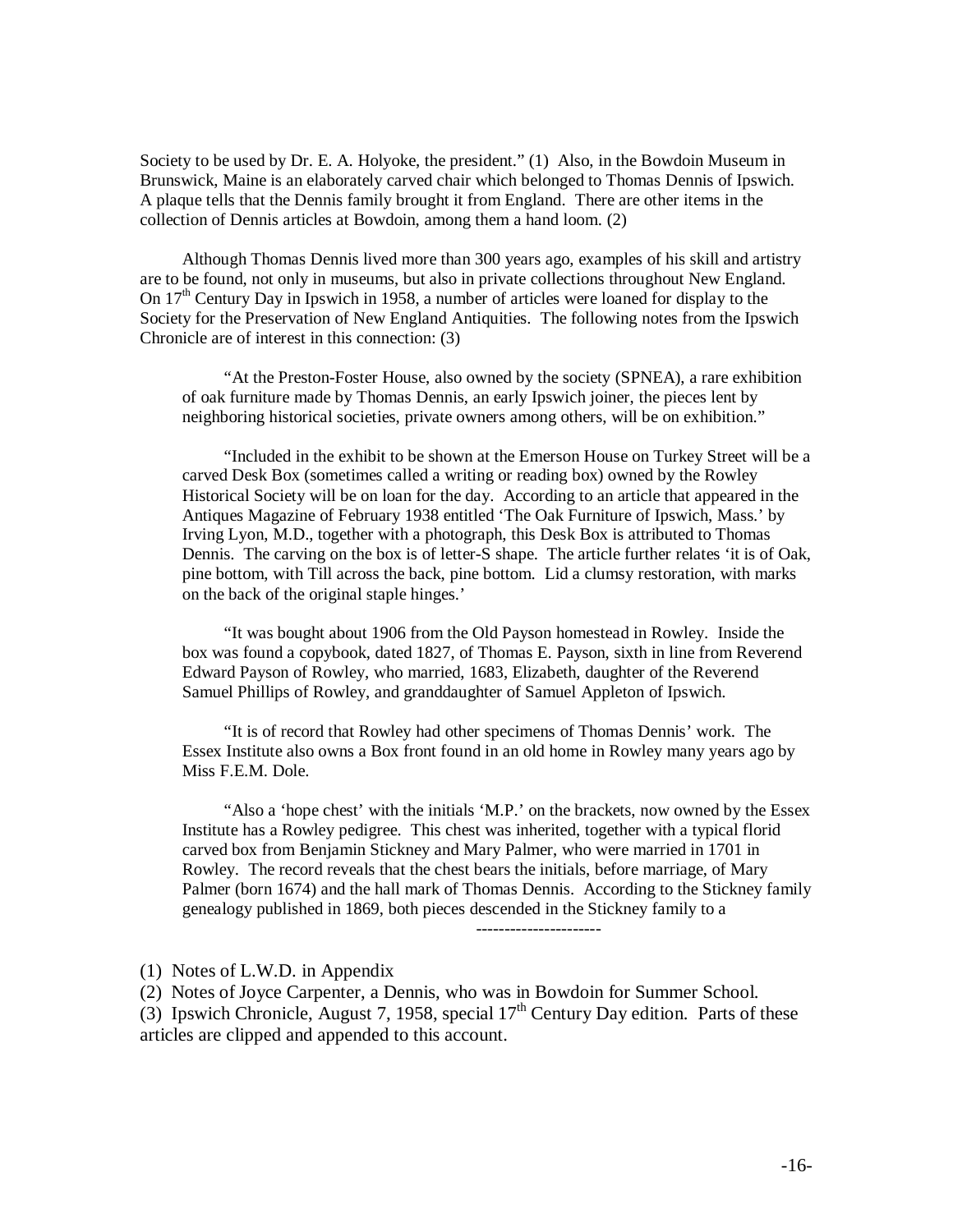great-great-grandson, Matthew Adams Stickney (1) and from him to his daughter, Lucy Adams Stickney, who left them by will to the Essex Institute."

The house at No. 10 County Street bears a plaque which states that "Thomas Dennis, Joiner, lived here 1663-1706". That Thomas Dennis owned property on County Street at the corner of Summer Street is clearly stated in the Ipswich deeds, (2) but the plaque is misleading in giving the impression that the present house at No. 10 was once the home where Thomas Dennis lived from 1663-1706. As noted earlier, Thomas Dennis did not settle in Ipswich until 1667, although he did begin to buy property there as early as 1663. The County Street property, which was not purchased until 1685, was not among his early possessions. Where he lived in Ipswich up until then is not clear - it may have been on Strawberry Bank, but more likely it was on Brook Street since this property remained in the family for three generations. (3)

In 1965, No. 10 County Street belonged to the Ipswich Heritage Trust, which was formed "to protect and preserve its old houses." Ipswich claims to have more  $17<sup>th</sup>$  and  $18<sup>th</sup>$  century houses than any other community in America. In October, the Trust sponsored an Old House Fair in which eighteen early American (pre-Revolutionary) houses were open to the public -- many for the first time. Fifteen of them were for sale -- the Dennis house being one of them. Some of the houses were to be sold only if the buyer agreed to preserve unusual architectural features. According to the Trust, the Dennis house was built in the 1750's, but many original features are still intact today. In preparation for the sale some renovation work was done which revealed "the exquisite woodwork in the house, and the original brick in the fireplace. Upstairs where volunteers removed a tattered linoleum, they found traces of a hand painted rug, a geometric design with the original paint. --- Bands of green and red which simulated a carpet on the wide boards could still be seen. An expert in  $17<sup>th</sup>$  century houses said that it was "one of the few such examples in existence, and that he had never before seen one like it." (4)

The Heritage Trust refers to the house as the Col. Thomas Dennis house. Col. Dennis, who was the grandson of Thomas and Grace Dennis, was born in 1706 and lived in Ipswich until his death in 1771. He was married to Martha Kinsman, one of the old established families in Ipswich (see Thomas Dennis - 3-4 in this family record). The 1750 date on the house coincides with his sojourn in Ipswich, and he may very well have been the builder.

Grace Searles Dennis died in Ipswich on October 26, 1686 at the age of fifty. She is buried in the Old North Burial Yard on High Street, and was probably among the first to be buried there. Her grave is in the center of the cemetery on the right side of the path, below the first terrace.

-----------------------------------

- (1) Matthew Adams Stickney is also the author of "The Descendants of Philip and Mary Fowler of Ipswich", whose family is related to the Dennis family through the marriages of Sarah Fowler to Capt. Francis Goodhue; and of Mary Goodhue to Arthur Dennis.
- (2) Ipswich Deeds, 5-133
- (3) See p. 2 of this account of Thomas Dennis
- (4) Ipswich Chronicle, October 28, 1965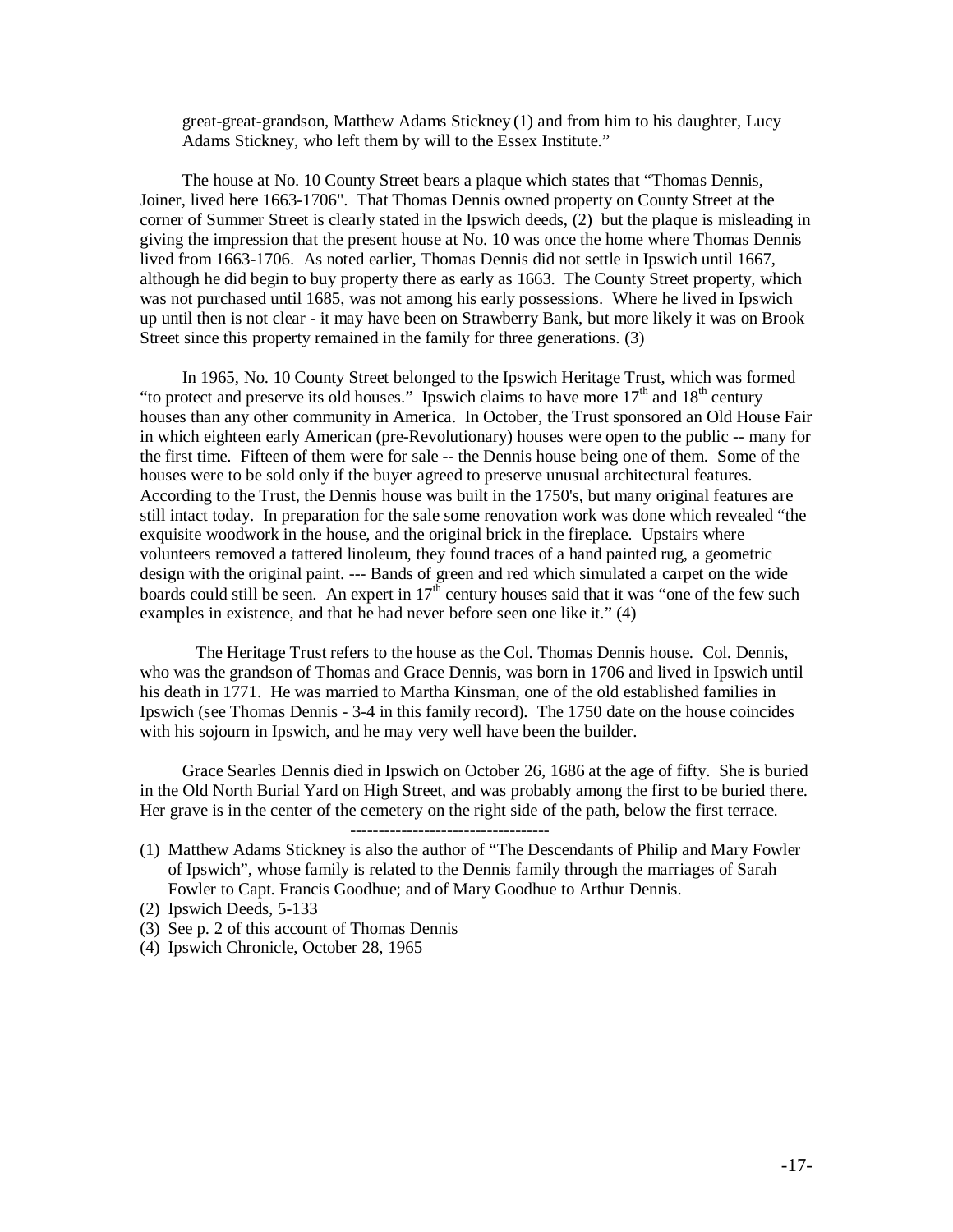The original stone bears the following inscription, which can be easily read even today: (1)

"Here lys the body of Mrs. Grace Dennis (wife of Mr. Thomas Dennis)

Who died October 24, 1686 Aged 50 years Reader consider and thy Redeemer seek For in this bed a friend of Christ doth sleep"

Thomas Dennis remarried. His second wife's name was Sarah, but that is all that is known about her, except that she survived him, and on December 7, 1706 she married Capt. John How of Topsfield. (2)

Thomas Dennis lived to be sixty eight years old, or thereabouts, (assuming that he was born in 1638), and outlived his first wife by twenty years. He may have spent some of this time in Rowley, since he did at one time own property there. It may account for the fact that Rowley has so many examples of his work. He died in Ipswich on May 23, 1706, and is buried beside his wife, Grace Dennis and their son Thomas, in the old North Burial Yard. His stone reads: (3)

> "Here lys buried the body of Thomas Dennis, aged about 68 years. Departed this life May  $23^{\text{rd}}$ , 1706."

His stone, which was tipped over in 1956-7, but since righted, is also clearly legible. (4) Among the tour attractions in 1958 on  $17<sup>th</sup>$  Century Day was the grave of Thomas Dennis. (see back of the map of Ipswich.)

- (1) Ipswich Vital Records, and History of Town of Litchfield, Maine. (D.B.W.) Tombstone Inscriptions North Burial Yard, Ipswich, Mass. p. 65F-6. Also the gravestone itself.
- (2) Ipswich Vital Records.
- (3) Vital Records of Ipswich, and History of Litchfield, Maine. (D.B.W.) "Tombstone Inscriptions, North Burial Yard, Ipswich, Mass. " p. F, 7

--------------------------

(4) Tombstone Record, North Burial Yard. When my husband and I visited this old burial Ground, we attempted to lift up the stone in order to get a picture of the inscription. A swarm of yellow jackets who had made their home beneath in the soft earth rose up in a mighty protest and we promptly forgot about the picture. A number of years later, we returned and found the stone had been reset, for which we were grateful.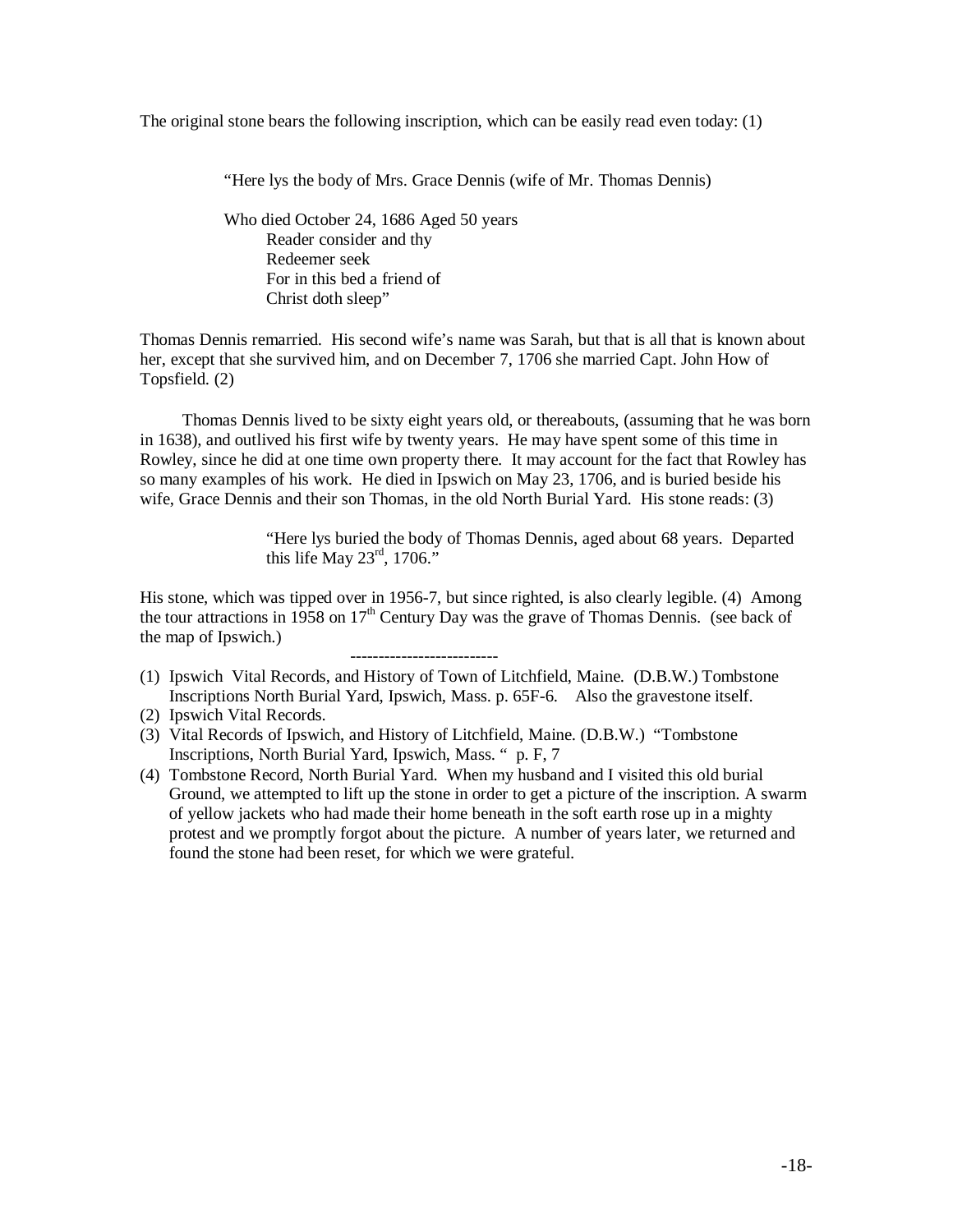#### Chapter II

#### The Second Generation – Children of Thomas and Grace Dennis

2-1 Thomas Dennis of Ipswich, Mass.

| Son of Thomas Dennis (1-1) and Grace Searles Dennis |                      |  |
|-----------------------------------------------------|----------------------|--|
| b. Nov. 30, 1670                                    | Ipswich, Mass. $(1)$ |  |
| b. Jan 23, $1702/3$ (2)                             | Ipswich, Mass. (2)   |  |
| bur. Old North Burial Grounds Ipswich, Mass. (1)    |                      |  |
| Married: Elizabeth Green (2)<br>h no data           |                      |  |

Children of Thomas and Elizabeth Green Dennis (3) x3-1 Thomas Dennis b. 1701

Thomas Dennis was the oldest child of Thomas Dennis (1-1) and Grace Searles Dennis. Since he is buried on the plot with his father and mother, we can assume that he lived in Ipswich, although his marriage and death are not recorded there. He died in 1702/3 when he was but thirty three years old, leaving his wife and son who was but a year old. His sister, Elizabeth, was made the administrix of his estate, which was brought to probate in 1702 in Ipswich. A short inventory of his possessions is to be found in the Essex County Court records: a silver whistle, marsh walking staff, horse and man (?), gold rings, cotton and wool cloth were among the items. One third of his estate went to his wife. The rest, presumably went to the support of his infant son, who went "Down East with Elizabeth" – probably his aunt. (3) He was a joiner.

His stone in the Old North Burial Yard reads:

"Here lys ye Body of Thomas (son of Mr. Thomas and Grace Dennis) who died January ye 23, 1703 in ye 33 yeare of his age."

2-2 John Dennis of Ipswich, Mass.

| Son of Thomas Dennis (1-1) and Grace S. Dennis            |                            |
|-----------------------------------------------------------|----------------------------|
| b. Sept. 23, 1673                                         | Ipswich, Mass. $(3)$ $(1)$ |
| d. May 13, 1756/7                                         |                            |
| $bur.$ ?                                                  |                            |
| 1 <sup>st</sup> Married: Lydia White on Aug. 31, 1699 (1) |                            |
| b. Jan. 5, 1672                                           | Ipswich, Mass. (2)         |
| d. June 10, 1712                                          | Ipswich, Mass.             |
| bur. Old North Burial Yard, Ipswich, Mass. (1)            |                            |
|                                                           |                            |

(1) See appendix – notes of Demorris B. Williams

(2) Ipswich Court Records

(3) Notes of L. W. Drake in appendix

An identification preceded by "x" means that the name will not appear again in the record – no information available.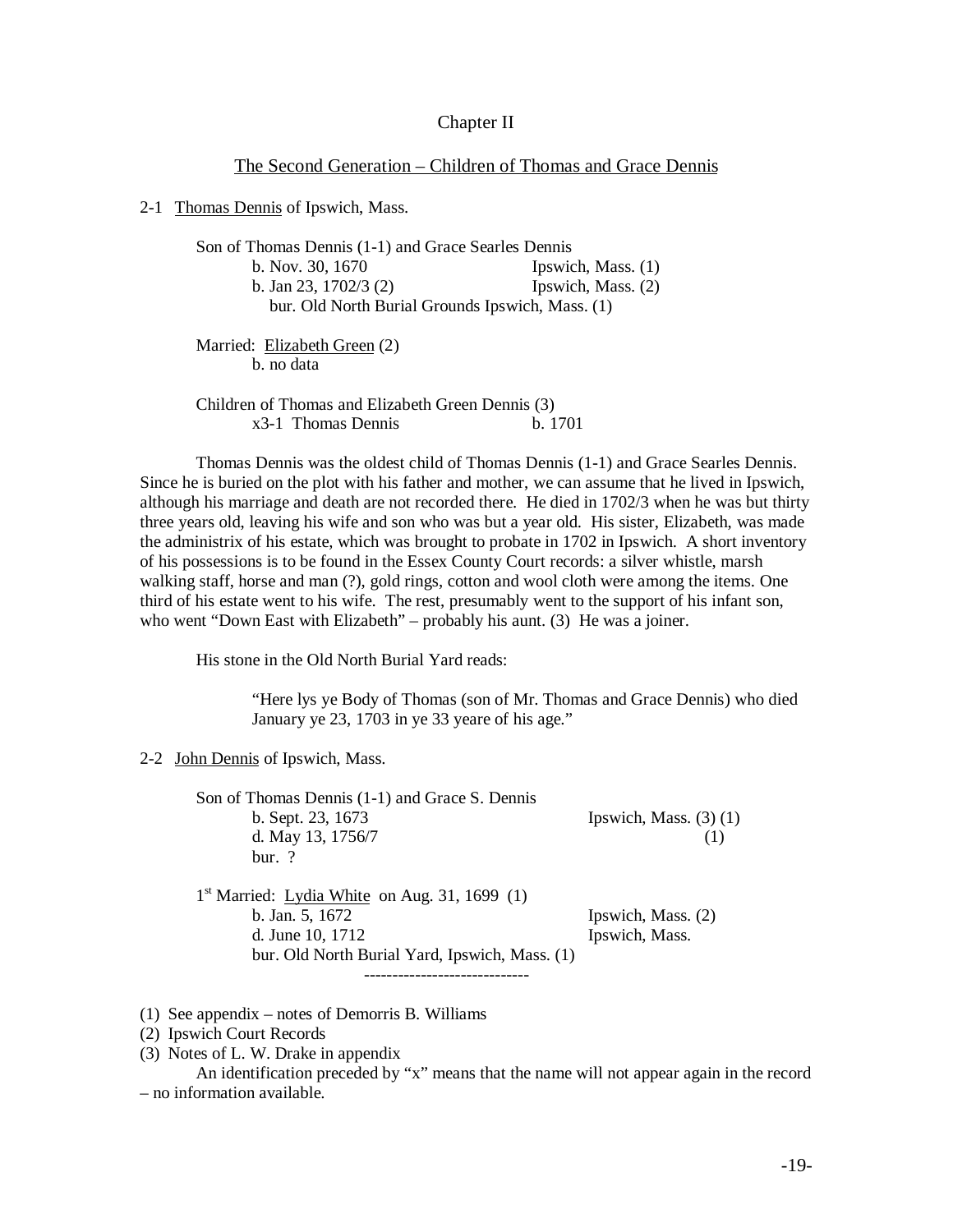| 2 <sup>nd</sup> Married: Sarah Tuttle Ward                |                  | June 21, $1713/6$ (1), (2)    |  |
|-----------------------------------------------------------|------------------|-------------------------------|--|
| $h \gamma$                                                |                  |                               |  |
| c. $1756(1)$                                              |                  |                               |  |
|                                                           |                  |                               |  |
| Children of John and Lydia Dennis (2), (3)                |                  |                               |  |
| x3-2 Lydia Dennis                                         | b. Dec. 12, 1701 | Ipswich, Mass.                |  |
| $\alpha$ $\alpha$ $\beta$ $\beta$ $\beta$ $\beta$ $\beta$ | 85.1501          | <b>T</b> $\cdot$ 1 <b>1 F</b> |  |

|                       |                  |        | $\blacksquare$ |
|-----------------------|------------------|--------|----------------|
| x3-3 Elizabeth Dennis | b. Aug. 27, 1704 |        | Ipswich, Mass. |
| 3-4 Thomas Dennis     | $h_{\rm m}$      | . 1706 | Ipswich, Mass. |
| 3-5 John Dennis       | b. Nov. $3.1708$ |        | Ipswich, Mass. |
| x3-6 William Dennis   | $h_{\cdot}$      | . 1710 | d. 1711        |

John Dennis was the second son of the three children born to Thomas and Grace S. Dennis. He was born and lived his entire life in Ipswich where he evidently followed his father's trade  $-$  a joiner or carpenter (1). One reference states that as early as  $1697$  – before he was married – he kept a good many horses on the commons (probably on Burch Island where he owned some common rights) (1).

John Dennis married twice – his first wife being Lydia White, the daughter of George and Lydia Lamson (Samson ?) White (4). John and Lydia Dennis had five children – two girls and three boys – all born in Ipswich: Lydia, Elizabeth, Thomas, John, and William who died in infancy. His stone in the Old North Burial Yard reads:

> "Here lys ye Body of William, son of Mr. John and Lydia Dennis, who died Nov. ye 11, 1711 – aged 14 mo. and 11 da."

Their daughter, Elizabeth, married Nathaniel Day on June 7, 1728 (1). No further mention is made of her, or of her sister, Lydia. The two boys married into prominent Ipswich families: Thomas married Martha Kinsman, the daughter of Lt. Joseph Kinsman (1); and John, who became a clergyman, married Martha Willcomb, an old, and distinguished Ipswich family (2).

The records contain a few scraps of information about John Dennis. In 1702 he owned a seat in church, and in 1708 he bought the half acre Brook Street property that belonged to his father, and which he retained until 1739 (1). In 1723, he received a commission as Ensign in the Ipswich Foot Company on the north side of the river (2), and held the rank of Captain at the time of his death in 1757 (1).

Lydia White Dennis died in 1712 and is buried in the Old North Burial Yard, beside her little son, William, who had died the preceding November.

(1) Notes of L.W. Drake in the Appendix

-------------------------------------

<sup>(2)</sup> Notes of D. B. Williams in the Appendix

<sup>(3)</sup> Maine Historical and Genealogical Recorder p. 309 (D.B.W.)

<sup>(4)</sup> George White married Lydia Lamson on April 5, 1671. He died in 1709, his wife died on Feb. 25, 1722/3 in Rowley, Mass. (Drake notes). They had a son, Nathaniel White, born on Feb 3, 1673.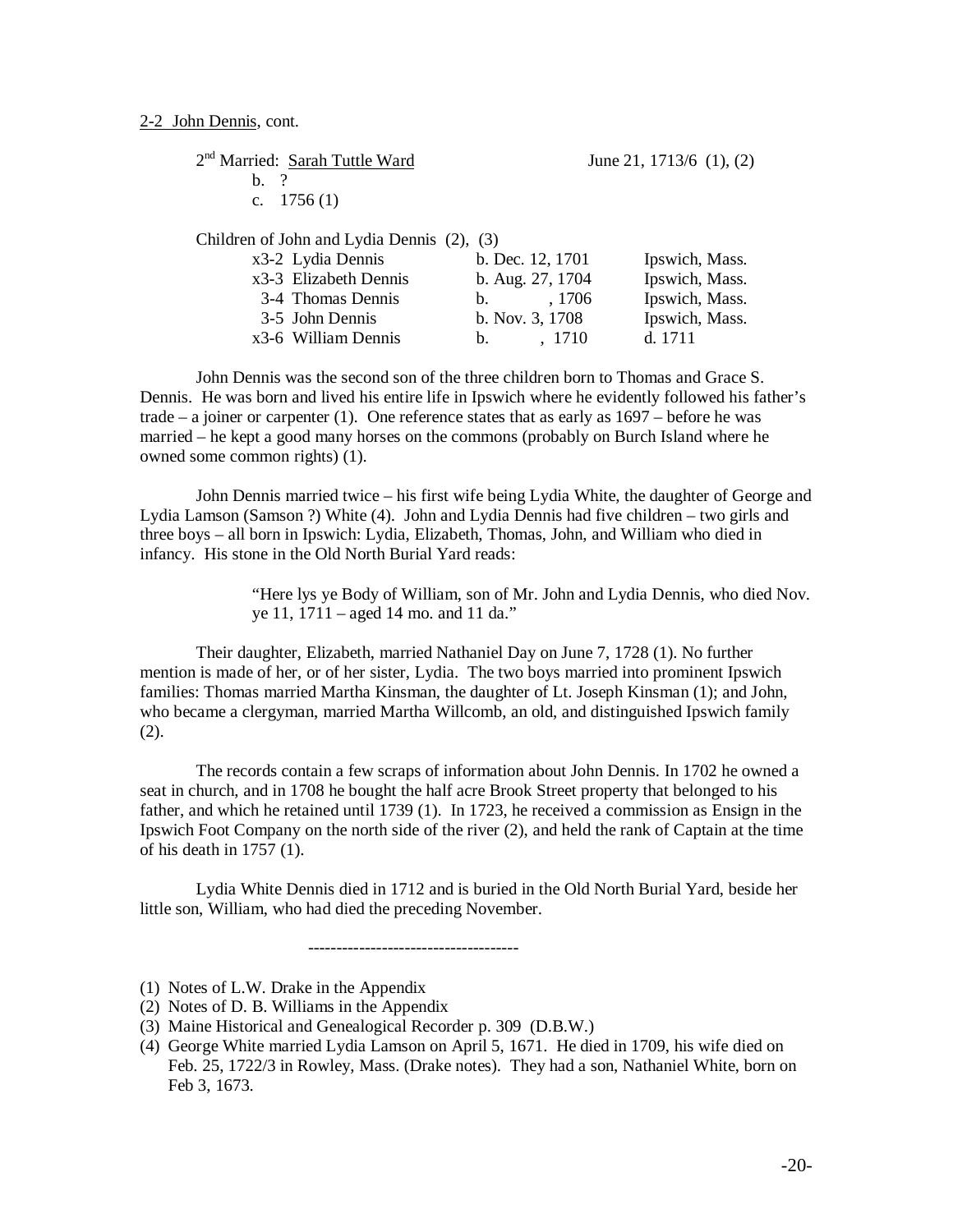Here Lys the body of Mrs. Lydia Dennis who died June the 10, 1712 and in the  $40<sup>th</sup>$  yeare of her age.

> A tender mother A prudent wife At God's command Resigned her life And at her flight Let this word fall Submit my friends Now God doth call."

His second wife was Sarah Tuttle, the daughter of Simon Tuttle, and the widow of Samuel Ward, whom she had married in November 3, 1699 (1). John and Sarah Dennis were involved in a number of property transactions according to the records in Ipswich and Essex County, beginning about 1727. He sold the last of his common rights on Burch Island in 1749 (vol. 87, p. 251). In 1733, he and his wife Sarah, Job Harris Shoremen and his wife Remember, Thomas and his wife Martha all deeded to Mark Haskell (whose wife was also a Tuttle girl) a considerable amount of land that had been willed by Simon Tuttle (to his daughters, apparently) (1). In 1739, John Dennis and wife Sarah divided land with a Mr. John Goodhue, who was in some way connected with the family. His son, John, and John Rollins were witnesses (1).

John Dennis died on May 13, 1756 (2), and his estate was settled on Jan. 5, 1757 (1). Although his wife, Lydia, and son, William, are buried in the Old North Burial Yard, there is no record that he was buried there. He may have been buried with his wife, Sarah's family. Sarah Tuttle Ward Dennis died the following December – 1756 (1).

### 2-3 Elizabeth Dennis Hovey

|                         |           | Daughter of Thomas (1-1) and Grace Searles Dennis |
|-------------------------|-----------|---------------------------------------------------|
|                         | b. $1675$ | Ipswich, Mass. (4)                                |
| d                       |           |                                                   |
| $_{\text{bur.}}$ ?      |           |                                                   |
| Married: Ebenezer Hovey |           | Intentions – July 23, 1704 $(3)$                  |

Children: none known

Very little has come down to us concerning Elizabeth Dennis. An old record stated that in 1702 Elizabeth Dennis of Ipswich owned a seat in church. This would have been two years --------------------------------

(1) See notes of Leora Drake in the Appendix

- (2) See notes of Demorris B. Williams
- (3) History of Litchfield, Maine. (Drake)
- (4) Town of Ipswich Records

Note: As mentioned earlier some of L.W. Drake's notes are from Mary Dennis Pugh. Unfortunately, Mrs. Pugh did not leave any record of her sources of information.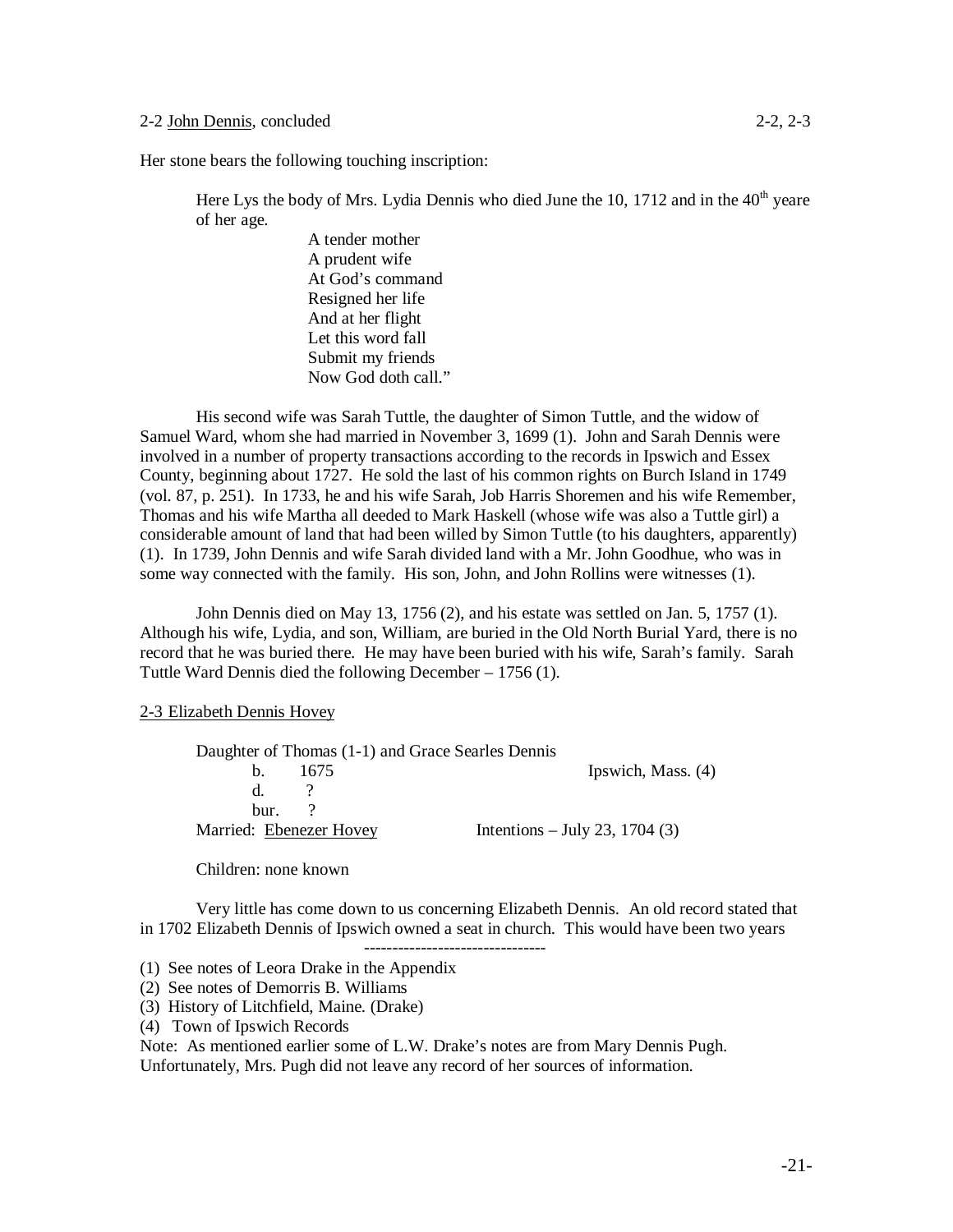before her marriage. Also, before her marriage, she was appointed administrix of the estate of her brother, Thomas (2-1) Dennis in 1702/3. As was reported earlier, she may have had the responsibility for the care of his son (1).

(1) See notes of Leora Drake in the Appendix.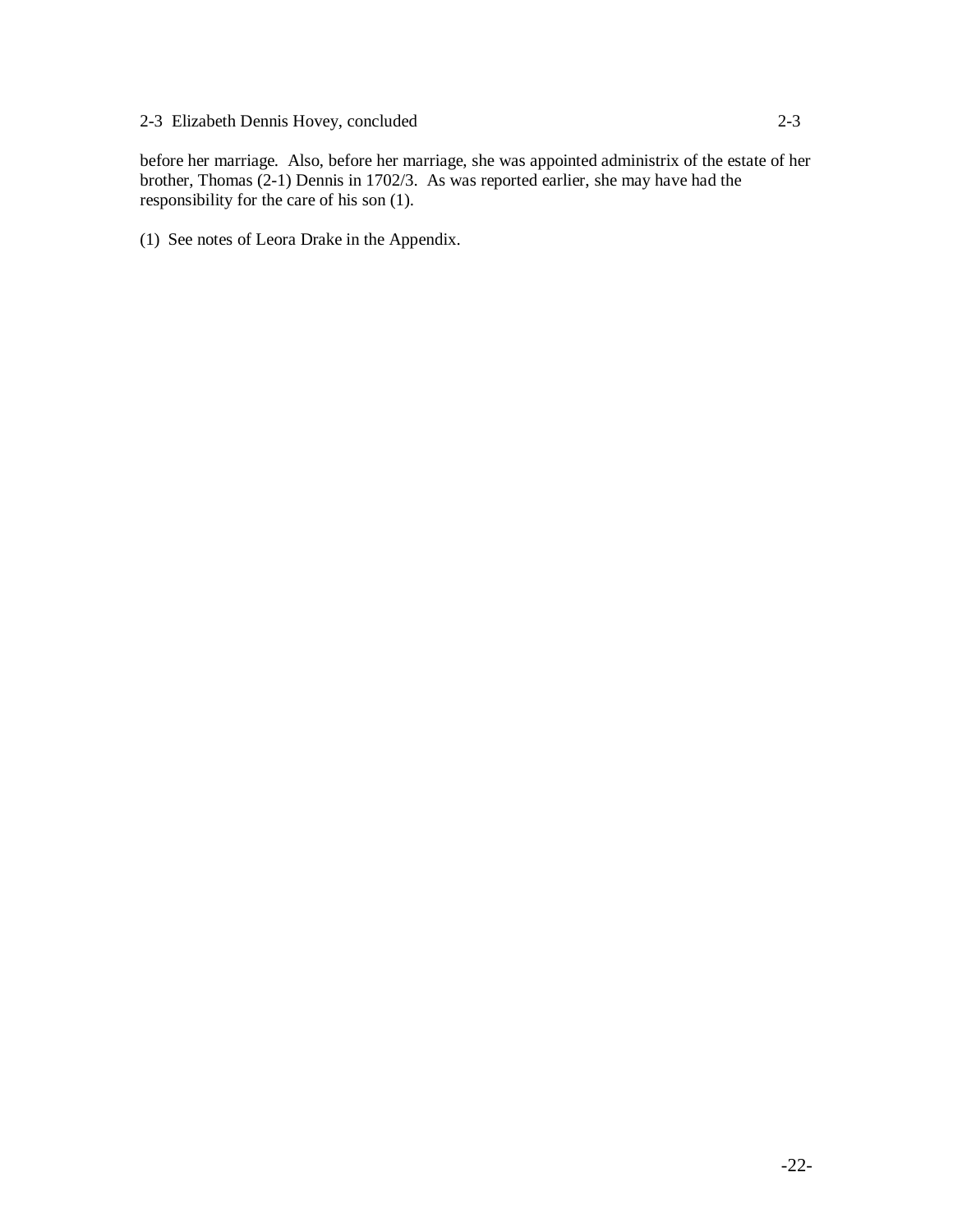#### CHAPTER III 3-4

#### THE THIRD GENERATION IN IPSWICH – GRANDCHILDREN OF THOMAS DENNIS AND GRACE SEARLES DENNIS

#### 3-4 Thomas Dennis (Thomas 3, John 2, Thomas 1)

d. April 22, 1771

Son of John Dennis (2-2) and Lydia White Dennis

b. June 19, 1706 Ipswich, Mass. (1)

Married: Martha Kinsman May 11, 1732 (1)

bur. ?

b. July 13, 1712 d. April 21, 1761 bur. ?

Children of Thomas and Martha Dennis (1)

|         | x4-1 Thomas Dennis    | bpt. Nov. 25, 1733              |
|---------|-----------------------|---------------------------------|
|         | x4-2 Martha Dennis    | b. Aug. 27, 1735; bpt. Aug. 31  |
| $x4-3$  | Lydia Dennis          | bpt. April 24, 1737             |
|         | x4-4 Sarah Dennis     | bpt. April 24, 1739; d. infancy |
| $4 - 5$ | John Dennis           | bpt. May 3, 1741                |
| $4-6$   | Joseph Dennis         | bpt. May 22, 1743               |
|         | x4-7 Nathaniel Dennis | bpt. Jan. 27, 1744; d. young    |
|         | x4-8 Nathaniel Dennis | bpt. May 24, 1747               |
| x4-9    | Sarah Dennis          | bpt. Sept. 17, 1749             |
|         | x4-10 David Dennis    | bpt. June 23, 1751              |

Thomas Dennis was the third child, and the oldest of three sons, born to John and Lydia White Dennis, in Ipswich, Mass. It appears from the records that he spent his life in Ipswich, where he married Martha Kinsman, a member of an old and respected family in that New England village. Martha Kinsman was the daughter of Lt. Joseph Kinsman and his wife, Susanna. Since there is a Susanna Tuttle, daughter of Simon Tuttle, whose dates exactly match those of the wife of Joseph Kinsman, it is more than likely that she was the mother of Martha Kinsman (2).

There are a few facts about Thomas Dennis (3-4) in the records of Ipswich and Essex County. In 1735, Col. Dennis signed a petition for the town of Ipswich. Thomas Dennis joined with his wife, Martha, in deeding land, together with Job Harris and his wife, Remember, and some others to Mark Haskell and his wife, Martha. (See John 2-2) (3).

------------------------

- (1) Data on Thomas Dennis and Martha Kinsman was researched by Mary Dennis Pugh and Leora Drake, of Canisteo, N.Y. and is to be found in their notes in the Appendix. Unfortunately, they do not give their sources.
- (2) Leora Drake notes in Appendix.
- (3) Ipswich Deed Book 46, p. 270

NOTE: An X before the identification number, as in the list of children above, indicates that this is the last mention to be made of that person in this record.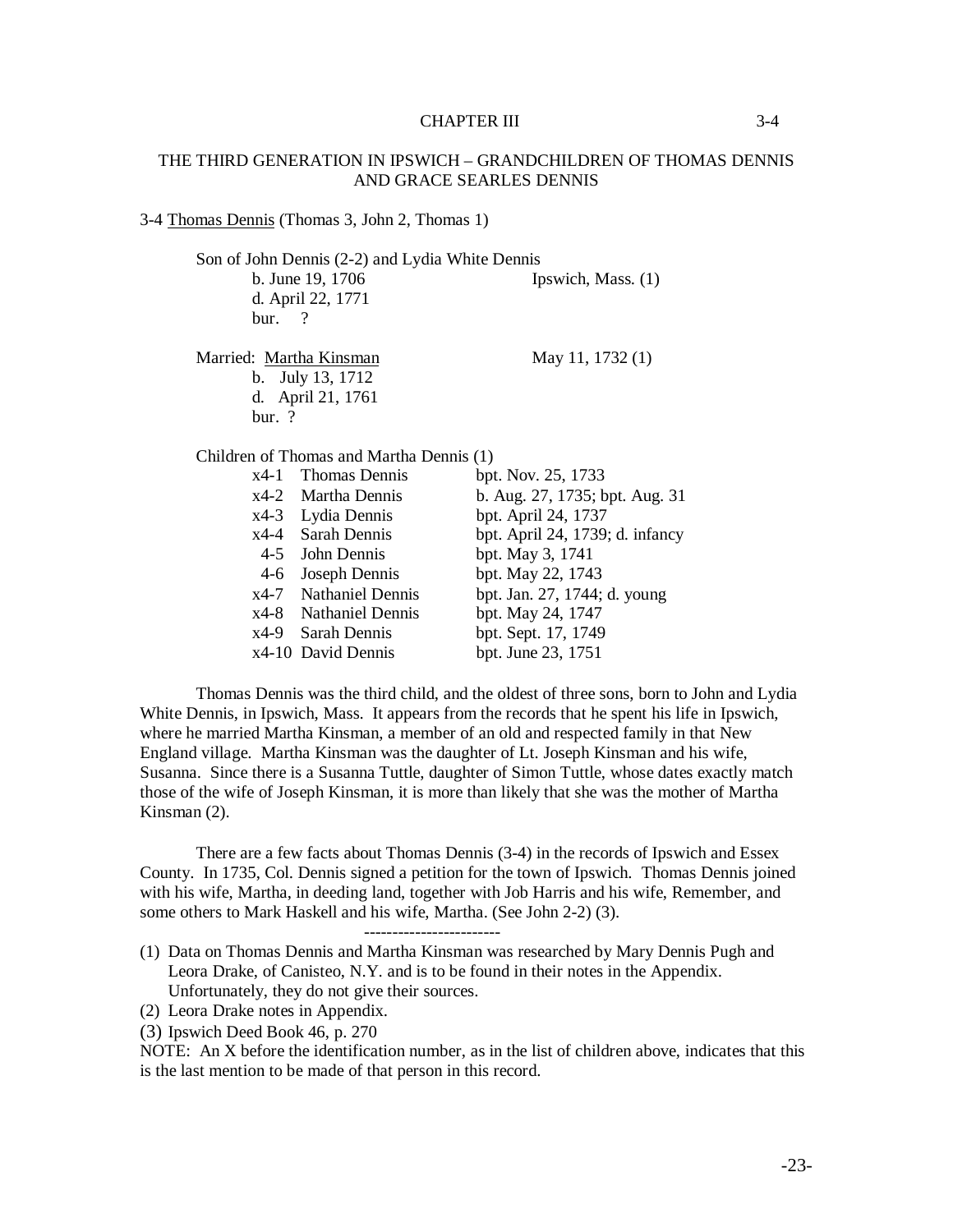#### Thomas Dennis, 3-4, cont. 3-4

Col. Thomas Dennis lived at No. 10 County Street in Ipswich, according to the Heritage Trust. In 1963, the Trust acquired certain old properties in the town for the purpose of restoring them and preserving them as historical landmarks. A plaque on the house states that Thomas Dennis, joiner, lived here – 1663-1706. These dates cover the years that Thomas' grandfather was in the village, but the Heritage Trust states that the house was built in 1757 or thereabouts. They refer to Col. Thomas Dennis as the owner. His grandfather did own property on County Street and quite likely this house stands on the site of the earlier one. It may have been built by Col. Dennis. Certain unique architectural features of the house were noted by the Trust when it was included among the homes in the Old House Fair in 1965. Although they offered it for sale at that time, it was with the understanding that the new owners would preserve its unusual architectural features. [see pictures in Chapt. I under Thomas Dennis, (1-1)]

Thomas and Martha K. Dennises's children married into some of the old, established families of Ipswich: (1)

- x4-1 Thomas mar. Mary Leatherland on April 16, 1759
- x4-2 Martha mar. Benjamin Lamson on Mar. 14, 1765 She died in Concord, N.H. on Nov. 1, 1824
- x4-3 Lydia mar. Nathaniel Heard
- 4-5 John mar. Salome Hodgkin on May 13, 1773
- 4-6 Joseph mar. Hannah Rogers on June 26, 1769
- x4-9 Sarah mar. John Farley (3)

Two of their children died in infancy, and in that case it was not uncommon to give the next child the name of one they had lost earlier. The descendants of but two of the children are known, John and Joseph, and these for but one more generation.

Thomas and Martha Dennis apparently lived their entire life in Ipswich. She died in 1761, and he ten years later, in 1771. It seems strange that their graves are not known, and marked. Possibly they were not buried in Old North Yard, but in some other cemetery. His will is on file in the Essex Probate Court where his estate is given as  $1395 L - 12S - 8 d$ . (2)

---------------------

- (1) Notes of Leora Drake see appendix
- (2) Probate Court Records Book 46, p. 270 Ipswich, Essex County, Mass.
- (3) The Farley family years later presented certain valuable Dennis family mementoes to the Essex Institute, among them the carved oak chair. See Thomas Dennis (1-1)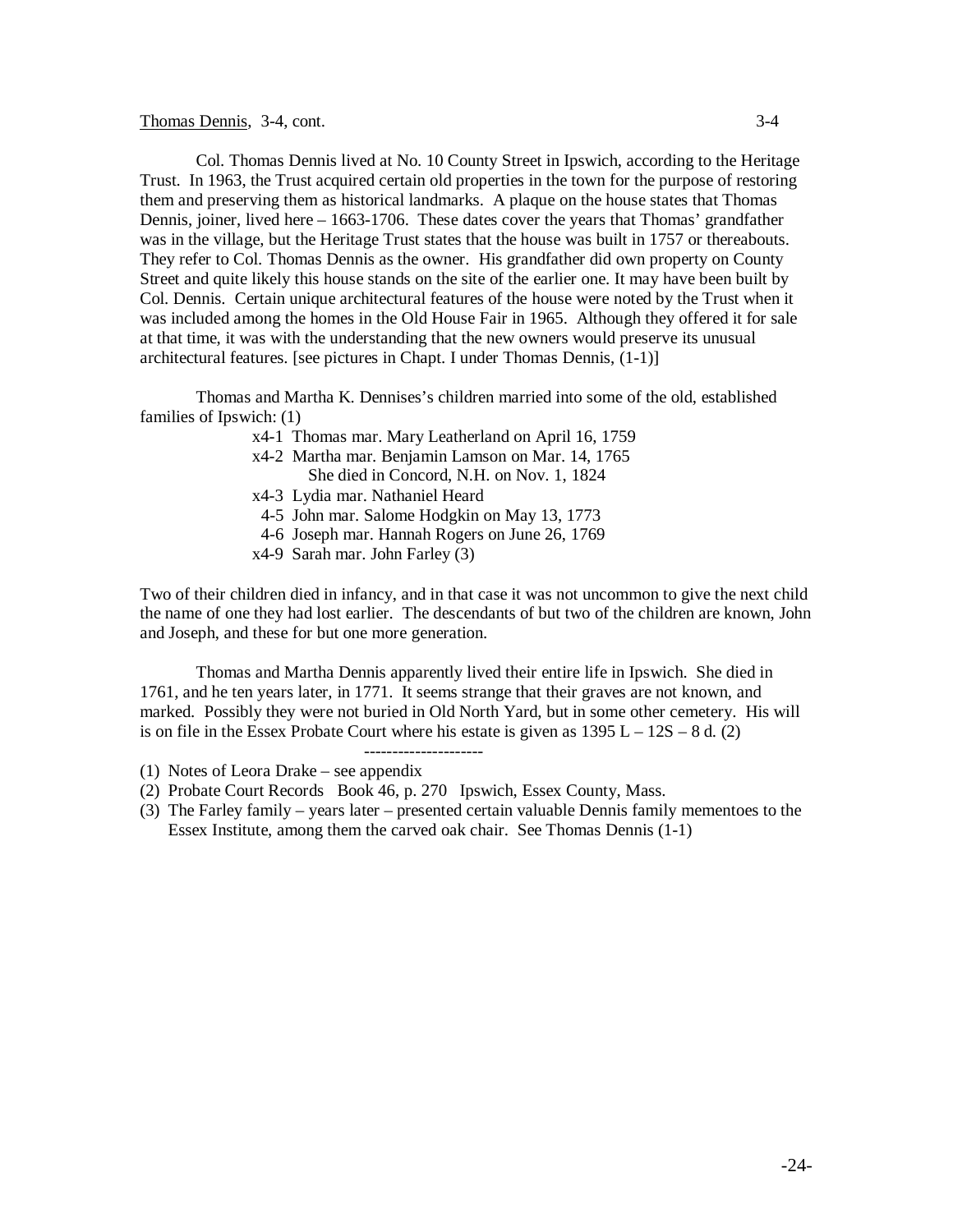Son of John Dennis (2-2) and Lydia White Dennis b. Nov. 3, 1706 Ipswich, Mass. (1) d. Sept. 2, 1773 Ipswich, Mass. (1) bur. ? 1<sup>st</sup> Married: Martha Willcomb on Dec. 12, 1736 (1) b. March 12, 1715 Ipswich, Mass. (2) d. July 1 (or 11), 1754 Ipswich, Mass. (2) bur. ? 2<sup>nd</sup> Married: <u>Ruth Bacon</u> (2) b. ? d. Oct. 2, 1804 (2) bur. ? Children of Rev. John Dennis and Martha Willcomb Dennis: (1) x4-11 John Dennis bpt. July 11, 1737

| x4-12 Martha Dennis    | b. March 8, 1738; bpt. Oct. 8, 1738 |
|------------------------|-------------------------------------|
| x4-13 Lucy Dennis      | b. March 27, 1740                   |
| 4-14 William Dennis    | bpt. Oct. 21 (14), 1741             |
| 4-15 Arthur Dennis     | b. Dec. 25, 1745                    |
| x4-16 Elizabeth Dennis | bpt. Feb 28, 1747/8                 |
| 4-17 Moses Dennis      | b. May 25, 1750; bpt. May 27, 1750  |
| $x4-18$ Rebecca $(2)$  | h.                                  |

John Dennis (henceforth designated as Rev. John Dennis to distinguish him from the numerous other John Dennises) was the fourth child (next to the youngest), and the second son of John and Lydia White Dennis. He was born in Ipswich as were his brothers and sisters, and his parents before him. He spent only part of his life in Ipswich, however, with absences occurring during his education, his military, and ministerial assignments. He returned to Ipswich in 1761 where he spent the last twelve years of his life.

He apparently received his early education in the grammar school in Ipswich, which was a not too common experience for young men of that day since a fee was charged for attendance. Although the grammar school had been founded in 1636, the old records show no public support being provided for the maintenance (see clipping from the Ipswich Chronicle entitled "Feoffies in Old Ipswich" in Chapter III of this family record, dated Aug. 7, 1958). In 1730, John Dennis, at the age of twenty two, was among those who were graduated from Harvard University. He became a minister and was employed to preach in the several parishes of Ipswich. (1)

In 1736, he married Martha Willcomb of Ipswich. She was the daughter

----------------------------

- (1) Notes of Demorris Boyd Williams see Appendix
- (2) Notes of Leora Drake see Appendix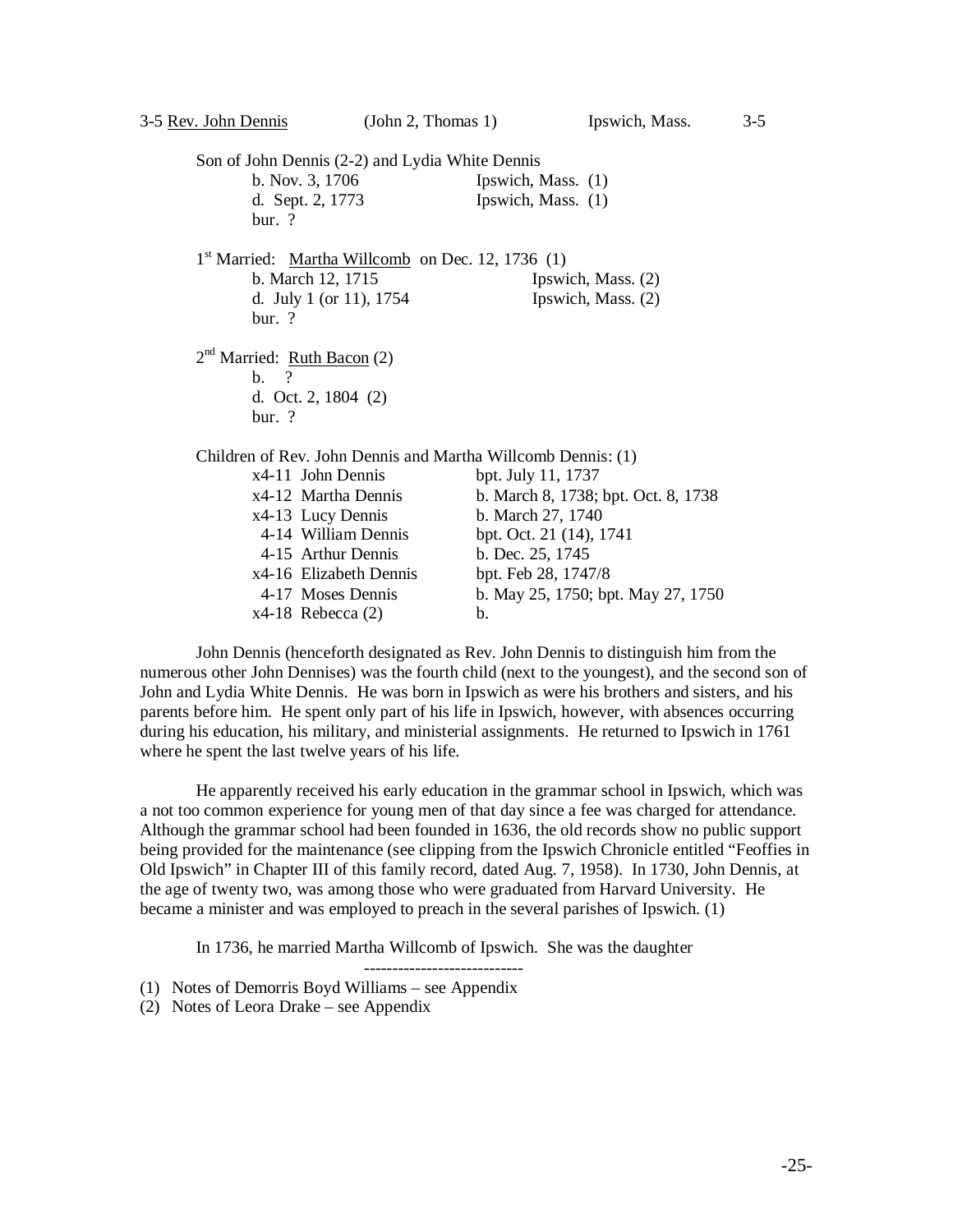#### Rev. John Dennis, cont. 3-5

of Richard Willcomb and Elizabeth Hodgkins Willcomb (1). Eight Children were born to the Rev. John and Martha Willcomb Dennis – four girls and four boys – most of whom were born in Ipswich. Their oldest son, John, was born and baptized in Ipswich in July of 1737. Martha, the oldest girl was born before her father entered military service and was also born in Ipswich it may be assumed. She married Abraham Safford on Nov. 26, 1757, and lived in Salem, N.H. Elizabeth, who was baptized in 1747, married Benjamin Griffin (or Griffiths). Nothing more is known of these two girls; nor of their sister, Rebecca, except for an old record that states that she was a widow in 1777 (2). Whom she married and where she lived is not known. The three youngest boys, all born in Ipswich, married and left descendants (see Sect. II and Sect. III). William married Abigail Smith in 1763, Arthur married Mary Goodhue in 1766, and Moses married Sarah Frye in 1781 – all well known families in Ipswich. As we shall see later, Arthur and Moses left Ipswich and made their homes in New Hampshire. They were the forebears of a long line of descendants – in fact, they are the only two lines that have been traced beyond the Revolution in this record.

Rev. John Dennis served in the army almost continually for ten years from 1737 to 1749 in the capacity of chaplain, surgeon and physician. The Society of Colonial Wars states that he served during Queen Anne's War (3), which seems improbable, since the Queen's reign ended in 1714, and John Dennis would have been but six years old when she died. The History of Charleston, New Hampshire states that he also served from 1749 to 1756. According to the Massachusetts Archives, he was stationed first at Fort George, Maine; than at Fort Frederick (Boston); and finally a short time at Pemaquid in Maine. According to the army muster rolls, John Dennis is credited with the following military service: (2)

On the Fort George Muster Roll:

1738, May 21 – 1739, May 20 Chaplain under Capt. John Guyles 1739, May 21 – 1740, May 20 Chaplain under Capt. John Guyles (52 weeks and 2 days) vol. 91, p. 317 -------------------------

- (1) Richard Willcomb was the youngest of three children orphaned early in 1700 by the death of their father, Zacheus Willcomb, an inn keeper on the Isle of shoals. Upon the arrival of the children in Ipswich, they were placed under the guardianship of Mr. Henry Spiller, the school teacher. The descendants of these three children continued in line in Ipswich for generations, and the Public Library, in its Ipswich Room, has a copy of the Willcomb genealogy. William Willcomb, the oldest, lived in Summer Street – the house is still standing. His son, Joseph, sold this house, and bought or built the house on High Street which is now known as the Willcomb Homestead. (see article from the Ipswich Chronicle)
- (2) Notes of Mrs. Leora Drake, in Appendix
- (3) Notes of Mrs. D.B. Williams in Appendix from "Society of Colonial Wars"  $1<sup>st</sup>$  supplement of Index of Ancestors 1940, p. 76.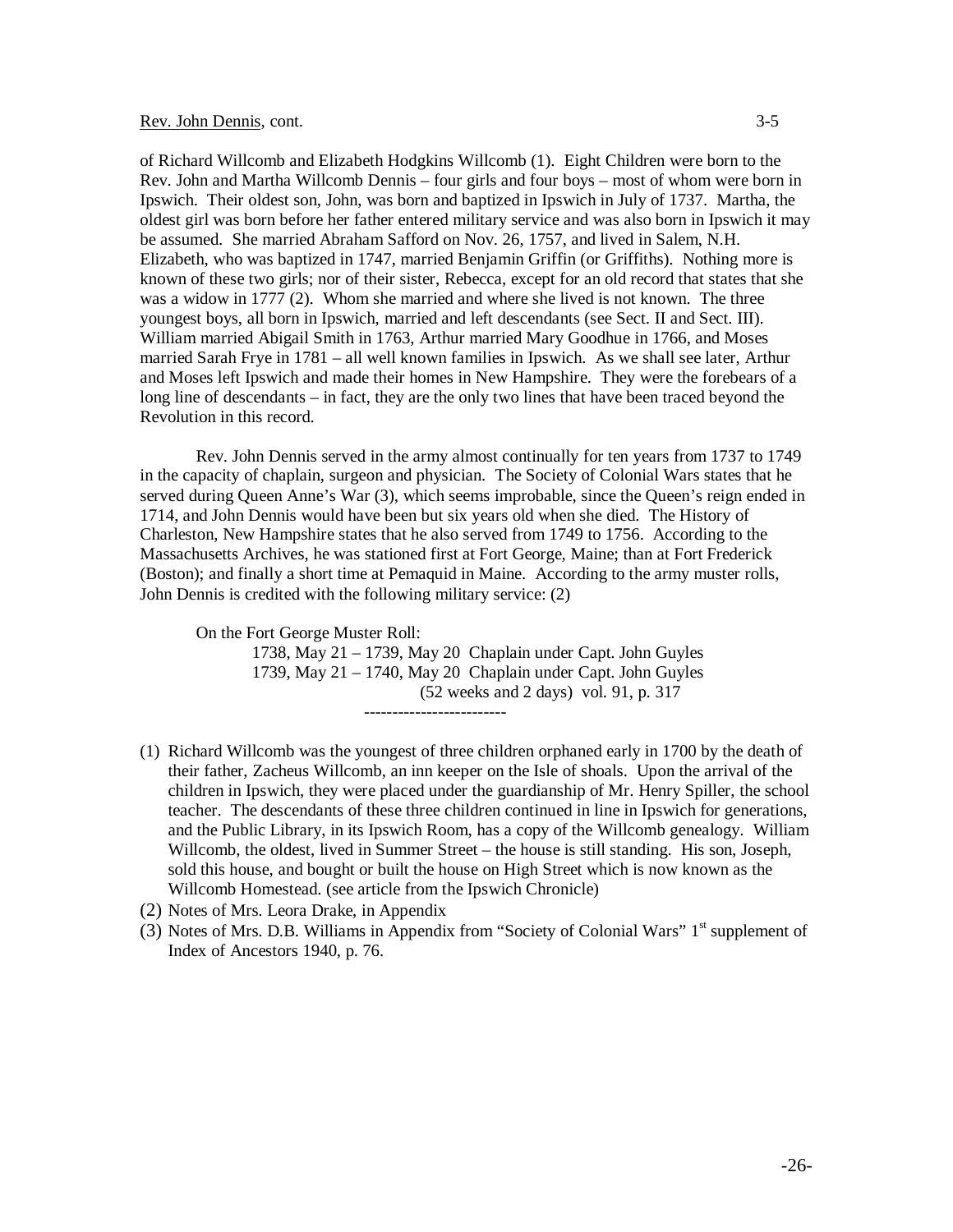1741, Oct. 28 – Nov. 20 Truckmaster (1) under Capt. John Guyles (3 weeks, 3 days) vol. 91, p. 356 1741, Nov. 21 – 1742, Mar. 14 Truckmaster, under Capt. J. Guyles (10 weeks, 2 days) vol. 92, p. 2 On the Boston Muster Rolls: Fort Frederick 1742, May 18 – 1742, Nov. 16 Truck Master vol. 92, p. 15 1743, Feb. 16 – under Capt. Andrew Robinson for 35 weeks (does not say where he was stationed) 1746, Nov. 30 – Jan 11, 1747 Chaplain under Capt. Joshua Moody vol. 92, p. 78 1747, April 1 – 1747, Sept. 14 Chaplain under Capt. Joshua Moody (23 weeks, and 6 days) vol. 92, p. 95 1748, Jan 2 - Chaplain under Capt. Joshua Moody 1748, Feb. 1 – March 31, 1748 Chaplain under Capt. Joshua Moody (He was there only 8 weeks in the spring and pay ran on to June) vol. 92, p. 94 "a note on p. 94, vol. 92 states that Dennis was absent from his post by reason of sickness in his family. His wages were allowed for 37 weeks and 3 days from Sept. 18, 1747 to June 2, 1748. Three certificates follow: Ipswich, April 9, 1748, signed by Joseph Manry, physician states that 'said Dennis hath been visited in his family with such sickness the past winter.' Ipswich, May 2, 1748, signed by John Clef, physician stating that John Dennis family hath been visited with long and dangerous illness for some months together.' Ipswich, May 19, 1748, signed by Thomas Berry, physician stating that 'the family of John Dennis hath been visited with sickness the greater part of the time from September last to spring of the present year and that the family was attended by me, Thomas Berry.' (2) 1748, June 3 – 1749, Feb. 20 vol. 92, p. 196 1748, Feb. 20 Chaplain, Capt. Samuel Moody (37 weeks, and 4 days) 1749, Feb. 21 – Aug. 20, 1749 Chaplain, Capt. Sam. Moody (27 weeks in Pemaquid, Maine) vol. 93, p. 43

For his military services he was granted 400 acres of land east of the Saco River in Maine, which is away up north in what was then surely primeval wilderness. Descendants of the Rev. John Dennis are eligible for the Society of Colonial Wars on his military record. The following is taken from their publication, entitled, "Society of Colonial Wars"  $1<sup>st</sup>$  supplement to Index of Ancestors, 1940, p. 76:

(1) "The clerk in the Archives room said a "truckmaster" drew pay but was in charge of the trading post of the port or fort for which the garrison was held to defend. St. George, a trading port, had to have a manager to see about supplies." Drake notes in Appendix.

----------------------------

(2) Rev. John Dennis and Martha Dennis had six children at the time, the sixth being born on Feb.  $28<sup>th</sup>$ , 1748. See Drake notes.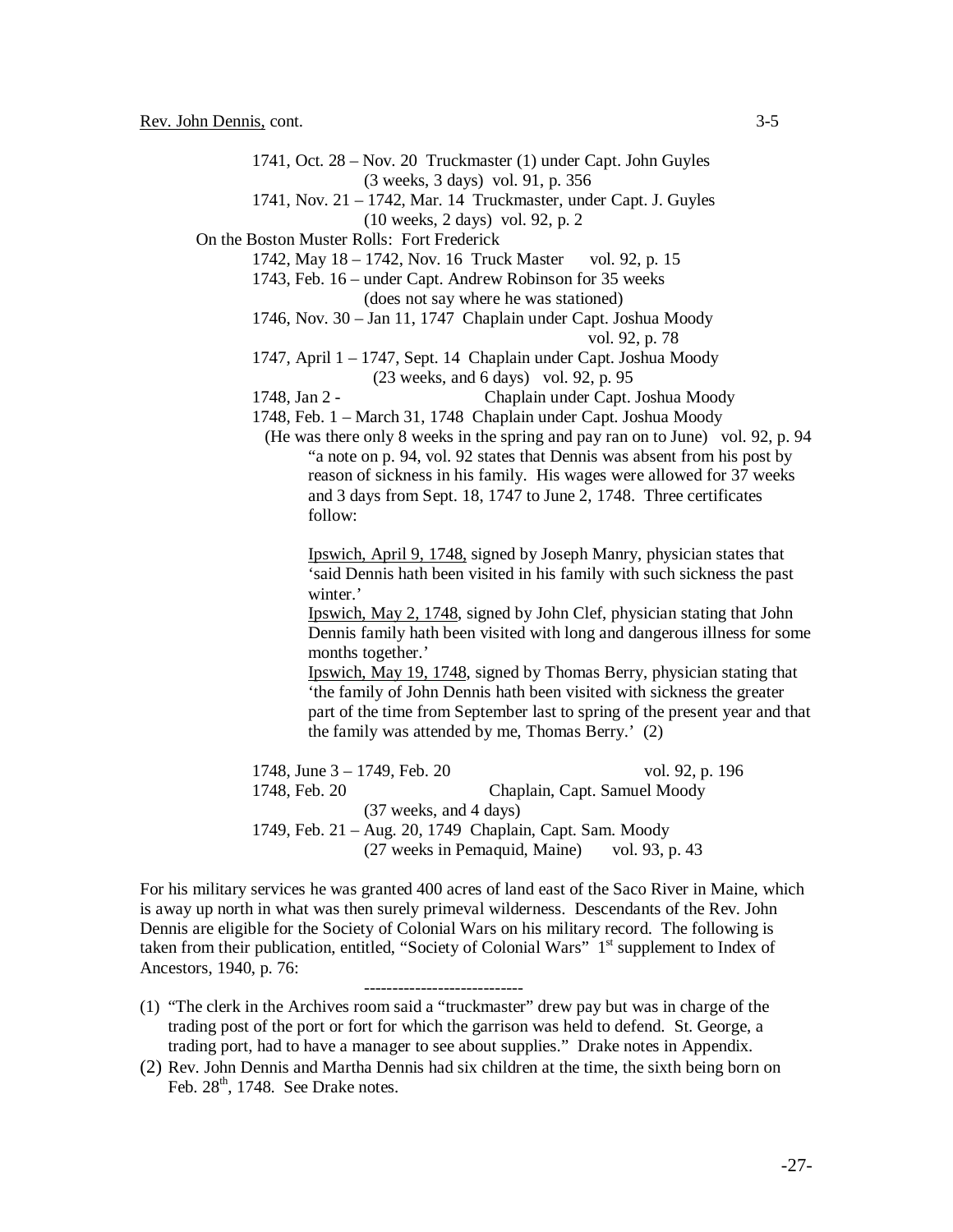"Dennis, Rev. John<sup>3</sup>, 1708-1773, Ipswich, Mass. In Queen Anne's War, Chaplain acting as surgeon and physician in Colonial Army, 1737-49; at Ft. George, Me. 1738; at Ft. Frederick 1746-7; also in service in 1748-9 at Pemaquid." (1)

During 1753 and 1754 Rev. John Dennis taught the grammar school (in Ipswich?) which had been established by Ezekiel Cheever, for the school rents. The school was partly endowed and paid a certain income. (2)

"In 1754 the Rev. John Dennis, the son of John and Lydia Dennis, is recommended by the First Church (Ipswich?) to the church about to be gathered at Charlestown, New Hampshire, where he was settled as a minister until 1756." (3) According to the History of Charlestown. N.H. by Sanderson, the town voted to send Mr. Dennis L 8 to help him move his family from where he then lived. Accounts of previous meetings of the calling and ordaining are given. He wrote that the sum raised for salary was not quite enough to support the family and they added what he suggested and gave him a minister's lot. On account of an Indian scare, they did not dare call the assembly required to ordain in Charlestown so the ordination was at Northfield, Mass. The church was organized on December 4, 1754. Rev. John Dennis was ordained and installed the same day. It was established that his salary should be L 50 lawful money to be equal to silver at 6s, 8d per ounce. Afterwards 3L, 6s, 8d was added. (2)

Martha Willcomb Dennis died in July 1754 before her husband went to Charlestown to preach. She had recently passed her thirty ninth birthday, and left a large family of children – several of whom were very young. It is possible that her death occurred at the time of the birth of the eighth child, Rebecca, whose birth is not recorded in some of the old records. She probably died in Ipswich, but if she is buried there, her grave is not marked.

Rev. John Dennis' career in Charleston was not altogether happy. On March 31, 1756, he was dismissed by an ecclesiastical court assembled at Deerfield, Mass. Historians say "Imprudence led to his dismissal. People were dissatisfied so he left. The council of clergymen who ordained him was called and decided that it was a special providence that he was willing to resign. They censured him for whatever his fault was." While in Charlestown, he remarried. His second wife was Ruth Bacon (2). Perhaps there was something about this courtship and second marriage that offended the strict Puritanical sensibilities of his parishioners. It may be that Rebecca was a child of this marriage.

The account states that he went to Harwick, Mass. where he served a church. He stayed until 1760, but resigned because he could not get his salary regularly. He sued them and the -----------------------------------

<sup>(1)</sup> See Williams notes in Appendix

<sup>(2)</sup> Taken from the notes of Leora Drake – see Appendix

<sup>(3)</sup> Demorris Boyd Williams notes, quoting form "Ipswich, Essex and Hamilton, Mass." p. 80, 88, 93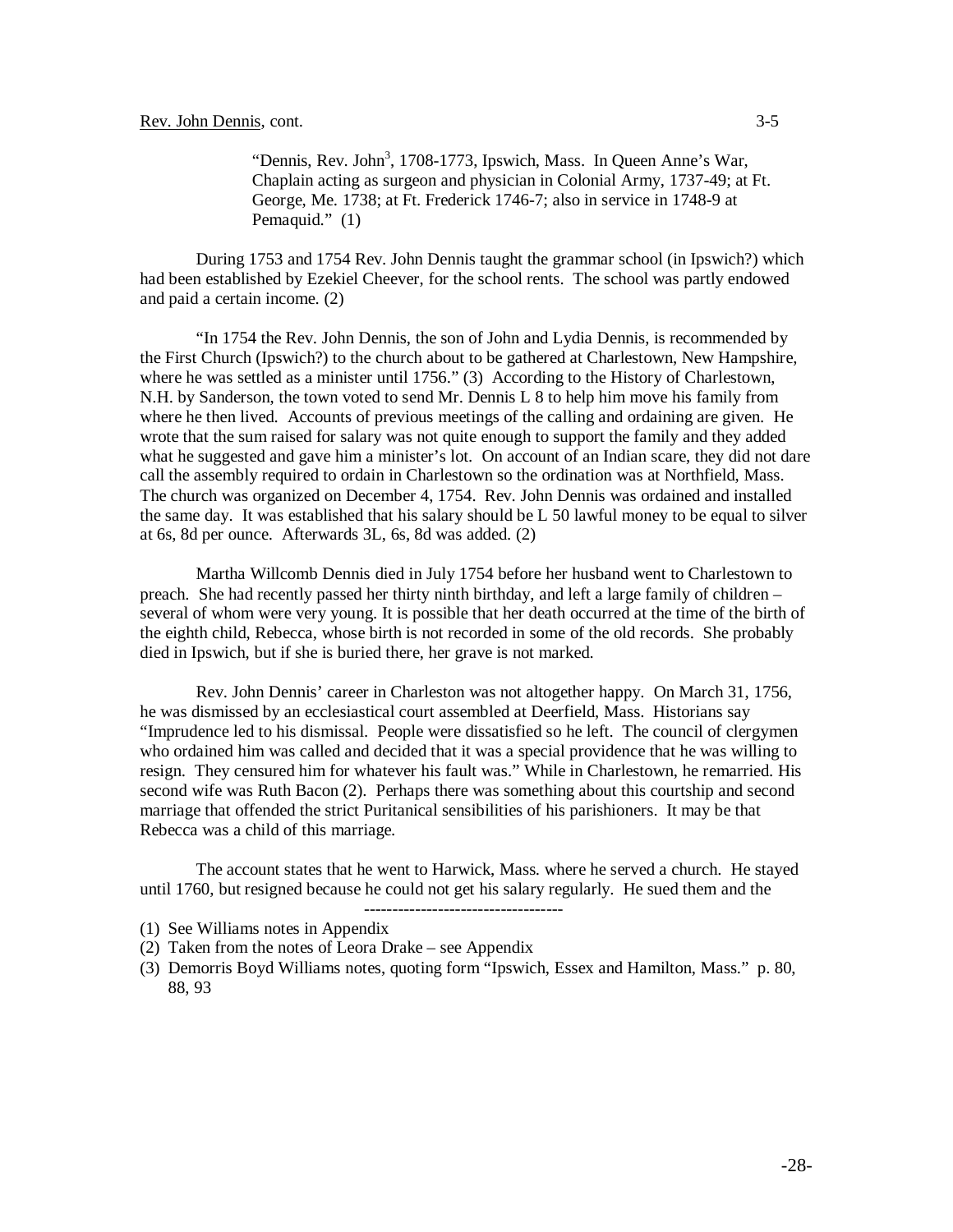Rev. John Dennis, cont. 3-5

precinct was chastised by the General Court for not paying the bills. Harwick was a South Parish of Old Barnstable. (1)

The Rev. Dennis returned to Ipswich where he lived out his remaining years – this was in 1761. On Feb. 11, 1771, the residents of the town "voted that Mr. Dennis should be the reading and writing master north of the river." – his salary was to be \$10.00 per month. (2)

Rev. John Dennis died on September 2, 1773 in Ipswich. Where he is buried has not been ascertained. (Not in the Old North Burial Yard) What became of Ruth Bacon Dennis likewise is not known. She must have been many years younger than her husband, as she outlived him by thirty years, her death occurring in 1804. (1)

According to an old record (3) John Dennis, son of the Rev. John Dennis, of Harwick, Barnstable County was appointed by the court to settle the estate of his father. Ebenezer Stanwood of Ipswich, attorney, was to pay or receive money, etc. and to settle the estate of the Rev. Dennis (October 1, 1757). Apparently Rev. Dennis had never claimed the land which had been granted to him for his services in the army on the Saco River in Maine. In 1777, his heirs petitioned the legislature for this land (1). Whether any of his heirs ever received his claim, and lived there has not been ascertained.

#### ---------------------------

- (1) from the notes of Leora Drake see Appendix
- (2) Demorris Boyd Williams notes, quoting from "Ipswich, Essex and Hamilton, Mass." p. 80, 88, 93
- (3) Mrs. Drakes's notes give a reference from a book, the title of which is not mentioned. Presumably it refers, as does the military record, to the Massachusetts Archives. The vol number is 106, p. 111.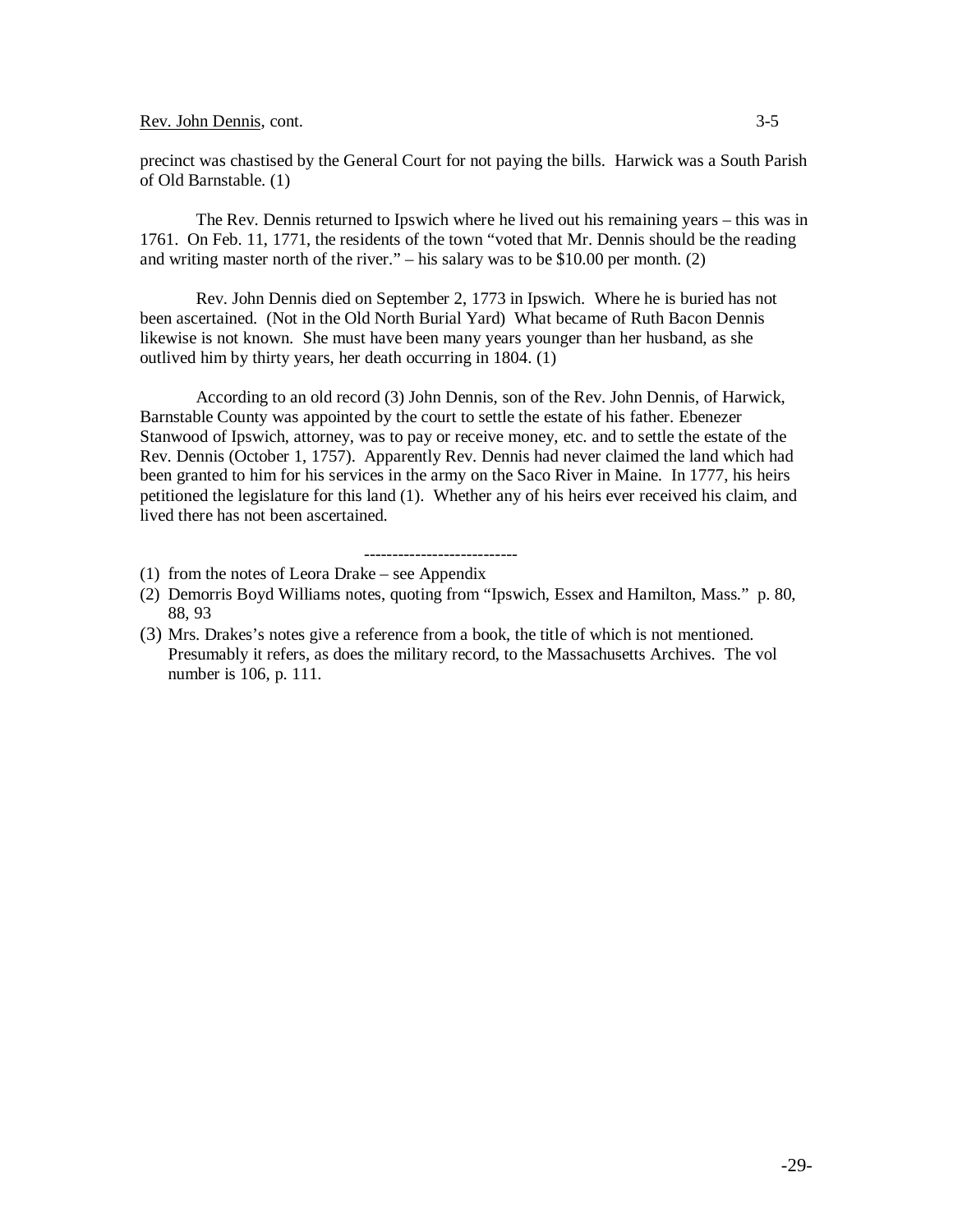#### CHAPTER IV

THE FAMILY SCATTEDED AFTER THE REVOLUTION

| THE PAINIET SCATTERED APTER THE REVOLUTION                |                                     |  |  |
|-----------------------------------------------------------|-------------------------------------|--|--|
| 4-5 John Dennis (Thomas 3-4, John 2-2, Thomas 1-1)        | to Litchfield, Maine                |  |  |
| Son of Col. Thomas Dennis and Martha Kinsman Dennis:      |                                     |  |  |
| bpt. May 10, 1741                                         | Ipswich, Mass. (1)                  |  |  |
| April 30, 1816<br>d.                                      | Litchfield, Maine                   |  |  |
| bur.                                                      |                                     |  |  |
| Married: Salome Hodgkins on May 13, 1773 probably Ipswich |                                     |  |  |
| b.                                                        |                                     |  |  |
| d.                                                        |                                     |  |  |
| bur.                                                      |                                     |  |  |
| Children of John and Salome Hodgkins Dennis:              |                                     |  |  |
| $x5-1$ John Dennis                                        | b. Oct. 5, 1774 d. Nov. 5, 1774     |  |  |
| 5-2 Salome Dennis                                         | b. Dec. 8, 1775                     |  |  |
| 5-3 John Dennis, Jr.                                      | b. May 30, 1780                     |  |  |
| x5-4 Martha                                               | b. Feb. 16, 1782; d. Sept. 16, 1795 |  |  |
| $x5-5$ Twins                                              | ?                                   |  |  |
| x5-6 Martha Dennis                                        | $\gamma$                            |  |  |
| 5-7 Elizabeth                                             | b. Feb. 26, 1785 d. Dec. 13, 1820   |  |  |
| 5-8 Thomas                                                | b. Nov. 28, 1787 d. Jan 12, 1831    |  |  |

x5-9 Lydia b. April 13, 1794 d. Nov. 24, 1850 According to the History of Litchfield, Maine, John Dennis, the son of Col. Thomas and Martha Kinsman Dennis, was a mariner, and during the Revolutionary War was appointed prize master. After the war, it appears that he became disappointed with life at sea and decided to strike out on his own in the newly developing state of Maine. This was a big step, for John Dennis was not a young man. He and Salome had been married sixteen years and had five living children. Nevertheless, the family left Ipswich on October 25, 1789 and "sailed on board the

schooner, Polly, arriving at the Cobbosssee stream, landing near what is now the New Mills. With his family he paddled up the Cobbossee stream, landing near what is now called Horshoe Pond bridge. From there they went through the woods to what is now known as the Dennis farm." $(1)$ 

It's hard to imagine the hardships of that journey. Think of packing two adults and five children, with such earthly possessions as they could carry, into a canoe and paddling upstream a distance of twenty to thirty miles. (Litchfield is southwest of Augusta, which is fifty five miles from Portland.) One wonders what attracted him to go to Maine – at this time, it was frontier country, covered with dense virgin forest, with no roads – the only access to the interior was up the streams – with bitter cold winters and deep snow. Imagine hiking through the woods for goodness knows how far to their destination – in November ! One also wonders what kind of

---------------------------

(1) History of Litchfield, Maine 1795-1895 p. 99ff

Note: An "x" before a name in this record indicates this is the only reference to that person.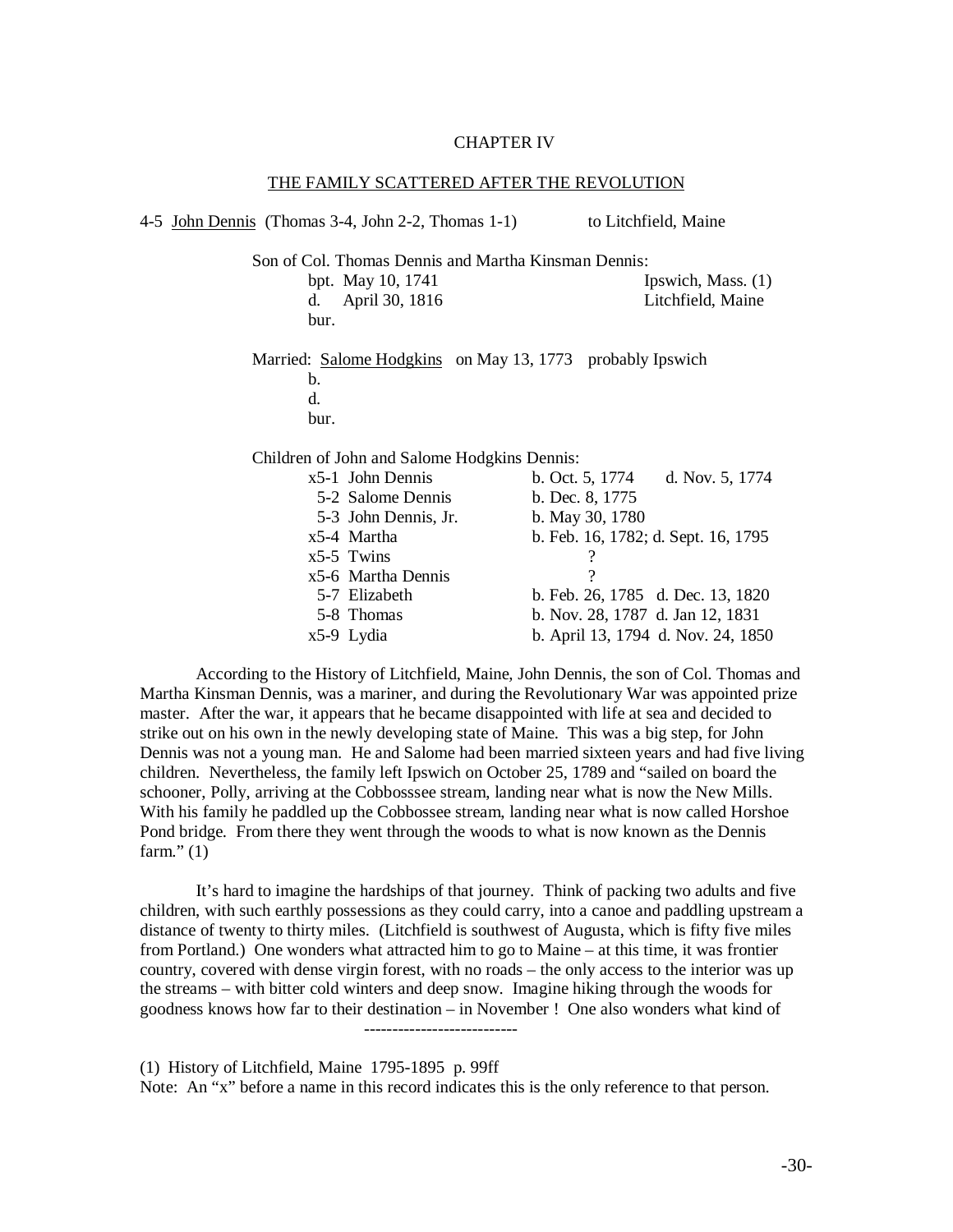John Dennis (4-5), cont. 4-5,4-6

a dwelling awaited them. It must have been crude – and winter coming on with its snow and cold. How could they have transported enough supplies to keep them during the long winter until they could raise the first crop? Of course, game was plentiful, but in order to farm the land had first to be cleared. The oldest boy, John, Jr., was a lad of nine years, and although boys were called upon to do the work of men, he was still much too young to be a great help to his father in doing the heavy work of clearing the land.

But they certainly possessed the hardihood of the pioneer and made good. In fact, for at least three generations this branch of the Dennis family continued to live in and near Litchfield, Maine, and played an active part in the life of that community. (See Section II for their descendants.)

Both John Dennis and his wife, Salome Hodgkins Dennis, died in Litchfield and are presumably buried there (1).

| 4-6 Joseph Dennis (Thomas 3-4, John 2-2, Thomas 1-1) | to Eustis, Maine          |
|------------------------------------------------------|---------------------------|
| Son of Col. Thomas and Martha Kinsman Dennis         |                           |
| bpt. May 22, 1743                                    | Ipswich, Mass.            |
| d.                                                   |                           |
| bur.                                                 |                           |
| Married: Hannah Rogers (2)                           | Intentions, June 26, 1769 |
| b.                                                   |                           |
| d.                                                   |                           |
| bur.                                                 |                           |
| Children of Joseph and Hannah Rogers Dennis (3):     |                           |
| $x5-10$ Joseph Dennis                                | b. June 23, 1769          |
| x5-11 Hannah Dennis                                  | b. Dec. 2, 1771           |
| x5-12 Martha Dennis                                  | b. Feb. 12, 1775          |
|                                                      |                           |

There are no records on Joseph Dennis other than the data given above. A glance at the map of Maine shows Eustis in the northwest corner of the state, not far from the Canadian border. It must have been wild country, covered with dense, virgin forests. Think of the difficulties that must have been encountered in making the trip up there, hewing out a farm, building a house, and gaining a livelihood so far from civilization and friends. It took courage and fortitude to launch out on such a venture on the part of the men, but imagine the life of these frontier women ! (3)

-------------------------

- (1) History of Litchfield, Maine is the source for all the material on John Dennis and his family. Mrs. Drake quotes from the same source – see her notes in the Appendix.
- (2) Mrs. Hannah Rogers was a widow when she married Joseph Dennis.
- (3) Material on Joseph Dennis is taken from the notes of Mrs. Leora Drake see the Appendix.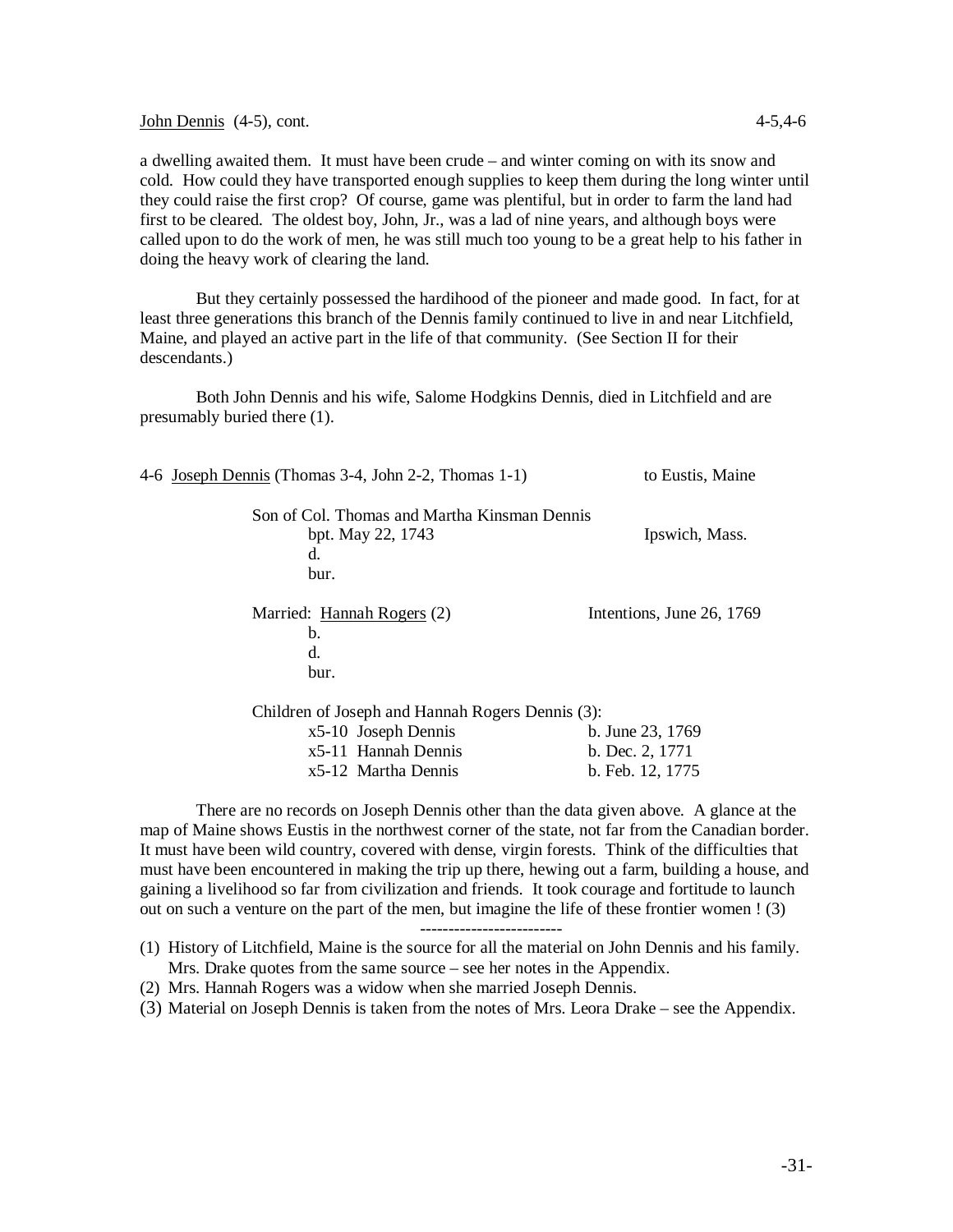|  | 4-14 William Dennis (Rev. John 3-5, John 2-2, Thomas 1-1)                                                                            |                     | 4-14,4-15                          |
|--|--------------------------------------------------------------------------------------------------------------------------------------|---------------------|------------------------------------|
|  | Son of Rev. John and Martha Willcomb Dennis<br>b. Oct. 12, 1741 (or Oct. 14, 21 $\degree$ )<br>d. Aug. 23, 1819 (1) (Probate record) |                     | Ipswich, Mass. $(1)$ $(2)$         |
|  | Married: Abigail Smith (1)                                                                                                           |                     |                                    |
|  | $\mathbf b$ .                                                                                                                        |                     |                                    |
|  | d.                                                                                                                                   |                     |                                    |
|  | bur.                                                                                                                                 |                     |                                    |
|  | Children of William and Abigail Smith Dennis (1):                                                                                    |                     |                                    |
|  | x5-13 Abigail Dennis                                                                                                                 | bpt. Sept. 16, 1764 |                                    |
|  | x5-14 William Dennis                                                                                                                 | b. Aug. 4, 1766     |                                    |
|  | x5-15 Thankful Dennis                                                                                                                | b. Dec. 11, 1768    |                                    |
|  | x5-16 Martha Dennis                                                                                                                  |                     | bpt. Mar. 24, 1771 (church record) |
|  | x5-17 Hannah Dennis                                                                                                                  |                     | bpt. Mar. 7, 1773 (church record)  |
|  | $x5-18$ Henry                                                                                                                        | bpt. Aug. 31, 1777  |                                    |
|  | x5-19 Elizabeth Dennis                                                                                                               | bpt. Feb. 12, 1780  |                                    |

Nothing is known of William Dennis beyond the facts shown above. In the church records of the baptism of Martha and Hannah, William's name is given as the father of the girls, but there is no mention of his wife. Presumably these are Ipswich church records, although the source is not given  $(1)$ .

| 4-15 Arthur Dennis (Rev. John 3-5, John 2-2, Thomas 1-1) | New Hampshire                                        |  |  |  |
|----------------------------------------------------------|------------------------------------------------------|--|--|--|
| Son of Rev. John Dennis and Martha Willcomb Dennis       |                                                      |  |  |  |
| b. Dec. 25, 1745 Ipswich, Mass. (3)                      |                                                      |  |  |  |
|                                                          | d. April 24, 1825 Phelps, New York $(2)$             |  |  |  |
| bur.                                                     |                                                      |  |  |  |
| Married: Mary Goodhue of Ipswich on Dec. 11, 1766 (2)    |                                                      |  |  |  |
| b. Jan. 18, 1749 Ipswich, Mass. (2)                      |                                                      |  |  |  |
| d. Feb. 15, 1819                                         | Mt. Vernon, Hillsborough Co., N.H. (2)               |  |  |  |
| bur.                                                     | Mt. Vernon ? [no stone $(4)$ ]                       |  |  |  |
| Children of Arthur and Mary Goodhue Dennis (3):          |                                                      |  |  |  |
| 5-20 Arthur Dennis                                       | b. May 29, 1768 Ipswich                              |  |  |  |
|                                                          | 5-21 Mary Dennis b. Dec. 9, 1769 Westford, Mass. (5) |  |  |  |
| 5-22 John Dennis                                         | b. Oct. 1, 1771 Westford, Mass.                      |  |  |  |
| 5-23 Sarah Dennis                                        | b. June $9, 1773$ Westford, Mass.                    |  |  |  |
| x5-24 Samuel Dennis                                      | b. Aug. 29, 1775 - d. Nov. 17, 1775                  |  |  |  |
| (cont. next page)                                        |                                                      |  |  |  |
| (1) Notes of Leora Drake – see Appendix                  |                                                      |  |  |  |
|                                                          |                                                      |  |  |  |

- (2) Notes of Demorris B. Williams see Appendix
- (3) Dennis Family Bible, now in possession of the author, M.C.K. ('68)
- (4) I went all through the little cemetery in Mt. Vernon looking for her tombstone without success. (M.C.K.)
- (5) Westford's Records, p. 30 see Williams' Notes.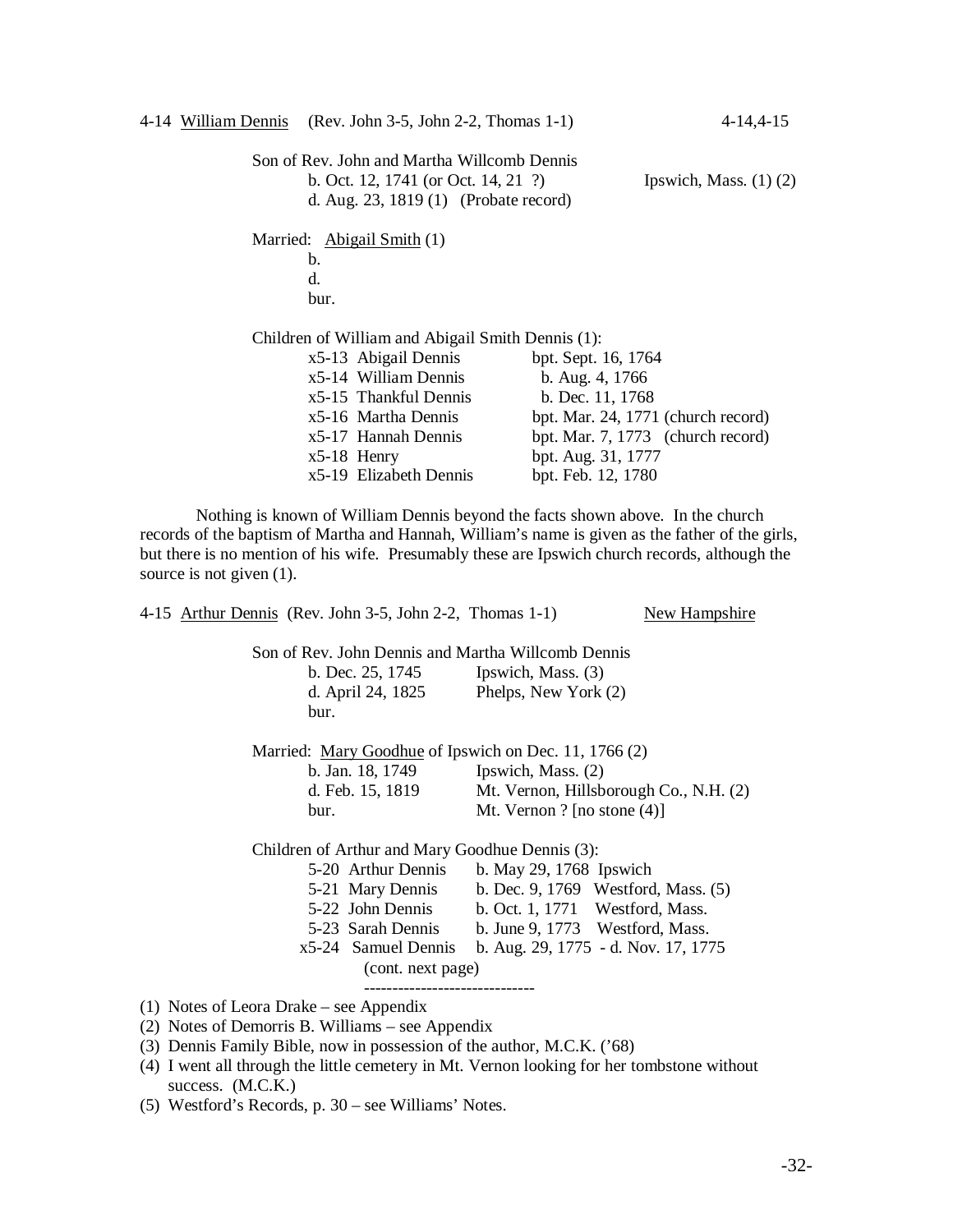| 5-25 Samuel Dennis  | b. Oct. 17, $1776 - New Hampshire$ |                                    |
|---------------------|------------------------------------|------------------------------------|
| 5-26 Moses Dennis   | b. June 16, 1779 New Hampshire     |                                    |
| 5-27 Lucy Dennis    | b. Mar 27, 1781 Bedford, N.H.      |                                    |
| x5-28 Patty Dennis  | b. Jan. 1, 1783                    | Bedford, N.H.                      |
| 5-29 Frances Dennis | b. Dec. 20, 1784                   | Bedford, N.H.                      |
| 5-30 William Dennis | b. Jan 25, 1787                    | Bedford, N.H.                      |
| 5-31 Joseph Dennis  | b. Mar. 8, 1789                    | New Boston, N.H.                   |
| 5-32 Rodney Dennis  |                                    | b. April 17, 1791 New Boston, N.H. |

Arthur Dennis was the third son and the fifth child of the Rev. John and Martha Willcomb Dennis. He had two older brothers, John and William; and two older sisters, Martha and Lucy. Two sisters, Elizabeth and Rebecca, and a brother, Moses, were younger than Arthur. What with all of fhe moving about during his father's military service and his ministerial career, it still appears from the records that Arthur was born in Ipswich in 1745 on Christmas day. His father had been at Fort Frederick in Boston, serving as truckmaster in the army, during 1742 and 43, but he was not reported again on the muster rolls there until in November 1746. It may be assumed that during these military assignments, the family of the Rev. John Dennis remained in Ipswich. (See Drake notes in the Appendix; also account of Rev. Dennis, 3-5)

An interesting note from the military record states that during the fall and winter of 1747- 48, "the John Dennis family hath been visited with long and dangerous illness for some months together." (See Rev.John Dennis, 3-5) Arthur would have been two years old at the time, and probably suffered with the others from what ever affliction they had. At any rate, he survived.

Arthur Dennis was nine years old at the time his mother died in 1754. In that same year, his father accepted the appointment to preach in the newly organized parish at Charlestown, New Hampshire where he moved with the family. During the Charlestown residence his father remarried, and Ruth Bacon became the step mother of this large family of children. Some unpleasantness in the church resulted in his father's dismissal in 1756, and he accepted an appointment to preach in Harwick, Mass. Here the family remained until 1760, when they returned to Ipswich.

Arthur was a lad of fifteen when his father cane back to Ipswich to live. What schooling he had is not known, but it seems likely that his father, who was a Harvard graduate, would have seen to it that his children received some educational advantages. His father apparently never was a farmer, so that his sons would not necessarily have been inclined in that direction. There is no evidence that the Rev. John Dennis or his sons showed any inclination to follow the crafts of the earlier members of the Dennis family – that of joiner and carpenter. Many years later in one of the old deeds (dated 1789) Arthur is called a cordwainer (shoemaker) (1). When he learned the trade or how seriously he worked at [it] is still a mystery. All homeholders in these times were compelled by necessity to make most of their own implements and wearing apparel – shoes being but one of the necessities. So it can't be said with any degree of certainty that it was a trade at -----------------------------

(1) Book of Deeds 23, p. 526, Hillsboro County C. H., Nashua, N.H.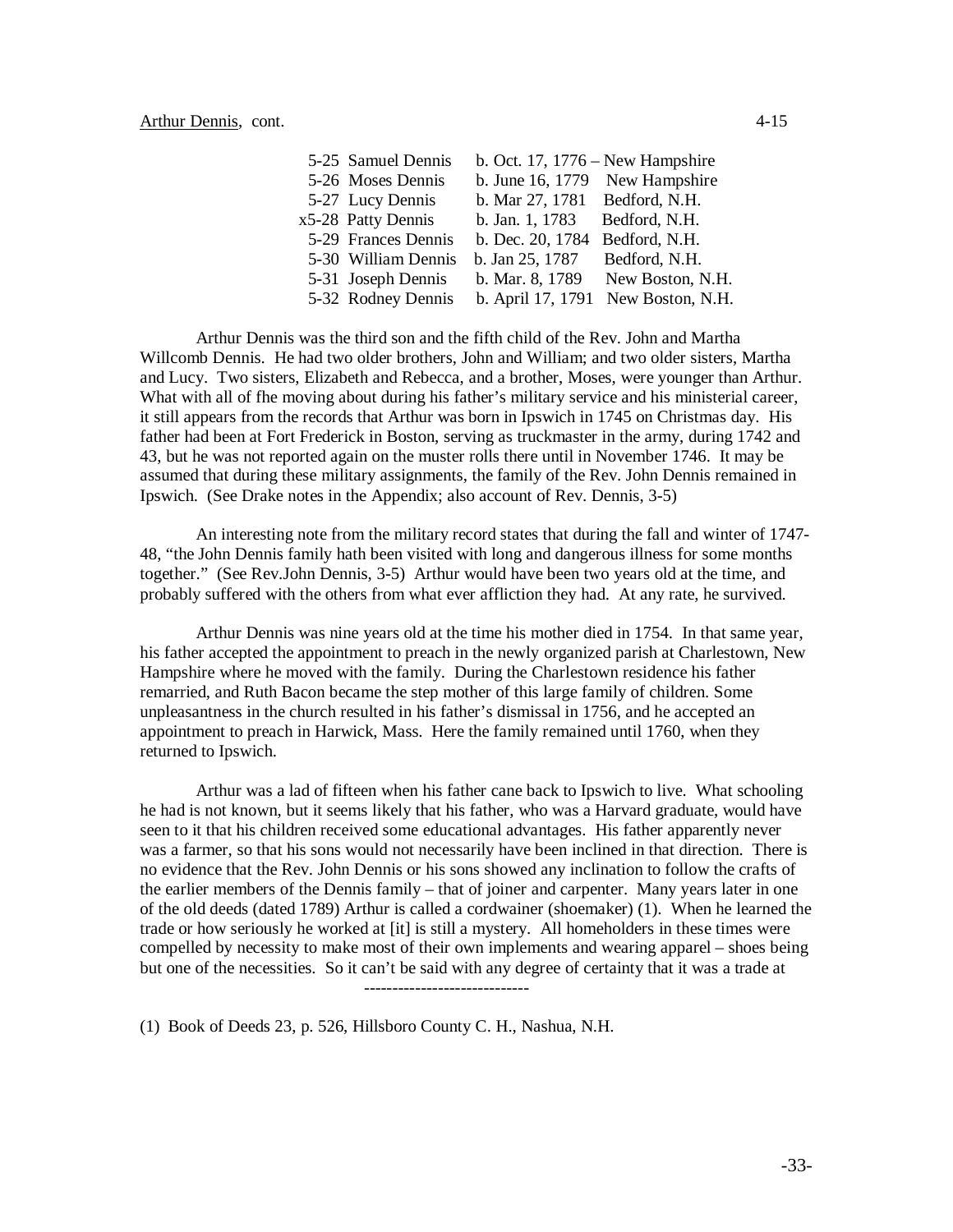#### Arthur Dennis, cont. 4-15

which he earned his living. In most of the old deeds, he is spoken of simply as a yeoman. (1)

Arthur Dennis married Mary Goodhue, the daughter of Capt. Francis Goodhue (2) and Sarah Fowler Goodhue on December 11, 1766 in the South Church in Ipswich (3). Arthur was almost twenty one years old, and his bride not quite eighteen. Mary Goodbue came from old and highly respected lines of ancestors who had resided in the vicinity of Ipswich since the early days of that settlement. Her mother, (4) Sarah Fowler, came not only from a long Fowler line, but was

- (1) See D. B. Williams' notes in Appendix
- (2) Capt. Francis Goodhue was descended from Deacon William Goodhue of Assington, in Suffolk, England, who came to America with a small religious group in 1636-37. William Goodhue's son and grandson (William<sup>2</sup> and Joseph) were active in the religious and political life of Ipswich in the days under British rule. William<sup>2</sup> is described as being "a prominent man in the community in which he lived, highly respected, eminently useful, and greatly beloved." He was imprisoned and fined by Gov. Andros for protesting against illegal taxation of the colony. Capt. Francis Goodhue, a 4th generation descendant of Deacon William<sup>1</sup>, signed the Association Test which entitles his descendants to D.A.R. privileges.

One genealogist states that, "It is quite possible that Deacon Wiliam Goodhue, who came to America in 1635 (?), and settled in Ipswich, was a descendant of Wils Godhewen of Kent, England, whose name first appears in 1280 during the reign of Edward I. The name is believed to be Saxon in origin.

(See a fairly lengthy list of references on the Goodhue family in the notes of Demorris B. Williams in the Appendix.) (It will be recalled that Grace Coolidge, wife of Pres. Calvin Coolidge, was Grace Goodhue before her marriage.)

- (3) South Church Records, Ipswich, Mass. See Arthur Dennis notes from Leora Drake in the Appendix.
- (4)  $\frac{\text{Sarah} \text{ Fowler} \text{Good}$ hue was the daughter of Joseph Fowler<sup>2</sup> and  $\frac{\text{Sarah} \text{ Bartlett}}{\text{Bartlett}}$ . Sarah Fowler was a 5<sup>th</sup> generation descendant of Philip Fowler, who was born in Marlborough, Wiltshire, England about 1590. He married Mary Winsley (or Winslow). Philip and Mary Fowler came to America and settled in Ipswich, Mass. where they spent the rest of their lives, died and [were] buried. Their son, Joseph Fowler, who was born in Engalnd about 1629, married Martha Kimball. They also lived in Ipswich. Joseph was killed by the Indians on May 19, 1676 on his return from the Falls fight. Joseph and Martha Kimball Fowler had a son, Philip<sup>2</sup>, born in Ipswich, who married Elizabeth Herrick of Salem, Mass. (For details see Notes in the Appendix.)

A very comprehensive genealogy, entitled "The Fowler Family: the Descendants of Philip and Mary Fowler – 10 Generations – 1590-1882" by Matthew Adams Stickney gives a detailed account of the history of this family. (See notes from the above reference in the Appendix). Mr. Stickney states that the family is of Norman descent, the name derived from an office, probably. The first mention (by Burke's "Peerage") is Richard Fowler of Foxley in County of Bucks, who went with Richard the Lion-Hearted to the Holy Land on the Third Crusade. He took part in the Battle of Acre and was knighted by the king on the field. His crest (pictured in Stickney's book) was changed from a hand and lure for "The vigilant owl" in 1191 A.D. Richard Fowler was the progenitor of a family which flourished in Buckinghamshire and elsewhere in England for over 500 years. He had Welch possessions at "Abbey Gum Hir" in Radnor County. (see details in Appendix).

Footnote continued on next page.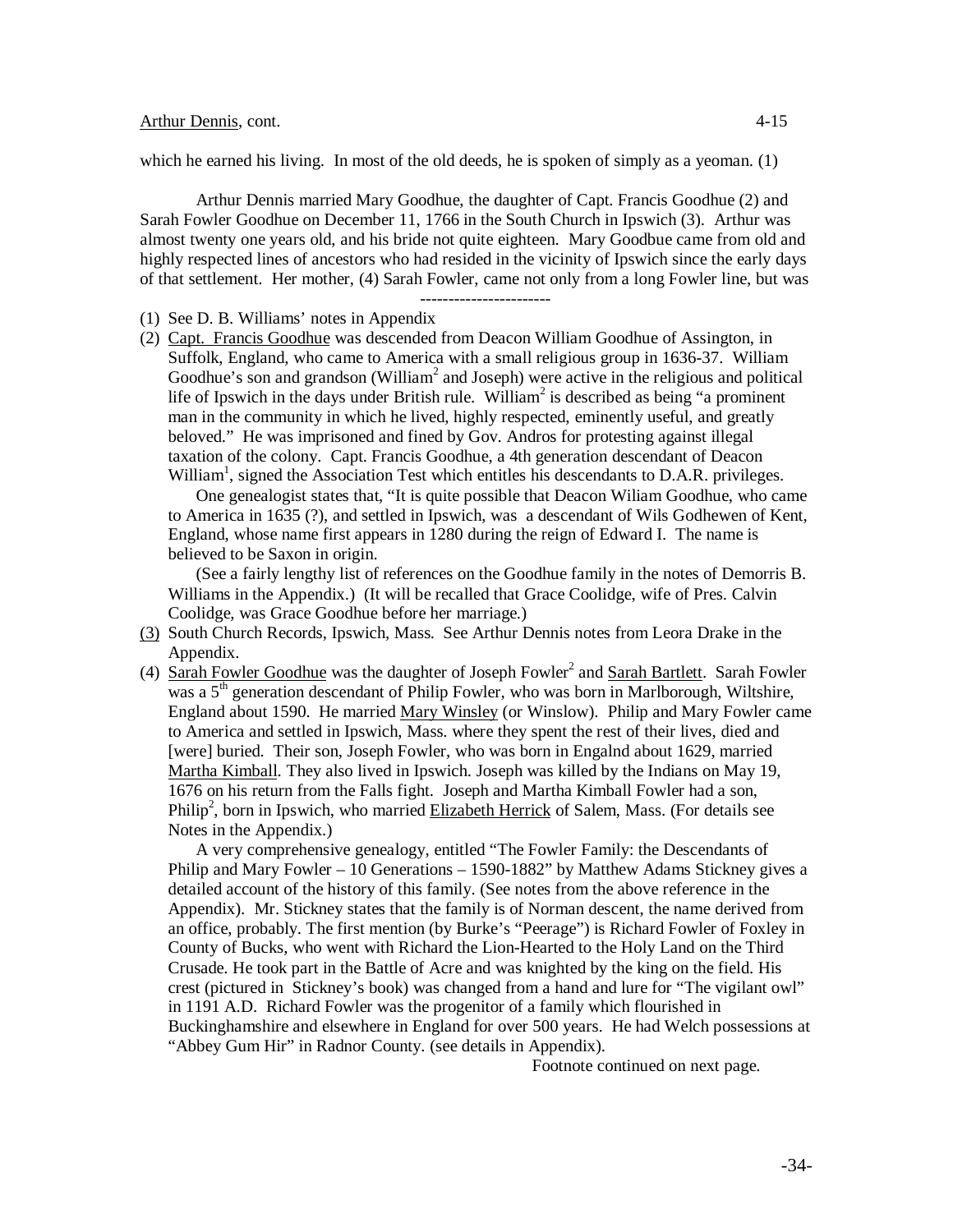#### Arthur Dennis, cont. 4-15

also related to the Bartletts (1), the Kimballs (2), and the Herricks (3), some of whose lines extended as far back in English History as the Norman Conquest in 1066 A.D.

Arthur and Mary Dennis were the parents of thirteen children, over a period of twenty three years, all but one of whom lived to grow up. Demorris Williams says, " I do not know where their oldest, son, Arthur, Jr., was born (1768), but in all probability it was in or near Ipswich." From the records it seems that Arthur and Mary did not remain for very many years in Ipswich, Mass. At any rate, they were in Westford, Mass. by the end of 1769 when their second child – Mary Dennis – was born. (Vital Records of Westford) Two other children were born while they were living in Westford. (John and Sarah Dennis) The other eight children were born after their parents had moved to New Hampshire – in or near Bedford. The two youngest, Joseph and Rodney Gove Dennis were born in New Boston, New Hampshire. (4)

Arthur Dennis was living in Westford in April 1775, at the time of the alarm at Lexington and Concord, and was one of the "minute-men" who answered the call of Paul Revere when he rode "through every Middlesex village and town." The "History of Westford, Mass." gives the

#### Footnote – continued from the preceding page:

Christine Fowler, in the introduction to her book entitled "History of the Fowler's", pub. In 1950, says, "I have not found a (Fowler) line that did not claim descent from the hero, Sir Richard Fowler of the Third Crusade."

(1) Sarah Bartlett Fowler was May Goodhue's grandmother. Her family, like the Fowlers, came from Wiltshire, England. In 1635, Richard Bartlett left England and settled in Newberry, Mass. where he worked at his shoemaker trade. Sarah was a  $4<sup>th</sup>$  generation descendant of Richard.

The family claims descent from Barttlelott, an esquire to Brain, a knight who fought at the Battle of Hastings in 1066 A.D. under William, the Conqueror. This is established by the fact that William granted him large lands in Sussex. He is buried at Stophan (1100 A.D.), as were the next four generations of his kin.

(2), (3) The Kimballs and the Herricks of Salem, Mass. also came from long and honorable lines. Martha Kimball married Joseph Fowler, son of Philip and Mary Fowler. Arthur's mother was Ursula Scott, daughter of the Hon. John Scott, and her grandmother was Martha Wortup, the daughter of Sir John Wortup.

Elizabeth Herrick, wife of Philip Fowler<sup>2</sup>, was descended from Sir William Herrick of Beau Manor, Leicester, England. (See notes in Appendix.)

(4) Arthur Dennis Bible Record.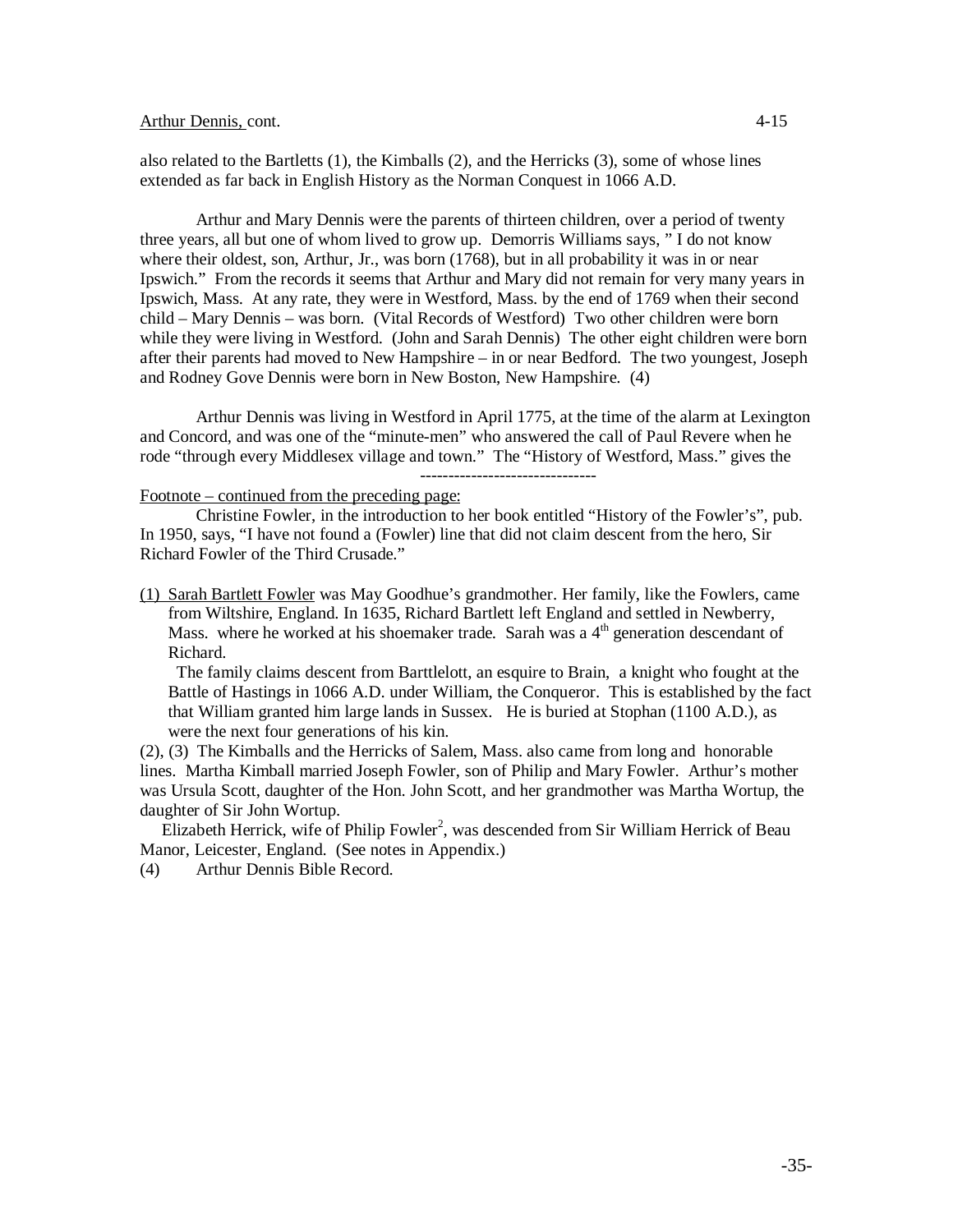#### Arthur Dennis, cont. 4-15

following information about his military service: (1)

"Arthur Dennis was a 'minute-man". He was a sergeant in Capt. Asa Lawrence's Company, Col. William Prescott of Groton, Mass, who marched to the alarm to headquarters at Cambridge, Mass. on April 19, 1774. He served 12 days.

| Rank | Travel out and home, miles | Days |
|------|----------------------------|------|
| d.0  |                            |      |

Marched from Groton to headquarters at Cambridge on ye 19 April, 1775 on ye alarm "B"[?] "c" (that is as it is printed, meaning unknown) as a company of minutemen under command of Capt. Asa Lawrence."

"In the books you have read How the British regulars fired and fled-How the farmers gave them ball for ball, From behind each fence and farmyard wall, Chasing the redcoats down the lane, Then crossing the fields to emerge again, Under the trees at the turn of the road, And only pausing to fire and load."

Finally the British were routed and for Arthur Dennis and hundreds of others the Revolutionary War moved far off. They returned to their homes and families, and went about their business. Arthur was twenty nine years old at the time and the father of four children, with a fifth born the following August.

As previously noted, Arthur Dennis moved around a great deal in an effort to find a location which suited him. From Old Ipswich he had moved to Westford, Mass. (1769- 1772). In October 1775, he was in or near Groton, Mass. where the fifth child was baptized. Whether Arthur owned property in Old Ipswich or in Westford has never been researched. He may possibly have inherited some property in Ipswich from his father, Rev. John Dennis, who died in 1773. Leaving Westford or Groton, he moved across the border into New Hampshire, and may have been in Amherst, N.H. as early as October, 1776 when the "second" Samuel was born. Apparently Amherst was not to his liking, because in June, 1778, he bought his first property in New Boston, which is a village about fifteen miles west of Manchester, N. H. In this deed, he is described as a yeoman residing in Amherst, but there is no record that he ever owned land there. During the next twenty years, he bought and sold property extensively in the New Boston area and in all of these deeds, he is described as being "of New Boston."

-------------------------

(1) The quotation from "The History of Westford, Mass.", which contains a Dennis genealogy, is the basis for D.A.R. membership used by Mrs. Williams, and through her kindness, by the author of this record.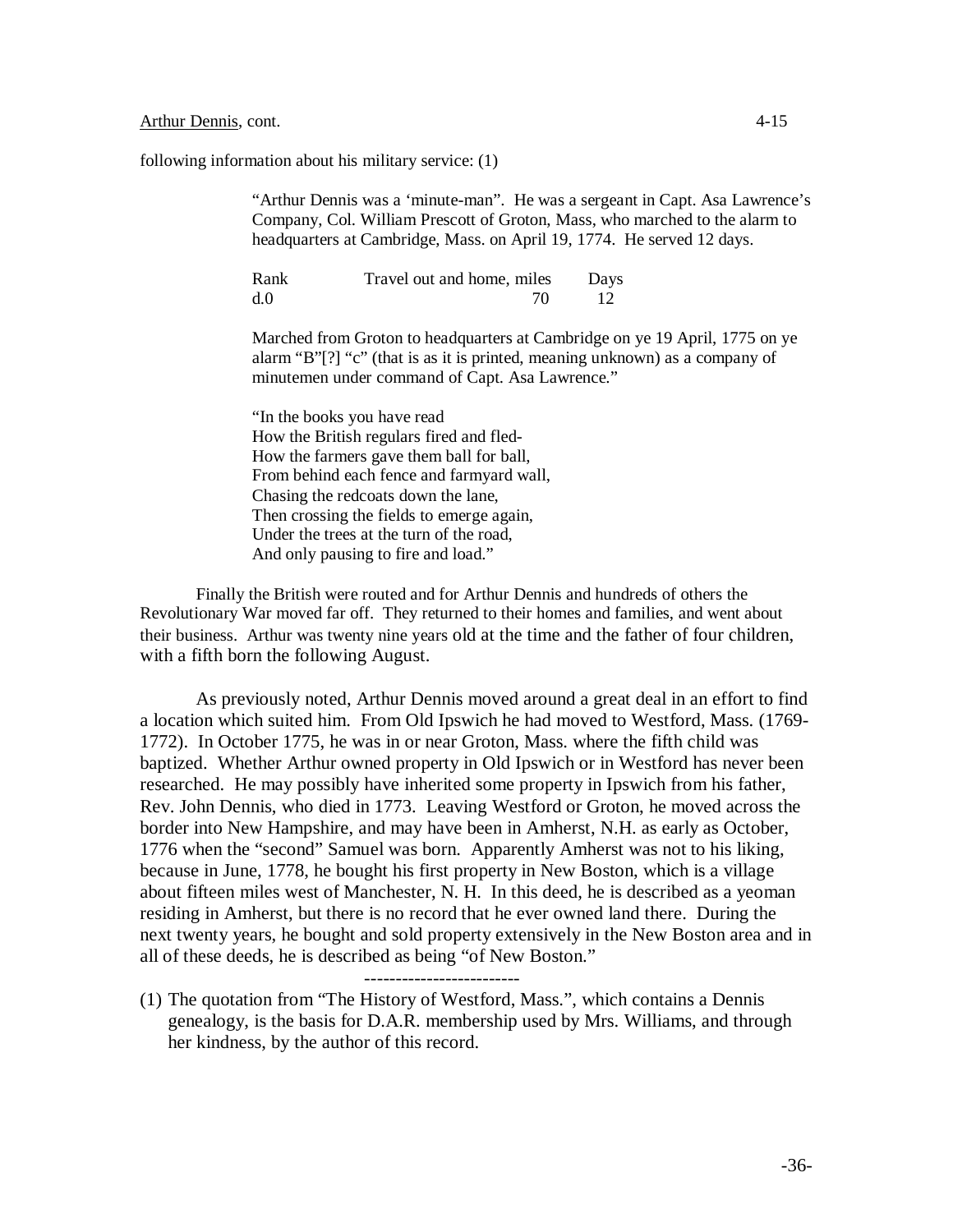About all that can be learned of Arthur Dennis's middle and later years is to be found from a search of the deeds and property transactions in the Hillsboro County Court House in Nashua, N.H. The first property that he purchased in New Boston in June, 1778 was a fifty acre farm, described as being Lot No. 7, in the  $2<sup>nd</sup>$  Division of Lots, for which he paid 120 pounds (1). He was thirty three years old at the time. Nine years later (1787), he bought one hundred and fifty additional acres in Lot No. 25, of the  $2<sup>nd</sup>$  Division, for which he paid forty pounds. Mrs. Williams says, "It was [a] densely wooded section at that time and even as I write in 1950, after a visit of several weeks gathering data, it is still a 'sawmill section'." (2) This property must have been without buildings and improvements, considering the price he paid for it. (3)

In June, 1789, Arthur Dennis sold his original fifty acre farm in New Boston being the "whole of my homestead farm lying in Lot No. 7, 2<sup>nd</sup> Division of Lots, with all buildings and improvements" for one hundred fifty pounds, thereby making a profit of thirty pounds in the transaction. (4) He had lived there for eleven years, and one wonders why he sold it. Less than a month later (July 17, 1789), he sold the one hundred and fifty acres in Lot 25,  $2<sup>nd</sup>$  Division, which he had purchased in 1787, to Matthew Fairfield and Henry Campbell for forty six pounds, making a profit of six pounds on the sale. (5) But the deal did not stick, because in August of that same year, he bought back the one hundred and fifty acres from Fairfield and Campbell, paying them on pound less than they had paid him for it. (5)

The records show that during the 1790s Arthur Dennis continued to live in the New Boston area. He entered into a number of transactions – buying and selling land. In August, 1793 he sold six acres of his holdings in Lot 25 to David Henderson of New Boston. (6) Then, in March, 1794, he sold land to Samuel Boyd, Jr., also of New Boston. (7) In September, 1795, Arthur bought ninety six acres in New Boston which was a part of Lot 25 in the  $2<sup>nd</sup>$  Division of Lots for which he paid six pounds and eighteen shillings. This property also must have been without improvements. (8)

By 1800, many changes had taken place in the family of Arthur and Mary Dennis. The older children had married and left home. Following in the footsteps of their father, and possessing some of his adventurous spirit, they scattered over the New England area, into New York State, and even to Michigan and Wisconsin. Five of the boys went north into Maine when that state was being developed after the Revolution – (Arthur, Jr., John, William, Samuel, and Joseph – although the latter two did not remain long in Maine.)

- (1) Deed in the Hillsboro County records in Nashua, N.H. Bk. 5, p. 387. See brief of deed in D. B. Williams notes in the Appendix.
- (2) Mrs. Williams Notes in Appendix Deed Book 18, p. 340
- (3) Also heavily wooded in 1968 when my husband and I visited the area –M.V.C.K.

-------------------------

- (4) Deed Book 22, p. 481
- (5) Hillsboro County Court House, Nashua, N.H. Deed Book 23, p. 526
- (6) Ibid. Deed Book 34, p. 136
- (7) Ibid. Deed Book 35, p. 543
- (8) Ibid. Deed Book not given by Mrs. W.
- NOTE: The above deeds are abbreviated by Mrs. Williams see Appendix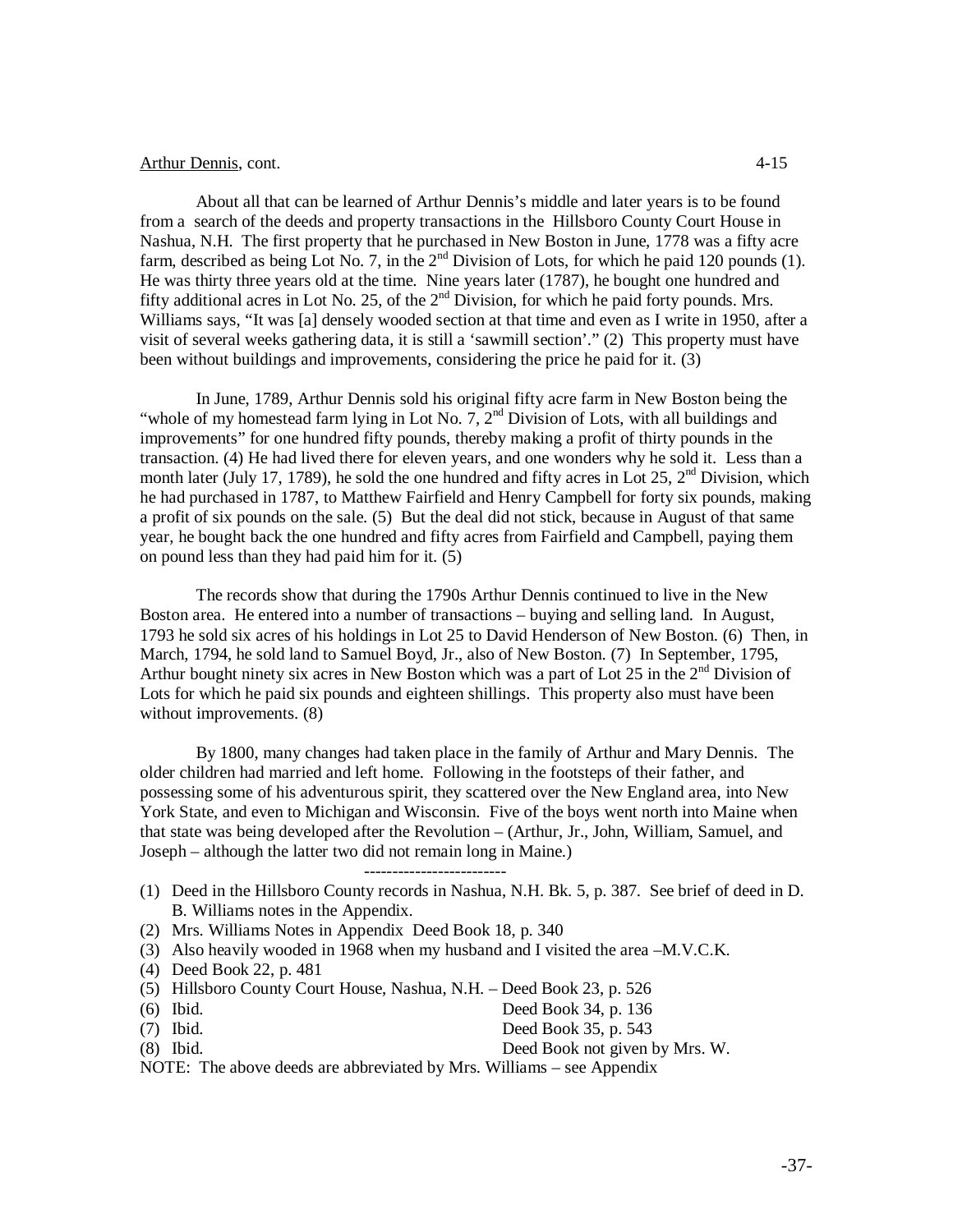Six of the children eventually made the big move into New York State – (Sarah, Samuel, Moses, Frances, Lucy, and Joseph). Two of the others made their way as far west as Michigan and Wisconsin at a time when to do so meant travel by ox team, horseback, or on foot. Rodney Gove Dennis, the youngest, remained in the New England area throughout his life. He was graduated from Bowdoin College in Brunswick, Maine, and entered the ministry, preaching in a number of places in Massachusetts and Connecticut. From such a large family, some of whom also had large families of their own, the descendants of Arthur and Mary Dennis were indeed a numerous clan, spread out over a wide area. None of them made a great name for himself in the refined skills of carpentry like the early members of the family, but the majority took up the rougher tasks of lumbering and clearing land in country that had not yet been put to the plow.

In 1791, Arthur Dennis, Jr. married Lucy Burnham and with their two sons (born in 1793 and 1795) moved first to Anson and later to East New Portland, Maine, which is in Somerset County, north of Augusta. John Dennis, the second son, also married while in New Boston, and early in the 1800's, was joined by his brother, Arthur, Jr. in E. New Portland. He and his wife, Eunice Fling, had at least one son, born in 1799. William Dennis married Suzanna Harvel (or Harvey - according to Mrs. Drake), of Amherst, N.H. before leaving for Maine. They settled in Madison, which is also in Somerset County, just across the river from Anson. William and Suzanna eventually left Maine and lived in Illinois or Wisconsin. (1) Samuel Dennis married Sarah Dix about 1796 while still in New Hampshire. They had two sons born in Weare, N.H. before they joined his brothers in E. New Portland about 1800. However, Samuel did not stay long in Maine, but returned to New Hampshire for a few years before he and his family followed the others into New York State. Joseph, next the youngest child, must have gone to Maine with one of his older brothers. There he married Hannah York of East New Portland. This young couple, likewise, did not remain long in Maine. They eventually joined Joseph's brothers and sisters in Wayne County, New York.

Mary Dennis, the oldest daughter, married John Henderson and finally settled in Eaton County, Michigan. What a trip that must have been in the early 1800's ! Sarah Dennis married Theophilus Page and with him went to Schenectady, N.Y. (1). Two of the other girls also married and settled in New York State. Lucy, who married Moody Cummings, lived in Phelps, N.Y.; and Frances, who married Ziba Lane, lived in the Zurich-Lyons area in Wayne County, N.Y. There they were joined eventually by their brother, Joseph, and his wife, Hanna York. Patty Dennis, according to the records, located in Vermont where she died in April, 1830. Whether she married has not been ascertained. (1) (2)

Moses Dennis, who was one of the younger boys in the family, never did go to Maine. He married Rhoda Sprague of Bedford, N.H. in November, 1801, and for a time lived near his parents in New Boston. Mrs. Williams' notes give some interesting details of an arrangement which Arthur and his son, Moses, attempted to work out prior to Moses' marriage. On August ---------------------------

- (1) See notes of Mrs. Leora Drake in the Appendix.
- (2) For details about the children of Arthur and Mary Dennis turn to Section III.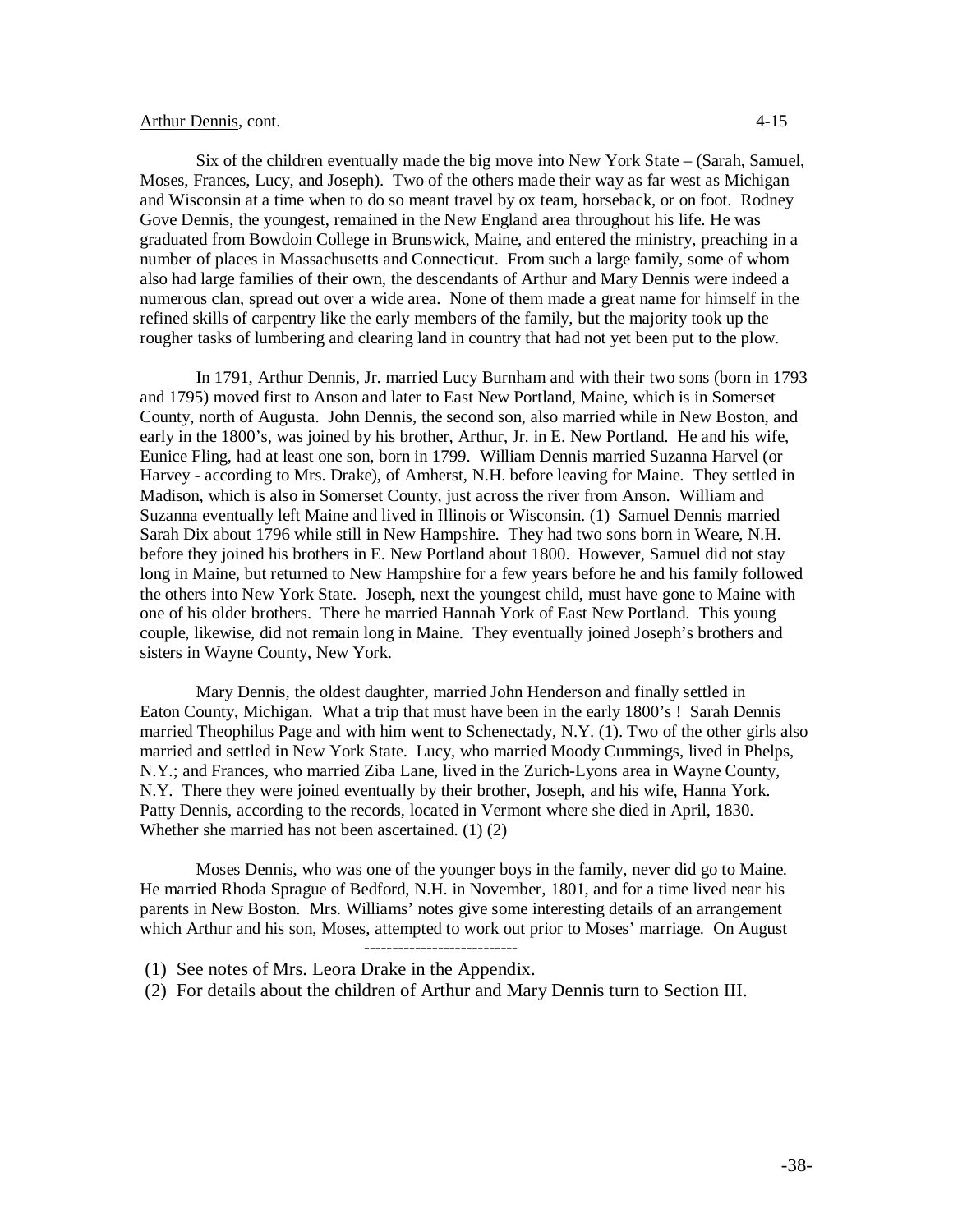22, 1801, Moses bought his father's farm (144 acres) in Lot 25 for which he paid \$ 1000.00. From the deed it appears that Moses planned to live in half of the house and operate a saw mill on the property. Moses was given the deed which reads thus: (1)

> "Arthur Dennis, Grantor – Moses Dennis of New Boston, blacksmith, Grantee Consideration \$1000 --- that certain tract of land situated in New Boston being the whole Lot No. 25 in said New Boston except what I sold to David Henderson (2) --- together with one half of the house and barn situated on the farm, but I reserve the use and improvements of the whole of the land and buildings during my natural life and the life of Mary my wife if she should continue my widow. --- I hereby convey unto the said Moses the privilege of erecting a sawmill on the stream of water near the house and raising a dam sufficiently high for the purpose and one acre of land for a mill-yard where most convenient. Witness whereof I set my hand and seal this 22 day of August 1801.

On the same day that the deed was delivered to Moses, his father took a mortgage on the property in connection with which he added the following stipulations:

> "Moses Dennis of New Boston, blacksmith, Grantor --- Arthur Dennis of New Boston, yeoman, Grantee: Consideration \$1000 paid by Arthur Dennis ------do hereby give, grant, etc. to said Arthur ½ quantity and quality of tract situated in New Boston, being the whole of Lot 25, etc, etc. --- together with a certain sawmill privilege and millyard as expressed in a deed this day given to me by said Arthur --- provided, nevertheless, this deed is given on the following conditions that if the said Moses his heirs, executors, administrators, or assigns do well and truly pay unto said Arthur \$150 at or within one year from date hereof with the lawful interest; also build and finish off completely for business a sawmill on the above mentioned premises at or within two years from the date hereof with annul return to said Arthur of ½ the boards and other lumber the said sawmill shall cut during the natural life of the said Arthur and his wife Mary if she should continue his widow, said mill to be properly tended and kept in repair by said Moses and the ½ of the lumber as afsd [aforesaid] to be delivered yearly. Also at or within 4 years from date hereof finish off the house and barn in a decent proper and faithful manner, the rooms in the house to be plaistered, etc. Also cut and hall (sic) to the door of said Arthur sufficient firewood yearly during the life of said Arthur and his wife Mary if she should continue his widow and cut the same fit for the fire, then, the foregoing deed is to be null and void but

- (1) Deed Book 53, p. 246, Hillsboro County Court House, Nashua, N.H.
- (2) Note that Arthur's daughter, Mary, was married to John Henderson. Many of these families were neighbors, and their children intermarried.

--------------------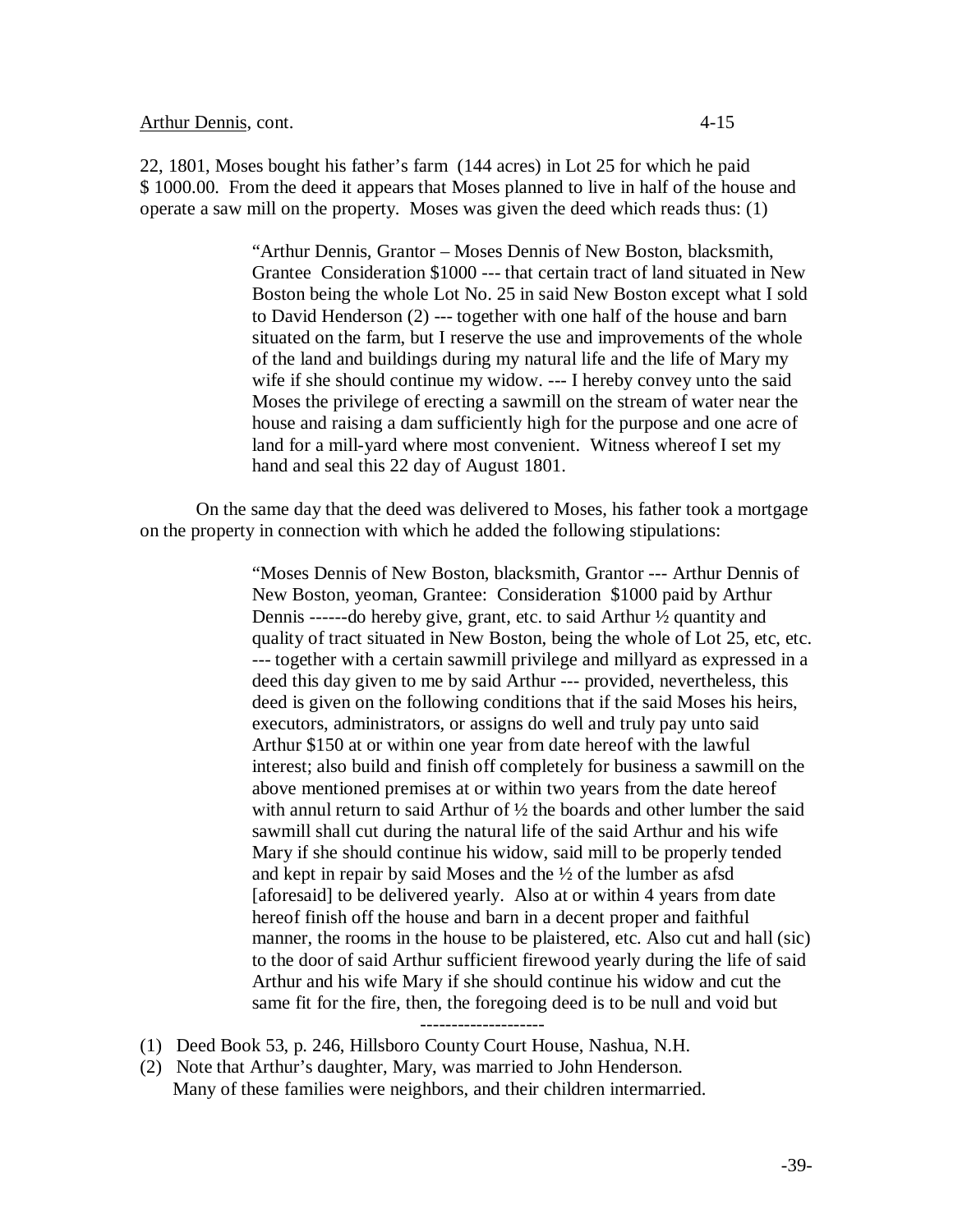therewith to remain in full force and virtue. Signed, Moses Dennis (Seal) Aug. 22, 1801"

However, a year later (Sept. 14, 1802) Moses Dennis apparently backed out of the deal with his father and returned his holdings in Lot No. 25 to his father. The deed shows that: (1)

> "Arthur Dennis, grantee – Moses Dennis, grantor – Consideration \$ 1000 paid by Arthur Dennis of New Boston, yeoman, -- Quitclaim unto Arthur Dennis – that certain tract of land – being the whole of Lot No. 25 – together with the house and barn – being all the lands and privileges thereto belonging which I heretofore bought of said Arthur (deed dated Aug. 22, 1801) together with all effects, rights, title, interest, use, property claim and demand whatsoever of said premises which I now have or at any time heretofore had, of, in, and to the aforementioned premises with the appurtenances, or to any part thereof etc.

> > Witness hand and seal Sept. 14, 1802 Signed, Moses Dennis (Seal)"

In 1805, Arthur Dennis, then sixty years old, made what appears to be the final disposition of his property when he sold two hundred and fifty seven acres to Frederick French of Dunstable for \$2,212.00. (2) Mrs. Williams says "I do not know how much longer he remained in New Boston, N.H. – however I think it is of importance to note the following deed given by Moses Dennis et al. in 1806: (3)

> "Ebenezer French of Bedford, Grantee – Moses Dennis, Benjamin Sprague, and David Sprague all of Bedford, N.H., Grantors – Consideration \$1300 --- being part of the farm (120 acres) in New Boston on which Arthur Dennis and Samuel Dennis now live, and part of same farm sold by Arthur to Frederick French by deed dated Oct. 13, 1805." (4)

Signed by above grantors, with right of dower given by Hannah Sprague, wife of Benjamin Sprague; Patty Sprague, wife of David Sprague; and Rhoda Sprague, wife of Moses Dennis. (5)

Again quoting Mrs. Williams, "Where Arthur Dennis went after Moses sold the above land, and what he did I probably shall never know. (4) It is possible that the town records of New Boston might disclose it." It appears that Moses Dennis was more closely drawn to his wife's family

--------------------------

- (1) Book 56, p. 90 Deeds in Hillsboro County Court House, Nashua, N.H.
- (2) Book of Deeds 67, p. 321 Hillsboro County Court House, Nashua, N.H.
- (3) Book of Deeds 76, p. 532 Hillsboro County Court House, Nashua, N.H.
- (4) Bk. 79, p. 527 Moses did not sell the last nine acres of this farm until Sept. 9, 1807.
- (5) Benjamin and Hannah Sprague were the parents of Rhoda Sprague Dennis, and David Sprague was her uncle. Moses must have moved to Bedford, N.H.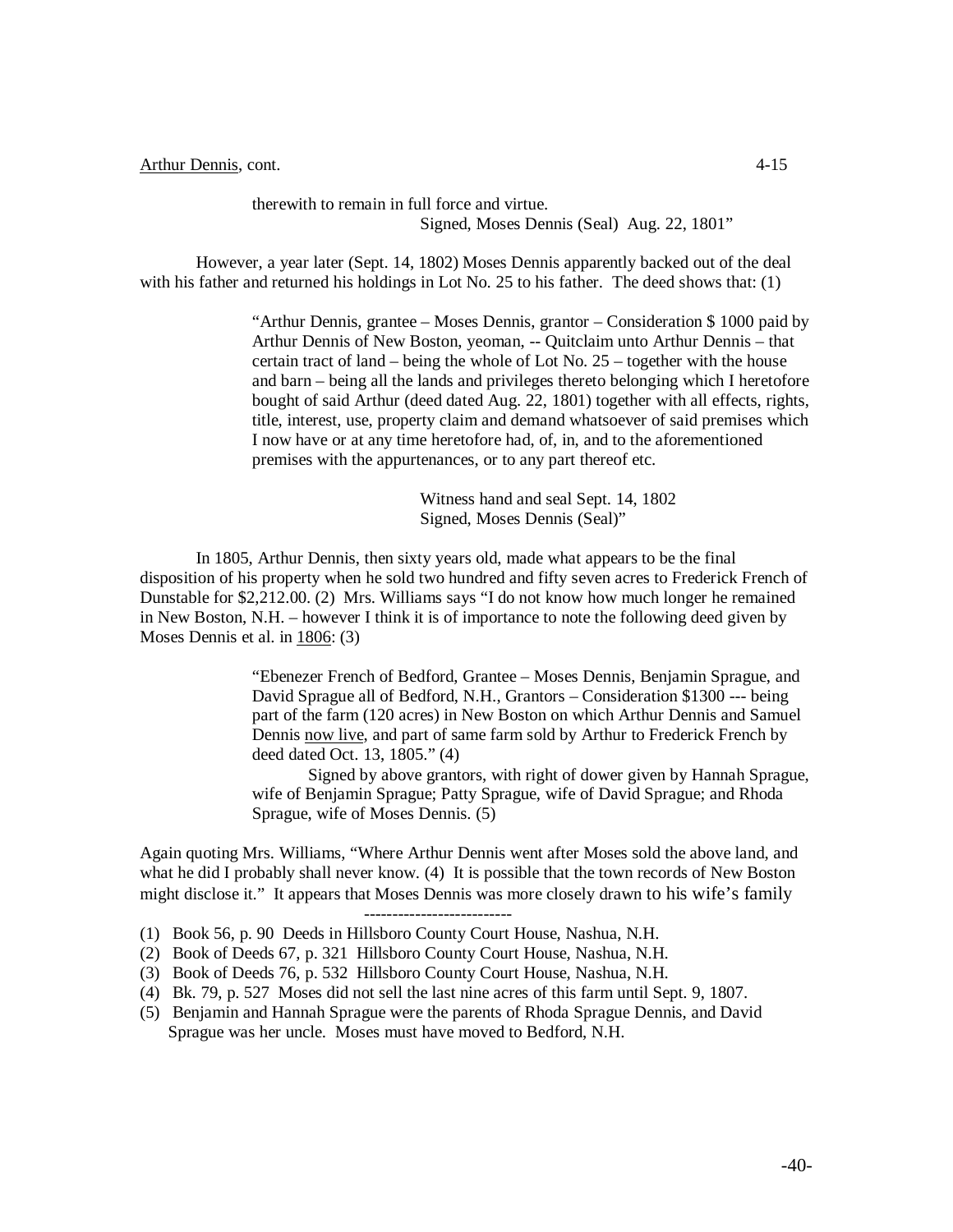after his marriage, and away from his own parents. "It seems that Moses Dennis was not interested in providing a home for his father and brother any longer." (1)

At any rate, by 1808, Arthur Dennis was living in New Ipswich, N.H. and as far as the records show, did not return to New Boston again to stay. One wonders what attraction New Ipswich had for Arthur and Mary Dennis. Could it be there were old friends from long ago who had settled in this little town which bore the name of their birthplace ? There must have been some reason that they chose to move so great a distance when they gave up farming. In 1808, Arthur Dennis paid taxes in New Ipswich for school, town, minister and county, but apparently not on land. He must have rented a placed where he could keep a cow or two and tend a garden. He continued to pay taxes in New Ipswich during 1809, 1810, 1811, and 1812. (2) The records show that "Arthur Dennis was one of the signers dissenting against the place for the new meeting house on land near Mr. Samuel Duttons, because it was so far out of the center of town." (3)

In 1812-1813, Arthur Dennis moved again – this time back to Amherst, N.H., where he and Mary had lived when they first settled in New Hampshire in 1778. Here he paid a poll tax and a tax on cows in 1814. They lived in Amherst for three or four years and paid taxes there – in 1815 and 1816 on cows, only. (2)

Arthur and Mary Dennis made one final move sometime before 1819, because they were living in Mt. Vernon, N.H., which is a small village six or eight miles south of New Boston, when Mary Dennis died on February 15, 1819. She was seventy years old (VR) and Arthur was seventy four. Presumably, Mary Goodhue Dennis is buried in Mt. Vernon, but, if so, her grave in unmarked. (4) The straightened circumstances of their last years are plainly set forth in a letter written by their youngest son, Rodney Gove Dennis, to his older brother, Samuel Dennis, then living in Zurich in Ontario County (now Wayne County), New York. Although Arthur had realized \$2,212.00 from the sale of his farm in 1805, that had been used up little by little over the years.

Letter of Rodney Gove Dennis to his brother, Samuel Dennis, after their mother's death:

(5)

# Mont Vernon, (N.H.), May  $1<sup>st</sup>$ , 1819

My very Dear Brother.

"Your letter of March  $21<sup>st</sup>$  is now before me. The intelligence which it contains is of the most gratifying nature. --- You cannot tell with what pleasure I read that part of your letter which expresses your desire and the desire of my other brothers that my father may come and live with you. I have been very anxious for him. He is all alone and is very poor. There is no one of his children here, with whom he can conveniently live. It is utterly out of my power to do anything

- ----------------------- (1) See Appendix for Mrs. Williams' comments.
- (2) Town Records of New Ipswich quoted by D.B.W.
- (3) Town Records of New Ipswich vol. 5, p. 6
- (4) In 1958, my husband and I visited in New Hampshire. While there, I went to Mt. Vernon and tramped all over the little old cemetery in an attempt to locate Mary Dennis' grave, but in vain.
- (5) Demorris Williams has the original letter written by Rodney Dennis to Samuel Dennis, who was her great, great grandfather.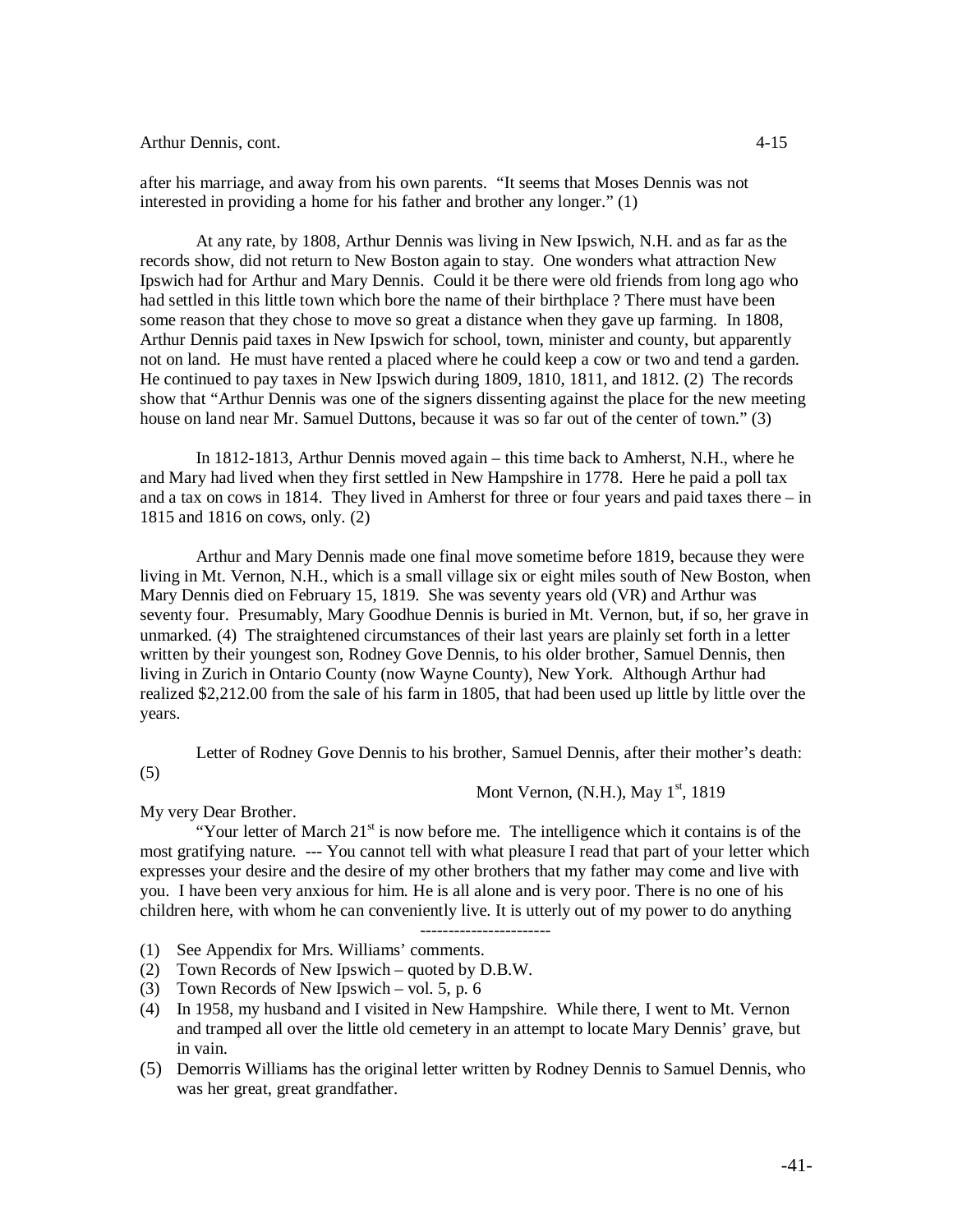for him at present. I am obliged to turn every way to get along with my education and were it not that Christian people are very good to me in giving me, and loaning me money, I could not support myself. I shall not finish my studies before the last of next September, and then it will be a year and a half or two years perhaps before I settle. Indeed I do not wish to settle immediately after I go forth into the world because the work of the ministry is a great work, and if I should engage in it as a settled pastor with all my strength at first, it would quicker wear me out. So you see, dear brother, that nothing can be expected from me at present. I feel for father, and were it in my power, I would make him comfortable. Had I a house he should be welcome to a home. I rejoice that you are moved with pity towards him. If he stays here a great while longer, he must fall on the town. This I know you are unwilling should be the case, I should be extremely grieved were it to happen. I did what I could for my mother before she died, and I have done what I could for my father. This is the third time I have left my studies and visited him and mother within five months. I was with mother about a fortnight during her sickness. But I have done nothing compared with what it is my duty to do, were I able. If ever my circumstances will permit I shall be willing to do what in your judgment you all shall think right. You desire that either I would convey father to you, or he would get himself conveyed. Neither of these is possible. If I could spare the time, I could not conveniently obtain money to bear the expenses, and father I am persuaded could not raise enough to hire anyone to bring him to you. I see no other way but that you must come or send for him; and this I beg you would do as soon as you can possibly make it convenient. He can have the liberty to tarry in the house where he is – the middle of Mont Vernon – a while longer, I have no doubt from what the owner told me yesterday, till you would have proper time to come or send. Father will have no baggage except a chest of clothes. Of the rest of his goods Mr. Hills of New Ipswich has a bill of sale and when father has done with them they fall to him. However, by selling his provisions and some things which he says he can dispose of, he will have a little money. He wishes me to tell you, he intends to get himself conveyed as far as cousin Goodhues in ---[torn out]--- the borough as soon as he can leave this place. He wants to have you come or send that way; possibly he will be there, if not you will find him here. He says he is not afraid of being stopped by any debt which he owes. His health is very good, and if he comes and lives with you and God smiles upon him in regard to his health he will be very useful in taking care of your gardens, etc. Do not dear brother fail to send, and if you are good to father as I know you will be, God will certainly reward you. I only came up to stay a day or two and return to Andover on Monday morning next. I think of nothing more. I hope my father will have a prosperous journey and that God will greatly bless both you and him; and if we never all meet in this world, may we all meet with one another and all our dear friends in heaven, where we shall enjoy our God and Savior forever. Give my love to all my dear nephews and nieces. Write to me often.

> Your very dear Brother, Rodney G. Dennis"

There is no way of knowing how Arthur Dennis finally reached the Lyons-Phelps area in New York State, but reach it he did. He made the journey before the Erie Canal had been built, and long before the coming of the railroads. It is likely that he joined up with some of the folks from "down east" who had staked out claims in the central part of the state and once a year or so made the long trip back to the old home in New Hampshire. Nor is it known with which of his five children he made his home in New York – three daughters, and two sons. He spent the last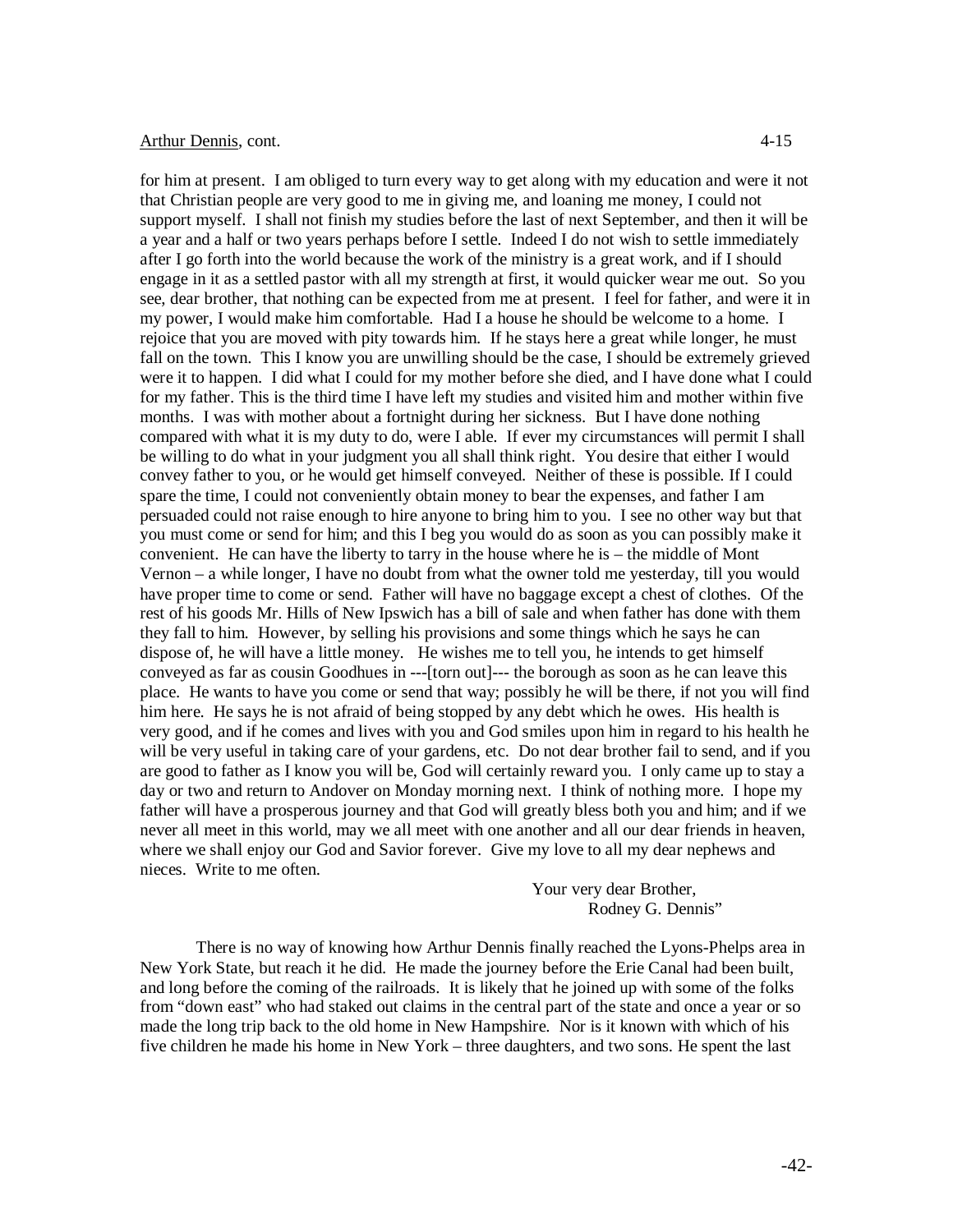Arthur Dennis, cont. 4-15, 4-17

years of his life with his daughter and her husband, Lucy and Moody Cummings, in Phelps, and died there on April 24, 1825. (1) According to one record (2) he outlived his daughter, who died in February of that year. This may account in part for the fact that his grave is unmarked, or at least has never been located by any of the family who have searched for it. His old family Bible went to Lucy Cummings' daughter who eventually passed it on to a descendant of Moses Dennis. It contains the oldest known family record, and is quoted in this account. Arthur Dennis was seventy six years old when he died.

| 4-17 <u>Moses Dennis</u> (Rev. John 3-5, John 2-2, Thomas 1-1) |                        | New Hampshire  |
|----------------------------------------------------------------|------------------------|----------------|
| Son of Rev. John and Martha Willcomb Dennis (3)                |                        |                |
| b. May 27, 1750/1                                              | Ipswich, Mass.         |                |
| d. Dec. 18, 1845                                               | Hancock, N. Hampshire  |                |
| bur.                                                           | Hancock, N. Hampshire? |                |
| Married: Sarah Frye                                            | May 27, 1781 (3)       |                |
| b. May 27, 1758                                                | Andover, Mass.         |                |
| d. Oct. 12, 1851                                               | Hancock, N. Hampshire  |                |
| bur.                                                           | Hancock, N. Hampshire? |                |
| Children of Moses Dennis and Sarah Frye Dennis: (4) (5)        |                        |                |
| 5-33 Moses Dennis                                              | b. Oct. 7, 1782        | Ipswich, Mass. |
| 5-34 Sally Dennis                                              | b. Nov. 25, 1784       | Hancock, N.H.  |
| 5-35 Martha Dennis                                             | b. Nov. $29, 1786$     | Hancock, N.H.  |
| 5-36 Samuel Dennis                                             | b. Jan 26, 1788        | Hancock, N.H.  |
| 5-37 Betsy Dennis                                              | b. June 3, 1790        | Hancock, N.H.  |
| 5-38 John Dennis                                               | b. Mar. 1, 1793        | Hancock, N.H.  |
| 5-39 Parmelia Dennis                                           | b. Nov. $3, 1795$      | Hancock, N.H.  |
| 5-40 William Dennis                                            | b. Dec. 24, 1797       | Hancock, N.H.  |

Moses Dennis, the seventh child and the youngest son (he may have been the youngest child) of the Rev. John Dennis and his wife, Martha Willcomb Dennis, was born in Ipswich,

-------------------------

- (1) Family Bible Record
- (2) Mrs. Leora Drake has a more complete list of vital statistics than Demorris and I have. She has the date of Lucy Dennis Cummings death, and many other items – but gives no source of her information, unfortunately.
- (3) Notes of Demorris B. Williams in Appendix
- (4) Notes of Leora W. Drake
- (5) Town Records of Hancock, N.H. vol. I, p. 472-3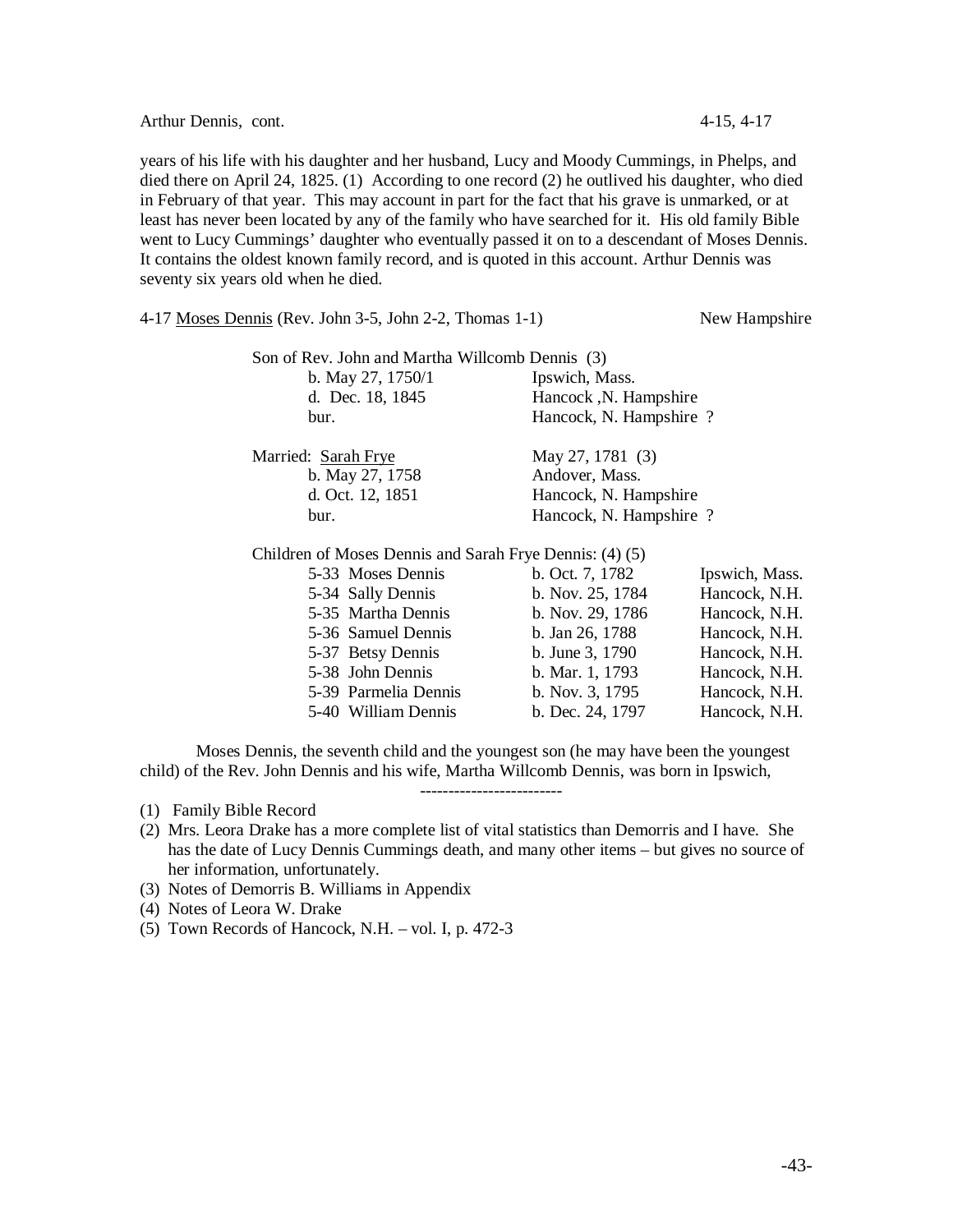## Moses Dennis, cont. 4-17

Mass. on May 27, 1750. (1) His father had completed a stint as chaplain at Pemaquid, Maine and had returned to live in the home of his ancestors in Ipswich, where he accepted a position as teacher in the grammar school there. Moses was but four years old when his mother died (July 1754), and he was left in the care of his three older sisters and several brothers.

The following December, his father accepted the invitation of the people of Charlestown, New Hampshire to become the minister "to the church about to be gathered there." Charlestown, which is on the Vermont-New Hampshire border, well north of the Massachusetts line, must have been primitive country. Because of an Indian scare, they did not dare to call the assembly required for the ordination service in Chalestown, and it was held in Northfield., Mass. instead. From this, one can picture the life that surrounded the new minister and his young family. While in Charlestown, the Rev. John Dennis remarried, and his second wife, Ruth Bacon of Charlestown, apparently, took over the task of caring for his children. The family stayed but two years in Charlestown (1754-1756). Some unpleasantness developed with the congregation and the Rev. John Dennis resigned. (see Rev. John Dennis 3-5)

From Charlestown, he moved to Harwick, Mass. where he served the church in that community. In 1760, he resigned and returned to Ipswich with his family. There he returned to teaching and was appointed Reading and Writing master north of the river. Moses was a boy of ten when his father returned to Ipswich.

Moses Dennis spent his youth in Ipswich. Its proximity to the sea must have aroused his interest in the ships that came and went, and in the far places to which they sailed. He became a sailor, and a ship's cooper. (2) "He took cargoes of staves, hoops, heading of all kinds and sizes, and packed them into a ship bound for the West Indies, and there they would set up the casks of all kinds and descriptions and finish them off and sell them at a big profit."

"During the Revolutionary War, he enlisted in the infantry on the American side, and served in Boston, Trenton, and Princeton. Pension was allowed for one Year's actual service as a private in the Mass. Continental Line." (3) "He was taken prisoner by the British and kept on the old prison ships – old hulks anchored in New York harbor. Here he was kept without much food and clothing and then they would offer the prisoners plenty of both food and clothing, if they would desert. Some were overcome by hunger and cold and did desert, and received an abundance of food. The British would bring such and compare them with the starved prisoners, they being plump, while those who remained were skeletons. But Dennis despised food clothing (sic) on such conditions. Then they offered him large sums of money; but none of these things moved him. He would rather die than disgrace his country. Many did die, but he was strong and held out until exchanged. At another time he had the care of the medicine chest, and assisted the doctors in their work. He told of being parolled as prisoner of war; was being taken on a vessel from New York to Boston for exchange and on the route they were taken from their vessel and examined thirteen times and as many times returned. At the Declaration of Independence he was at Castle Garden; he assisted in making the mock King out of lead and placing him on the horse made of the same material and hurrahed for Lord North, the King and the Devil. Afterward

---------------------

- (1) Mr. J. D. Ordway gives 1751 as the date of Moses Dennis' birth the others both give 1750 the later being more apt to be authentic in my judgement.
- (2) From J. D. Ordway's account of the Dennis Family of Jasper, N.Y.
- (3) From notes of Demorris Williams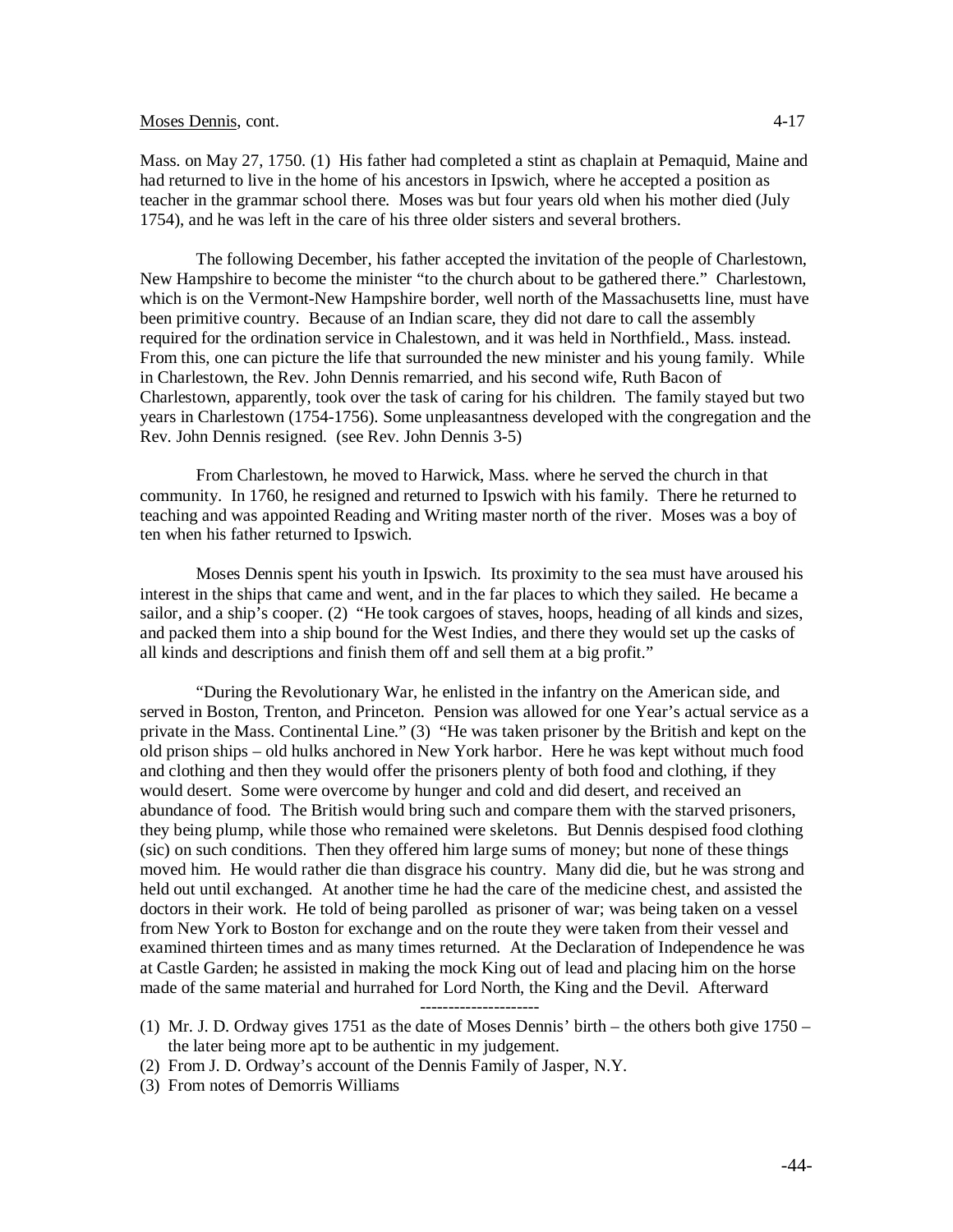## Moses Dennis, cont. 4-17

they tore the statue down and cast is into bullets." (1)

"In 1778 (or 1781 according to D.A.R. records) he married Sarah Frye of Andover, Mass. (2) In 1780 he, with several others, migrated to New Hampshire. He bought in the town of Hancock a lot called Blanchard's Mile Square, containing 640 acres. He sold two farms from his lot, reserving about 360 acres. This lot, one of the best in town, is situated in the southeast part of the town, bounded on the east by the Contoocock River. For three years Mr. Dennis spent only his summers in Hancock, returning to Ipswich in the winter. He built a hut near the river, in which he lived, doing his own work, living alone. He made a wooden plate from which he ate his food. During the third summer of his stay he built a log house a short distance from his hut. The following spring, 1784, he took his wife with him. Mrs. Dennis rode from Andover, Mass. on horseback, carrying her child, a year and a half old, in her arms, a distance of fifty miles, with a window for her house strapped on behind. This window had six small panes of glass, and for several years was the only glass window in town. She was considered very proud with her extensive outfit of a glass window, half a dozen plates, cups and saucers, and as many silver spoons, a tea-kettle and spider. They lived in their log house a few years, then built a frame house, in which they lived the remainder of their lives, excepting a few years that they lived with William, their son."

Eight children were born to Moses and Sarah Frye Dennis (and apparently none died in infancy). The oldest son, Moses, Jr. was born before his father moved to New Hampshire, thus it may be assumed that he was born in Andover, Mass. where his mother lived during the years that the New Hampshire home was being built and made ready. (3) As noted earlier, Sarah Dennis carried her infant son on horseback fifty miles to Hancock in 1784. The other children were all born in Hancock, N.H. All of them married (some several times) and raised large families of their own. Moses, Jr. married first Lois Eaton, and, after her death, married Jane Graves. He moved his family to the Jasper area in Steuben County, New York, where he died. The oldest daughter, Sally, married Charles Symonds (Simons), a farmer in Hancock, N.H. Martha Dennis married Dr. John Baker of Princeton, Mass. and with him settled in Marlboro, Mass. Samuel Dennis (known as Squire) married four times (pioneer life was hard on the women) – Elizabeth Frye of Andover, Mass., Lucy Witcomb, Alice Whiting, and her sister, Olive Whiting Boardman. Samuel also came to Jasper and located near his brother, Moses. Here they joined their sister, Parmelia. The area came to be known locally as "Hampshire" because so many families from that state settled there.

---------------------------

(3) Moses Dennis, Jr.'s birthplace is in disagreement with the D.A.R. records of Mrs. Alta Dennis Bonsit of Scarsdale, N.Y. She claims that he was born in New Hampshire. Her papers are No. 167,783.

<sup>(1)</sup> From J. D. Ordway's account of the Dennis Family of Jasper, N.Y.

<sup>(2)</sup> Sarah Frye was born on May 27, 1758, the daughter of Samuel Frye and Elizabeth Frye.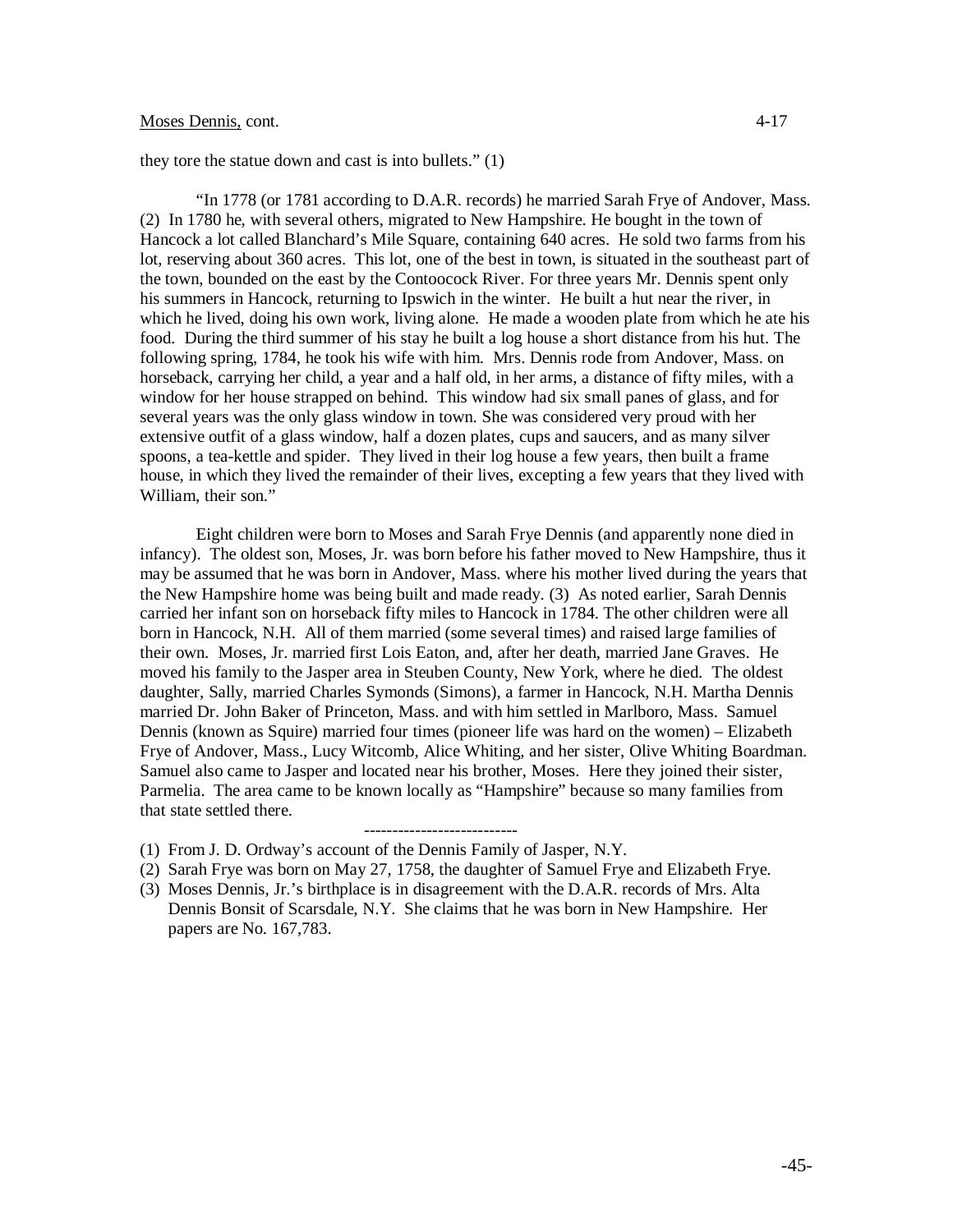## Moses Dennis, cont. 4-17

Their daughter, Betsy married Simeon Lakin (Lain?) of Hancock, N.H., and, so far as is known, continued to live there. John Dennis married Nancy Hunt of Hancock and, for a number of years, lived at Old Homestead. In 1870, he sold and moved to Quincy, Illinois. Permelia Dennis married twice – Archelaus Fuller Whittemore of Hancock was her first husband, and with him came to Steuben County where her two brothers were located. After Mr. Whittemore's death, she married William H. Prentice, and they continued to live in the Jasper area. Only William Dennis remained on the old home in Hancock. He had married Nancy White, but they were unfortunate in not having children. William provided a home for his parents, Moses and Sarah Frye Dennis, as long as they lived. (1)

"Moses Dennis was a man of great physical strength, lots of grit, and applied himself steadily to his work. They country was poor, The government was hardly established. No money but continental money which was depreciated in value much worse than our greenbacks in time of the Civil War. When Dennis first started he had to pay \$ 100 of his money for a barrel of pork, and fifty dollars for a spider to cook it in; and seventy-five dollars for a small cow. Being in the army did not help him financially." (2)

"Mr. Dennis was a good family man where he had kind words and thoughts for his family. He had some town offices given him, but his own affairs engrossed the most of his attention. He ordered his merchant not to let his account get above \$5.00. It is said that he made most of his money by keeping cattle and Merino sheep. His wife, Sally Frye, was a relative of the Fryes of Revolutionary times, also of Senator Frye of the present day." (1890) (1)

Both Moses Dennis and Sarah, his wife, died in Hancock, N.H. probably on the farm which he had carved out of the wilderness – Blanchard's Mile Square. They are buried in the Hancock Cemetery, beyond a shadow of a doubt.

-----------------------------

(1) Details about the children of Moses and Sarah F. Dennis will be found in the Section IV of this record.

(2) Quoted exactly from the account of Mr. J. D. Ordway of Jasper, who spent many years with the family of Moses Dennis' in Jasper, and was a great admirer of the family. See Appendix.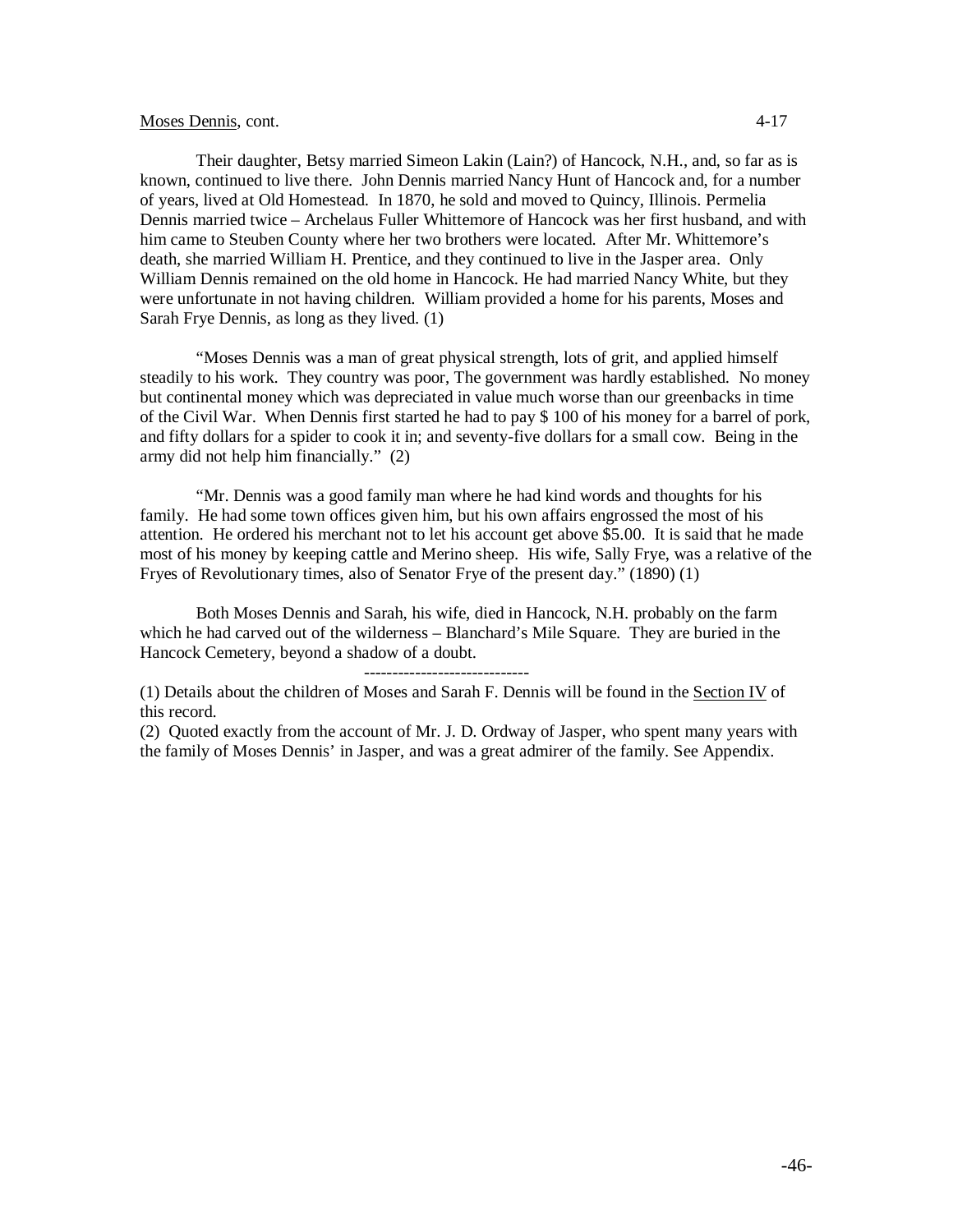# *SECTION II*

# Litchfield, Maine Branch of the Dennis Family

# Descendants of John Dennis (4-5) and Salome Hodgkins Dennis

# Chapter V. Fifth Generation Descendants

| 5-2 Salome Dennis Lord    | 1776-1854 |
|---------------------------|-----------|
| 5-3 John Dennis           | 1780-1860 |
| 5-7 Elizabeth Dennis Ring | 1785-1820 |
| 5-8 Thomas Dennis         | 1787-1831 |

| Chapter VI<br>Sixth Generation of Descendants of John Dennis (5-3) |  |
|--------------------------------------------------------------------|--|
|--------------------------------------------------------------------|--|

| 6-59 Nathaniel Dennis      | 1810-1882 |
|----------------------------|-----------|
| 6-60 Samuel William Dennis | 1812-1836 |
| 6-61 Dr. John Dennis       | -1816     |
| 6-63 David Dennis          | -1836     |

| <b>Chapter VII</b> Seventh Generation Descendants of Nathaniel Dennis (6-59) |
|------------------------------------------------------------------------------|
|------------------------------------------------------------------------------|

| 7-2 | Dr. Samuel William Dennis | 1836- |
|-----|---------------------------|-------|
|     |                           |       |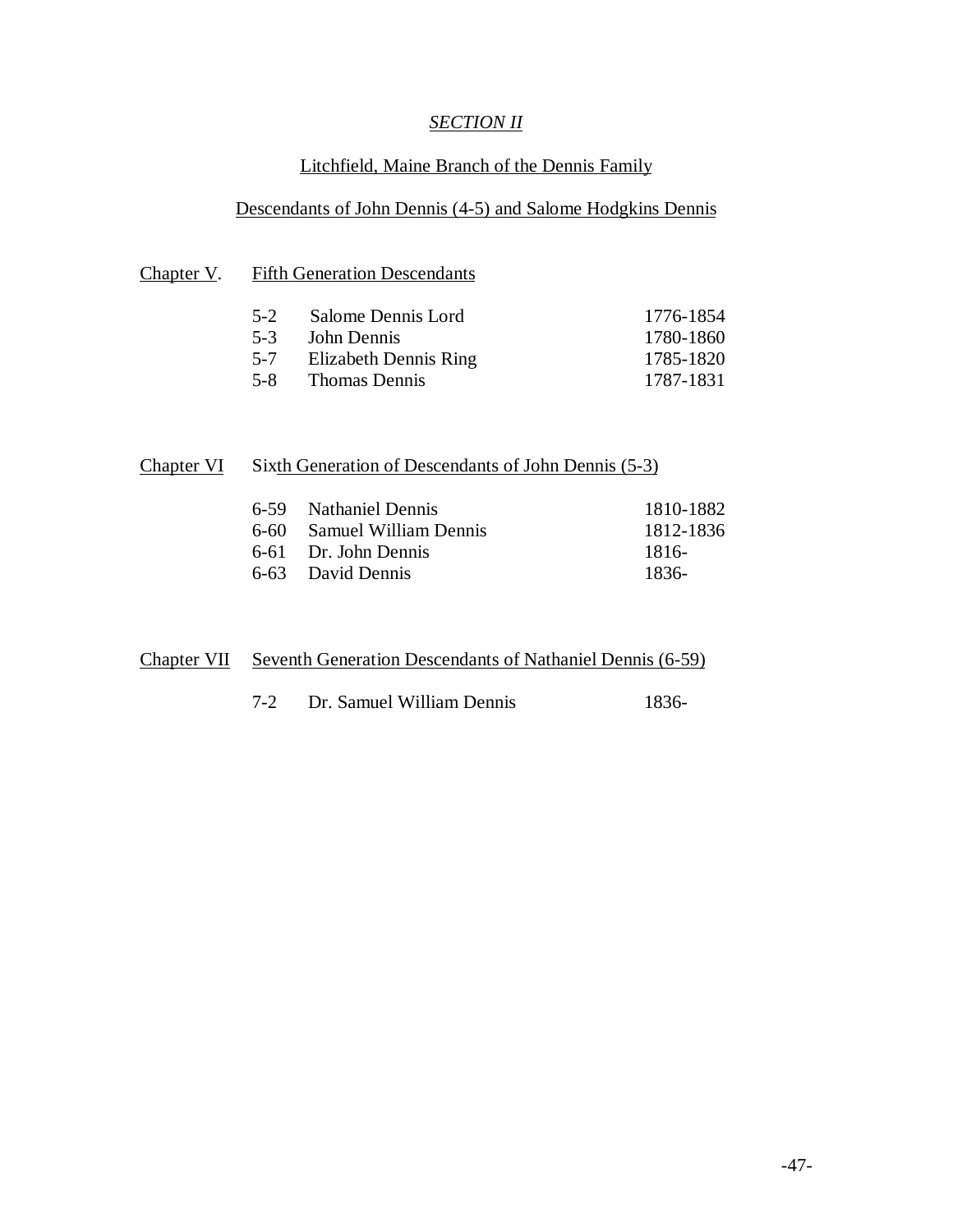# Litchfield, Maine Branch of the Dennis Family

Chart 2. The Descendants of John Dennis (1741-1816) and Salome Hodgkins Dennis

| $x5-1$ John Dennis 1774-74 |  |
|----------------------------|--|
|                            |  |

|                                                    |       | x6-49 John D. Lord                                             | 1797                               |
|----------------------------------------------------|-------|----------------------------------------------------------------|------------------------------------|
|                                                    |       | x6-50 Ephriam "                                                | 1799                               |
|                                                    |       | x6-51 Martha D. "                                              | 1801                               |
| 5-2 Salome Dennis 1776                             |       | $x6-52$ Joseph. "                                              | 1802                               |
| m. Ephriam Lord $---$                              |       | $x6-53$ James F. "                                             | 1804                               |
|                                                    |       | $x6-54$ Joseph D. "                                            | 1807                               |
|                                                    |       | x6-55 Eliz. B. "                                               | 1810                               |
|                                                    |       | $x6-56$ George W."                                             | 1812                               |
|                                                    | x6-57 | Sarah M. "                                                     | 1814                               |
|                                                    |       | x6-58 Lemuel Dennis                                            | 1809                               |
| 5-3 John Dennis 1780                               |       | 6-59 Nathaniel "                                               | $x7-1$ Eliz.<br>1834<br>$1810 - <$ |
| $1st$ m. E. Walker ----< $\vert$ x6-60 Samuel W. " |       |                                                                | 1812<br>x7-2 Sam.Wm. 1836          |
| $2nd$ m. H. Sawyer                                 |       | $\ddot{\phantom{0}}$<br>x6-61 John, Jr.                        | 1816                               |
|                                                    |       | $\boldsymbol{\epsilon}\boldsymbol{\epsilon}$<br>$x6-62$ Thomas | 1822                               |
|                                                    |       | 66<br>x6-63 David                                              | 1836                               |
| $x$ 5-4 Martha?                                    |       |                                                                |                                    |
|                                                    |       |                                                                |                                    |

- x5-5 Twins ?
- x5-6 Martha 1782-95
- x5-7 Elizabeth D. 1785 m. ----- Ring

| 5-8 Thomas Dennis 1787   x6-64 Hannah Dennis |                                            | 1814 |
|----------------------------------------------|--------------------------------------------|------|
|                                              | $1st$ m. H. Walker ---<  x6-65 Emmeline "  | 1818 |
|                                              | $2nd$ m. A. Davenport   x6-66 Wm. Eugene " | 1824 |

x5-9 Lydia Dennis 1794-1850 (?)

----------------------------- Information taken from: History of Litchfield, Me. pub. 1895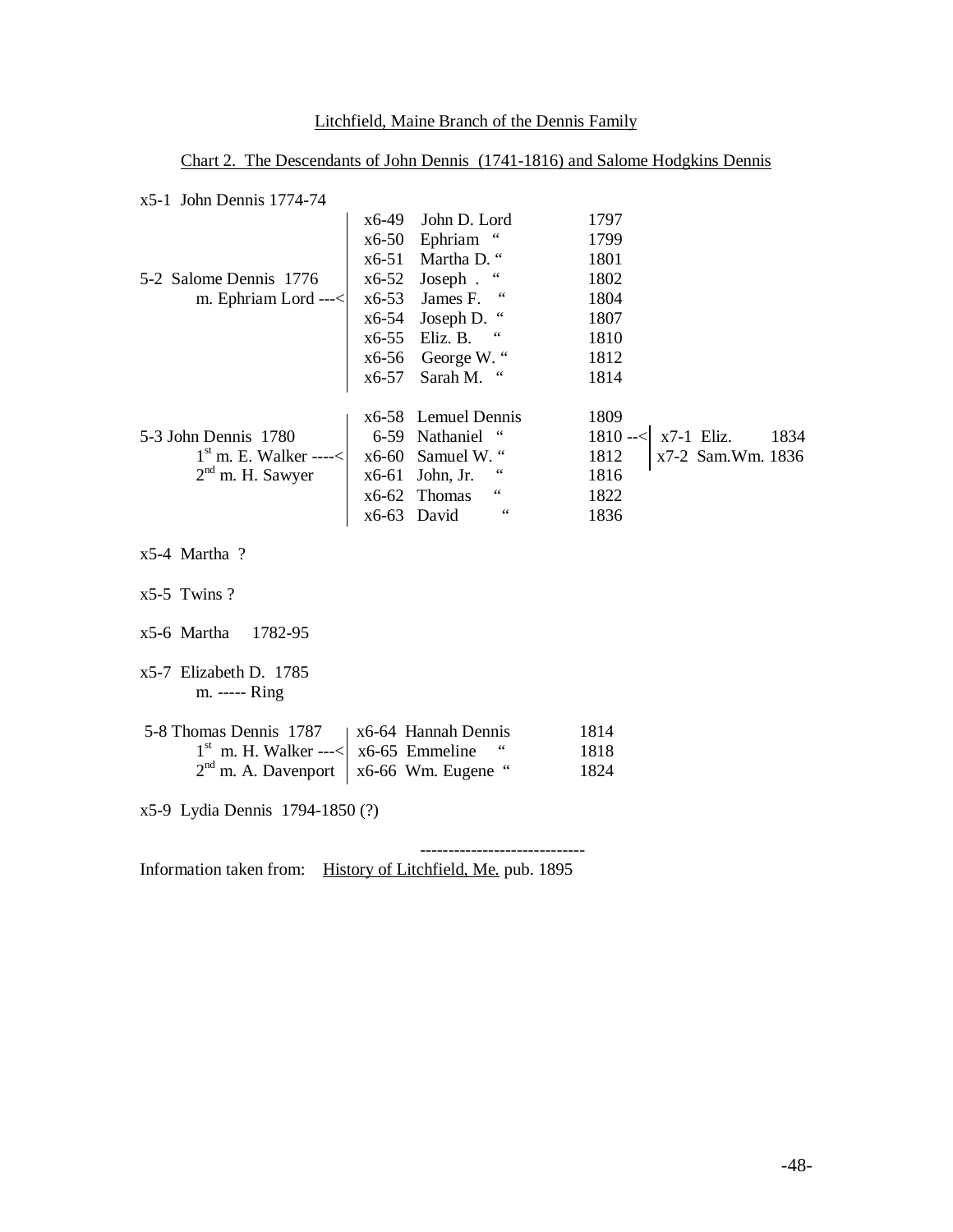### CHAPTER V

Fifth Generation – The Descendants of John Dennis of Litchfield, Maine

5-2 Salome Dennis Lord (John, 4-5; Thomas, 3-4; John, 2-2; Thomas, 1-1)

Daughter of John and Salome Hodgkins Dennis b. Dec. 8, 1776 (1) probably in Ipswich, Mass.<br>d. Oct. 20, 1854 (1) Hallowell, Maine d. Oct. 20, 1854 (1) bur. probably in Hallowell

Marrried: Ephriam Lord (1) b. Aug. 1, 1771 d. bur.

Children of Salome Dennis and Ephriam Lord: (1)

|  | x6-49 John Dennis          | b. July 15, 1797                |
|--|----------------------------|---------------------------------|
|  | x6-50 Ephriam Brown Lord   | b. Feb. 4, 1799                 |
|  | x6-51 Martha Dennis Lord   | b. Mar. 11, 1801                |
|  | x6-52 Joseph Lord          | b. Nov.25,1802, d. Oct 10, 1805 |
|  | x6-53 James Fuller Lord    | b. July 15, 1804                |
|  | x6-54 Joseph Dennis Lord   | b. Mar. 7, 1807                 |
|  | x6-55 Elizabeth Brown Lord | b. Oct. 17, 1810                |
|  | x6-56 Geo. Washington Lord | b. July 28, 1812                |
|  | x6-57 Sarah Mary Lord      | b. June 21, 1814                |

Salome was the oldest daughter, and the second child, born to her parents, John and Salome Hodgkins Dennis. Her brother, John, had died before she was born, when he was but a month old. There were seven children in her family, and there may, in fact, have been two more. The records are not clear. Salome was a girl of thirteen when her father and mother left Massachusetts to go to live in Maine. Her father, who had been a mariner, transported his family by ship as far as Portland – they sailed on the schooner, "Polly". "Arriving at the Cobbossee, he paddled upstream landing at a place called Horseshoe Pond Bridge. From there, they went through the woods to what is now known as the Dennis Farm" (1) near Litchfield, Maine. (See John D. 4-5)

In Maine, Salome Dennis met and married Ephriam Lord, who was the son of James and Elizabeth Lord. Ephriam Lord lived in Hallowell, Maine, which is a small town a few miles south of Augusta on the Kennebec River, and here, he and Salome probably lived most of their married life. They were parents of nine children, all but one of whom lived to grow up. Some of their children must have been lured, as were dozens – hundreds – of others, to try their luck in the far west. Their son, Joseph Dennis Lord was in Sacramento, Cal. in 1883, where he died on October 10<sup>th</sup>. Nothing more is known of this branch of the Dennis family.

-----------------------------

(1) Maine Historical Society Series II, vol. VI, p. 98 History of Litchfield, Maine 1795-1895 contains a brief genealogy of this branch of the Dennis family, which has been used extensively in writing up these notes.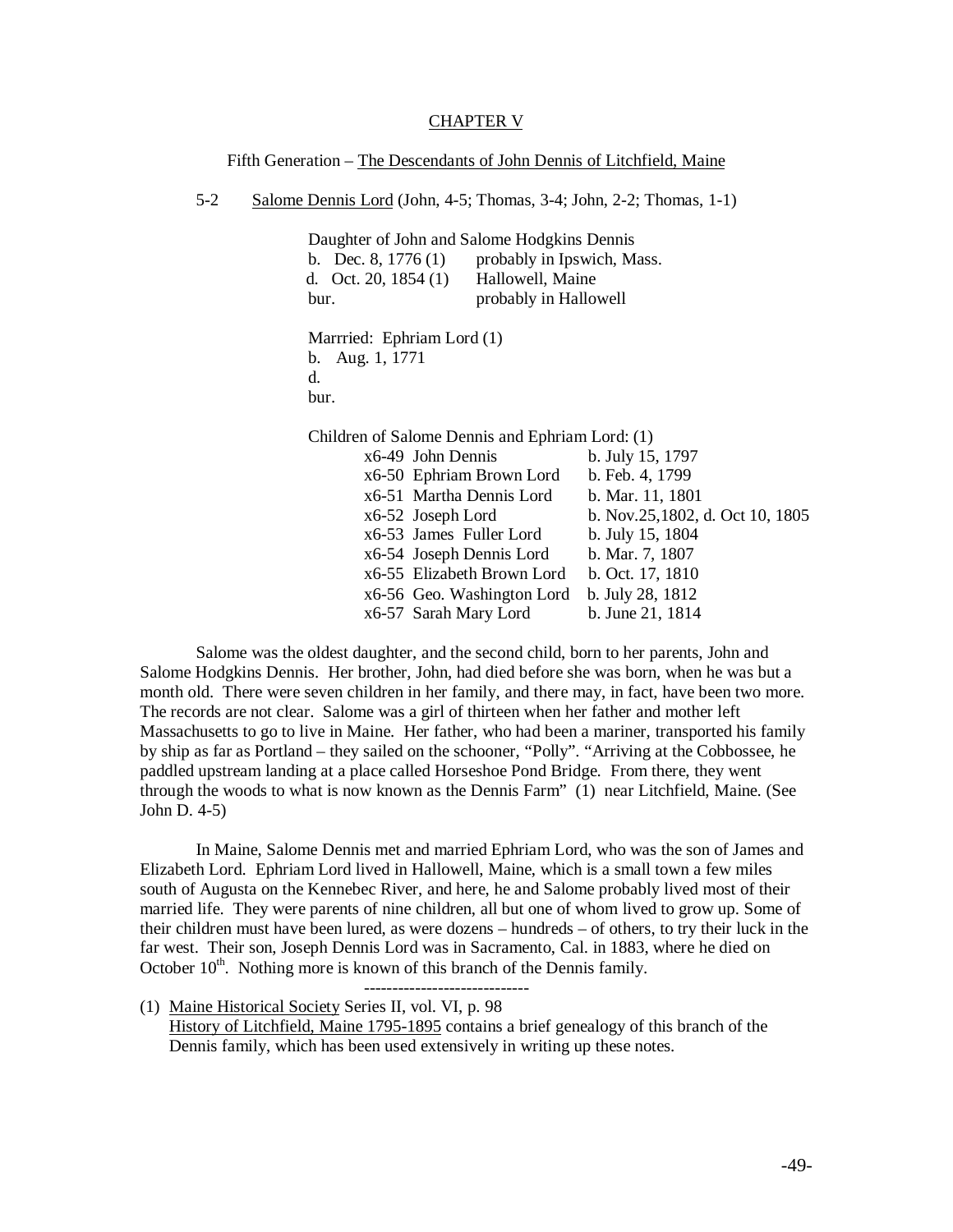| Son of John Dennis and Salome Hodgkins Dennis    |                                     |
|--------------------------------------------------|-------------------------------------|
| b. May 30, 1780                                  | Ipswich, Mass. (1)                  |
| d. Feb. 4, 1866                                  | probably in Litchfield, Maine       |
| bur.                                             |                                     |
|                                                  |                                     |
| 1 <sup>st</sup> Married: Elizabeth Walker        | Nov. 26, 1807 $(1)$                 |
| b.                                               |                                     |
| d. Mar. 27, 1833                                 | probably in Litchfield, Maine       |
| bur.                                             |                                     |
|                                                  |                                     |
| 2 <sup>nd</sup> Married: Harriet Sawyer          | (daughter of Joseph Sawyer) (1)     |
| b. no data on this wife                          |                                     |
|                                                  |                                     |
| Children of John and Elizabeth Walker Dennis (1) |                                     |
| x6-58 Lemuel Dennis                              | b. Feb. 1, 1809; d. Dec. 19, 1827   |
| 6-59 Nathaniel Dennis                            | b. Sept. 29, 1810 d. May 19, 1882   |
| 6-60 Samuel William Dennis                       | b. Mar. 1, 1812 d. Feb. 2, 1836     |
|                                                  | Miss.                               |
| 6-61 John Dennis, Jr.                            | b. Aug. 1, 1816                     |
| x6-62 Thomas Dennis                              | b. Sept. 13, 1822 d. Sept. 24, 1822 |
|                                                  |                                     |
| Children of John and Harriet Sawyer Dennis (1)   |                                     |
|                                                  |                                     |

6-63 David Dennis b. June 7, 1836

John Dennis, Jr. was born in Ipswich, Mass. on May 30, 1780. When he was nine years old, his father moved the family to Maine. They sailed on the schooner, Polly, and arrived at the Cobbossee stream on November  $2<sup>nd</sup>$ , 1789, and took a canoe, paddling upstream, landing near what is now called Horseshoe Pond Bridge. From there, they went through the woods to what is known in the area as the Dennis farm. John Dennis, Jr. grew up here in the vicinity of Litchfield, Maine, and spent the rest of his long life there.

John Dennis, Jr. served as a lieutenant in the Company of David C. Burr and was a Captain during the War of 1812, stationed most of the time near St. Albans, Vermont. He served as Town Treasurer for thirty years and held a number of other town offices.

John and Elizabeth Walker Dennis were the parents of five children, all boys. After Elizabeth's death in 1833, John married Harriet Sawyer. John and Harriet had one son, David, bringing the number in the family to six boys. One son, Thomas, died when but ten days old, in 1822.

Two of the sons remained in the Litchfield area where they were outstanding citizens, a credit to the family and the community. (6-59, Nathaniel; and David, 6-63). John, Jr. and Samuel William both attended, and were graduated from colleges in Maine. John, Jr. became a physician. Both of these boys suffered from bad health, and moved south because of it. (see John Dennis, Jr., 6-61; and Samuel Dennis, 6-60)

--------------------------

(1) History of Litchfield, Maine 1795-1895, p. 99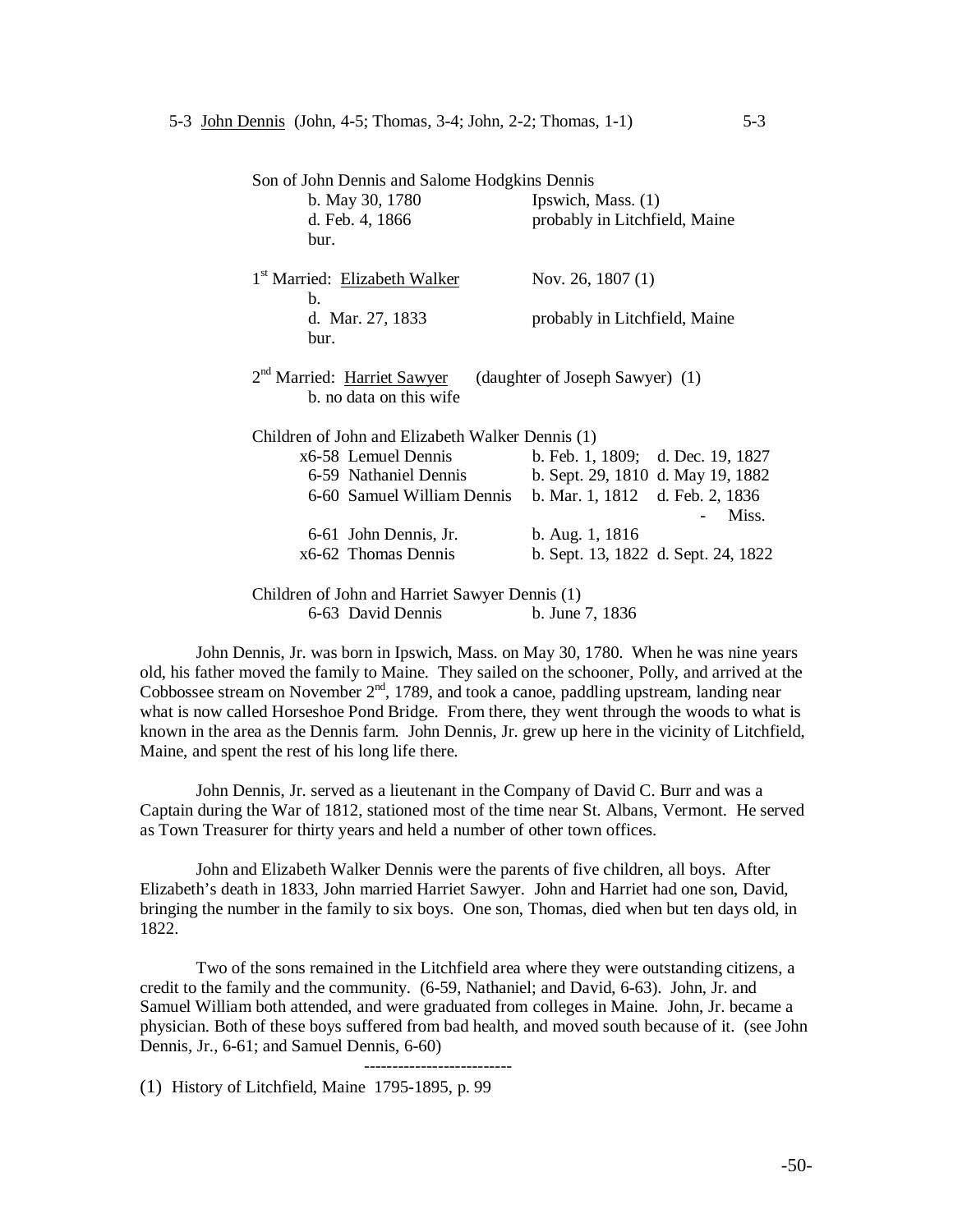Daughter of John and Salome Hodgkins Dennis (1) b. Feb. 26, 1785 probably in Ipswich, Mass. d. Dec. 13, 1820 bur. Marriage: 22 Ring (Ringe)

No data

Children of Elizabeth and \_\_\_\_\_\_\_\_\_\_\_ Ring No data

Elizabeth Dennis was undoubtedly born in Ipswich, Mass. where her parents lived before they left for Maine. She was about four and a half years old when her father moved the family to Litchfield, Maine. Here she grew up and eventually married. Nothing further is known of this family.

-----------------

5-8 Thomas Dennis (John, 4-5; Thomas, 3-4; John, 2-2; Thomas, 1-1) (2)

Son of John and Salome Hodgkins Dennis (1) b. Nov. 28, 1787 Ipswich, Mass. d. Jan. 12, 1831 bur. 1<sup>st</sup> Married: Hannah Walker of Kennebunk, Maine b. d. Aug. 22, 1825 bur. 2<sup>nd</sup> Married: Abigail Davenport on May 13, 1828 b. No data Children of Thomas and Hannah Walker Dennis: x6-64 Hannah Dennis b. Sept. 12, 1814 x6-65 Emmeline Dennis b. May 31, 1818 x6-66 William Eugene Dennis b. July , 1824 Children of Thomas and Abigail Dennis: x6-67 Julia Caroline Dennis b. April 16, 1829

Thomas Dennis was but two years old when his father, John Dennis (4-5), moved to Litchfield, Maine. Here Thomas grew to manhood and married. His first wife, Hannah Walker, who was the daughter of Lemuel and Hannah Walker of Kennebunk, Maine, died in 1825. Three years later Thomas married Abigail Davenport. Thomas was the father of five children – four girls and one son. [Only 4 listed here.] Thomas died in 1831, when he was but forty four years old.

------------------------

(1) History of Litchfield, Mass.

(2) Maine Historical Society Series II, vol. VI, p. 199-200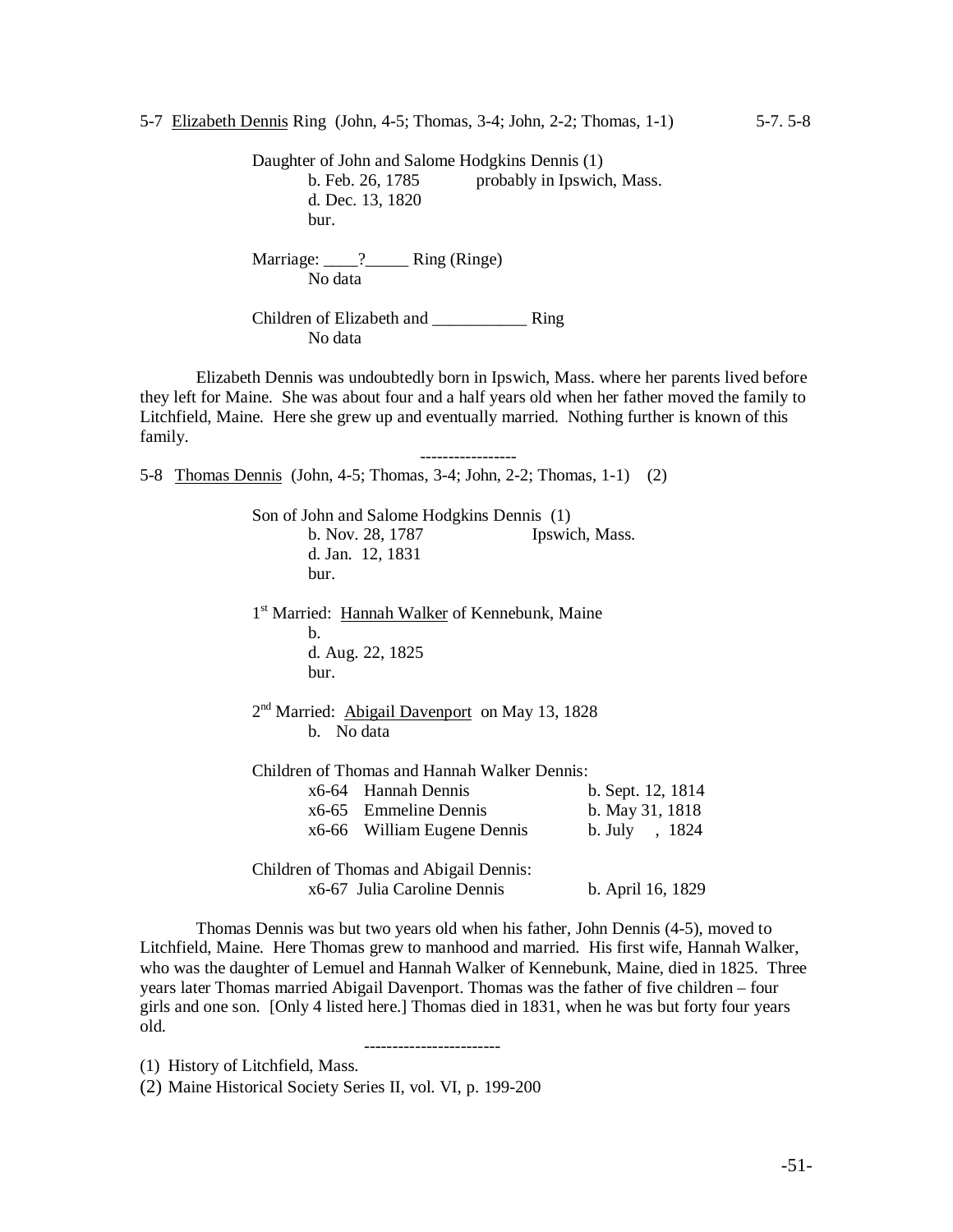## CHAPTER VI 6-59

Sixth Generation Descendants of John Dennis of Litchfield, Maine.

6-59 Nathaniel Dennis (John, 5-3; John, 4-5; Thomas, 3-4; John, 2-2; Thomas, 1-1)

Son of John and Elizabeth Walker Dennis b. Sept. 29, 1810 Litchfield, Maine (1) d. May 19, 1882 Litchfield, Maine bur. Litchfield, Maine (beyond doubt) Married: Clarissa Hall on May 19, 1833 Litchfield, Maine (1) b. d. bur. Children of Nathaniel and Clarissa Hall Dennis: (1)

x7-1 Elizabeth Dennis b. Mar. 13, 1834; d. July 1, 1848 7-2 Samuel William Dennis b. Oct. 16, 1836, Litchfield

Nathaniel Dennis was born in Litchfield, probably on the farm where his grandfather, John Dennis (4-5), had settled in 1789, He was the second of five sons born to his parents. His older brother, Lemuel, died in 1827, when Nathaniel was seventeen years old, thus making him the oldest son, and the one his father counted on to carry on the family farm. In 1833 – March – his mother died when Nathaniel was twenty three. The following May, 1833, he married Clarissa Hall, presumably from Litchfield. They undoubtedly settled on his father's farm, thus maintaining the home for him. Thus, Nathaniel became the third generation to live on the farm of his grandfather, John Dennis. (4-5)

Nathaniel and Clarissa were the parents of two children – a girl and a boy. Their daughter, named for her grandmother, died in 1848 when she was fourteen years old. Only Samuel William reached adulthood, and achieved fame in his chosen profession of dentistry. He eventually rose to the presidency of the American Dental Association (see 7-2).

Nathaniel Dennis was prominent in community affairs in Litchfield for many years, as his father had been before him. (see John Dennis, 5-3) He served as Town Treasurer for years.

Nathaniel Dennis died in 1882 at the age of seventy one. There was no one left of this branch of the family in Maine to carry on the family farm on which their grandfather had settled in 1789. After three generations, it passed out of the family.

--------------------------

(1) History of Litchfield, Maine.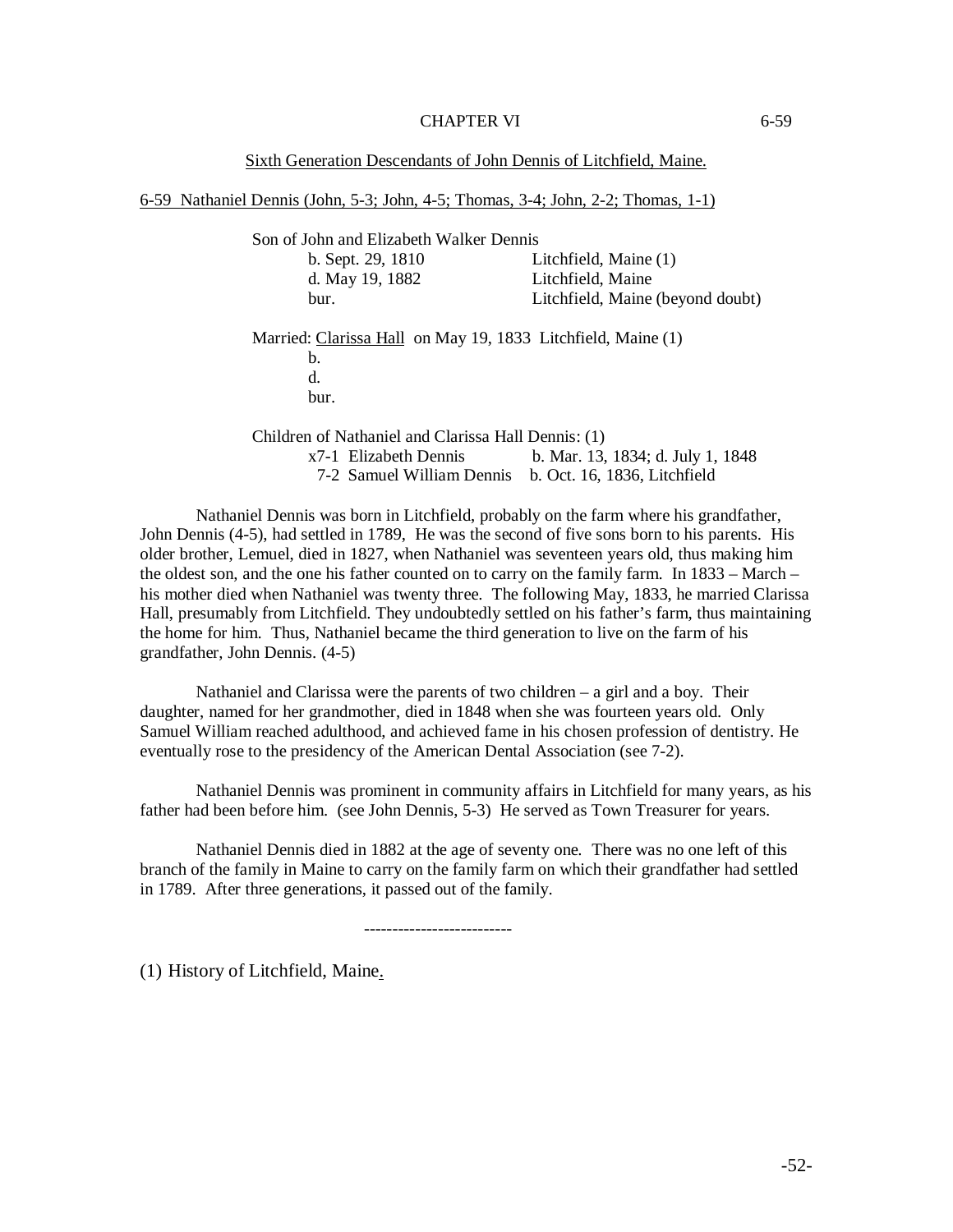#### 6-60, 6-61

6-60 Samuel William Dennis (John, 5-3; John, 4-5; Thomas, 3-4; John, 2-2; Thomas,1-1)

| Son of John and Elizabeth Walker Dennis (1) |                         |
|---------------------------------------------|-------------------------|
| b. Mar. 1, 1812                             | Litchfield, Maine       |
| d. Feb. 2, 1836                             | Washington, Mississippi |
| bur.                                        | Mississippi             |
| Married:                                    |                         |

Children: ?

Samuel William Dennis (not to be confused with his nephew of the same name) was the third of five sons born to John and Elizabeth Walker Dennis. He was almost certainly born and grew up on his grandfather, John Dennis' farm in Litchfield, which was then known as the "Dennis Farm". His early education must have been considerably better than that of the average young man of the time, for he went to college in Brunswick, Maine. There he was graduated from Bowdoin College in 1833, and taught school for two years in Philadelphia, Pa. However, his health was not good, and he left for warmer climates. He died in Washington, Mississippi in 1836. There is no record that he ever married or had a family.

6-61 Dr. John Dennis (John, 5-3; John, 4-5; Thomas, 3-4; John, 2-2; Thomas, 1-1)

| Son of John and Elizabeth Walker Dennis |                   |                   |  |
|-----------------------------------------|-------------------|-------------------|--|
|                                         | $b.$ Aug. 1, 1816 | Litchfield, Maine |  |
| d.                                      |                   |                   |  |
| bur.                                    |                   |                   |  |
| Married:                                | No information    |                   |  |
|                                         |                   |                   |  |
| Children:                               | No information    |                   |  |

John Dennis was the fourth of five sons born to his parents – John and Elizabeth Walker Dennis. He, too, like his older brothers, grew up on the Dennis farm near Litchfield on which his grandfather had settled in 1789. Like his older brother, Samuel William, John received an education in his early youth which prepared him for college. He attended Colby University in Waterville, Maine for three years, but left at the beginning of his senior year because of poor health. The Maine winters may have been too severe for this family – three of whom died prematurely (a brother, Lemuel in 1827, their mother in 1833, and Samuel William in 1836). John Dennis studied medicine in medical college in Worcester (Mass. ?), then known as Thomasonian, He practiced medicine in Augusta, Georgia and was there in 1895 (when the History of Litchfield was written).

Whether he married and raised a family is not known. He was, however, a major influence in the life of his nephew, Samuel William Dennis (see 7-2), the son of Dr. John's brother, Nathaniel Dennis.

----------------------

(1) History of Litchfield in which there is a brief Dennis genealogy from which most of the information on this branch was gleaned.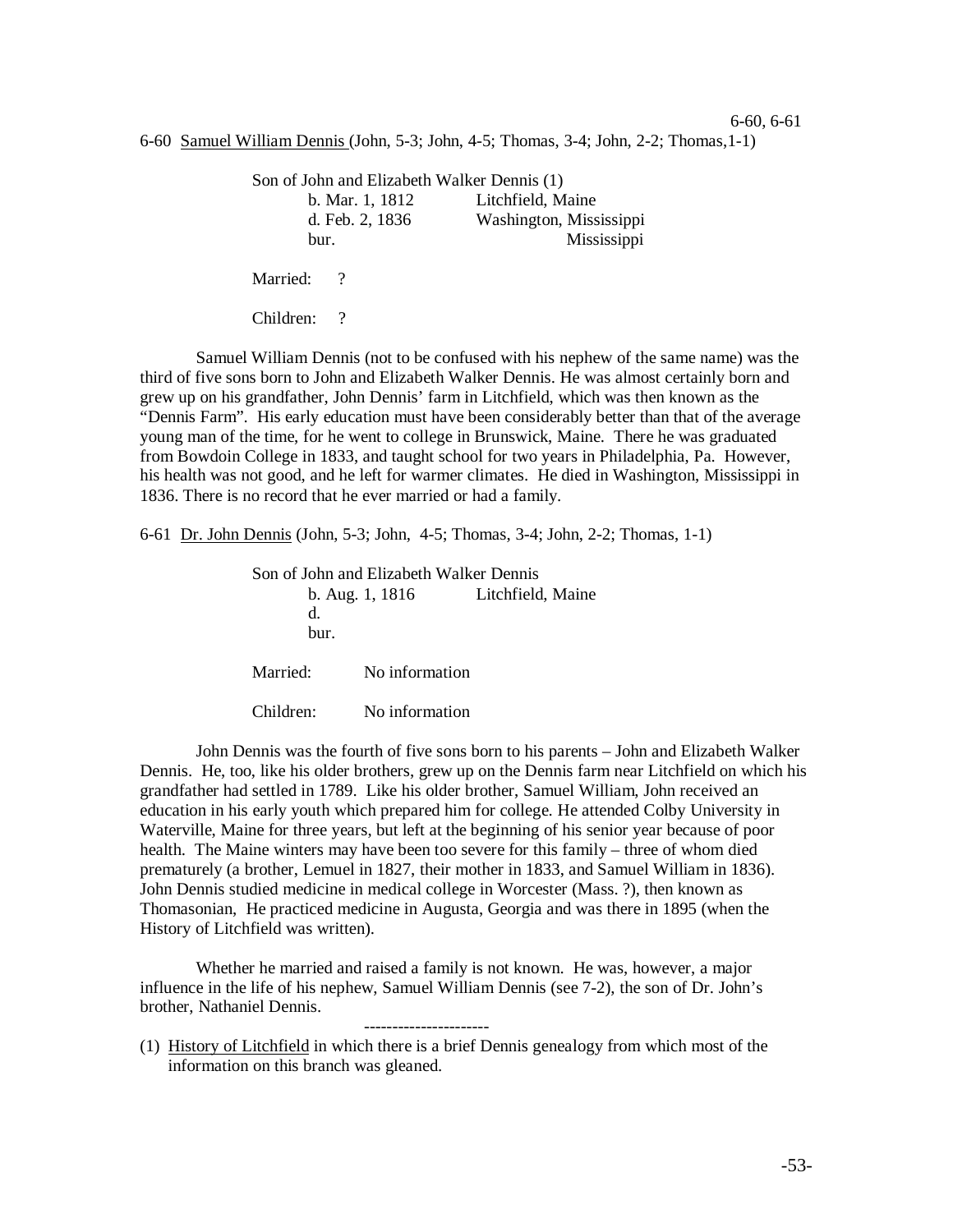Son of John and Harriet Sawyer Dennis (1) b. June 7, 1836 Litchfield, Maine d. bur. Married: ? Children: ?

David Dennis was the only son of John Dennis (5-3) and his second wife, Harriet Sawyer Dennis. Born in 1836, he was twenty years younger than his youngest half brother, Dr. John Dennis. Like his two older brothers, he received a better education than the average, which prepared him to teach school in his early life.

However, he did not stay in the teaching profession, but went into business in Gardiner, Maine, a small town south of Augusta. He became one of the best known business men in Maine, becoming President of the Merchant's National Bank of Gardiner, a trustee of the Gardiner Savings Institute, and holding other positions of public trust.

There are no records of his marriage, or of his children, nor in fact of his death.

(1) Information about David Dennis is from the History of Litchfield, Maine. A search of the deed books and vital records might yield more information.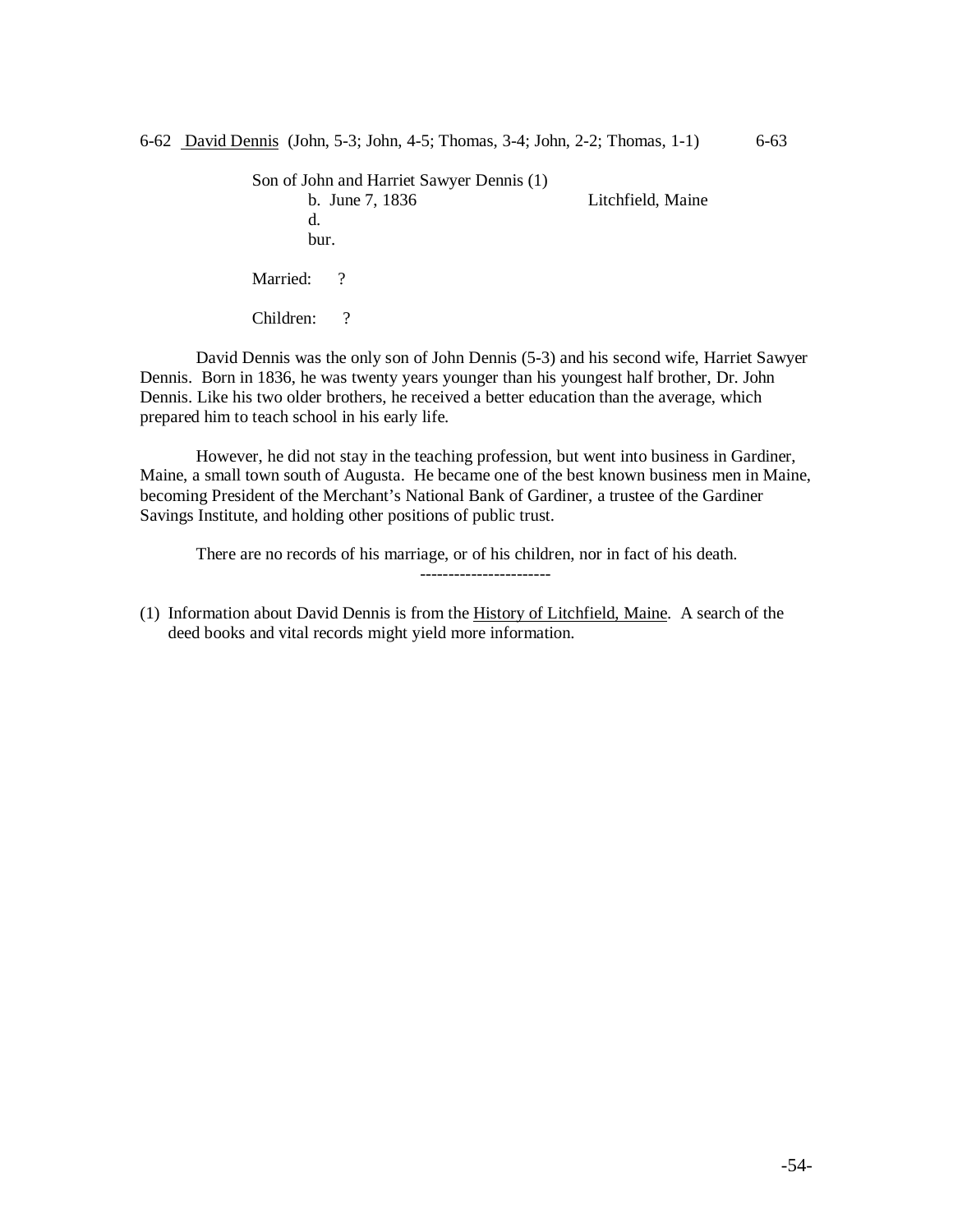| 5-20 Arthur 1768 ---------< $x$ 6-1 John Dennis<br>m. L. Burnham $x$ 6-2 Joseph Dennis                                                                                                                                                                 |                       | 1793<br>1795                                                                                                 |
|--------------------------------------------------------------------------------------------------------------------------------------------------------------------------------------------------------------------------------------------------------|-----------------------|--------------------------------------------------------------------------------------------------------------|
|                                                                                                                                                                                                                                                        | seven others          |                                                                                                              |
|                                                                                                                                                                                                                                                        |                       | 1800                                                                                                         |
|                                                                                                                                                                                                                                                        |                       | 1802                                                                                                         |
|                                                                                                                                                                                                                                                        |                       | 1809                                                                                                         |
| 5-21 Mary 1769 ------------< $\begin{array}{ l l }\n x6-3 & Mary Henderson \\  x6-4 & David Henderson \\  x6-5 & Arthur Henderson \\  x6-6 & Naor Henderson\n\end{array}$                                                                              |                       | 1812                                                                                                         |
|                                                                                                                                                                                                                                                        |                       |                                                                                                              |
| 5-22 John 1771 -----------< $\begin{vmatrix} 6-7 & \text{John Dennis} \\ \text{xc} & \text{Elying} \\ \text{xc} & \text{Flying} \\ \text{xc} & \text{Flying} \end{vmatrix}$                                                                            |                       | 1799 m. Nancy Halvern                                                                                        |
|                                                                                                                                                                                                                                                        |                       |                                                                                                              |
|                                                                                                                                                                                                                                                        |                       |                                                                                                              |
| 5-23 Sarah 1773                                                                                                                                                                                                                                        |                       |                                                                                                              |
| m. T. Page                                                                                                                                                                                                                                             |                       | 6-10 James Dennis 1797 m. Sally Carll                                                                        |
|                                                                                                                                                                                                                                                        |                       |                                                                                                              |
|                                                                                                                                                                                                                                                        |                       |                                                                                                              |
|                                                                                                                                                                                                                                                        |                       |                                                                                                              |
|                                                                                                                                                                                                                                                        |                       | m. Gilman Dennis                                                                                             |
| 5-24 Samuel 1775<br>d. young<br>5-25 Samuel 1776<br>m. Sarah Dix<br>m. Sarah Dix<br>(6-14 Lucy Dennis<br>6-14 Lucy Dennis<br>6-14 Lucy Dennis<br>6-14 Lucy Dennis<br>6-14 Lucy Dennis<br>6-14 Lucy Dennis<br>6-15 Frederick A. Dennis<br>1809 m. Lydia |                       |                                                                                                              |
|                                                                                                                                                                                                                                                        |                       |                                                                                                              |
|                                                                                                                                                                                                                                                        |                       |                                                                                                              |
|                                                                                                                                                                                                                                                        | 6-18 Eunice Dennis    | 18_ m. Lilly Gifford                                                                                         |
|                                                                                                                                                                                                                                                        |                       |                                                                                                              |
|                                                                                                                                                                                                                                                        | 6-19 Gilman Dennis    | 1802 m. Lucy Dennis                                                                                          |
|                                                                                                                                                                                                                                                        |                       | 6-20 Rhoda Dennis 1803 m. Lemuel Jenny                                                                       |
|                                                                                                                                                                                                                                                        | 6-21 Benjamin Dennis  | 1806 m. Zillah J. Roby                                                                                       |
| 5-26 Moses 1779 ------------< $x6-22$ Rodney Dennis<br>m. R. Sprague $x6-23$ Ephriam Dennis                                                                                                                                                            |                       | $1808 - d. 1817$                                                                                             |
| m. R. Sprague                                                                                                                                                                                                                                          | x6-23 Ephriam Dennis  | 1810 - d. 1816                                                                                               |
|                                                                                                                                                                                                                                                        | $x6-24$ Ursula Dennis | 1812 - d. 1817                                                                                               |
|                                                                                                                                                                                                                                                        |                       |                                                                                                              |
|                                                                                                                                                                                                                                                        |                       |                                                                                                              |
|                                                                                                                                                                                                                                                        |                       | 6-25 Robert D. Dennis<br>6-26 Fanny Dennis<br>6-27 Moses Dennis<br>6-27 Moses Dennis<br>1818 m. Pama Fellers |
| 5-27 <u>Lucy</u> 1781 -------------< 6-28 Lucy Cummings 1811 m. ___ Catlin [?] m. M. Cummings                                                                                                                                                          |                       |                                                                                                              |
|                                                                                                                                                                                                                                                        |                       |                                                                                                              |
|                                                                                                                                                                                                                                                        |                       |                                                                                                              |
| 5-28 Patty 1783                                                                                                                                                                                                                                        | 6-29 Levi Lane        | 1806 m. Sally Burnett                                                                                        |
|                                                                                                                                                                                                                                                        | 6-30 Luther Lane      | 1808 m. Emily Watson                                                                                         |
|                                                                                                                                                                                                                                                        | 6-31 Lorenzo Lane     | 1809 m. Maria Larne                                                                                          |
| 5-29 Frances 1784 -----------<                                                                                                                                                                                                                         | 6-32 Lydia Lane       | 1812 m. Renselar Merchant                                                                                    |
| m. Z. Lane                                                                                                                                                                                                                                             | 6-33 Lavina Lane      | 1814 m. J. Riggs/Newkirk                                                                                     |
|                                                                                                                                                                                                                                                        | 6-34 Loren Lane       | 1816 m. T. VanMarter                                                                                         |
| 5-30 William 1787                                                                                                                                                                                                                                      | 6-35 Francis Lane     | 1818 m. Martha Spears                                                                                        |
|                                                                                                                                                                                                                                                        | 6-36 John Lane        | 1821 unmarried                                                                                               |
| 5-31 <u>Joseph</u> 1789                                                                                                                                                                                                                                | 6-37 Fanny Lane       | 1825 m.C. Horton/D. Watson                                                                                   |
| m. H. York                                                                                                                                                                                                                                             | 6-38 Nancy Lane       | 1831 m. John Nichols                                                                                         |

Chart 3. Descendants of 4-15 Arthur Dennis (1745-1825) and Mary Goodhue (1749-1819)

Continued next page à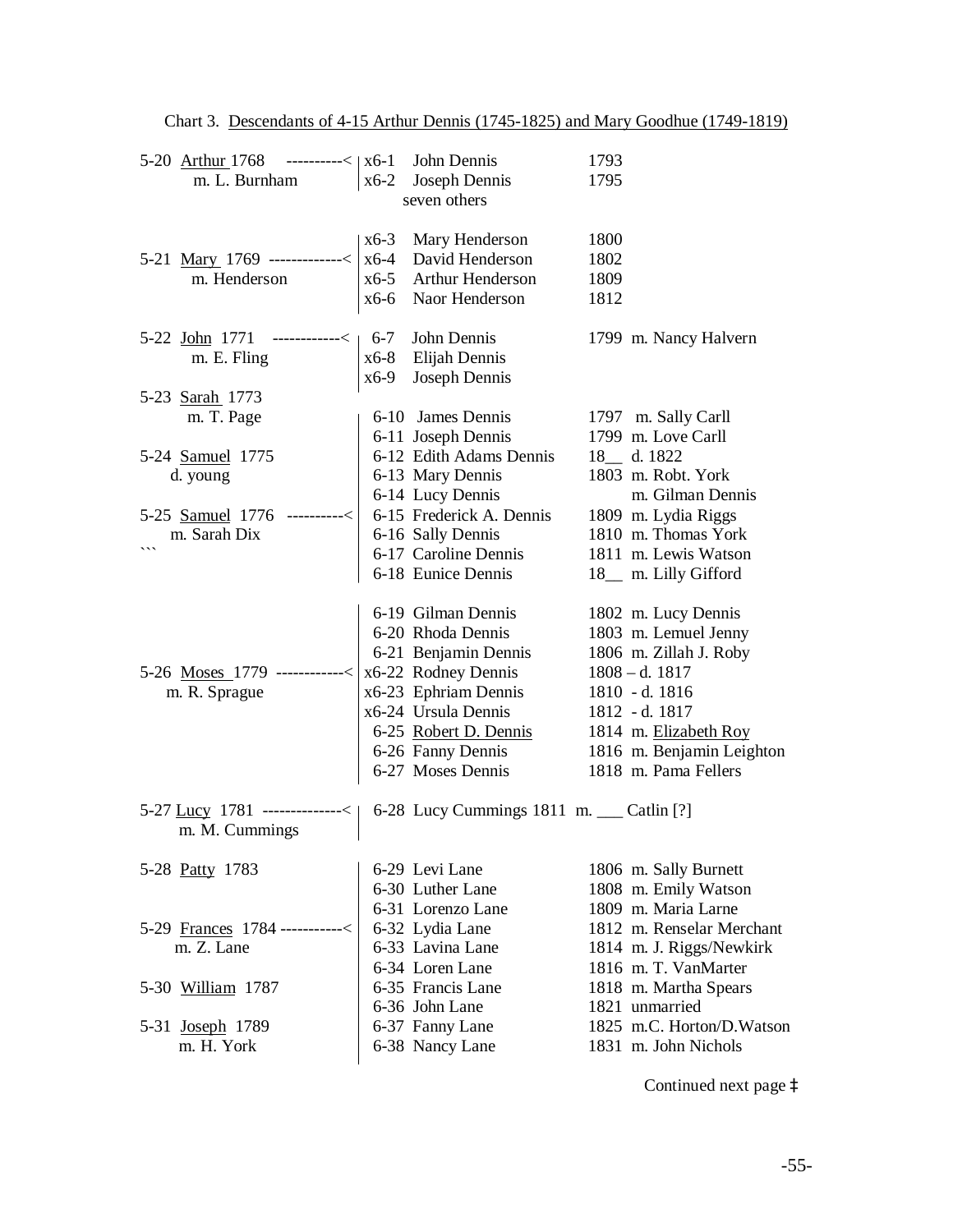|                                                         | x6-39 Mary Dennis           | 1821 m. Holland Batchellor  |
|---------------------------------------------------------|-----------------------------|-----------------------------|
|                                                         | x6-40 Theodosia Dennis      | 1823 m. T. Little/H. Finch  |
|                                                         | x6-41 Jane Abigail Dennis   | 1824 m. Benj. Heywood $[?]$ |
|                                                         | x6-42 Jesse Appleton Dennis | 1824                        |
| 5-32 <u>Rev. Rodney</u> 1793 ---<   x6-43 Rodney Dennis |                             | 1828<br>d. 1899             |
| m. M. Parker                                            | $\vert$ x6-44 Joseph Dennis | 1829                        |
|                                                         | x6-45 Edward P. Dennis      | 1829                        |
|                                                         | x6-46 Isabelle H. Dennis    | 1833                        |
|                                                         | x6-47 Frances L. Dennis     | 1834                        |
|                                                         | x6-48 Henriette P. Dennis   | 1838                        |

## NOTE:

This chart gives the known descendants of Arthur and Mary Goodhue Dennis. Preceding each name are two numbers. The first represents the generation to which the person belongs (Thomas Dennis is the  $1<sup>st</sup>$  generation, Arthur Dennis is the  $4<sup>th</sup>$  generation of his descendants.) Where an x precedes a name it indicates that all that is known of that person is found in this generation and the line will not be continued.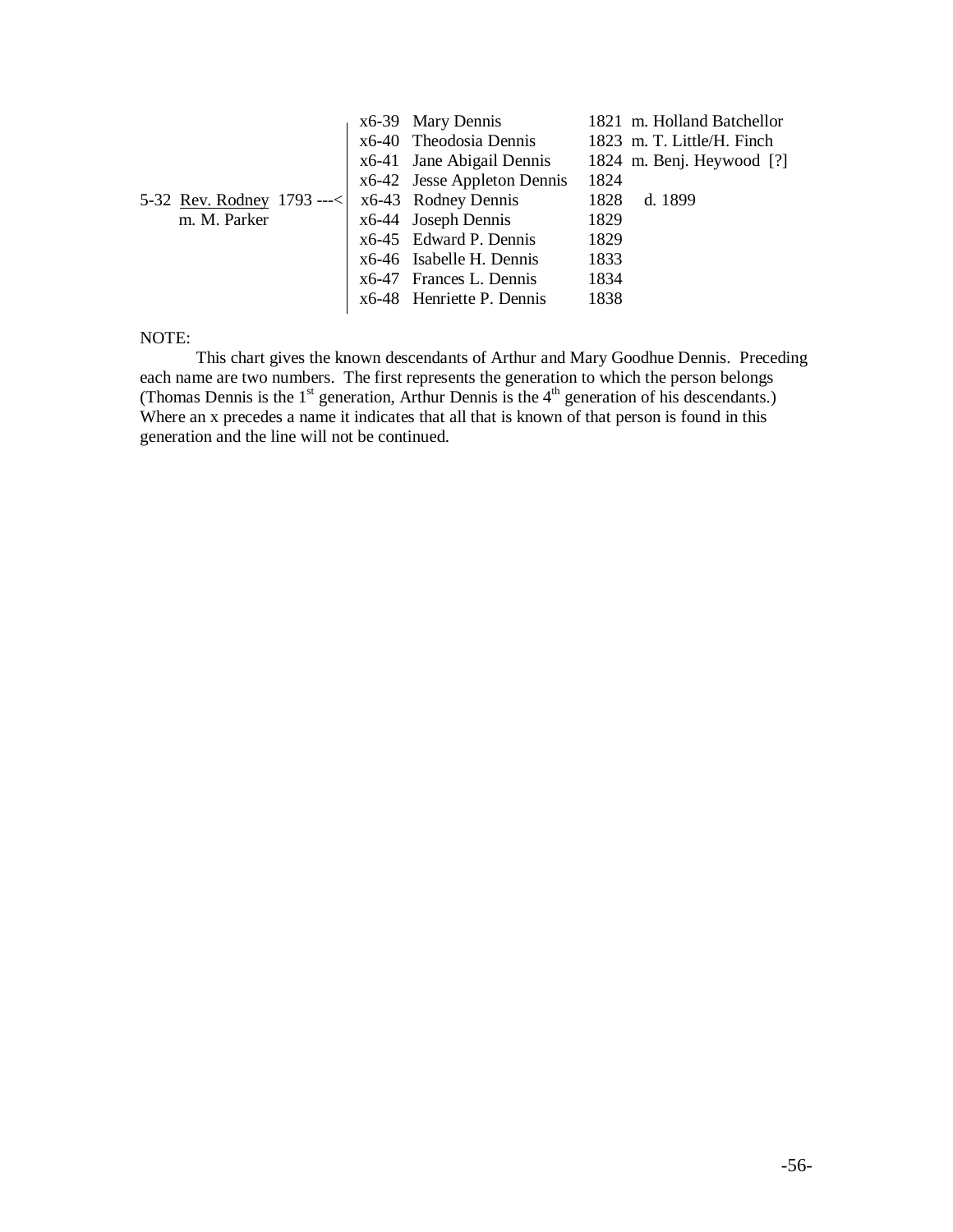## CHAPTER VII 7-2

#### Seventh Generation Descendants of John Dennis of Litchfield, Maine.

7-2 Dr. Samuel William Dennis (Nathaniel, 6-59; John, 5-3; John, 4-5; Thomas, 3-4; John 2-2; Thomas 1-1) Son of Nathaniel and Clarissa Hall Dennis (1) b. Oct. 16, 1836 Litchfield, Maine d. California – Probably Bur. California – Probably

Married: wife's name not known

Children: Four children, three living in 1895 (1)

Samuel William Dennis was born in Litchfield, Maine, the only son, and the second child of his parents, Nathaniel and Clarissa Dennis. Nathaniel named his infant son for his own younger brother, Samuel William, who had died in February, 1836, just prior to the birth of the baby. The first Samuel William Dennis was a young man of great promise. A graduate of Bowdoin College in Brunswick, Maine, he had been forced because of this health to live in the South, but died at the age of twenty four in Mississippi. (see 6-60) Samuel and his sister, Elizabeth, were the fourth generation of Dennis children to live and grow up on their grandfather's family farm to which their great-grandfather came in 1789. However, his sister, Elizabeth, who was two and half years older than Samuel, died in 1848 when she was fourteen years old, thus leaving Samuel the only child in the family from the time that he was twelve years old.

Since he was the only boy in the family, it was no doubt the hope of his father that Samuel would become interested, and carry on the family farm in the fourth generation. But Samuel did not lean toward the life of a Maine farmer. Possibly the fact that so many in the family had found Maine climate too severe for their health, led him to explore other prospects. At any rate, in 1854-5, he visited his father's brother, Dr. John Dennis (6-61), in Augusta, Georgia, which – as he said later – marked the turning point in his life. He returned to Maine and entered the newly organized Maine State Seminary, which he attended for but two terms, thus ending his education in early life.

Samuel William Dennis "inherited the push and enterprise, characteristic of the Dennis family" (1). Thus, in November, 1858, he told his father that he wanted to strike out for himself. and in December, he embarked from Boston on the ship, "Golden Rocket" for California. He arrived in San Francisco on May 18, 1859 after a sea voyage of 161 days. What he found to do in San Francisco during the next five years there is no record.

However, by 1863 he must have acquired sufficient funds, and knowledge to enable him to open a dental office in San Francisco, and began a dental practice which was to lay the

---------------------

(1) Information on Samuel William Dennis is taken from the History of Litchfield, Maine, a town which was justifiably proud of one of its sons who had gone out into the world and gained fame and fortune.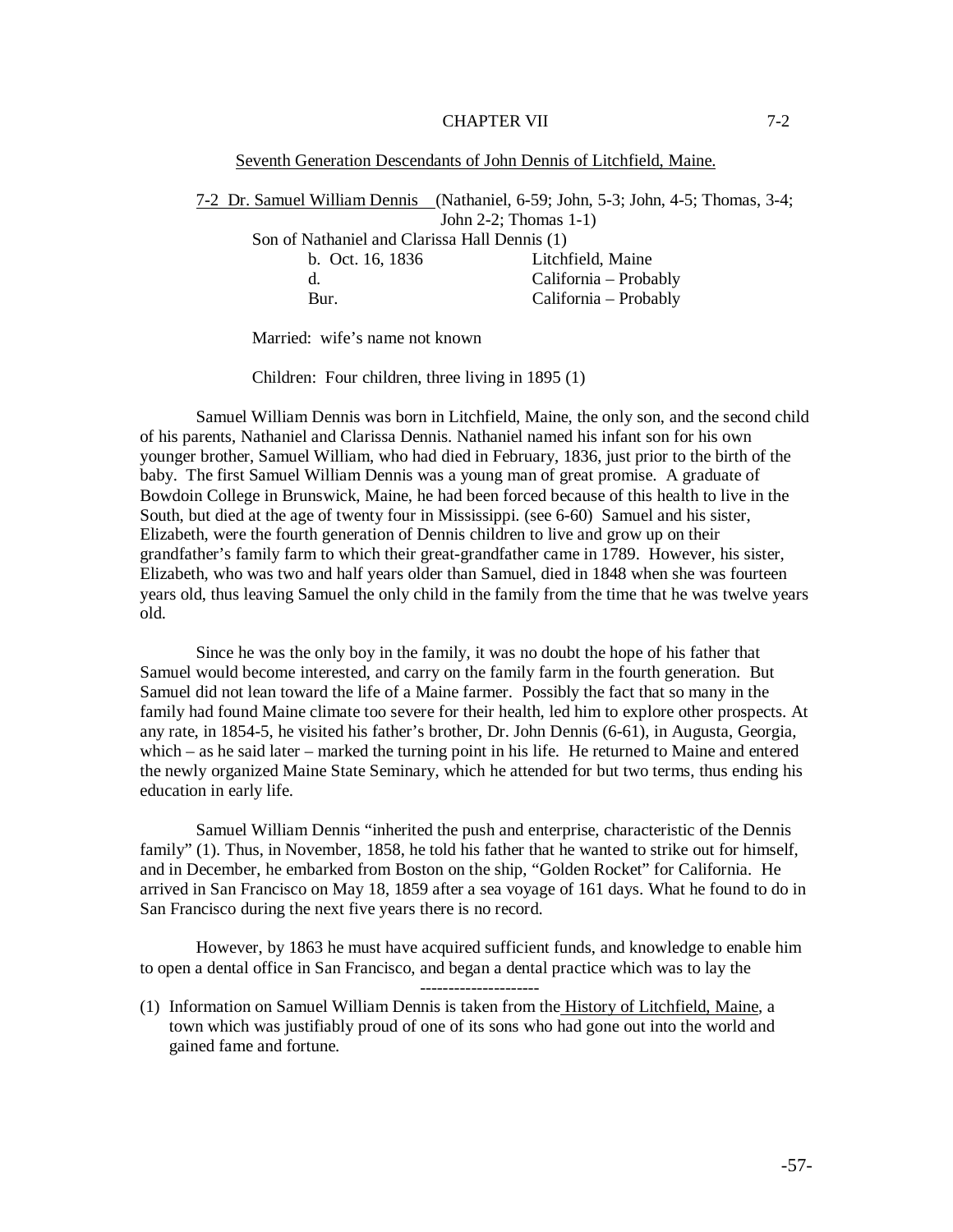## Dr. Samuel William Dennis, cont. 7-2

"foundation for what reputation in a professional rank worthy of any aspiration." (1) He went on the become not only one of the leading dental scientists in the state of California, but also won national and world recognition. He was one of the founders of the San Francisco Dental Association, and became its president. He helped to organize the California State Dental Association and was one of the first vice presidents of that organization. He was chosen a delegate to the American Dental Association meeting in Nashville, Tennessee and was elected vice president of that body, also. He was eventually chosen to fill the highest position in that national body, serving twice as President of the American Dental Association – in 1871 and again in 1878.

Realizing the inadequacy of his own preparation in the profession, he entered the Medical Department of the University of Pennsylvania in Philadelphia, and earned his degree from that institution in March, 1875. Returning to San Francisco, he served as Dean of the Dental College there for several years.

Honors were heaped upon him over the years. In 1873, he was made an honorary member of the Ohio State Dental Society, and was an associate member of the New York State Orthodontist Society. He was also a prominent member of the San Francisco Microscopical Society.

Throughout his life, he worked for the advancement of dentistry. In 1884-5, he promoted a bill in the California legislature to regulate the practice of dentistry. He was appointed one of the Board of Examiners by the governor of California, and served on the board for two years. He was also elected, and served two terms, as the president of that body.

Samuel William Dennis was married, and had four children – three of whom were living in 1895, (1) but there is no information about his family, neither the names or the dates; nor, in fact, the date of his death.

---------------------------

(1) All information about Samuel William Dennis is from the History of Litchfield, Maine.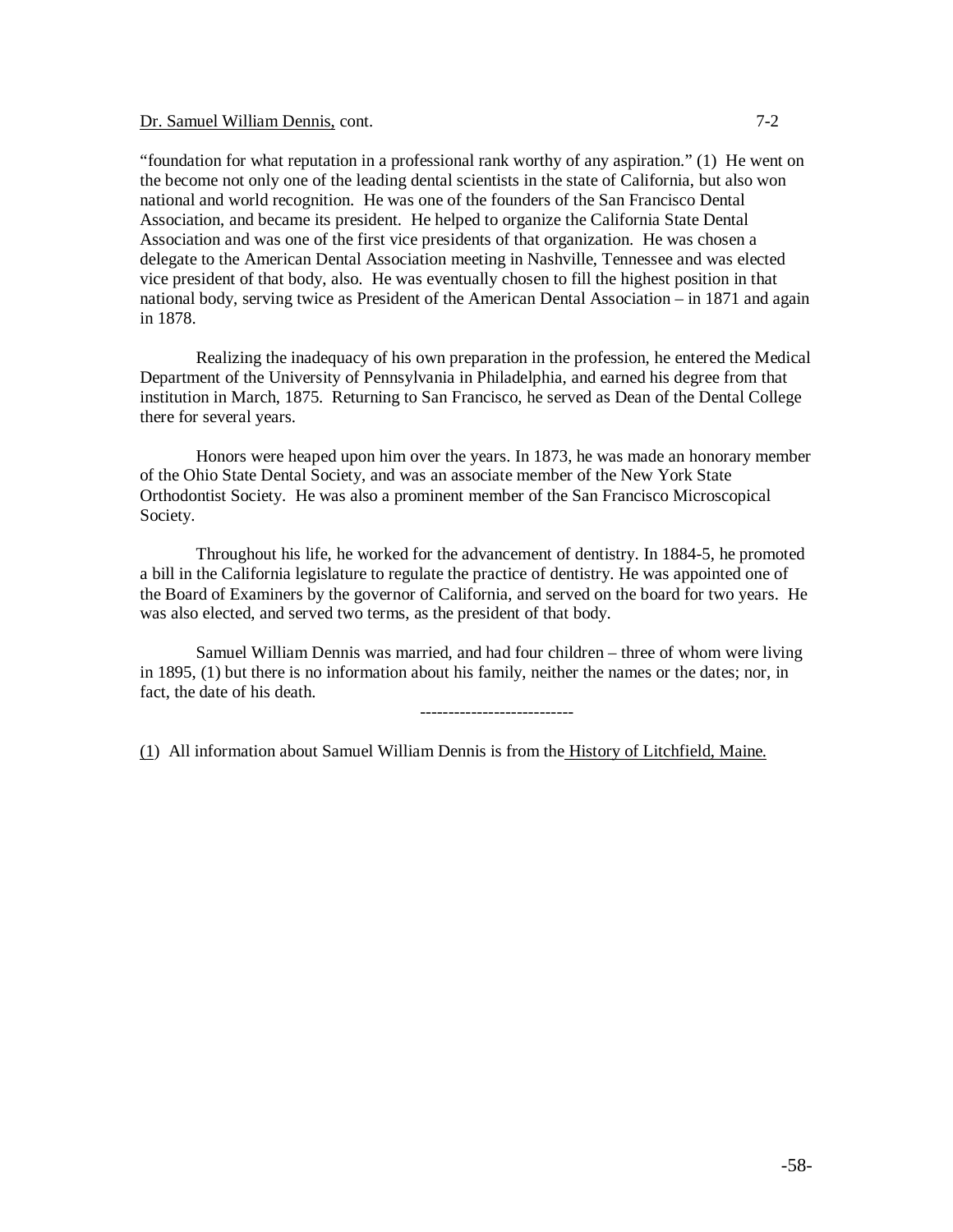## *SECTION III* 5-20

### Chapter VIII

The Fifth Generation: The Thirteen Children of Arthur and Mary Goodhue Dennis

## 5-20 Arthur Dennis (Arthur, 4-15; Rev. John, 3-5; John, 2-2; Thomas, 1-1)

| Son of Arthur Dennis (4-15) and Mary Goodhue (1) |                                                               |  |  |
|--------------------------------------------------|---------------------------------------------------------------|--|--|
|                                                  | b. May 29, 1768 – bpt. Aug. 28, 1768, probably Ipswich, Mass. |  |  |
| d.                                               | Maine ?, possibly Erie, Pa. (2)                               |  |  |
| bur.                                             | Maine ?, possibly Erie, Pa. (2)                               |  |  |
| Married: Lucy Burnham on April 21, 1791 (3)      |                                                               |  |  |
| b.                                               |                                                               |  |  |
| d.                                               | Maine, possibly Erie, Pa. (2)                                 |  |  |
| bur.                                             | Maine, possibly Erie, Pa. (2)                                 |  |  |
| Children of Arthur and Lucy Burnham Dennis:      |                                                               |  |  |
| x6-0 Lucy Dennis b. Mar. 10, 1792 (C.R.)         |                                                               |  |  |
| $x6-1$ John Dennis                               | bpt. Oct. 27, 1793 (2) (3)                                    |  |  |
|                                                  | x6-2 Joseph Dennis b. Aug. 27, 1795 (2)                       |  |  |
|                                                  | Others (9 children are given in 1810 census) (4)              |  |  |

Arthur Dennis, Jr., the oldest of the thirteen children of Arthur and Mary Goodhue Dennis, was born in Massachusetts – probably in or near Ipswich (3), where his parents lived during the early years of their marriage. Both parents were descended from old Ipswich families (see Arthur Dennis 4-15 in Section I). As we have previously noted, Arthur, Sr. moved about a great deal in an attempt to find a suitable home, so that in 1769 the family was living in Westford, Mass. when their second child was born. (5) Arthur, Jr. was a lad of six or seven years old at the time of the excitement at Lexington and Concord when the Revolution broke out. Being the oldest in the family he was no doubt impressed with the responsibilities thrust upon his young shoulders when his father answered the summons of Paul Revere in April '75 (Westford is in Middlesex County) (see Arthur Dennis 4-15). In October, 1775, the family was living in Groton, Mass. when their fifth child was born. (1)

The following year (1776), Arthur Dennis, Sr. made a big move into New Hampshire. For a time, the family lived in Amherst, N.H., but in June, 1778, Arthur Dennis, Sr. bought a farm in New Boston about fifteen miles west of Manchester, N.H. It must have been quite an adventure to move a family of eight (six children) the distance from Groton to Amherst, N.H. on horse back or by oxcart into the undeveloped, heavily wooded area of southern New Hampshire. Here, in New Boston, young Arthur spent his youth and early manhood. Being the oldest of twelve children he must have had to assume the duties of an adult very early. This was real

-------------------------

- (1) Arthur Dennis Family Bible Record
- (2) Leora Drake notes
- (3) Notes of D. B. Williams in the Appendix  $V$ . R. of Ipswich
- (4) 1810 Census, Anson, Maine
- (5) Westford, Mass. Record, p. 30 (D.B. Williams)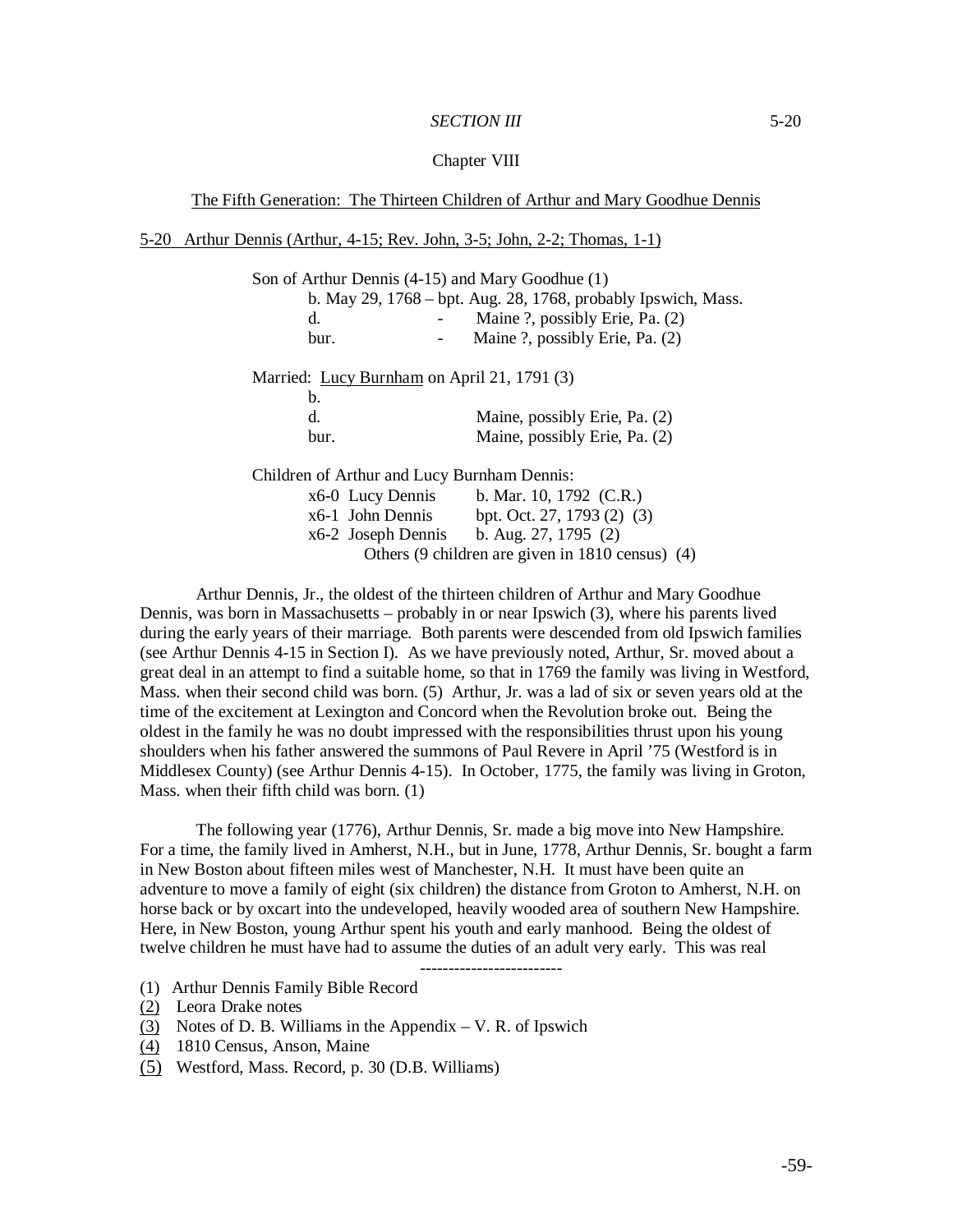## Arthur Dennis 5-20 5-20

pioneer living for the life these people lived was frontier life in its most primitive. There was no land cleared or houses built. There were most certainly wild animals in the heavily wooded areas, and even unfriendly Indians. (The British repeatedly stirred up the Indians against the settlers before the Revolution.) It is hard to imagine the hardships these early settlers endured. Arthur Dennis' uncle, Moses, went to New Hampshire in 1780, and from J. D. Ordway's account of that branch of the family it is possible to catch a glimpse of conditions at the time. Mr. Ordway wrote that "Moses' wife rode on horseback a distance of fifty miles carrying her year old son. Strapped on behind was a window for her house. She was considered very proud with her extensive outfit of a glass window (only one in town), a half dozen plates, cups, and saucers, and as many silver spoons, teakettle and spider. They lived in a log house for a few years until they built the frame house." (see Moses Dennis 4-17 in Sect. I)

Arthur Dennis, Jr. married Lucy Burnham on April 21, 1791, when he was almost twenty three years old. Presumably they were married in New Hampshire, although nothing is known of Lucy's family and background. Like his father, Arthur Dennis was caught up in the pioneering enthusiasm of the times, and early in the 1800's, he and Lucy B. Dennis went to Maine. Over and over again it happened when some new part of the country was opened up and became known that groups of neighbors and friends would strike out together to stake claims in some even more primitive surroundings than those they left behind them. According to the census of 1810, Arthur Dennis, Jr. was living in Anson, Maine, which is forty to fifty miles north of Augusta on the Kennebec River. This represented a really tremendous trek from New Hampshire by horseback and ox team, in spite of the fact that a good bit of the trip into Maine was probably by boat. One year later (1811), Arthur Dennis pushed back from the river, up a small stream to East New Portland in Somerset County. (1)

Arthur and Lucy Dennis were the parents of nine children – at least three of whom were born before they moved to Maine. According to the 1810 Census, the family is given thus: (Anson, Maine) 1 male 16-26; 1 male 26-45; 4 females under 10; 3 females 10-16; 1 female 16- 26; 1 female 26-45 (2). All track of this branch of the Dennis family has been lost over the years, with but one possible item of interest. According to the East New Portland Town Records, a "Miss Lucy Dennis of East New Portland and Mr. William Colby of Emden were married, or applied for marriage, on December 10, 1812." Mrs. Williams says, "I am inclined to think Lucy was the daughter of Arthur and Lucy Burnham Dennis."

Arthur Dennis engaged in a number of land transactions which afford the only real sources of information about him. He sold one hundred acres of land in East New Portland to Dinsmore and Stewart of Anson, Maine for one hundred dollars. ------------------------

- (1) see records of D. B. Williams in Appendix
- (2) U.S. Census 1810, Anson, Maine, quoted in D. B. Williams notes.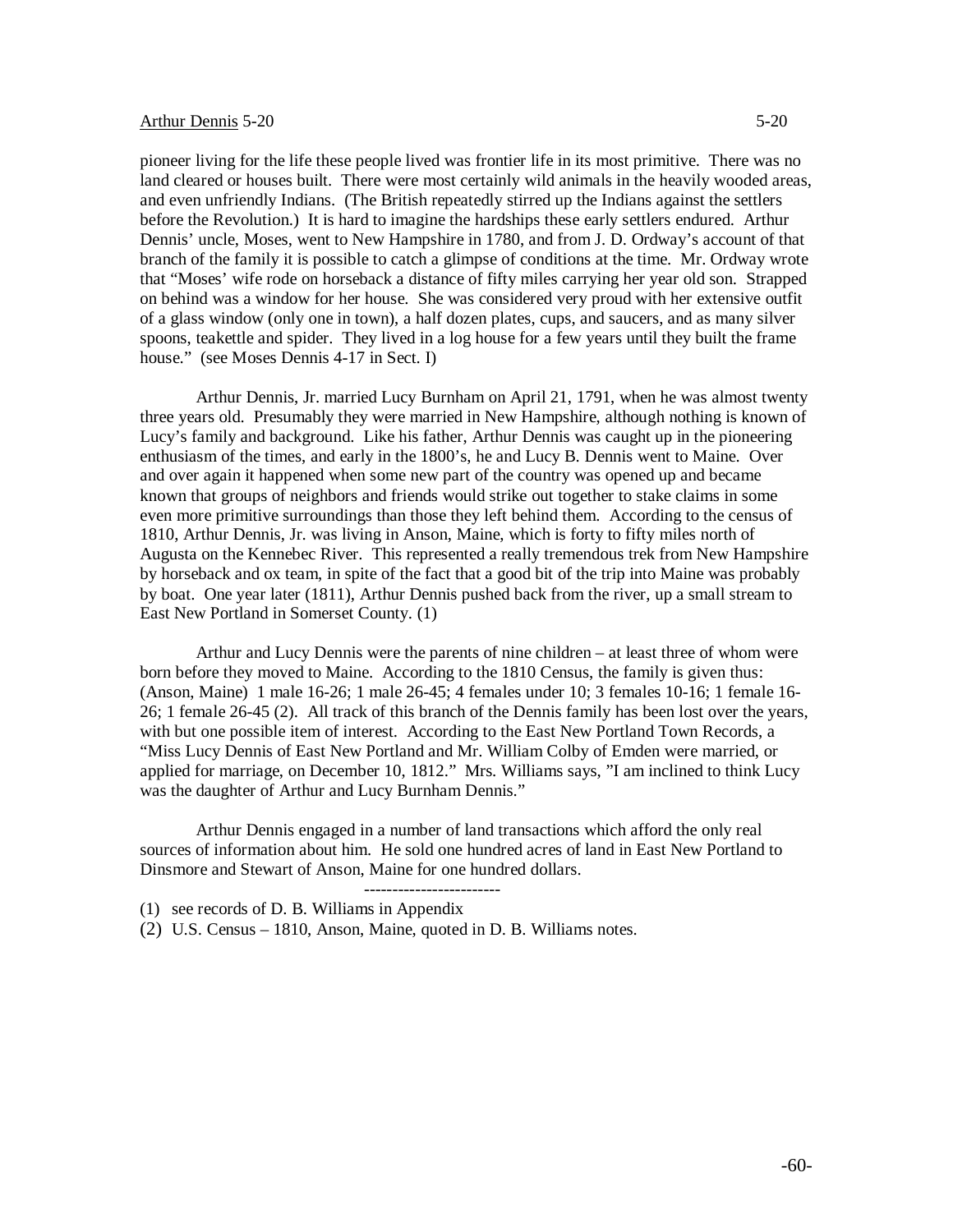Arthur Dennis, 5-20, cont. 5-20, 5-21

The deed is dated January 30, 1812, and recorded February 10, 1812. (1) "There is no record of it in Skowhegan unless it was recorded years later and I did not look for it in the late records." (2) On June 7, 1813, he sold one hundred and seven acres in Lot No. 13 in Hancock County, which he owned in conjunction with William Church, to Stephen and Sam Jewett of Gardiner and Pittstown, Maine, respectively. Arthur Dennis of New Portland, Somerset Co. gave a quit claim deed which was recorded on June 13, 1813. (3)

"I do not know where Arthur Dennis died, but I believe it is quite safe to say that is was in Maine, but perhaps he moved from East Newportland after he disposed of his land there. I did not find him in the Town Records of that town except with the 'mark' – Crop of the right ear and Two slits under the left ear." (4) Mrs. Drake's notes state that Arthur Dennis died in Erie, Pennsylvania on April 24, 1825, but as mentioned before, she gives no source.

5-21 Mary Dennis Henderson (Arthur, 4-15; John, 3-5; John, 2-2; Thomas, 1-1)

Daughter of Arthur and Mary Goodhue Dennis b. Dec. 9, 1769 (5) Westford, Mass. (6) d. Eaton County, Michigan (7) bur. ? Married: John Henderson (?) b. d. bur. ---------------------------

- (1) Scowhegon County Court House, Skowhegan, Maine. Book 3, p. 204. The fact that this deed was recorded in the third book of deeds in the county shows clearly the early arrival of the Dennis's in this part of the country. The deed was witnessed by Jas. Collins and Samuel Walton. It is interesting to follow these families. Samuel Walton was the husband of Edith Dix, whose sister, Sarah Dix, married Samuel Dennis, a brother of Arthur Dennis, Jr. The name Dinsmore (Densmore) appears in the family on at least one occasion.
- (2) Mrs. Williams continues: "Very often in those early days deeds were not recorded for years, and sometimes not at all. I looked for it in A[u]gusta, County Seat of Kennebec County, because Somerset Co. was formerly Kennebec County, but again I could find no record. Kennebec was once in Lincoln County, and I even looked there, with no results."
- (3) Deed recorded in Skowhegan County Court House, Book 16, p. 204
- (4) Mrs. William's notes. See her records in the Appendix.
- (5) Arthur Dennis, Sr. Family Bible. My grandmother, Louisa Dennis Whitbeck also had a copy naming the Henderson children as Arthur's grandchildren.
- (6) Arthur Dennis Bible. Place Westford, Mass. Record, p. 3 Quoted by D.B.W.
- (7) Mrs. Drake's notes.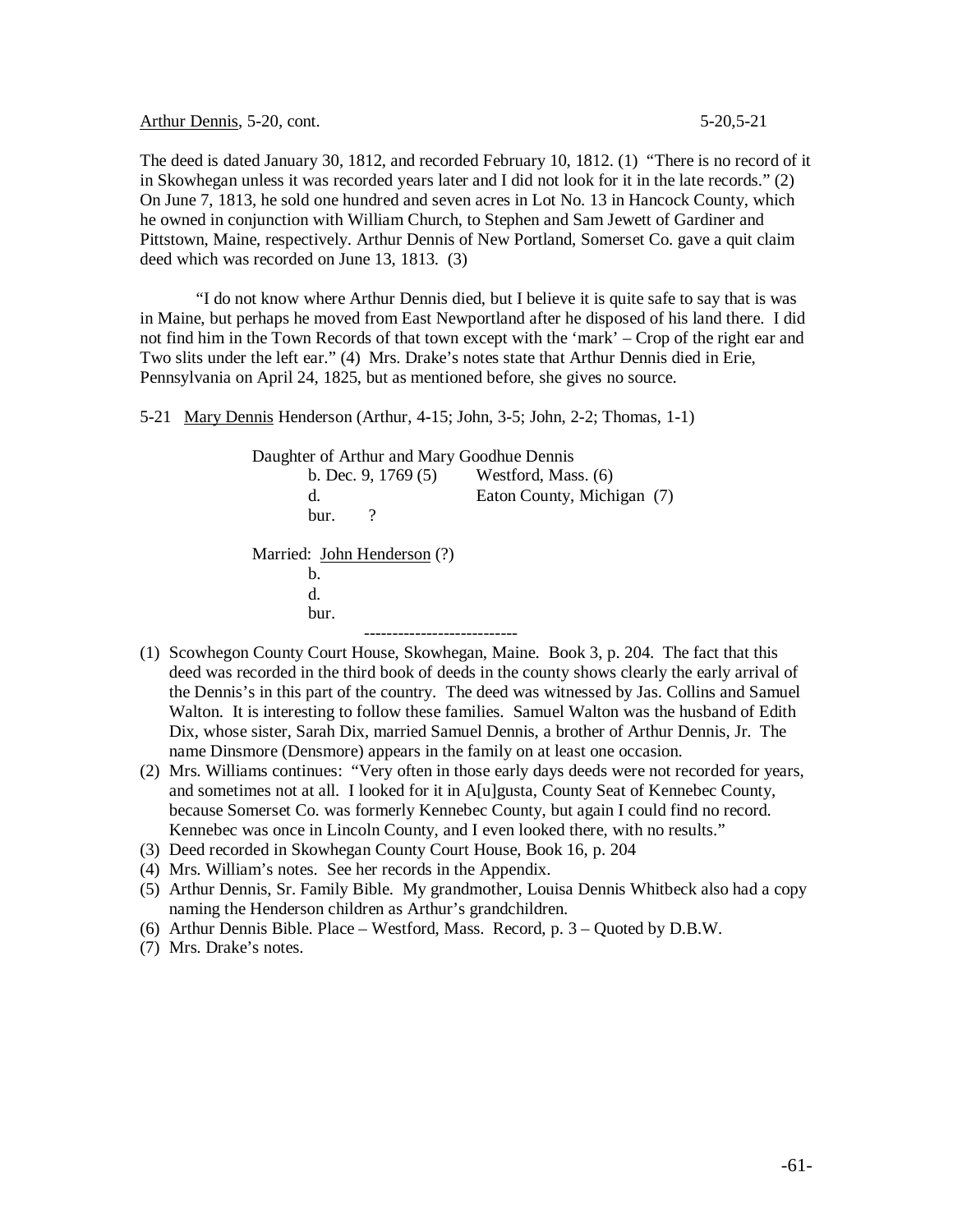Children of Mary Dennis and John Henderson: (1)

x6-3 Mary Henderson b. Mar. 2, 1800 x6-4 David Henderson b. June 5, 1802 x6-5 Arthur Henderson b. April 6, 1809

x6-6 Naor Henderson b. Nov. 5, 1812

Mrs. Williams says, "I know nothing about her." However in her notes Mrs. Drake tells of her marriage to John Henderson, but gives no sources of her information. The Arthur Dennis, Sr. Family Bible, lists the four children under a heading "The Grand Children of Arthur Dennis", which corroborates with Mrs. Drake's findings. Since the bible gives only a partial list of the grandchildren – (none of those who were in New England) – it seems as though Mary and John Henderson may also have lived in Wayne County, even in the Zurich area. A search in the records in the Wayne County Clerk's Office in Lyons might reveal land deeds.

5-22 John Dennis (Arthur, 4-15; John, 3-5; John, 2-2; Thomas, 1-1)

Son of Arthur Dennis and Mary Goodhue Dennis<br> $\frac{1}{2}$   $\frac{1}{2}$   $\frac{1}{2}$ b.  $\Omega_{\text{ct}}$  1, 1771

| East Newportland, Maine, aged 77 yrs.<br>d. Aug. 29, 1848 |  |
|-----------------------------------------------------------|--|
| East Newportland, Somerset Co., Maine (4)<br>bur.         |  |

Married: Eunice Fling (5)

b. June 30, 1780 (3) Maine d. March 8. 1861 East Newportland, Me. aged 80 yrs, 8 mo. bur. East New Portland, Maine (4)

Children of John and Eunice Fling Dennis:

6-7 John Dennis, Jr. b. Dec. 5, 1799 E. Newportland, Me x6-8 Elijah Dennis (7) x6-9 Joseph Dennis (7) possibly others

John Dennis (5-22) was the third child and the second son of Arthur and Mary Goodhue Dennis. He was undoubtedly born while his parents were living in or near Westford, Mass. His sister, Mary's, birth is recorded in the Vital Records of Westford, Mass., and his father served as a "minute man" at Lexington in April, 1775 from Westford in Middlesex County. John Dennis was one of a large family of thirteen children.

-------------------------

- (2) Arthur Dennis Family Bible.
- (3) Town Records of East Newportland, p. 171
- (4) Gravestone Records, E. Newportland, Me.
- (5) Both Mrs. Williams and Mrs. Drake agree that John Dennis's wife was named Eunice, but only Mrs. Drake's unsubstantiated notes supplies the surname.
- (6) Vital Records of E. Newportland, Maine

(7) These two children are mentioned in deeds in Skowhegan Co. C. H. See later ref.

<sup>(1)</sup> Arthur Dennis, Sr. Family Bible. My grandmother, Louisa Dennis Whitbeck, also had a copy naming the Henderson children as Arthur's grandchildren.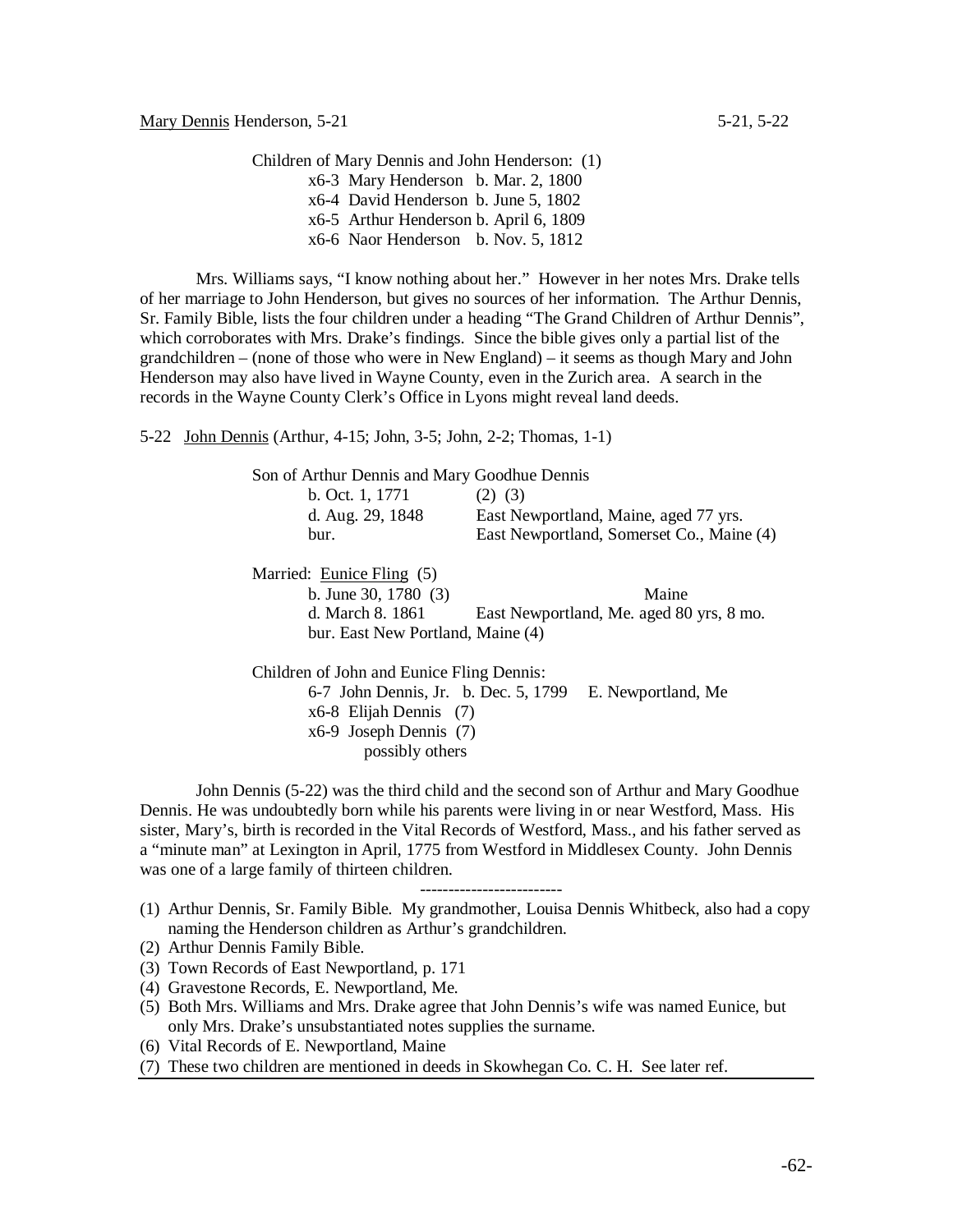## John Dennis,  $5-22$ , cont.  $5-22$

After the Revolution, when John was a lad of five to seven years old, his parents left Massachusetts to make their home in New Hampshire. They lived for a time in Amherst, N.H., but in 1778 his father bought a farm in New Boston. Here John grew up and lived as a young man.

Practically the only information about John Dennis is to be found in land and census records. On September 10, 1794, when he was twenty three, John bought 150 acres (for which he agreed to pay \$ 300.00) in New Boston from Thomas Nichols, Jr. of Weare in Hillsboro County, N.H. (1) On the same day, Thomas Nichols took a mortgage on the property, which was witnessed by Jonathan Gove (2) and by his father, Arthur Dennis. However, "I feel that John Dennis was unable to pay for this land, because, about a year later (Sept. 2, 1795) Thomas Nichols of Weare and John Dennis of New Boston sold these 150 acres." (3)

About this time, John Dennis went to Maine, the second son of Arthur Dennis to do so. Perhaps he was the first to go, because the 1800 census from East Newportland, Kennebec Co. (now Somerset Co.) says that John Dennis came from New Hampshire in 1797. It appears from the records that he went first to Anson, Maine in Lincoln County, where, on January 9, 1799, he bought land on the west side of the Kennebec River, being the "south east corner of Lot No. 11, containing ten acres of land for which he paid \$53.00, on which Morris Fling lately dwelt, reserving to the heirs of said Morris Fling all buildings, which are now on the land – with privilege of said heirs moving the buildings off the land at their pleasure." (4) John Dennis is referred to as a blacksmith in this deed. John's brother, Arthur Dennis, Jr., and his wife, Lucy Burnham Dennis, had followed him and were living in Anson when the 1810 census was taken.

John Dennis married about the time that he went to Maine – Mrs. Williams thinks it was not until after he had settled there. His wife was Eunice Fling, who may have been the daughter of Morris Fling mentioned earlier. (5) They had one son, according to the 1800 census, John., Jr. the family in listed as 1 male to ten years; 1 male to 45; 1 female to 45. Two other children – Joseph and Elijah – are mentioned in land transactions involving their parents. Their children all remained in the E. Newportland area. The oldest, John, became a minister of the gospel. (See 6-7)

------------------

- (1) Book of deeds, Hillsboro Co., Nashua, N.H., Book 34, p. 374
- (2) Jonathan Gove was apparently a close family friend. John's youngest brother was named Rodney Gove Dennis. Mortgage recorded in Bk. 36, p. 290.
- (3) Quote from Mrs. D. B. Williams. Recorded on March 13, 1797.
- (4) Book 2, p. 482, Kennebec Co. C. H., Augusta, Maine. Recorded on Feb. 29, 1811. Note how early in the history of Maine this deed was written –  $2<sup>nd</sup>$  book. Morris Fling may have been Eunice's father, and the farm the one on which she grew up.
- (5) Mrs. Williams and Mrs. Drake are both in agreement that her name was Eunice, but only Mrs. D. gives the surname, Fling. The deeds suggest it may be true.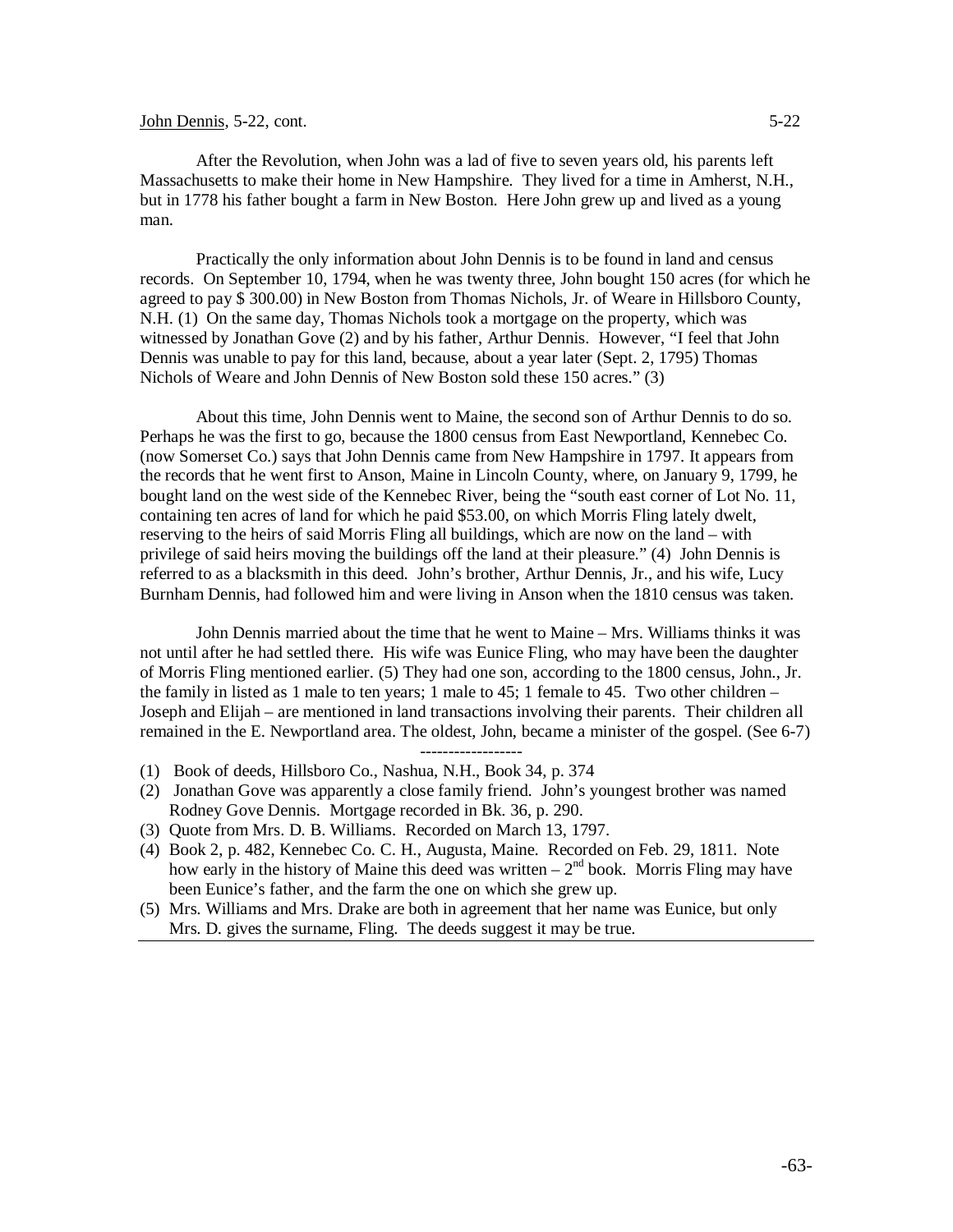## John Dennis, 5-22, cont. 5-23, 5-23

Shortly after 1800, John and Eunice Dennis moved from Anson to New Porltland in Sommerset Co., Maine, which is southwest of Anson. Here on March 6, 1805, he bought from Reuben Hill land described as being in lot No. 16, for which he paid \$ 100.00. (1) The family apparently lived on this farm home for the next twenty years. On July 16, 1828, John sold 100 acres "being Lot No. 16 in Newportland" to Elijah Dennis, his son. Then, on April 12, 1833, Elijah Dennis and his wife, Aseneth Dennis, of Newportland sold to John Dennis of Newportland for \$ 100.00 land, being the same land John Dennis deeded to Elijah Dennis on 16 July, 1828. The transaction was witnessed by Joseph M. Dennis, who was also a son of John and Eunice. (2) One wonders what prompted Elijah to dispose of his property. Could he have decided to join some group seeking their fortunes in some new part of the country ? In December of that same year, John and Eunice Dennis took a \$1500.00 mortgage on land which they had sold to their son, Joseph Dennis and Hiram Haskell, both of Newportland. (3)

John Dennis died in East Newportland, Maine on August 29, 1848, at the age of seventy seven. Eunice outlived him by thirteen years. She died there on March 8, 1861 at the age of eighty years and eight months. Mrs. Williams says that she has visited the cemetery where they are buried. "It is well kept and they have nice headstones with very legible inscriptions. I took pictures of them." Eunice Dennis kept in touch with her husband's family through the years, and Mrs. Williams has a letter written by Eunice to Samuel Dennis, John's brother in Lyons, New York (Samuel Dennis was Mrs. William's great, great grandfather). She wrote telling of a funeral sermon preached in East Newportland in memory of their brother, Joseph Dennis. Mrs. Williams concludes by saying, "I wish I had copied more information from the Town Records of East Newportland about the various members of the families of John and Eunice Dennis, and of their son, Rev. John Dennis" (6-3).

Tombstone Inscriptions:

| John Dennis   | Eunice, wife of John Dennis |
|---------------|-----------------------------|
| Died          | died                        |
| Aug. 29, 1848 | March 8, 1861               |
| ae 77         | ae 80 years, 8 mo.          |
|               | Grandmother                 |

5-23 Sarah Dennis Page (Arthur, 4-15; John, 3-5; John, 2-2; Thomas, 1-1)

Daughter of Arthur (4-15) and Mary Goodhue Dennis. b. June 19, 1773 bp. June 27, 1773, Westford, Mass. (4) (5) d. probably in New York State bur.

-------------------

- (1) Book No. 14, p. 343, Skowhegan Co. C. H., Somerset Co., Me. Recorded July 6, 1825
- (2) Mrs. Williams does not give the Deed book, however it would be easy to verify.
- (3) Book 34, p. 53, Skowhegan, C. H.
- (4) Arthur Dennis Family Bible
- (5) Church Record, and Westford, Mass. Town Records.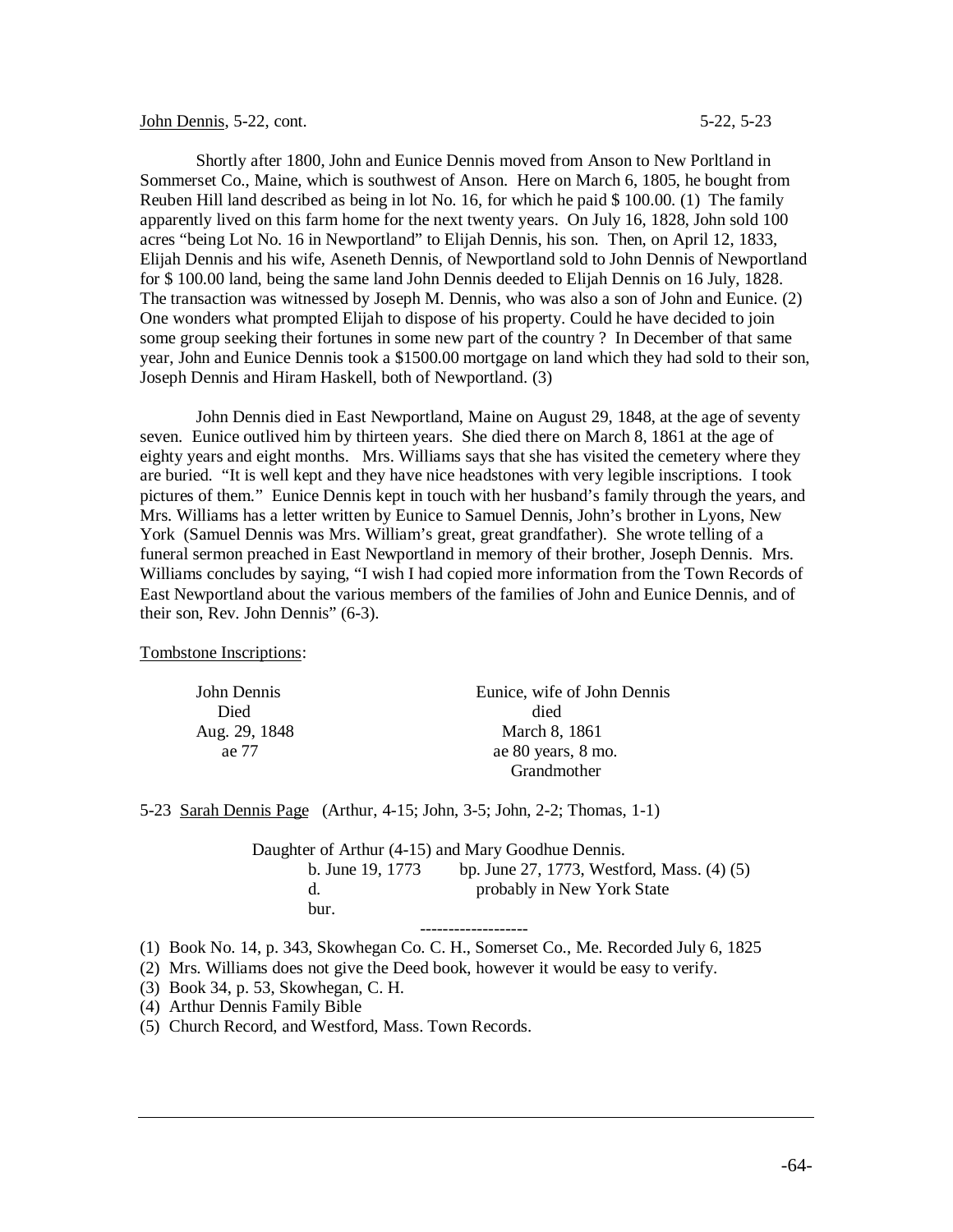Married: Theophilus Page (1) b. d. probably New York State bur.

# Children of Sarah Dennis and Theophilus Page: unknown

Sarah Dennis, the fourth child and the second daughter of Arthur and Mary Dennis, was born while her parents were living in Westford, Mass. (2) She was under two years old when her father left with the other men from Westford to answer the call of Paul Revere on April, 1775 to go to Lexington to drive out the British. She was under five years old when her parents left Massachusetts to make their home in New Hampshire – first in Amherst, then on a farm near New Boston (1778). She grew up in their family of thirteen children, only one of whom died in infancy (Samuel b. in 1775, died 1775).

Sarah Dennis married Theophilus Page (1) and with him went to live in Schenectady, N.Y. Nothing further is known of them – not even the names of their children (if any).

5-25 Samuel Dennis (Arthur, 4-15; John, 3-5; John, 2-2; Thomas, 1-1) Maine; N. Hampshire; New York Son of Arthur Dennis (4-15) and Mary Goodhue Dennis b. Oct. 17, 1776 Southern N. Hampshire (perhaps Amherst) (3) d. Dec. 11, 1855 Zurich, New York (4) bur. Zurich Cemetery, Zurich, New York (4) Married: Sarah Dix 1796 ? in New Hampshire b. May 14, 1779 (3) d. Oct. 16, 1850 Zurich, New York (4) bur. Zurich Cemetery Zurich, New York (4) Children of Samuel and Sarah Dix Dennis: (5) 6-10 James Dennis b. July 2, 1797 Weare, N.H. 6-11 Joseph Dennis b. Mar. 6, 1799 Weare, N.H. (3) x6-12 Edith Adams Dennis E. Newportland, Me. 6-13 Mary Dennis b. 1803 E. Newportland, Me 6-14 Lucy Dennis --------------------------- (1) There is agreement by Mrs. Drake and Mrs. Williams that Sarah Dennis married Mr. Page,

but Mrs. Drake alone gives his first name, Theophilus.

(2) Church Record, and Westford, Mass. Town Records

(3) Bible Records in possession of Seymour Richard's family, Newark, N.Y.

(4) Gravestone Record, Zurich, N.Y. Cemetery

(5) Records of D. B. Williams – Samuel Dennis was her great, great grandfather. Census Records 1820.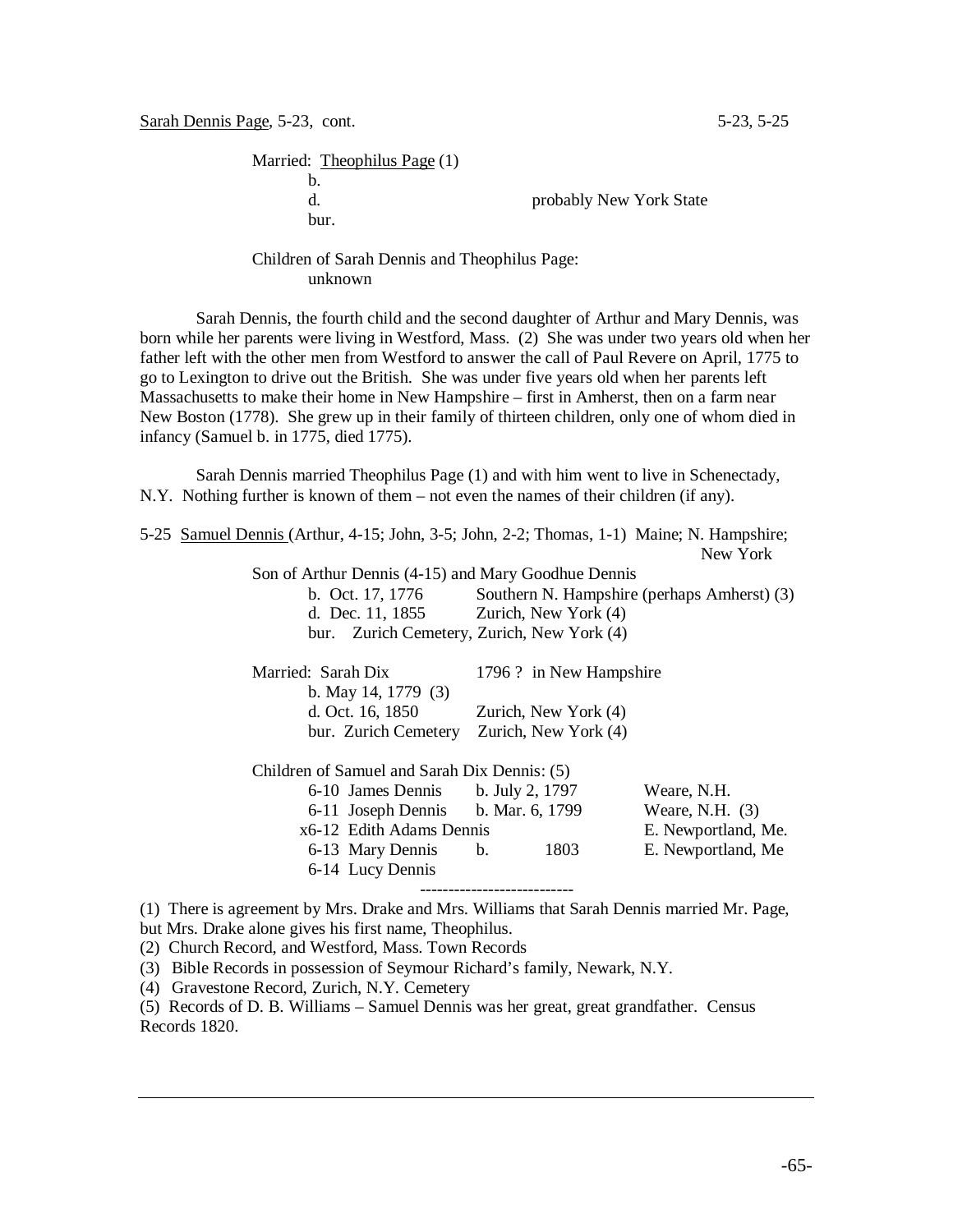Children of Samuel and Sarah Dix Dennis, cont.: 6-15 Frederick Adams Dennis b. Mar. 12, 1809 N. H. or Maine

6-16 Sally Dennis b. 1810

- 
- 6-18 Eunice Dennis

6-17 Caroline Dennis b. May 11, 1811 E. Newportland,Me.

Samuel Dennis, the sixth child and the  $4<sup>th</sup>$  son of Arthur and Mary Goodhue Dennis, was the first of their thirteen children to be born after they moved to New Hampshire. They left Groton, Mass. soon after October, 1775, where their fifth child had been baptized, and went to New Hampshire – first to Amherst, and then to New Boston. (1) He was the second of their children to be named Samuel. The first Samuel had died when he was but a few months old. (2) Samuel Dennis grew up in this big family of Arthur and Mary Dennis and experienced all of the hardships of rough frontier living in the heavily wooded sections of southern New Hampshire in the years during and immediately following the Revolutionary War.

Samuel Dennis married Sarah Dix, the daughter of Joseph Dix and Edith Adams of Dunstable, New Hampshire. The date of their marriage is not known, however it probably occurred in 1796. Where Samuel and Sarah Dennis lived after they were married is not clear (no land records), but their two oldest children – James P. and Joseph Dix Dennis – were born in Weare, N. H. according to an old Bible Record. (3) James P. Dennis was baptized on July 2, 1797 in Goffstown, N.H., at the same time as his parents. The certificate of baptism, which is in the possession of Mrs. Williams is interesting:

> "This may certify to every Church of Christ that Mr. Samuel Dennis and Mrs. Sally his Wife have own [sic] the Covenant and he with his Infant have been baptised and in Consequence have a right and Title to the same gospel ordinances wherever God in his Providence shall cast their Lott." Attese [sic] Samuel Cotton Mis<sup>n</sup> of the Gospel Goffstown 2nd July 1797

As noted previously, five of Arthur Dennis' (4-15) sons went to Maine during the early settlement of that state following the Revolution. Samuel, with his wife, Sarah Dix, and their two small sons, were among them. An older brother, John Dennis (5-22) may have been the first to go, as early as 1797. He located near Anson, on the Kennebec River north of Agusta [sic]. According to the 1800 census, Samuel Dennis "emigrated from New Hampshire in 1800" with two males under ten; one male to twenty six; and one female to twenty-six. He located in East Newportland, in Kennebec County, which is a small settlement a few miles northwest of Anson on a tributary of the Kennebec River. (Several of the Dennis brothers eventually settled in this area.)

## -------------------------------

(1) Mrs. Williams suggests that Samuel may have been born in Weare, but gives no proof. There is nothing to indicate that he lived there until after he married.

(2) b. Aug. 19, 1775 – d. Nov. 17, 1775

(3) Bible Records in possession of Seymour Richard's family, Newark, N.Y.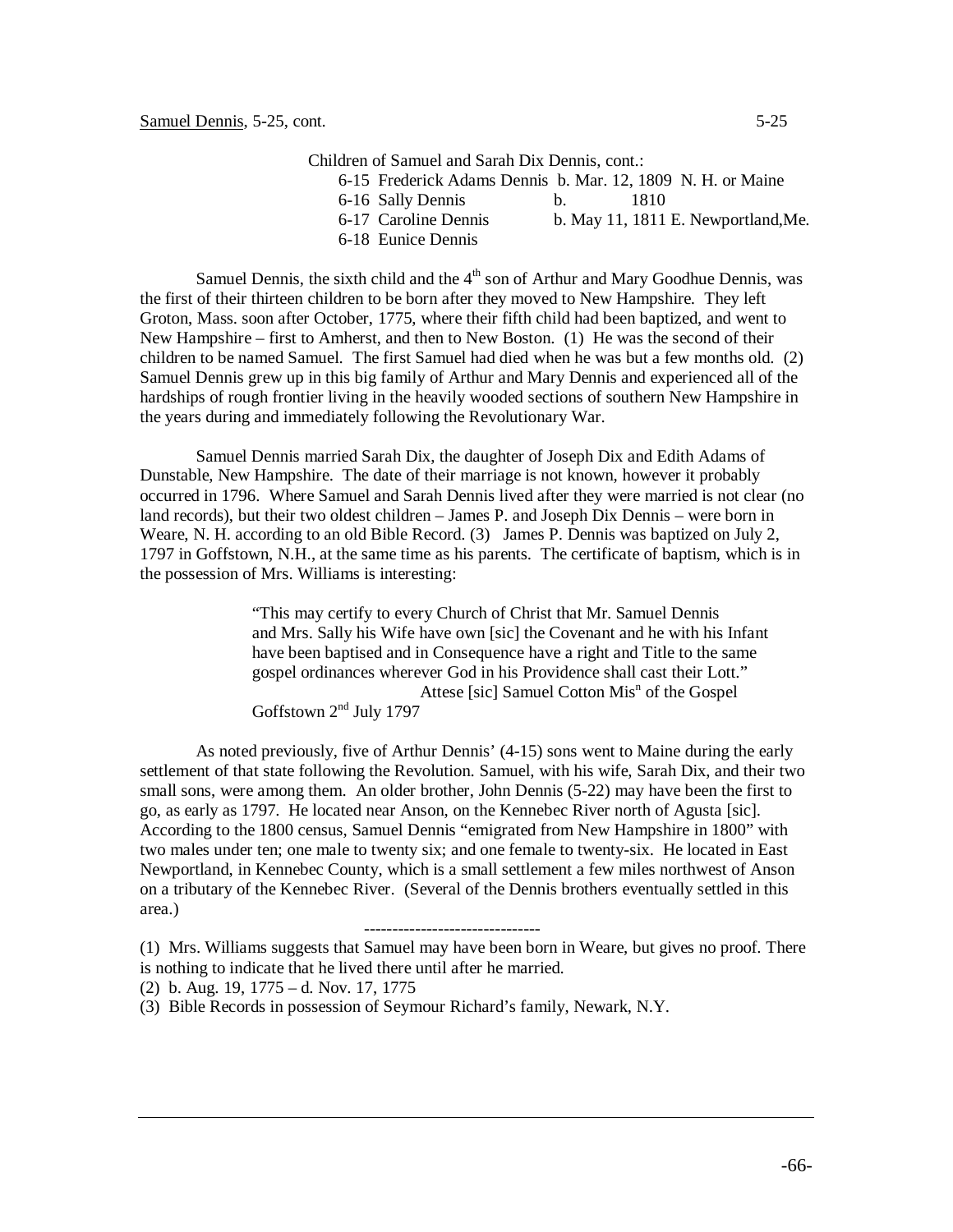## Samuel Dennis, 5-25, cont. 5-25

It appears that Samuel Dennis, unlike his brothers, did not buy land in Maine (at least not at this time). Mrs. Williams says, "In the summer of 1950 I visited Skowhegan, the county seat of Somerset County – I could not find where Samuel Dennis had purchased any land in the county – we searched the deeds at Augusta, Kennebec County, because Somerset was in Kennebec Co. until 1803, but he was not there." She also checked deeds in Lincoln County and in Franklin County because the county lines had shifted over the years. There were no records of any land deeded to Samuel dennis. It is possible the deeds were never recorded. (See Mrs. Williams' notes, p. 16)

Samuel and Sarah Dennis, apparently, did not find Maine to their liking, because by May, 1806 they were back in New Hampshire according to a land record there. A deed, drawn on May 7, 1806 and recorded in the Nashua, N.H. Court house, between Moses Dennis (a brother of Samuel), Benjamin Sprague and David Sprague, all of Bedford, N.H. to Ebenezer French – mentions that 120 acres which they sold to E. French "is part of the farm on which Arthur Dennis (Sr.) and Samuel Dennis now live." (See Arthur Dennis 4-15, p. ) Both Samuel and his father quite likely had to move after this sale, although Moses retained title to nine acres which was part of the Arthur Dennis farm until September 7, 1807. From the records, it looks as though Samuel went to Bedford, N.H. where his brother, Moses, was then living. Mrs. Williams says, "I found that in 1809 Samuel Dennis was taxed 12 cents by the County Treasurer, and in the same year he paid town, school, minister, and poll taxes, and \$1.50 for one cow." (1)

"Samuel Dennis seems to have been somewhat of a wanderer", Mrs. Williams concludes. The Bedford residence must have been short lived, because in 1810 he and his family were back in East Newportland, Maine, again. "I am very much puzzled about Samuel Dennis." Mrs. Williams continues "--- Now what happened? Did Samuel Dennis take Sarah Dix, his wife, and two little sons to East Newportland, Me. sometime after March 6, 1799, when his second son was born in Weare, N.H. and live there when the 1800 census was taken; then return to New Hampshire where he apparently was living on October 13, 1805; and then return to East Newportland? He very definitely was in the 1810 census from E. Newportland. (According to the census his family then consisted of: 1 male to 10 years; 1 male, 10-16; 1 male, 26-45; 4 females to 10 years; 1 female, 26-45.) Certainly moving from southern New Hampshire to the north woods of Maine was a difficult undertaking, and why Samuel Dennis would make two moves I cannot see, but I expect he must have been hoping to better himself." (D.B.W.)

During his second sojourn in Maine, Samuel Dennis was active in community affairs. He served on a committee of three, with Oliver Peabody and James Hutchins, to "examine the accounts against the town and allow them." (2) At the Town Meeting on April 8, 1812 Samuel Dennis, James Hutchins, and William Churchill "will be a committee to district the Town over". (2)

-----------------------------

(1) Bedford, N.H. Town Records, vol. 4, p. 111

(2) East Newportland Town Records 1804-30 – p. 69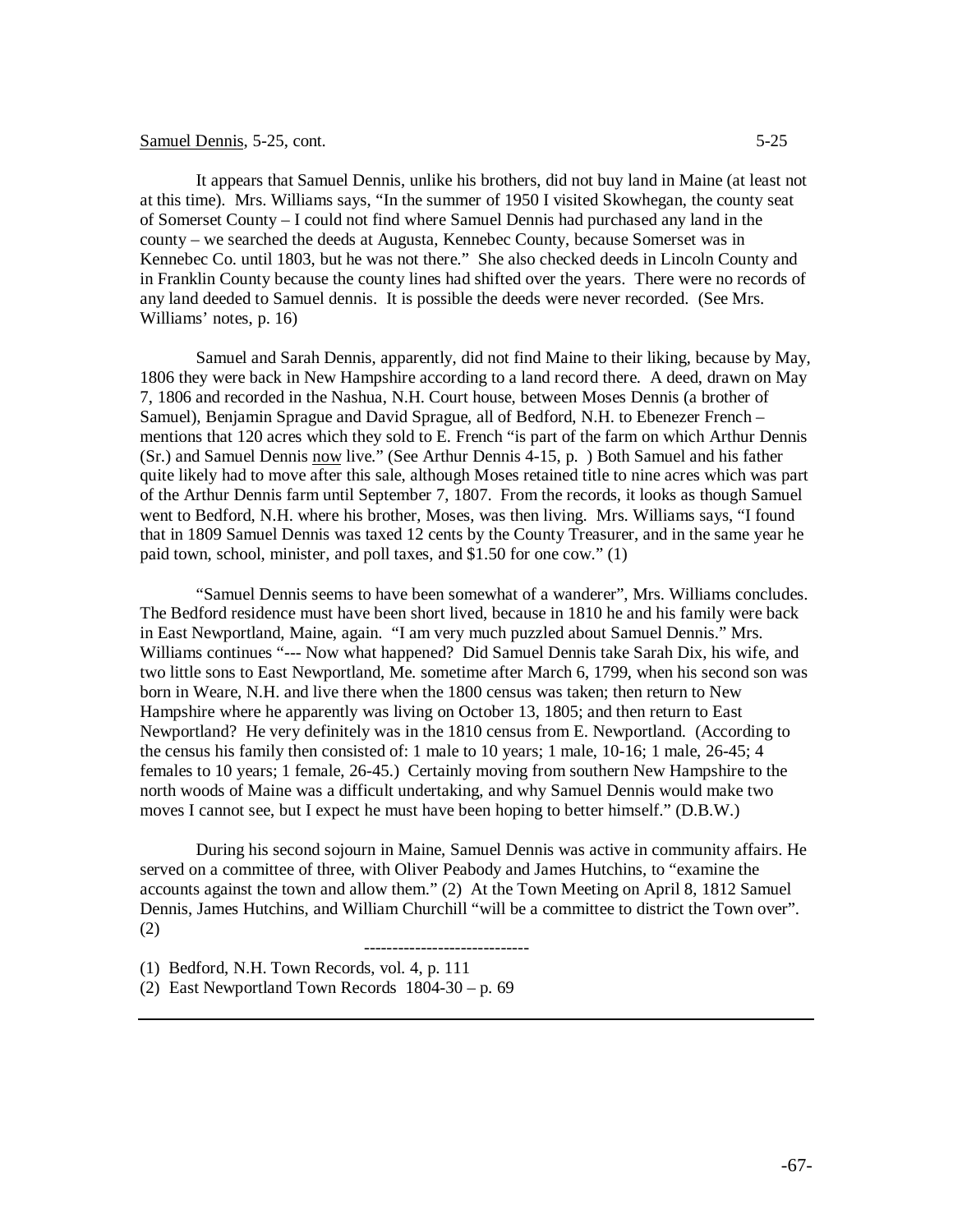## Samuel Dennis, 5-15, cont. 5-25

Also, at this time, he bought land in the Newportland area, although the deed was never

recorded. On December 5, 1812, he sold 144 acres in Newportland to John Moore, "Being part of the two lots – No. 19 and No. 20 – on Seven Mile Brook, bounded on the south by Reuben Hills land, and on the east by Samuel Fling's land. (1) (2)

Where Samuel Dennis and his family went after he sold his land is not clear. That he remained in Maine during 1813 and 1814 is certain. A letter written in 1814 by his father-in-law, Joseph Dix, from Tyngsborough, Mass., was sent to him in East Newportland. (3) By this time, Samuel had several brothers living in the area. As noted previously, John was in Newportland (as early as 1805), and Arthur, Jr. was in East Newportland by 1810. A younger brother, Joseph Dennis, must have come to Maine with one of his older brothers. In 1811, he married Hannah York of Newportland, and lived in this part of the state until they left for New York State about four years later. (3) Still another brother, William Dennis, located in Madison, Maine, just across the Kennebec River from Anson as early as 1808. (4)

After the War of 1812, conditions in central-western New York State became more peaceful and began to attract settlers from the seaboard states. Prior to, and during the war, the British had sent raiding parties threatening the lives and property of the inhabitants along the shores of Lake Ontario. With peace restored, once again groups of families were caught up in a wave of enthusiasm to try their luck in still another new and undeveloped part of the country. It had happened in the migrations from eastern Mass. into southern New Hampshire; and then from New Hampshire into Maine. Now, it was being repeated in a movement of population from Maine and New Hampshire into central New York State.

According to the Wayne County, N.Y. Atlas, the Dennises and the Carlls came from Maine to the Sodus Section of New York State in 1815. Samuel Dennis (then thirty nine years old) was probably the first of five brothers and sisters to undertake this venture. He was followed by Joseph, Moses, Lucy who had married Moody Cummings, and Frances who was married to Ziba Lane. (see 5-27 and 5-29) Another sister, Sarah who had married Theophilus Page, came as far as Schenectady, N. Y. (5-23). A second letter, written by Samuel's father-in-law, Joseph Dix, in 1815 from Tyngsborough, Mass., was addressed to Samuel Dennis in Lyons, N.Y., in which he expressed surprise at learning that Samuel had moved to New York State. (D.B.W. Letter)

- (1) Deed is in the Somerset County Court House, Skowhegan, Me. The names of the two witnesses – James Dinsmore and Samuel Walton – are of interest. These names appear again and again – they were apparently close friends and neighbors. (See Arthur D., 4-15) Their children intermarried (Walton), their babies were named for them (Dinsmore – Densmore).
- (2) The names of R. Hill and S. Fling, as well as the Seven Mile Brook indicate that Samuel's property was close to that of his brother, John Dennis. John had bought land on Seven Mile Brook in Lot No. 11. The deed states: "it was property on which Morris Fling lately dwelt." It will be remembered that John Dennis (5-22) had married Eunice Fling. Also, in 1805, John had purchased land – lot No. 16 – from Reuben Hill, whose lands bounded Samuel Dennis' on the south.
- (3) Notes and Letters are in the possession of Mrs. Demorris B. Williams.
- (4) See William Dennis 5-30.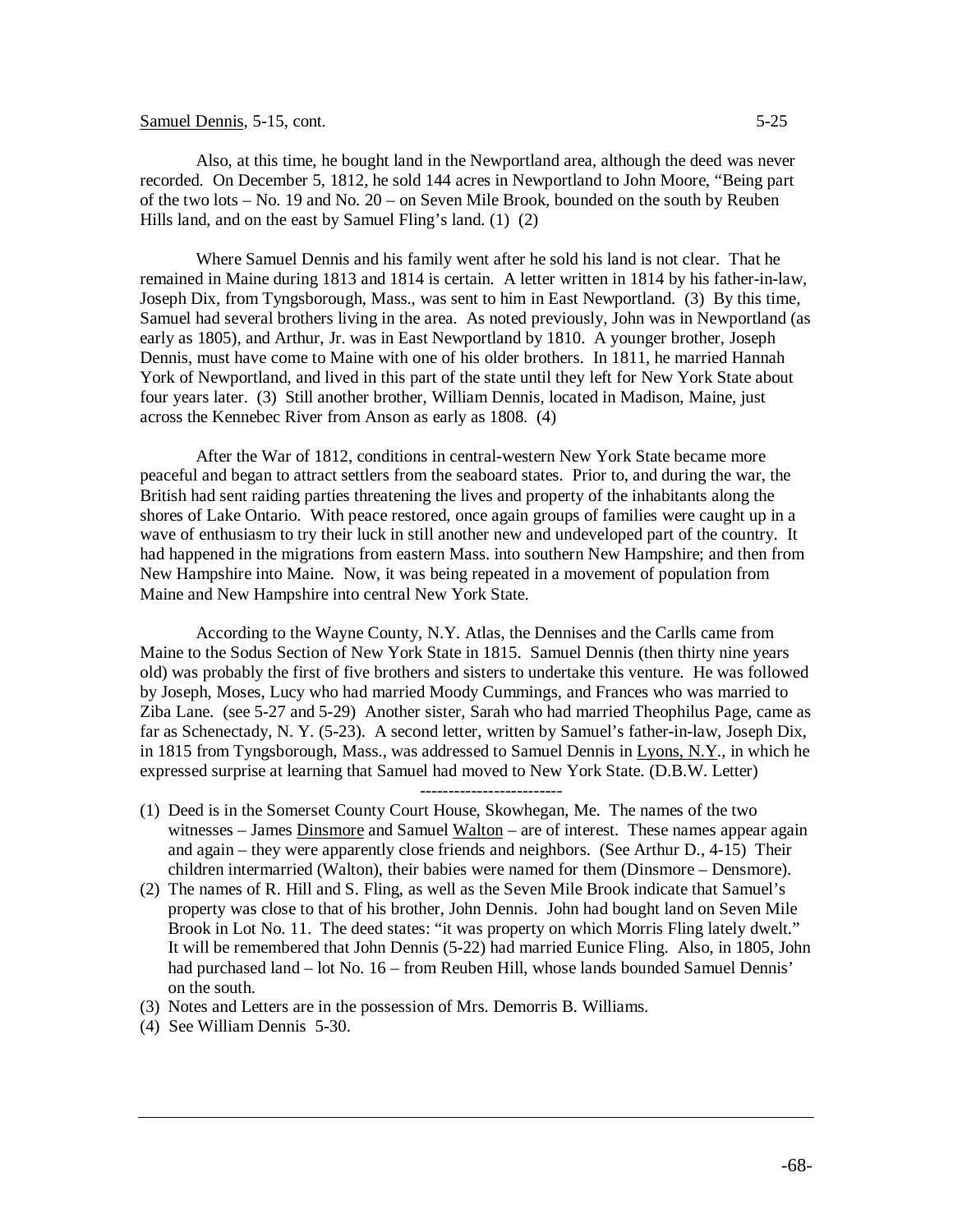## Samuel Dennis, cont. 5-25

Samuel and Sarah Dix Dennis settled with their family of nine children in Zurich, which was a neighborhood rather than a village, in the Town of Arcadia, south east of Sodus village and close to the Lyons Town line. Here they were joined by other members of the family, and by other families from "backeast". Their two oldest boys were grown men (James P. Dennis was eighteen, and Joseph Dix Dennis was sixteen), able to do a man's work in carving out a home in the wilderness of "West Woods", as the Zurich area was called in the early days. The girls ranged in age from fifteen to four years, and there was a younger son, age six years.

Samuel Dennis must have found Wayne county to his liking because he and Sarah spent the remaining forty years of their lives there. Another factor may have been that he was older now and more settled. He is listed in the 1820, 1830, 1840, and 1850 census from Lyons, New York. (1) (2) Samuel did not buy land immediately upon arriving in Wayne County – in fact, he lived there sixteen years before he bought his first property. Thus, from 1815 to 1831, during the years that the children were growing up and marrying, there is no way to determine exactly where Samuel and Sarah Dennis lived. The first property he did purchase was a 26 acre tract in Township #13 in the Town of Lyons, which he bought on August 23, 1831 from Henry Hall Joy of London, England for which he paid \$218.50. (3) Seven years later (1838), he bought an additional "4 Acres Strict Measure" in the same Township from his nephew, Benjamin Dennis, and his wife, Zilla Jane Roby Dennis, (Benjamin was the son of Moses Dennis, a brother of Samuel), for which he paid \$77.50. (4) This farm probably was where they lived during the next few years.

By 1843, Samuel Dennis may have decided to give up farming - he was then sixty seven years old. At any rate, he sold the twenty six acres he owned in Towns'p #13 to his youngest son, Frederick Adams Dennis for \$ 400.00. (5) The transaction took place on February 28, 1843 and was recorded on March 3, 1843. However, one year later (May 2, 1844), for reasons that cannot be determined at this late date, Frederick returned the same twenty six acres to his father for \$1400.00. (6) (7)

--------------------------------

- (1) Data from the 1840 Census: "Samuel Dennis 1 male, 60-70; 2 females 5 under 10; 1 female 20 under 30; 1 female 60 under 70". Caroline Dennis Watson and her two young daughters, Philemon and Nancy, were living with her parents. She was married to Lewis Watson who had left her with four children  $-2$  boys, and 2 girls.
- (2) From the 1850 Census: "Samuel Dennis, 73, farmer, born in Maine (error, but whoever gave the information did not know.) – Estate \$1000; Sarah D. – 71; Carolyn Dennis b. Maine, 39; Philemon Watson, 15; Nancy Watson, 17; Charles McDond, 36, Farmer. Note: Caroline did not take back her maiden name, according to Mrs. Williams, who is her great granddaughter. (see 6-17)
- (3) Wayne County Clerk's Office, Lyons, N.Y. Deed Bk No. 11, 534 page
- (4) Wayne County Clerk's Office, Lyons, N.Y. Deed Bk No. 24, p. 338
- (5) Wayne County Clerk's Office, Lyons, N.Y. Deed Bk No. 32, p. 281
- (6) Wayne County Deed Book No. 34, p. 220
- (7) "Since the transaction involved the very same land, I have wondered if they should not both be \$1400. I could have made an error in copying." - D.B.W.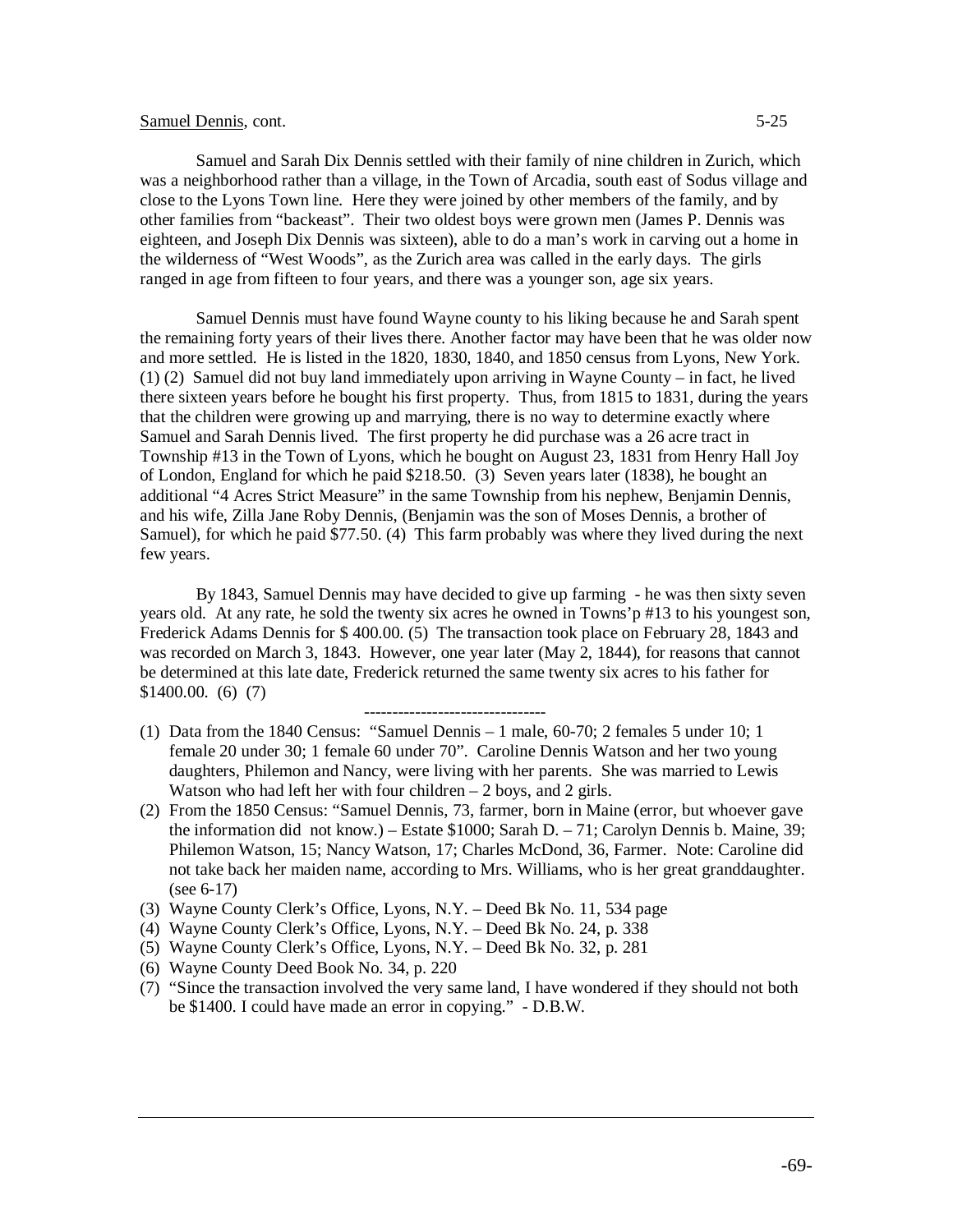## Samuel Dennis, cont. 5-25

During the next ten years, this property in Township #13 went back and forth from father to son a number of times. Differences arose between them, which finally wound up in the courts and a sheriff's' sale. To the end of his life Samuel must have been harrowed by unpleasant dealings with, what appears to have been, a very hard hearted son. The high lights of these transactions are only briefly sketched here. (1) In 1850, Samuel sold ½ acre in the aforementioned Township #13 to his son, Frederick, for \$ 50.00 (2); and a year later, on November 5, 1851, he sold him still more land in Township #13 for \$1000.00. (3) Then, on December 20, 1852, Frederick apparently gave his father a "quit claim" deed to the twenty six acres for \$1.00 (to bind the deal), reserving the  $\frac{1}{2}$  acre which his father had deeded to him on September 24, 1850. (4) But, on December 25, 1852 (Christmas Day), he brought suit against his father in county Supreme court, at which time the sheriff was instructed "that of the goods and chattles of said defendant (Samuel) he should cause to be made certain moneys --- and if sufficient goods and chattles could not be found then he should cause the amount so specified to be made of real estate which the said defendant had ---." The sheriff's sale took place on Feb. 12, 1853, and the first mentioned "premises were struck off to Frederick A. Dennis for the sum of \$80.00; -- and the second premises for the sum of  $$1200.00 -$  he being the highest bidder." (5) A waiting period of fifteen months elapsed during which Samuel's creditors were given an opportunity to bring claims. There being none, the twenty six acres in Township #13 (except the ½ acre) were conveyed finally to Frederick Dennis. The deed was dated July 18, 1855, and recorded August 24, 1855. (5) Samuel Dennis died the following December. He must have been a very sad old man. (6) Mrs. Williams notes: "It does not look as if Samuel Dennis and his son, Frederick Dennis, had much love for each other."

Samuel and Sarah Dennis were the parents of nine children  $-3$  boys and 6 girls  $-$  all of whom lived to grow up. All were young and unmarried when their parents came to the Zurich area in Wayne County, N.Y. There they found wives and husbands among the families who had made the journey with them from Maine and New Hampshire, and with but one exception settled down and raised families of their own in the area. James P. Dennis married Sally Carll, who was descended from an old Maine family. Sometime before 1830, he was caught up in yet another wave of westward migration, and they went to live in Michigan. John [Joseph] Dix Dennis married Love Carll (probably the sister [cousin] of Sally Carll). The third son, Frederick, married Lydia Riggs, another old family in the Sodus-Lyons area. Two of the girls married Yorks – a well known family in the eastern part of the county – Mary married Thomas York, and Sally married Robert York. Lucy Dennis married her cousin, Gilman Dennis (6-19), who was the son of her father's brother, Moses Dennis; and Eunice married Lilly Gifford. Caroline married, when she was but fifteen years old, Lewis Watson, who was much older than she. It was not a happy

-------------------------

- (1) See Mrs. William's notes for more complete details.
- (2) Book 48, p. 538 Wayne County Clerk's Office, Lyons, N.Y.
- (3) Book 52, p. 39 Wayne County Clerk's Office, Lyons, N.Y.
- (4) Book 55, p. 327– Wayne County Clerk's Office, Lyons, N.Y.
- (5) Book 64, p. 230 Wayne County Clerk's Office, Lyons, N.Y.
- (6) In discussing these deeds with her Uncle Cartie (Carlton N. Reynolds), Mrs. Williams recalled that Frederick Dennis was not friendly with the rest of the family and he felt that these deeds may disclose the reason.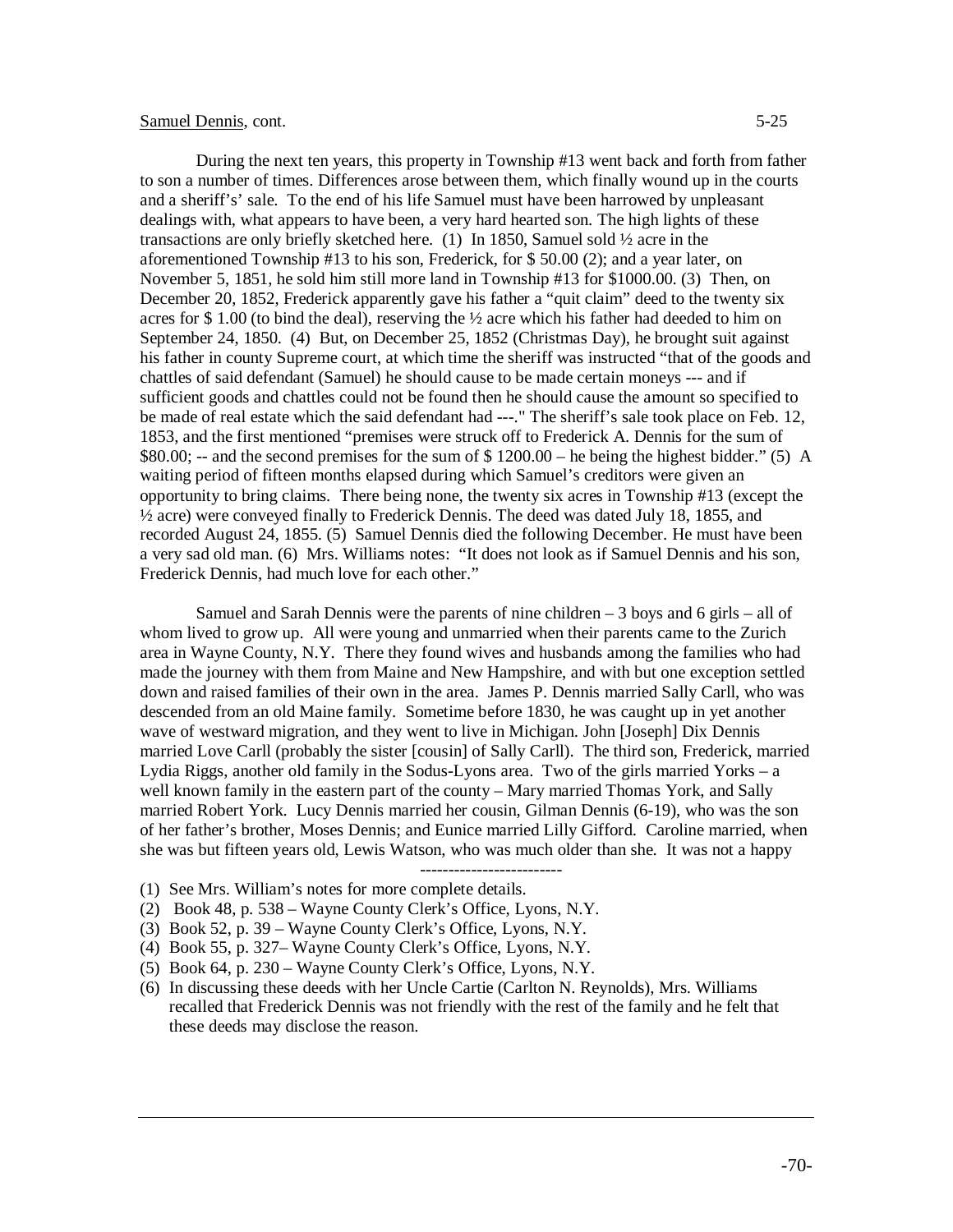Samuel Dennis, concl. 5-25, 5-26

marriage and Caroline came home with her children to live with her parents. (1) Edith died in 1822, probably the first of the children to go. Apparently she had never married.

Sarah Dix Dennis died on October 16, 1850. Samuel Dennis outlived her by five years, his death occurring on December 11, 1855. Both are buried in the Zurich Cemetery, and their graves are marked by substantial headstones. The tombstones read thus:

| Samuel Dennis (4)             | Sarah W. $(4)$       |
|-------------------------------|----------------------|
| <b>DIED</b>                   | Wife of              |
| Dec. 11, 1855                 | <b>Samuel Dennis</b> |
| Aged 79 yrs.                  | Died                 |
| 1 mo. & 25 das.               | Oct. 16, 1850        |
| There's a beautiful region    | Aged 71 yrs.         |
| Above the skies               | 5 mo. & 2 ds.        |
| And I long to reach its shore |                      |
| For I know I shall find my    |                      |
| treasure there                |                      |
| Of the one gone before.       |                      |

Presumably Caroline and her children continued to make their home with her father after her mother died.

|                                                | 5-26 Moses Dennis | (Arthur, 4-15; John, 3-5; John, 2-2; Thomas, 1-1) |                                                                                      |  |
|------------------------------------------------|-------------------|---------------------------------------------------|--------------------------------------------------------------------------------------|--|
| Son of Arthur and Mary Goodhue Dennis          |                   |                                                   |                                                                                      |  |
|                                                |                   | b. June 12, 1779 $(2)^*$                          | New Boston, N.H. $(2)$                                                               |  |
|                                                |                   | d.                                                | Probably in Zurich, but grave unknown                                                |  |
|                                                |                   | bur.                                              |                                                                                      |  |
| Married: Rhoda Sprague on November 4, 1801 (3) |                   |                                                   |                                                                                      |  |
|                                                |                   | b. Jan. 4, 1784                                   | Bedford, N.H.                                                                        |  |
|                                                |                   | d. March $25, 1841$ (4)                           | Zurich, N.Y.                                                                         |  |
|                                                |                   | bur. Zurich Cemetery                              | Zurich, N.Y.                                                                         |  |
|                                                |                   |                                                   | (1) Caroline D Watson was Mrs. Williams' great grandmother her grandmother was Phile |  |

- great grandmother, her grandmother was Philemon (Philinda) Watson.
- (2) Arthur Dennis Bible Records. (2)\* Rhoda D. Reynolds' Records say June 16**.**
- (3) Vital Records of Bedford, N.H. in the "History of Bedford", p. 701.

(4) D.B.W. notes – Gravestone Record in Zurich Cemetery.

NOTE: Mrs. Williams writes: "Samuel Dennis, son of Arthur and Mary Goodhue seems nearer to me, though he is my great great grandfather. It may be because I have visited his grave several times at Zurich, Wayne Co. N.Y. where he and his wife have substantial headstones. Then, too, I have several letters written to him and his wife Sarah Dix Dennis by her father Joseph Dix from 1813-1823. Also I have often heard my mother speak in endearing terms of her grandmother, Caroline Dennis Watson, who was their daughter. Perhaps it is because all or most of their descendants lived in Wayne County and more is known about the family."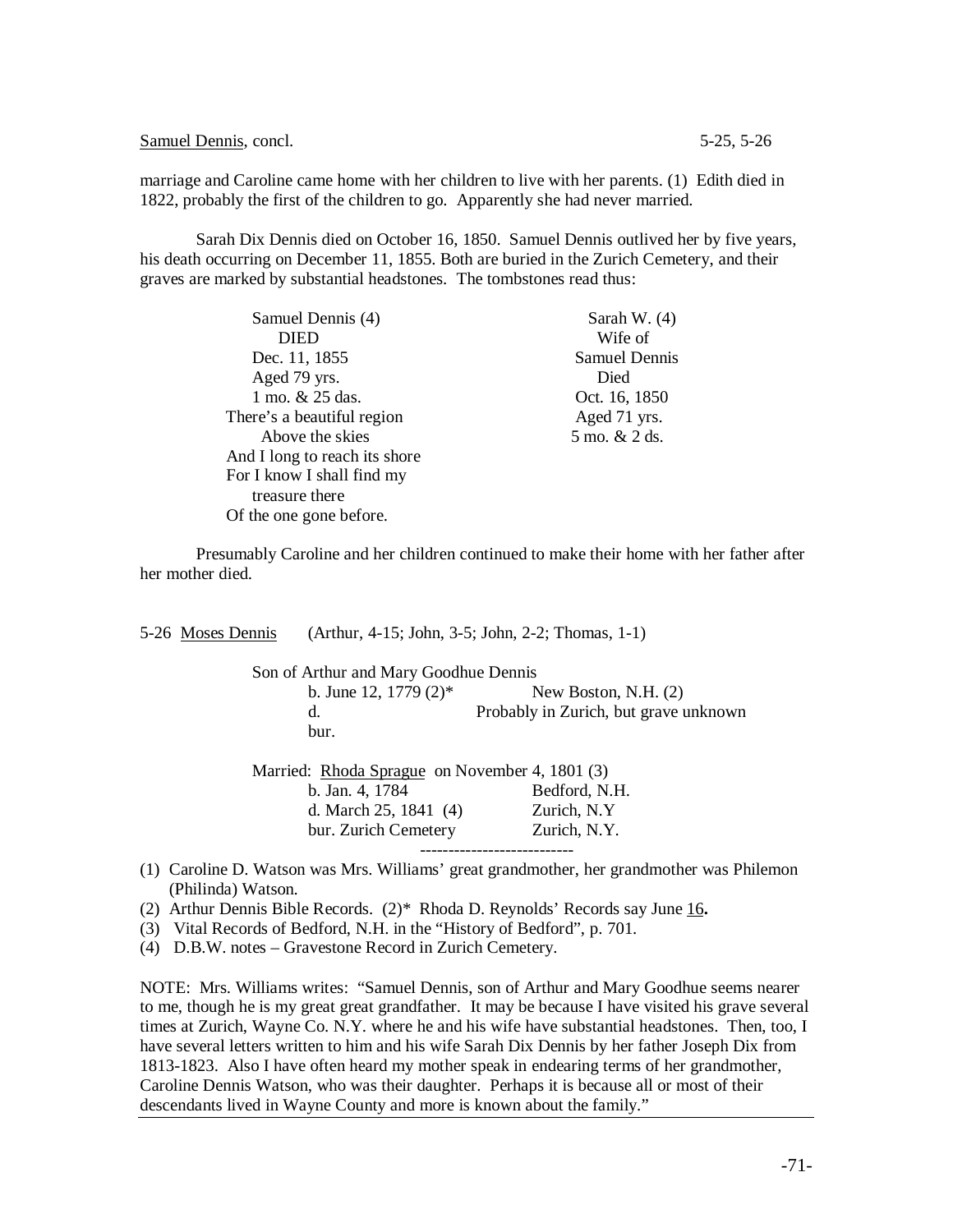| 6-19 Gilman Dennis      |                                 | b. June $21,1802$ Bedford, N.H. $(1)$ $(3)$ |
|-------------------------|---------------------------------|---------------------------------------------|
| 6-20 Rhoda Dennis       |                                 | b. Dec. 3, 1803 Bedford, N.H. (1)           |
| 6-21 Benjamin S. Dennis |                                 | b. Mar 1, 1806 Bedford, N.H. (1)            |
| x6-22 Rodney Dennis     |                                 | b. Feb. 7, $1808$ Bedford, N.H. $(1)$       |
| x6-23 Ephriam W. Dennis |                                 | b. May 4, 1810 Bedford, N.H. (1)            |
| x6-24 Ursula Dennis     |                                 | b. May $25,1812$ Weare, N.H. $(1)(4)$       |
| 6-25 Robert D. Dennis   | b. Aug. 24,1814 Weare, N.H. (1) |                                             |
| 6-26 Fanny Dennis       | b. May 20,1816 Weare, N.H. (1)  |                                             |
| 6-27 Moses Dennis       |                                 | b. July 27,1818 Weare, N.H. (1)             |

Moses Dennis, the seventh child and the fifth son of Arthur and Mary Goodhue Dennis, was born in 1779, just one year after his father had bought farm land in New Boston, N.H., so it may be assumed that he was born there. Eventually there were six younger children in the family of thirteen – seven boys and five girls who lived to grow up. Moses grew up in the New Boston area and lived there until shortly after his marriage in 1801.

Moses Dennis was a blacksmith by trade according to early deeds in the Nashua Court House in Nashua, N.H., but apparently he also engaged in the lumbering business as well. The reason may have been that "Blacksmiths have been plenty in all parts of the town." (2)

A few months before he married, he arranged to buy his father's farm in New Boston for \$ 1000.00. Arthur Dennis, Jr. reserved ½ of the house and the barn as well as "the use and improvement of the whole of the land and buildings during my natural life, and the life of Mary my wife. --- I hereby convey unto the said Moses the privilege of erecting a sawmill on the stream of water near the house and raising a dam sufficiently high for the purpose; and one acre of land for a mill-yard." (5)

His father took a mortgage on the above property on the same day (Aug. 22, 1801) in connection with which he made some additional stipulations, viz: (6)

First: "This deed is given on the following conditions that if the said Moses does well and truly pay unto said Arthur \$150 at or within one year from date hereof with the lawful interest – Also build and finish off completely for business a sawmill on the above mentioned premises at or within two years from date hereof,

And an annual return to said Arthur of  $\frac{1}{2}$  the bourds [sic] and other lumber the said sawmill shall cut during the natural life time of the said Arthur and his wife, Mary ----

And said mill to be properly tended and kept in repair by said Moses and ---

Also at or within four years from date hereof (Moses) shall finish off the house and barn in a decent proper and faithful manner, the room in the house to be plaistered [sic] :

------------------------

- (1) Arthur Dennis Bible Records.
- (2) History of Weare, N.H. p. 545 (D.B.W.)
- (3) Vital Records of Bedford, N.H. in the "History of Bedford", p. 701
- (4) Vital Records of Weare, N.H.
- (5) Book 53, p. 246, Hillsboro C.H., Nashua, N.H. Aug. 22, 1801
- (6) Book 53, p. 363, Hillsboro C.H., Nashua, N.H. Aug. 22, 1801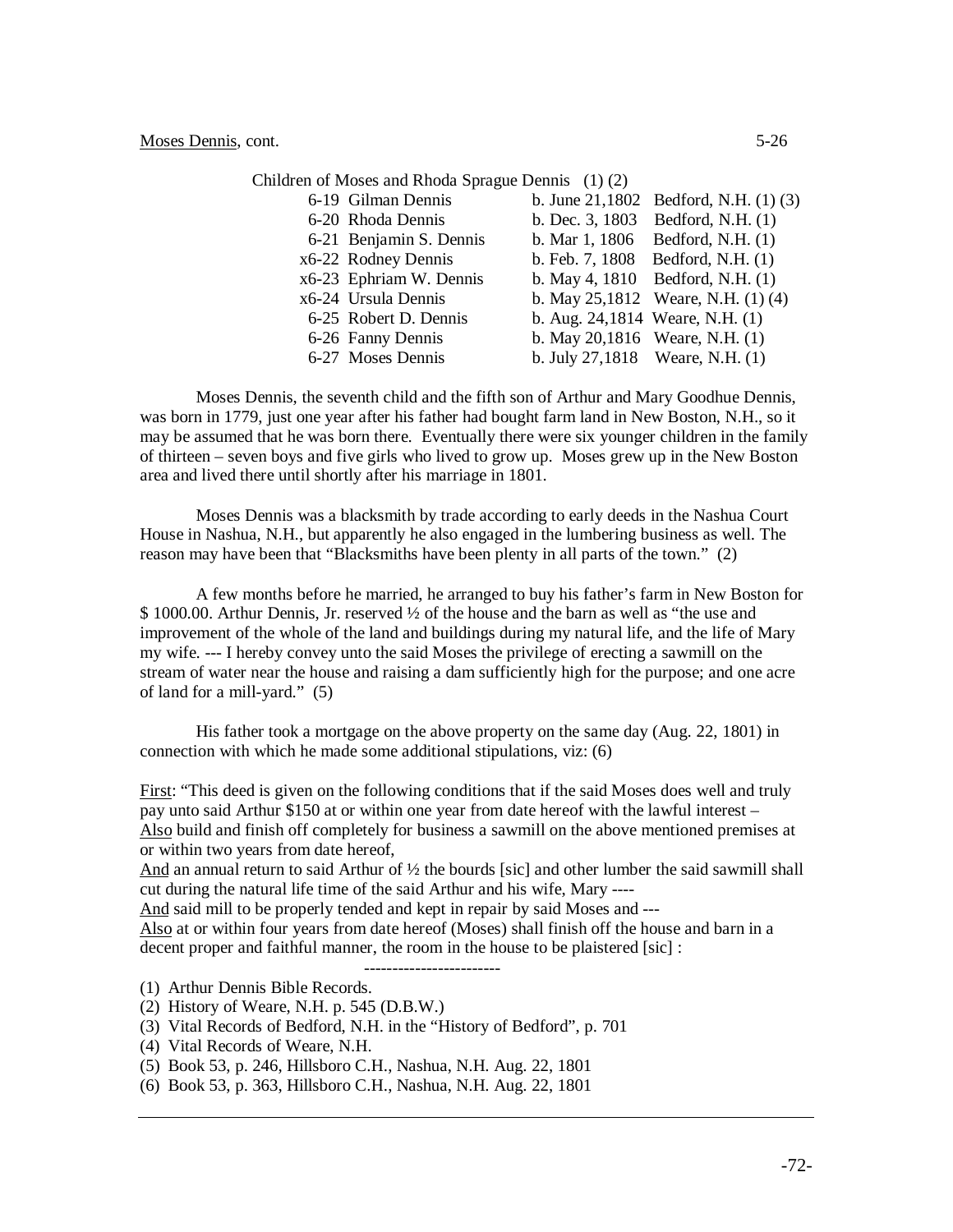Also cut and hall (sic) to the door of said Arthur sufficient firewood yearly during the life of said Arthur and his wife, Mary, as long as she shall remain his widow. ----"

On November 4, 1801, Moses Dennis married Rhoda Sprague of Bedford, N.H. He was twenty two years old and Rhoda not quite eighteen. She was the daughter of Benjamin and Hannah Barnes Sprague of Bedford, and was one of ten children. (1) Moses and Rhoda Dennis probably went to house keeping on the farm in New Boston which he had bought from his father in August preceding their marriage, living in half of the house as arranged for in the deed. Here in 1802, their first child, a son – Gilman -, was born.

"Evidently Moses was not exactly pleased with the arrangement with his father regarding the sawmill and improvements on the house and barn, or Rhoda did not like it, or he felt he had a better proposition." (2) At any rate, he turned his property back to his father on September 14, 1802, giving him a quit claim deed. (3) Just prior to this, on September 7, 1802, Moses Dennis had bought fifty one acres of land in Bedford, N.H. (Rhoda's home town) from David Sprague (who may have been her uncle) for \$900.00 (4) It appears that Moses was being pulled away from his own family by his wife, whose family gave him help on more than one occasion in the years ahead.

Moses Dennis seems not to have been tempted to try his fortune in Maine as five of his brothers did (John, Joseph, Arthur, Jr., Samuel, and William). During the years from 1800-1810, when the boys were striking out to establish homes in Maine, Moses was in Bedford, closely associated with the Spragues, away from talk and excitement which tempted the others.

Moses Dennis's life falls naturally into four periods: the New Boston years from 1779- 1802; the Bedford period from 1802-1810; the years in Weare, N.H. from 1810-1818/19; and the years in New York from 1819-20/30. The town records show that he owned land and paid taxes in Bedford, which is a small town just south of Manchester, from 1803 through 1810. In 1804, he was chosen surveyor of highways in Bedford (5), and again on March 29, 1810, he was voted among others to be Surveyors of Highways. In all of the records and property deeds, he is referred to as a blacksmith. Four more children were born to them while in Bedford: Rhoda in 1803; Benjamin in 1806; Rodney in 1808; and Ephraim in 1810. Rhoda was given her mother's name; Benjamin was named for his grandfather, Benjamin Sprague; and Rodney for Moses'

---------------------

(1) Benjamin Sprague came to Bedford, N.H. from Billerica, Mass. where he was born on December 28, 1752. He married Hannah Barnes of Merrimack, N.H., the daughter of Thomas Barnes and Rachel Barrett. Benjamin and Hannah Sprague had eleven children, all born in Bedford. Hannah Barnes Sprague won the love and affection of the community in which she lived where she was known to all as "Aunt Sprague". (See D.B.W. notes) Both Benjamin and Hannah Sprague died and are buried in Joppa Hill Cemetery in Bedford, N.H. Their son John's grave was the first one opened in the cemetery there. According to the "History of Bedford, N.H.", Benjamin Sprague was descended from Nicholas Sprake, a noted physician who came to Billerica from Hingham, Norfolk County, England in 1636.

- (2) These are the conclusions of D.B. Williams after studying the deeds and other facts about Moses Dennis.
- (3) Hillsboro Co. C.H., Nashua, N.H. Deed Bk. 56, p. 90 (D.B.W. Notes)
- (4) Hillsboro Co. C.H., Nashua, N.H. Deed Bk. 53, p. 376 (D.B.W. Notes)
- (5) Town Records of Bedford, N.H. Vol. 3, p. 535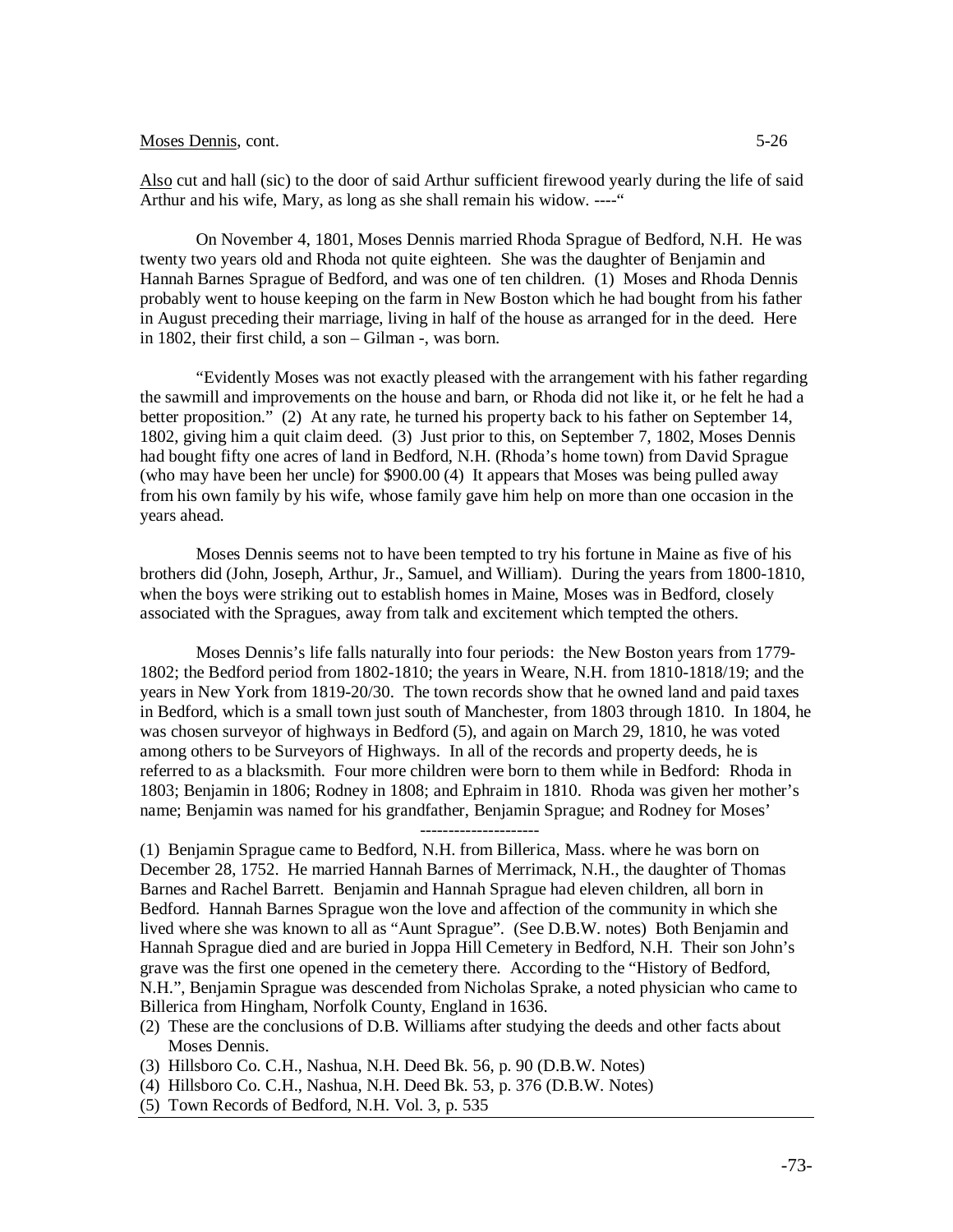#### youngest brother, Rodney G. Dennis (5-32). Rodney and Ephraim died in childhood. (1)

During the Bedford sojourn, Moses Dennis bought and sold considerable property. In addition to his first purchase of fifty one acres in 1802, he bought an additional acre "for blacksmithing" from his father-in-law, Benjamin Sprague (part of Lot No. 5) in June, 1804 (2) for \$ 50.00. Although his chief occupation seems to have been blacksmithing, "The History of Bedford" notes that "blacksmiths are plenty" in these parts – so it is possible that Moses turned to lumbering and milling to supplement his earnings. The area in southern New Hampshire around New Boston, Bedford and Weare must have been heavily wooded then, and it still is sawmill country at the present time (1950-1960). He may have bought wood lots, cut the lumber, and then sold them for crop lands. At any rate, on the same day that he bought the acre from Benjamin Sprague, he sold some land in Bedford for \$200.00 (it must have been part of the 51 acres). (3) (4)

Having lived in Bedford for almost five years, Moses Dennis made the final break with New Boston. In some manner which is not clear from the records at hand, Moses Dennis and the Spragues still owned land in New Boston as late as 1806-7. In May, 1806, Moses, Benjamin and David Sprague sold 120 acres in New Boston to Ebenezer French, being "part of the farm sold by Arthur Dennis to Frederick French on October 13, 1805". A year later (September 1807), Moses and the Spragues sold nine more acres in New Boston to Joseph Willet. This deed states that "it was part of the farm lately owned by Arthur Dennis." (5)

On January 5, 1808, Moses Dennis extended his holdings in Bedford by purchasing part of "lots 22 and 23 in the  $4<sup>th</sup>$  range" from Nehemiah Kitterage for which he paid \$ 800.00. (6) Probably to obtain funds for this purchase he sold ten acres in Bedford to his father-in-law, Benjamin Sprague for \$500. "I, Rhoda Dennis, wife of Moses Dennis, hereby acquit my right of dower in said premises." (7) At about this same time, Moses took out a mortgage on thirty acres for \$150.00 (8) and then on January 13, 1808, he sold thirty acres to Samuel Abbott for \$ 260.00. (9)

(1) Moses Dennis was in the 1810 census from Bedford, Hillsboro County, N.H. with 4 males to age 10; 1 male to 26; 1 male to 45; 1 female to 10; 1 female to 45. (The male to age 26 must have been a hired man.)

------------------------

- (2) Hillsboro Co. C.H. Book of Deeds No. not given,
- (3) Book of Deeds Hillsboro County, Nashua, N.H. Book 100, p. 359. Arthur and Mary Dennis moved to New Ipswich, N.H. after this property was sold, and Samuel Dennis went to Bedford, N.H. Mrs. Williams suggests that Moses was not interested in providing a home for his father and mother after this.
- (4) Mrs. Williams notes "I someway feel that Moses Dennis was unable for some reason to keep his property, and it may be that the Spragues were the same way. It would look as if Arthur Dennis, Moses Father, was so inclined."
- (5) Ibid Bk. 79, p. 527
- (6) Ibid Bk. 76, p. 560
- (7) Ibid Bk. 82, p. 46
- (8) Ibid Bk. 87, p. 127
- (9) Bk. not given in D.B.W. notes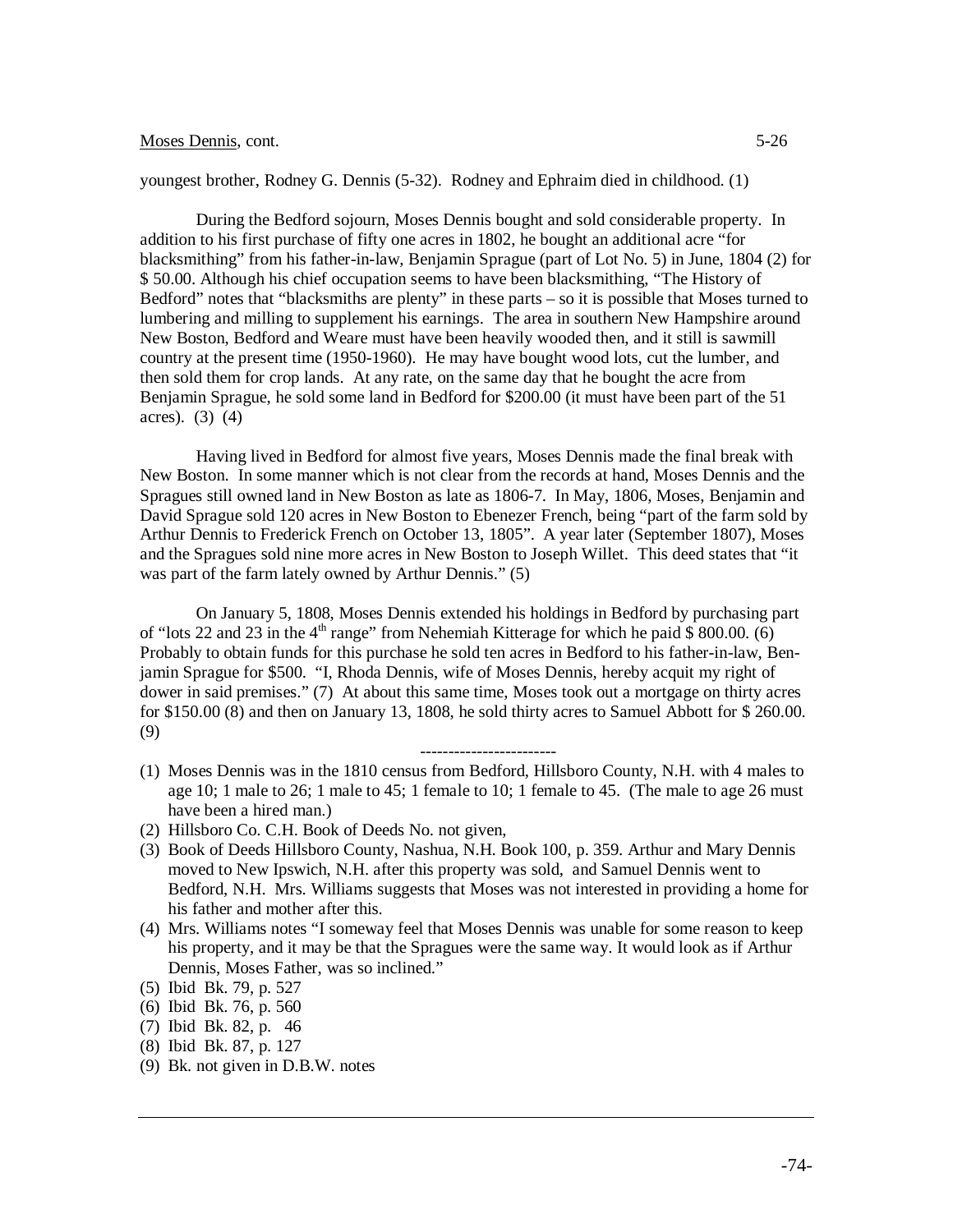But distant pastures must have looked greener to Moses Dennis, because in 1810, he pulled up stakes in Bedford and began buying land in Weare, N.H., a town about five miles north of New Boston. "We went over this territory in 1950 and it is still heavily wooded and dotted here and there with sawmills." (1) His initial purchase was forty five acres which he bought in June from Ebenezer and Bridget Perry of Weare for which he paid \$1000.00. (2) On the very same day, he deeded forty five acres in Bedford to the Perrys, receiving \$ 1390.00 from the sale (3), thus making a small profit on the exchange. Again Rhoda relinquished her right of dower. In July, he sold ten more acres, which he still owned in New Boston, to Edward Fudger. (4) Sometime between July 3, 1810 and August 28, 1811, Moses Dennis must have moved from Bedford to Weare, N.H., because, on this later date, he bought additional land and is described as being "of Weare".

The following is a record of Moses Dennis' purchases in Weare, N.H.:

June 13, 1810 – 45 acres - \$1000.00 – from E. and B. Perry (5) Aug. 28, 1811 – 4 acres - \$60.00 – from John Paige (6) Oct. 21, 1812 – 28 acres – (Lots 98, 99) from John Paige (7) Aug. 29. 1814 – mortgage - \$200.00 on Lot 98 from John Colby (8) Oct. 19, 1814 –10 acres - \$100.00 – from Jonathan Paige, et al. (9) Feb. 26, 1815 -  $$200.00 - from John Colby (10)$ 

In the 1811 deed, Moses Dennis is referred to as a blacksmith, but in all of the later deeds he is simply called "gentleman". The History of Weare states that he lived in Paige Hill, which is a part of Weare. It may be that in Weare he ceased to carry on his blacksmith trade and turned entirely to lumbering. In 1814, he was made surveyor of the highways for the town. (11) Sometime during his career, he was a "Captain" – possibly in the local militia – and he is referred to as "Capt. Moses Dennis."

Four more children were born to Moses and Rhoda Dennis while they were living in Weare: a daughter, Ursula, born in 1812; Robert Densmore (12) in 1814; Fanny in 1816; and the youngest, Moses, Jr., in 1818. Ursula died at the age of five years on October 4<sup>th</sup>, 1817. Her older brother, Rodney, had died the year before on May 13, 1816 at the age of six. (13) Thus from a family of nine children, only six of them lived to adulthood, four boys and three girls. Because of

- (1) Quote from Mrs. Williams
- (2) Book 87, p. 463
- (3) Book 87, p. 360
- (4) Book 86, p. 545
- (5) Book of Deeds No. 87, p. 463 Hillsboro County, Nashua, N.H.

------------------

- (6) Book of Deeds No. 91, p. 533 Ibid.
- (7) Book of Deeds No. 96, p. 33 Ibid.
- (8) Book of Deeds No. 104, p. 11 Ibid.
- (9) Book of Deeds No. 104, p. 13 Ibid.
- (10) Book of Deeds No. 105, p. 246 Ibid.
- (11) Town Records, Weare, N.H. vol. 2, p. 49
- (12) Robert Densmore Dennis was the author's great grandfather. The name Densmore (Dinsmore) figured prominently in the old deeds – a family friend ?
- (13) Arthur Dennis Family Bible Records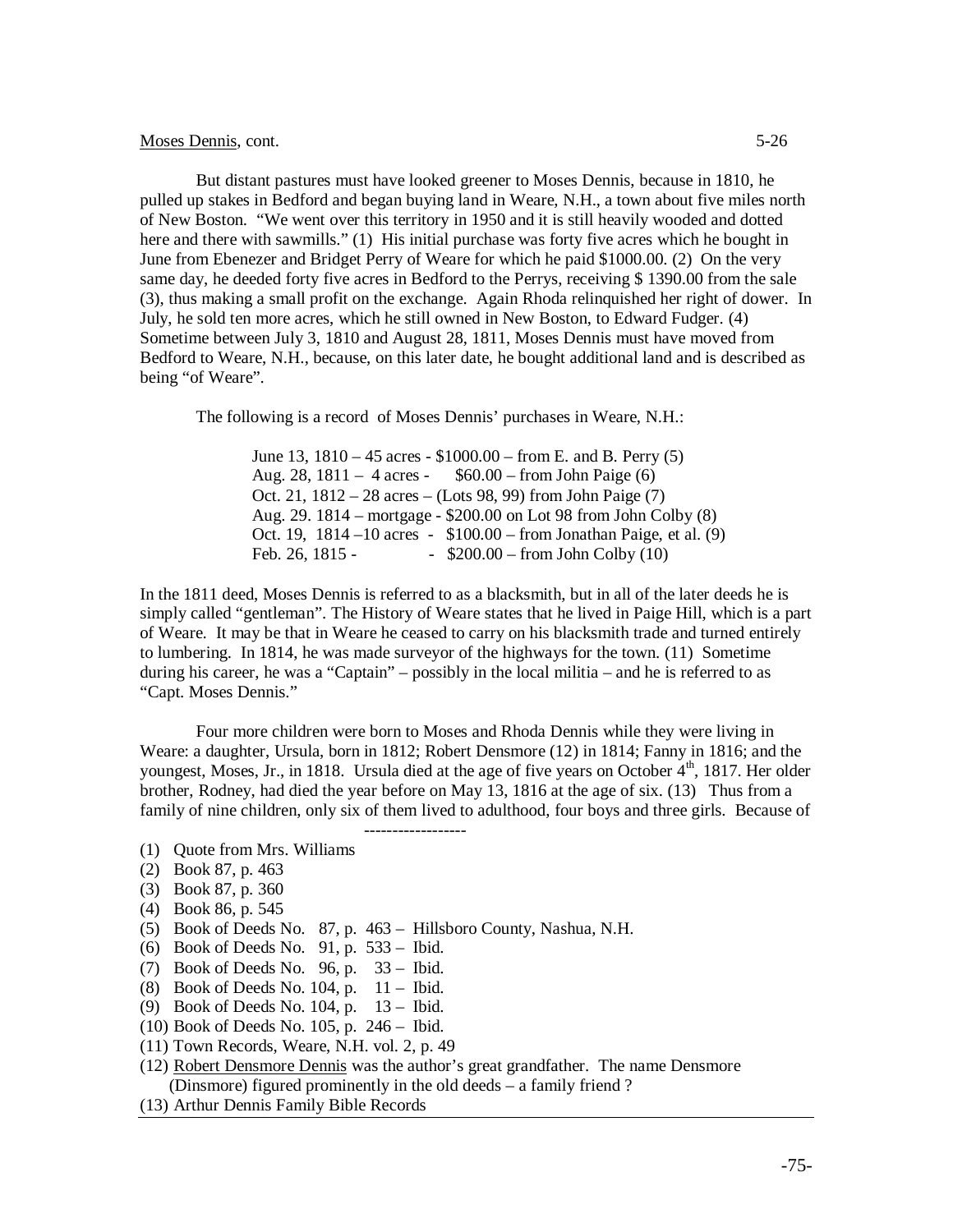the premature deaths of the three mentioned above, the family really fell in two groups – three older, and three younger. There was an age difference of sixteen years between Gilman, the oldest and Moses, the youngest. Rhoda was thirteen years older than her sister, Fanny.

Early in 1818, Moses Dennis made the third big move of his life. He disposed of all of his property in Weare and followed his brother, Samuel, and two of his sisters into central New York State (Lucy Dennis Cummings and Frances Dennis Lane). Mrs. Williams asks; "What happened? Has Samuel Dennis (5-25) of Zurich in Wayne County, New York written to his brother, Moses, about the fertile soil of the Lake region and the nice climate? Samuel had been in Zurich about three years when Moses sold his property in Weare, N.H." Whatever may have been the reason, on April 27, 1818, Moses sold, for \$200.00, eighty acres with buildings; then five acres and finally ten acres to Aaron Hoit and Samuel Straw of Weare. (1) He must have moved to New York State with his family shortly thereafter. Moses Dennis was not living in Weare in March, 1819, (2) and is listed in Lyons, N.Y. (then part of Ontario county) in the 1820 census,.

"It is queer that Moses Dennis did not own property in either Ontario County, or in what is now Wayne County, N.Y. He left no will and there seems to be no administration of his estate. (3) Did he loose [sic] all of his property in New Hampshire?" He is listed in the 1820 census from Lyons, N.Y. Ontario county thus: 1 male to 16; 1 male 16-18; 1 male 16-26; 2 males to 10; 1 male to 45; 1 female to 10; 1 female to 26; 1 female to 45; 3 engaged in agriculture. "Did he work for someone else?" Mrs. Williams asks. Moses Dennis is not in the 1830 census from Lyons, so it can be assumed that he died sometime between 1820 and 1830. Mrs. Williams says, "I feel sure that he is buried in the Zurich Cemetery where all the Dennises are buried. If he had a tombstone, it has long since sunken into the earth, because it is not visible." (4)

Rhoda Sprague Dennis died March 25, 1841. She outlived her husband by ten to fifteen years, although she was but fifty seven years old when she died. Where she lived after Moses Dennis died is not certain, but the fact that she is buried on her son, Benjamin's lot in the Zurich Cemetery would seem to indicate that she made her home with him. Her grave is marked by a

-------------------------

- (1) Book of Deeds No. 118, p. 501. Hillsboro County, Nashua, N.H.
- (2) When Moses Dennis left Weare, he must have left behind a rather unfortunate memory in the minds of the citizens of the town as evidenced by the following item from the Town Records, vol. 2: "March 9, 1819 the legal voters proceeded and acted as follows, viz; voted that ten dollars paid by Samuel Eaton, Esq. to Moses Dennis for a summer school in District No. 2 which said Dennis converted to his own use --- be allowed as so much money paid by the said Eaton for the town use, although it is lost to the town." In the margin, "allowance to S. Eaton, Esq."
- (3) "I have checked in the Surrogates office and do not find any will or any administration proceeding on the estate of Moses Dennis." from Helen K. Sullivan, Title Searcher, Ontario Co. C. H., Canandaigua, N.Y.
- (4) Mrs. William's attempts to find a settlement of Moses Dennis' estate wrote [sic] to the town clerk of New Boston. He replied that: "The old Town Records were lost in a fire in 1887." Also the Hillsboro Probate Court has no record of any estate entered under the name of Moses Dennis.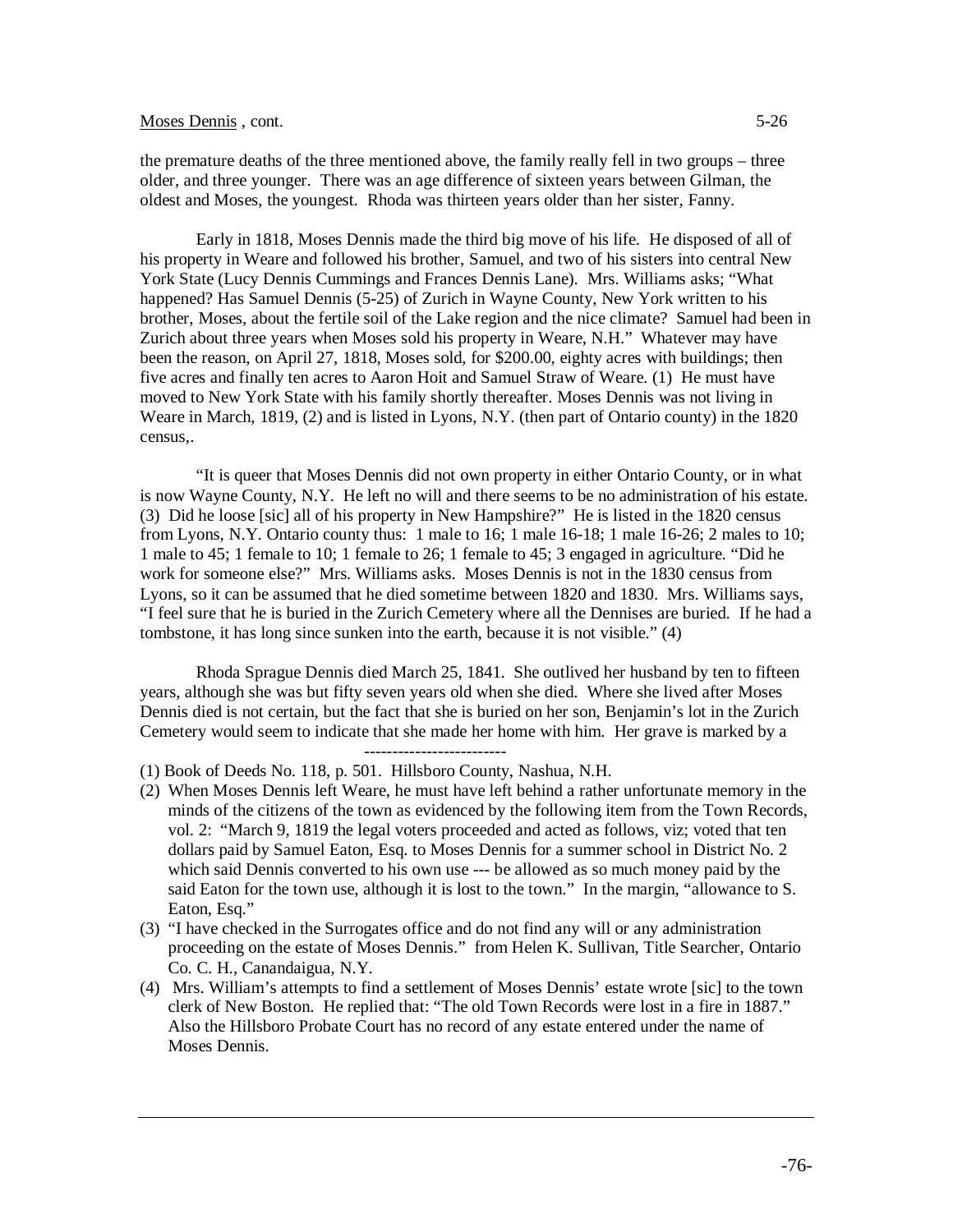Moses Dennis, cont. 5-26, 5-27

tombstone. It is tragic to note that Benjamin had lost his wife, Zilla Jane, on February 9, 1841, just prior to his mother's death the later part of March of that same year.

All of the children of Moses and Rhoda Sprague Dennis came with them into New York State, and in the course of time married and located in the Zurich area. Gilman Dennis married his cousin, Lucy Dennis, the youngest daughter of Samuel Dennis (Moses' brother). Benjamin Sprague married Zilla Jane Roby, whose father – Samuel Roby – had been an old acquaintance back in New Hampshire, and had apparently moved to New York, also. The other four married people from the area: Rhoda married Lemuel Janne (Jenny); Fanny married Benjamin Leighton; Robert Densmore married Elizabeth Roy; and Moses, Jr. married Pama Fellers, then Julia Way after his first wife's death. Rhoda Dennis Janne died in 1821, when she was but eighteen years old.

5-27 Lucy Dennis Cummings (Arthur, 4-15; John, 3-5; John, 2-2; Thomas, 1-1)

 Daughter of Arthur and Mary Goodhue Dennis b. Mar. 27, 1781 (1) (2) (3) New Boston, N.H. d. Feb. 28, 1825 (3) Phelps, N.Y. bur. probably in Ontario Co., N.Y. Married: Moody Cummings (1) (3) 1810 ? b. d. bur. probably in Ontario Co., NY Children of Lucy Dennis and Moody Cummings: (1)

6-28 Lucy Cummings b. 1811, New Hampshire there may have others.

Lucy Dennis was the eighth child in the family of thirteen children of Arthur and Mary Goodhue Dennis, and was their third daughter. Their oldest daughter, Mary, was twelve years old and Sarah was eight when Lucy was born. Lucy was followed two years later by another sister, Frances, which completed the roster of girls. Her next older brother was two years older. (Moses Dennis, 5-26), but there were three more boys (born after Frances) who rounded out the family circle. Lucy was born after her parents had moved from Amherst, N.H. to a farm in New Boston, (in 1778 – see Arthur Dennis, 4-15) which is a small town in the woods about fifteen miles west of Manchester, N.H. Here she grew up.

(1) Records of D. B. Williams see Appendix p. 33

(2) Family Bible Records – Arthur Dennis Bible and Rhoda Dennis Reynolds Records

----------------------

(3) Notes of Mrs. Leora Drake – based on research of Mary Dennis Pugh, who gave no sources.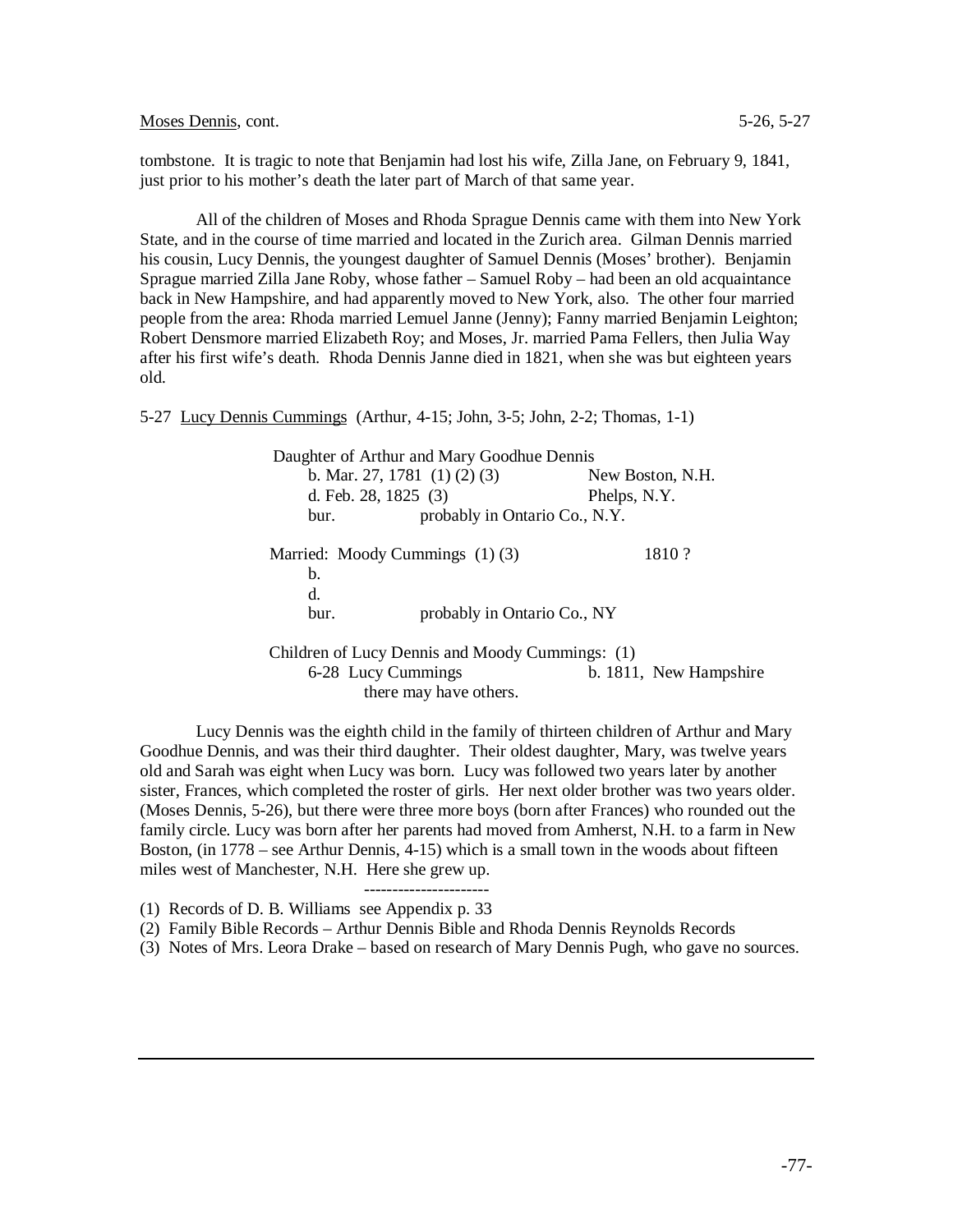## Lucy Dennis Cummings, cont. 5-27

Lucy Dennis married Moody Cummings about whom nothing is known. They were evidently married before they came to New York State, as their first child, Lucy Cummings, was born in New Hampshire in 1811. (1) They may have had other children about whom nothing is known.

The Wayne County History (Atlas) says, " the Dennises, Lanes and the Carlls came to the Sodus section of New York State from Maine in 1815." As noted previously, Lucy's brothers, Samuel and Joseph Dennis, located near Zurich in Wayne County about this time, as well as her sister, Frances, who was married to Ziba Lane. We may, therefore, assume that Lucy and Moody Cummings were likewise attracted to the area, but chose to settle in Ontario County near Phelps, New York, where Moody Cummings undoubtedly engaged in farming. (2)

Lucy and Moody Cummings provided a home for her father in his declining years (see Arthur Dennis, 4-15). According to a letter from Lucy's brother, Rodney Dennis, from Mt. Vernon, N.H., their mother had died in February 1819, leaving their father alone in rather pitiful circumstances. In the letter (3), Rodney pleaded with his brother and sisters in New York State to care for their father – then seventy years old, and "in good health". Whether Arthur Dennis came immediately to live with the Cummings we have no way of knowing, but according to family tradition, he died in Phelps, N.Y. ten years later on April 24, 1825.

Lucy Dennis Cummings died young – she was only forty four years old, according to one report. (4) If this report can be accepted as true, she died before her father in February 1825 – his death not occurring until April of that year. Searches to date have yielded no information as to where she is buried, or her husband, Moody Cummings. Also, all efforts to locate the grave of Arthur Dennis have been fruitless.

Lucy Cummings, their only daughter, married a Mr. Catlin, who resided in the town of Sodus. (See Lucy C. Catlin, 6-28) The Catlins were a prominent family there during the 1800's. Lucy Catlin came into the possession of her grandfather, Arthur Dennis's Bible, which she later presented to my great grandfather, Robert Densmore Dennis. She felt that it should go to a family which carried on the DENNIS name. This seems to support the claim that Arthur Dennis died at the home of her parents in Phelps. (5)

- (1) Records of D. B. Wiliams see Appendix p. 33
- (2) A check of the deeds in Ontario County at Canandaigua might yield some information. No search has been made.
- (3) See the letter in Arthur Dennis, 4-15 and Rodney Dennis, 5-32
- (4) Notes of Leora Drake from the research of Mary Dennis Pugh no sources given.

-----------------------------

(5) Upon his death, Robert D. Dennis's Bible passed to his daughter, Louisa Dennis Whitbeck; from her to her daughter, Isadore W. Cull; and from her to the author of this genealogy. (1960)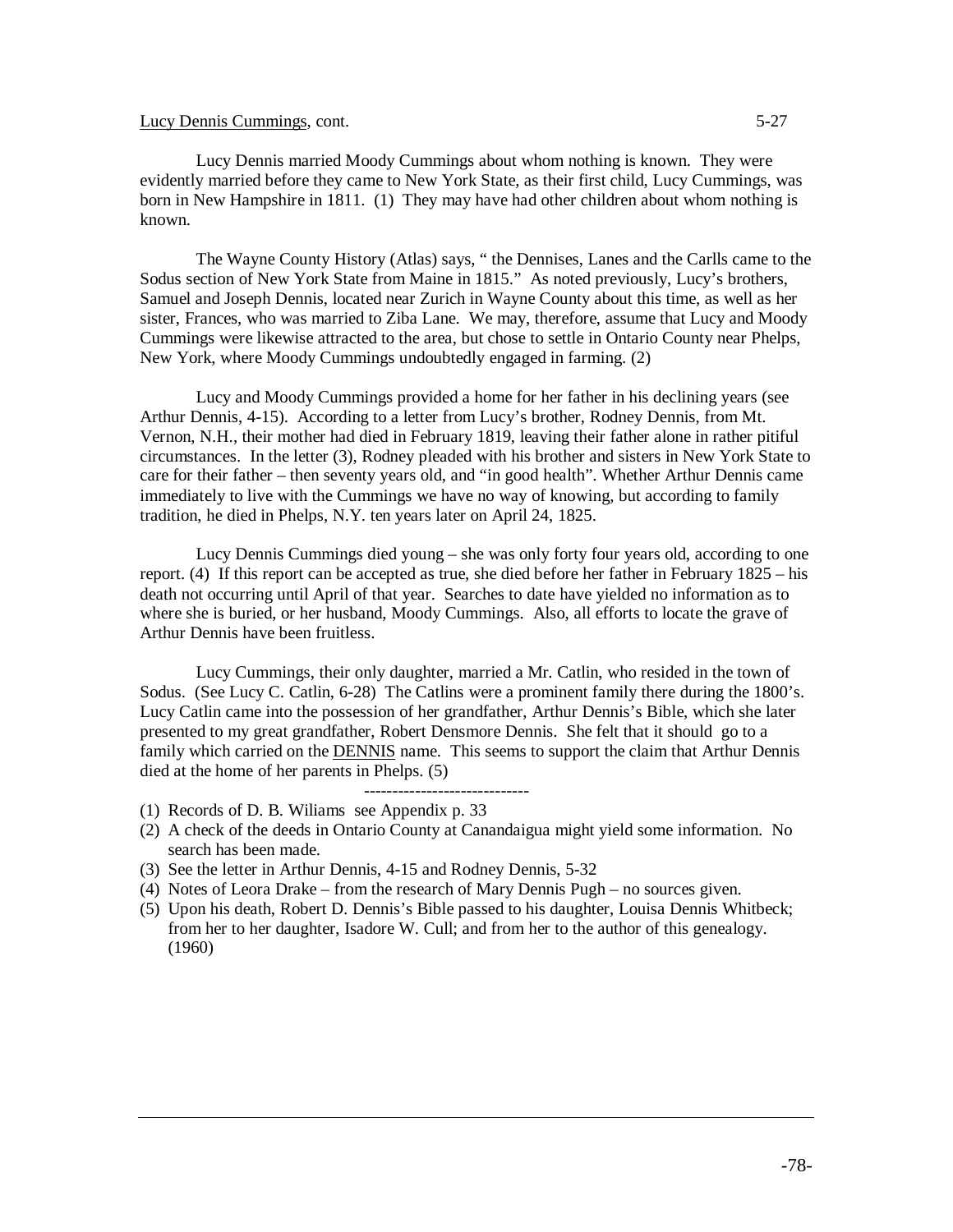| Daughter of Arthur and Mary Goodhue Dennis                  |                                   |
|-------------------------------------------------------------|-----------------------------------|
| b. Dec. 20, $1784(1)$                                       | New Boston, New Hampshire         |
| d. Jan. 11, 1868 (2)                                        | Lyons, New York                   |
| bur. Rural Cemetery                                         | Lyons, New York (2)               |
| Married: Ziba Lane on January 9, 1806 in Amherst, N. H. (3) |                                   |
| b. Jan. 31, 1782                                            | Billerica, Mass. (2)              |
| d. Jan. 20, 1866                                            | Lyons, New York $(2)$ $(4)$       |
| bur. Rural Cemetery                                         | Lyons, New York (2)               |
| Children of Frances and Ziba Lane (2)                       |                                   |
| 6-29 Levi Lane                                              | b. Nov.13, 1806 Amherst, N.H.     |
| 6-30 Luther Lane                                            | b. Jan. 29, 1808 pro. Maine       |
| 6-31 Lorenzo Lane                                           | b. Nov. 1, 1809 pro. Maine        |
| 6-32 Lydia Lane                                             | b. Jan. 23, 1812 pro. Maine       |
| 6-33 Lavina Lane                                            | b. Mar. 13, 1814 pro. Maine       |
| 6-34 Loren Lane                                             | b. Sept. 25, 1816 pro. N.Y.       |
| 6-35 Francis Bowman Lane                                    | b. Dec. $25$ , $1818$ in New York |
| 6-36 John Lane                                              | b. April 2, $1821$ in New York    |
| 6-37 Fanny G. Lane                                          | b. Dec. 31, 1825 in New York      |
| 6-38 Nancy Lane                                             | b. June $30$ , $1831$ in New York |

Frances Gorden Dennis was the tenth child of Arthur and Mary Dennis. Her birth occurred while her parents were living in New Boston, N.H., so that is undoubtedly where she was born and grew up. She was the youngest of five girls in their family of thirteen children, and had four older and three younger brothers (one brother, Samuel, had died in infancy.).

Frances Dennis married Ziba Lane, Jr. (5) on January 9, 1806 in Amherst, N.H. when she was twenty years old. When their first child was a baby, they moved to Maine as so many other New Hampshire families did. The Lane Genealogy tells of a harrowing experience which the couple had when they reached the Kennebec River. The River was rising so rapidly, they were afraid to cross the log bridge with their goods. Frances, putting he baby in her skirt and holding [it] firmly in her teeth, gathered up as many of her treasures as she could carry and dashed across the bridge. Just as she reached safety, the log bridge was swept away. (2) According to the 1810 census, they were living in Madison, Maine.

- (1) Arthur Dennis Family Bible Record
- (2) From the notes of Edna Vanderbilt, whose mother, Harriet Lane Vanderbilt, helped in compiling a 3 vol. Genealogy of the Lane Family.

--------------------------

- (3) Vital Records of Amherst, N.H. vol. 2, p. 868; also Town Records in The History of Bedford, N.H.
- (4) Surrogate Court Records, Lyons, N.Y.
- (5) From Mrs. William's notes: "Ziba Lane, Jr. was the son of Ziba Lane, who was born in Amherst, N.H. He married Lydia Danforth of Billerica, Mass. in 1778. Lydia D. Lane died on August 30, 1801 at the age of forty seven and her husband, Ziba Lane, Sr. died on August 25, 1807 at the age of fifty one. The Lanes came from England in 1620." She adds, "I am not certain where I got the material on Ziba Lane but I believe it was from "The History of Bedford, N.H."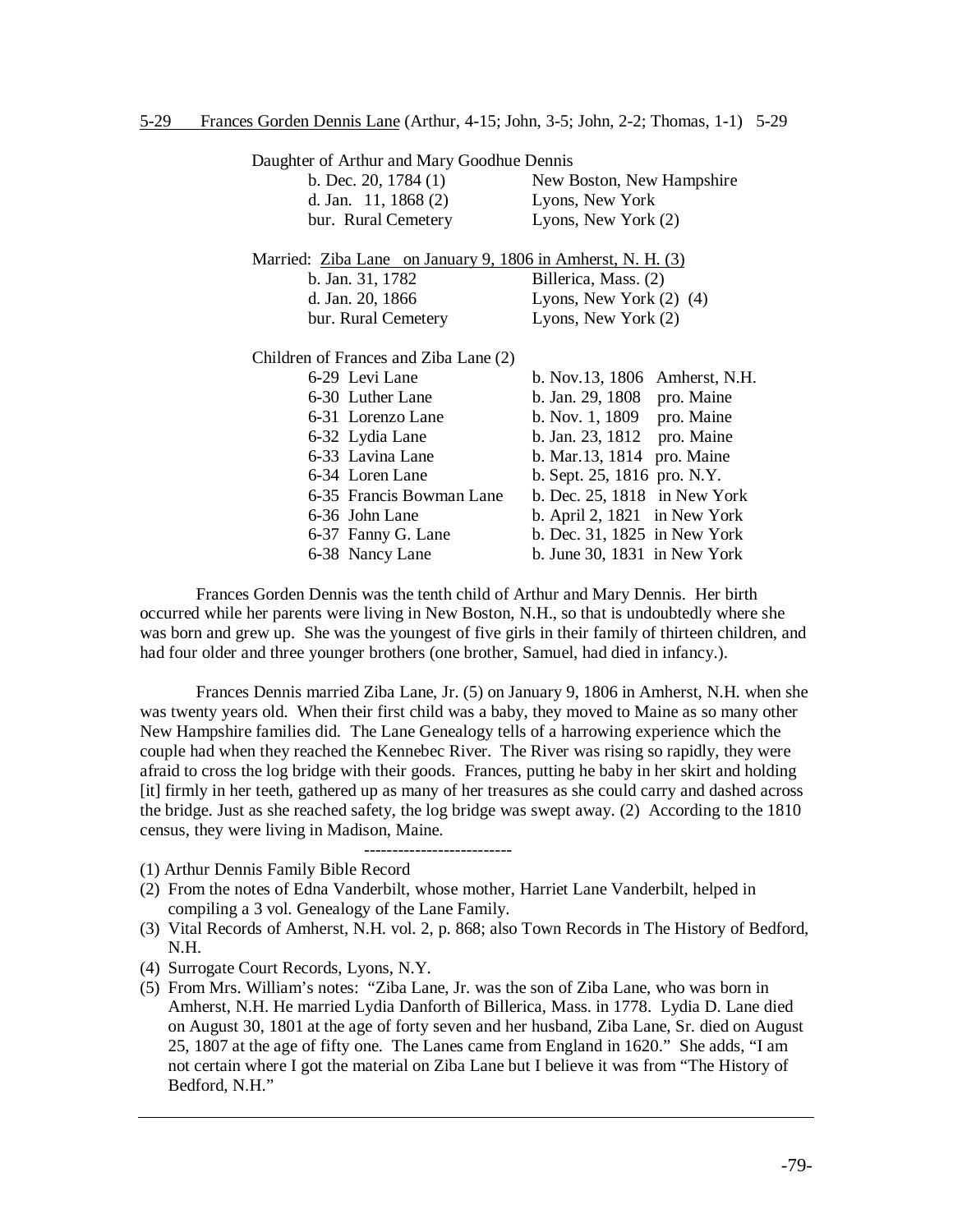### 5-29 Frances Dennis Lane, cont. 5-29

However, like many of the others, they were not satisfied to remain in Maine and made the big move into New York State. The Wayne County History says that the Lanes, the Dennises, (the Carll's) and others came to Wayne County in 1815. (1) They settled in the Town of Lyons, north and east of the village, The early settlers in Wayne County were greeted by Indians who were none too friendly due to the influence of the British during the War of 1812. The story is told that on one occasion they paid a visit to the Lane family and seemed to be much intrigued at the sight of their little white baby (Lavina). Taking the child from her terrified

parents, the Indians gathered around her in apparent curiosity; then finally returned her unharmed. (2) Frances and Ziba Lane were the parents of ten children, all of whom lived to grow  $up - a$ rather remarkable record. Their oldest son, Levi, was born in Amherst, N.H. The next four children (born before 1815) must have been born in New York. All of the children were with their parents in New York, where they in turn married and raised families in the Lyons-Zurich-Sodus area. Levi (6-29) married Sally Burnett; Luther married Emily Watson; Lorenzo married Maria Larne; Lydia married Renselar Merchant; Lavina married John Riggs of Sodus (her second husband was Leonard Newkirk); Loren married Tamma Van Marter; Francis Bowman Lane married Martha Spears; Fanny married C. Horton (second husband was D. Watson); and Nancy

Practically the only other information about Frances and Ziba Lane is found in census records, which tend to confirm as well as to assist in obtaining information about the family. As stated above, they were in Madison, Maine in 1810 according to that census record. Mrs. Williams says, "I am quite sure that I would find Ziba Lane, Jr. in the 1820 census from Lyons, Wayne Co., New York, but I have not looked." He is to be found there in the census records for 1830, 1840, 1850, and 1860. According to the 1840 census, his family consisted of: 1 male, 10 and under 15; 1 male, 15 and under 20; 1 male, 20 and under 30; 1 male, 50 and under 60; 1 female, 5 and under 10; 1 female, 10 and under 15; 1 female, 50 and under 60. (3)

married John Nichols. Only John Lane remained unmarried. (2)

When the 1850 census was taken all of the children, except Nancy, were married and had left home. There were, however, two others named who were not members of the immediate family, and there was an unaccounted for child, named Jane, aged 7, who may have been a grand child. That census reads: "Ziba Lane, 62 – born Maine; estate valued at \$4000; wife Frances, 60 – born Maine ("I am positive that Frances was not born in Maine", D.B.W.); Nancy, 19, born in N.Y.; Alford Gilkey, 19 – born in N.Y.; Margaret Snyder, 15, born N.Y; and Jane, aged 7 years."

---------------------

- (1) From the "History of Bedford, N.H." and "Vital Records of Amherst, N.H." (Town Records) vol. 2, p. 868 (D.B.W. notes)
- (2) From Edna Vanderbilt Ekert, who mother helped to compile a 3 vol. Lane Genealogy, which she now has.
- (3) There is some confusion here in the ages of the children, but as Mrs. Williams says "People did not always give their correct ages even in those days. Perhaps often older people were not certain of their ages."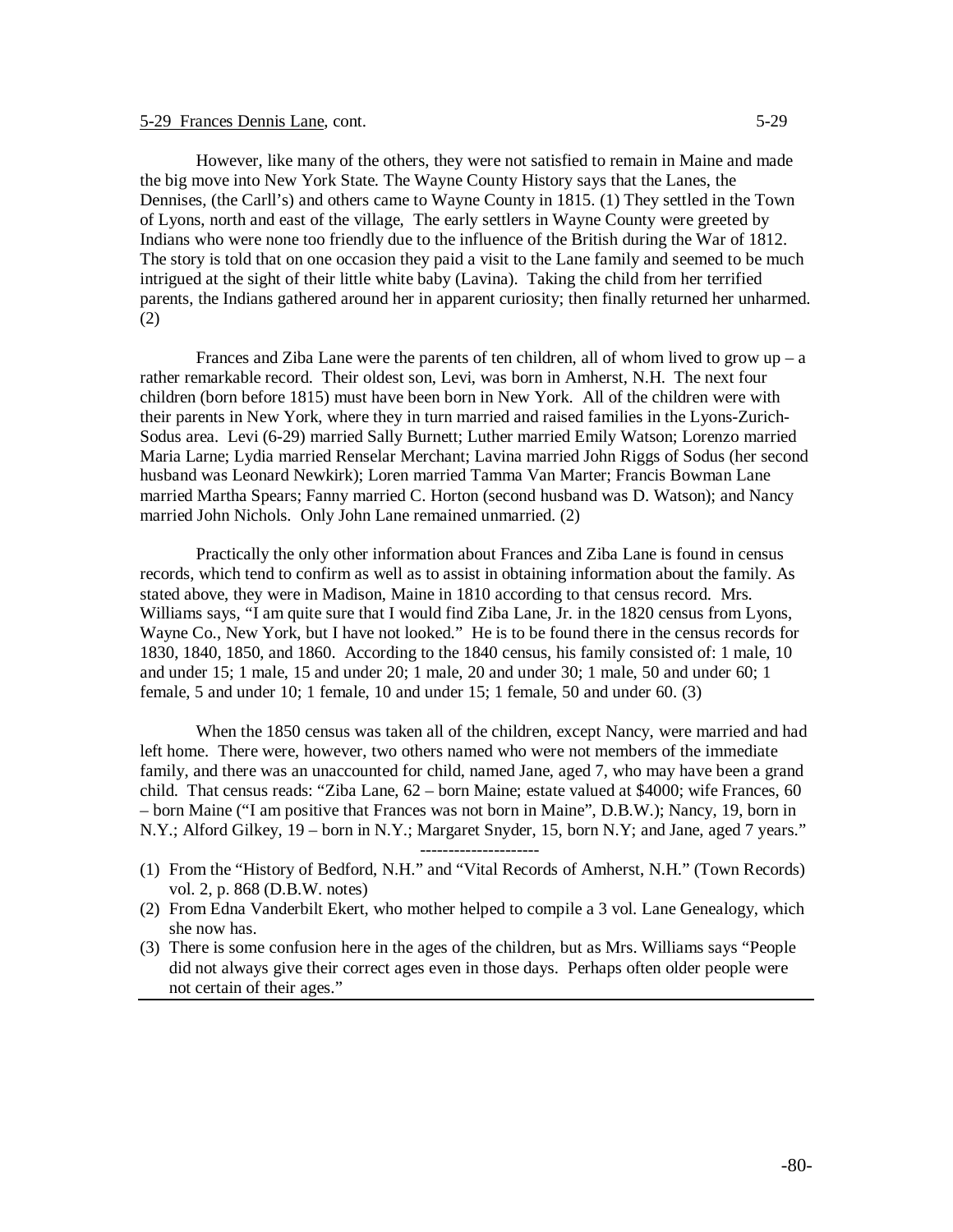Frances Dennis Lane, cont. 5-29, 5-30

By 1860, the family situation had changed completely. All of the children were married, but their son, Bowman Lane, with his wife and children was living in the home of his parents. Likewise, Ziba Lane's estate had increased considerably – possibly Bowman had bought his father's farm. The census for 1860 reads thus: Ziba Lane, 75, born Maine, estate \$10,000; wife Frances, 74; Bowman, 35; Martha, 34 (Bowman's wife); Martha, 10; Charles, 8 (children of Bowman). The Lane genealogy says that Ziba Lane was a farmer and a tradesman.

Ziba Lane died on January 20, 1866 at the age of eighty four, and is buried in Lyons, N.Y. Frances Dennis Lane died two years later, almost to the day, on January 11, 1868. She was also eighty four years old, and like her husband is buried in Lyons, N.Y. Nine of their ten children were living in 1866 at the time of their father's death and are mentioned in his will. (1)

5-30 William Dennis (Arthur, 4-15; John, 3-5; John, 2-2; Thomas, 1-1)

 Son of Arthur Dennis and Mary Goodhue Dennis b. Jan 25, 1787 (2) probably in New Boston, N. H. d. bur. probably in Ill. or Wis. (3)

# Married: Susanna Harvel (Harvey) (3) of Amherst, N.H. Dec. 29, 1808 (4) no statistics

Children: ?

William Dennis was the eleventh child, and the eighth son of Arthur and Mary Dennis. His next older brother, Moses, was eight years old when William was born, but he had three small sisters immediately older – Lucy, Patty and Frances Dennis. His birth was followed two years later by a brother, Joseph, and four years later by Rodney, the youngest member of this big family of thirteen children. William was probably born and grew up in New Boston, N.H. as his parents had been living there since 1778. (see Arthur Dennis, 4-15).

- ------------------------- (1) Wayne Co. Surrogate Court Records, Lyons, N.Y.
- (2) Arthur Dennis Family Bible
- (3) Source notes of Leora Drake, from Mary Dennis Pugh whose research does not give sources of her information, unfortunately.
- (4) Bedford Town Records, vol. 4, p. 606 found in the Secy. of State's Office in the State house at Concord, N.H. by Mrs. D. B. Williams.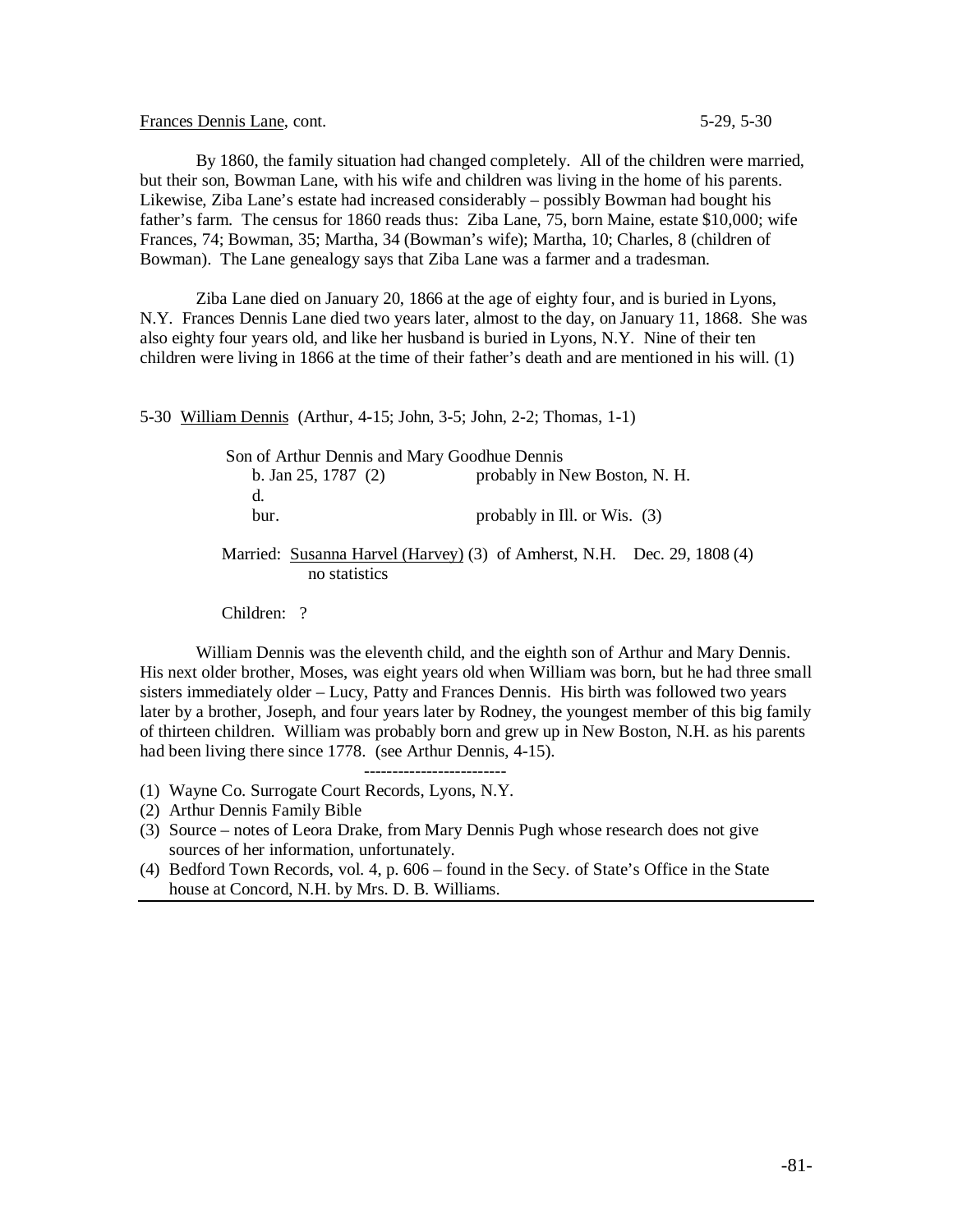## William Dennis, cont. 5-30

William Dennis married Susanna Harvel (Harvey) of Amherst, N.H. on December 29<sup>th</sup>, 1808, when he was twenty one years old. Before his marriage, William was caught up in the "Maine fever" which was apparently sweeping southern New Hampshire. During the first decade of the 1800's, four of William's brothers, lured by tales of the advantages to be found there, pulled up their stakes and moved with their families to Maine. William and his next younger brother, Joseph, went to Maine before they married. According to the records, William bought land there in 1808, and then apparently returned to marry Susanna back in Amherst. (1) They must have moved to Maine soon afterwards, as they are in the 1810 census from Madison in Somerset County, Me.

All that is known of William Dennis has been gleaned from a study of the land records in Somerset County, in Skowhegan, Me. There we find that on Feb. 19, 1808 William Dennis, "laborer" bought eighty acres from William Harvell and his wife, Sarah, of Madison, Maine for \$480.00 (2) (3). Madison lies just across the Kennebec River from Anson, where some of William's brothers had located. Ten years later, he purchased an additional "forty four acres and fifty seven rods, situated in the easterly part of Lot 22 – consideration \$ 120.00" from Seth Clark. (4) In 1829, he bought still more land from David Haynes (5), which was his final purchase on record. There is no record of any sales of property among the records at hand. The records shed no further light on William and Susanna Dennis. Nothing has come to light about their family, if indeed they had children.

In a letter, written in 1815, to William's brother, Samuel Dennis in Wayne County, N.Y., Eunice Dennis (his brother John's wife) wrote that William had paid them a visit in East New Portland, Me. – which is not too far from Madison. (see John Dennis, 5-22)

One bit of research, unsubstantiated by fact, unfortunately, states that William Dennis went to Illinois or Wisconsin. (6) This may be true, and if so, he probably died there and is buried there. Further check of the census records in Maine might reveal some information. This same source claims that William's oldest brother, Arthur Dennis, Jr., died in Erie, Pa., and his sister, Mary Dennis Henderson, died in Eaton County, Michigan. Just prior to the Civil War, there was considerable interest in and migration to Michigan and the adjoining states.

- (1) Bedford Town Recoreds, vol. 4, p. 606 found in the Secy. of State's Office in the State House at Concord, N.H. by Mrs. D.B. Williams.
- (2) Mrs. Wililams says, "I think that William Harvell was a relative of Susanna Harvel who married William Dennis – perhaps a brother, or maybe her father who had moved to Maine leaving his daughter in Amherst, N.H.
- (3) Skowhegan Court House, Deed Book 15, p. 281; p. 356
- (4) Skowhegan Court House, Deed Book 23, p. 243
- (5) Skowhegan Court House, Deed Book 24, p. 79
- (6) Records of Mary Dennis Pugh, whose notes were loaned by Leora Drake.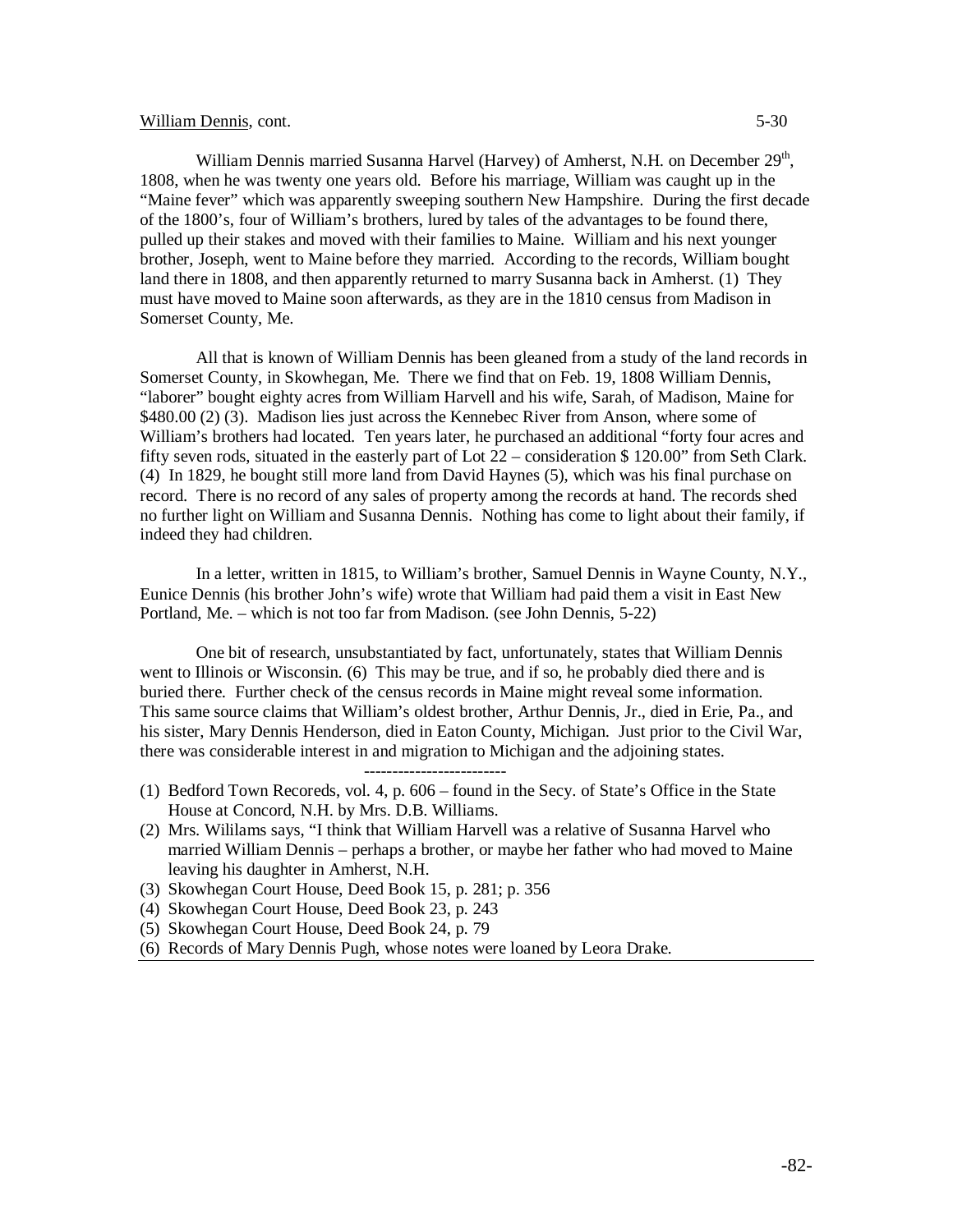Son of Arthur and Mary Goodhue Dennis

| b. Mar. 8, 1789 $(1)$                 | New Boston, New Hampshire |
|---------------------------------------|---------------------------|
| d. May 7, 1816 $(2)$                  | Zurich, New York          |
| bur. Zurich Cemetery Zurich, New York |                           |

Married: Hannah York on December 5, 1811, New Portland, Me. (2) b. No statistics

Children: none known

Joseph Dennis was next to the youngest child in the large family of thirteen children, born to Arthur and Mary G. Dennis. Beyond any doubt he was born and grew up in New Boston, N.H. where his parents lived from 1778 until shortly after 1800. Joseph's older brothers were grown up at the time he was born – Arthur Dennis, Jr. married and left home at twenty one when Joseph was but two years old. Joseph had a brother, William, who was two years older, and there were three young sisters – Lucy, 8; Patty, 6; and Frances, 5. The older children ranged in age from ten to twenty – a full house. (see Arthur Dennis, 4-15)

While still single, Joseph Dennis went to Maine as four of his older brothers had done. His brother, John, was in Maine as early as 1797. (see John, 5-22). Sometime before 1810, his brothers, Samuel and Arthur, Jr., located, first in Anson, Maine, later moved to East Newportland; and his brother, William, bought land in Madison, Maine which is just across the Kennebec River from Anson. In Newportland, Joseph met and married Hannah York according to the East Newportland Town Records. (3)

"This is to certify that I, Elder Samuel Hutchins of New Portland on the  $5<sup>th</sup>$  day of December 1811 joined together in bonds of matrimony Mr. Joseph Dennis and Miss Hannah York both of New Portland. Intentions November 15, 1811. Signed Samuel Hutchins"

For reasons that are not known, Joseph and Hannah York Dennis did not find Maine to their liking and when a group of friends and relatives left for New York State, they joined them. The Dennises, the Carlls, the Lanes, and the Yorks (4) all settled in the Zurich area in Wayne County sometime around 1815.

Joseph Dennis lived only a short time after he settled in New York State – it may have been less than a year. He died in 1816 – in May – at the age of twenty seven, and is buried, as are many of the Dennis family, in the Zurich Cemetery. His premature death must have been a tragic blow to his young wife, and a cause of great grief to his family and friends. The high regard in which Joseph Dennis was held, back in New Portland, Maine is attested to by the fact that it was -------------------------

- (1) Joseph's birth is recorded in the Arthur Dennis Bible
- (2) Research of Mrs. D. B. Williams
- (3) East Newportland Town Records 1808-1865 p. 10
- (4) Wayne County Atlas History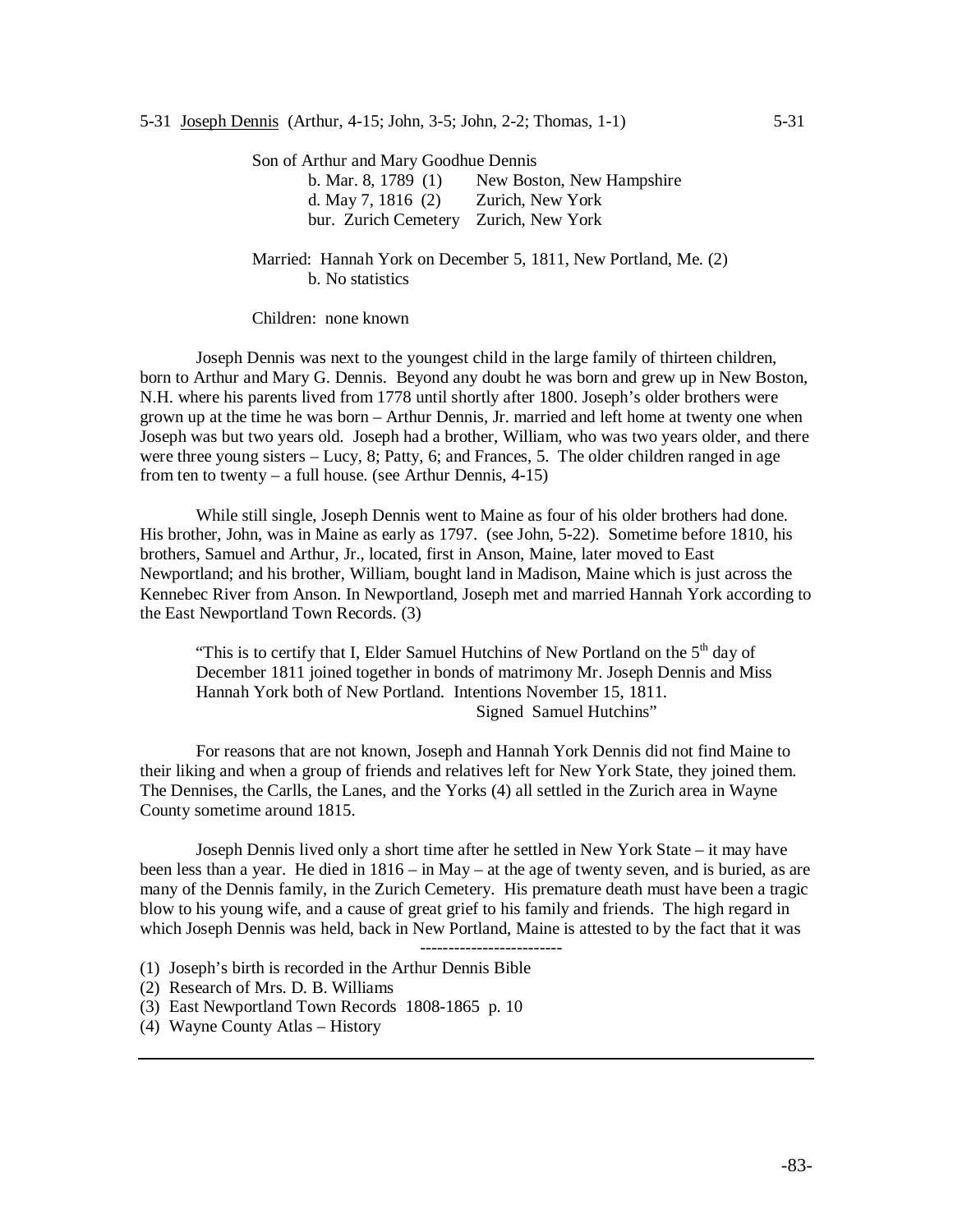Joseph Dennis, cont. 5-31, 5-32

arranged for a funeral sermon to be preached there for him, according to a letter written from East Newportland by his sister-in-law, Eunice Dennis (wife of John Dennis). (1)

What became of Hannah York Dennis after Joseph's death is not known. It is quite likely that she remarried. There is no record to show that Hannah and Joseph had any children -------------------

5-32 Rodney Gove Dennis (Arthur, 4-15; John, 3-5; John, 2-2; Thomas, 1-1)

Son of Arthur Dennis and Mary Goodhue Dennis

| b. April 17, 1791 | New Boston, (Goffstown), N. H. $(2)$ $(3)$ |
|-------------------|--------------------------------------------|
| d. Sept. 29, 1865 | Grafton, Mass. (3)                         |
| bur.              | probably Grafton, Mass.                    |

Married: Mary Parker on November 28, 1820 (3) Topsfield, Mass. b. May 1, 1793 Billerica, Mass. d.

bur.

Children of Rodney Gore Dennis and Mary Parker Dennis: (3) (4)

| x6-39 Mary Dennis            | b. Nov. 30, 1821, Topsfield, Mass. |
|------------------------------|------------------------------------|
| x6-40 Thedosia Dennis        | b. May 10, 1823                    |
| x6-41 Jane Abigail Dennis    | b. May 28, 1824 (twin)             |
| x6-42 Jesse Appleton Dennis  | b. May 28, 1824 (twin)             |
| x6-43 Rodney Dennis          | b. Jan. 14, 1826/8 d. 1899         |
| x6-44 Joseph Dennis          | b. Feb. 14, 1829                   |
| x6-45 Edward Parker Dennis   | b. Dec. 1, 1829                    |
| x6-46 Isabelle Homes Dennis  | b. May 8, 1833 Somers, Conn.       |
| x6-47 Frances Louise Dennis  | b. Aug. 25, 1834 Somers, Conn.     |
| x6-48 Henriette Pease Dennis | b. Oct. 16, 1838 Somers, Conn.     |

Rodney Gove Dennis, the youngest of thirteen children of Arthur and Mary Goodhue Dennis, was born in New Boston, N.H. and grew up there. At the time of his birth, his parents were no longer young – his father was forty-six, and his mother forty-two. He had six older brothers (one had died in infancy) and five sisters. However, the oldest ones soon married and left home. His brother, Arthur Dennis, Jr., was married just four days after Rodney was born (April 21, 1797), and his brother John Dennis (5-22) went to Maine in 1797, so that Rodney never really knew them as part of the family.

--------------------------

(4) From Topsfield, Mass. Births, and Grafton, Mass. Marriages (from D.B.W.)

<sup>(1)</sup> Mrs. Williams has the letter from Eunice Dennis, written to her great great grandfather, Samuel Dennis, who was living in Zurich, N.Y.

<sup>(2)</sup> Arthur Dennis Family Bible. The History of New Ipswich states he was born in Goffstown, N.H. p. 214. Several of the family were baptized in Goffstown.

<sup>(3)</sup> Leora Drake notes.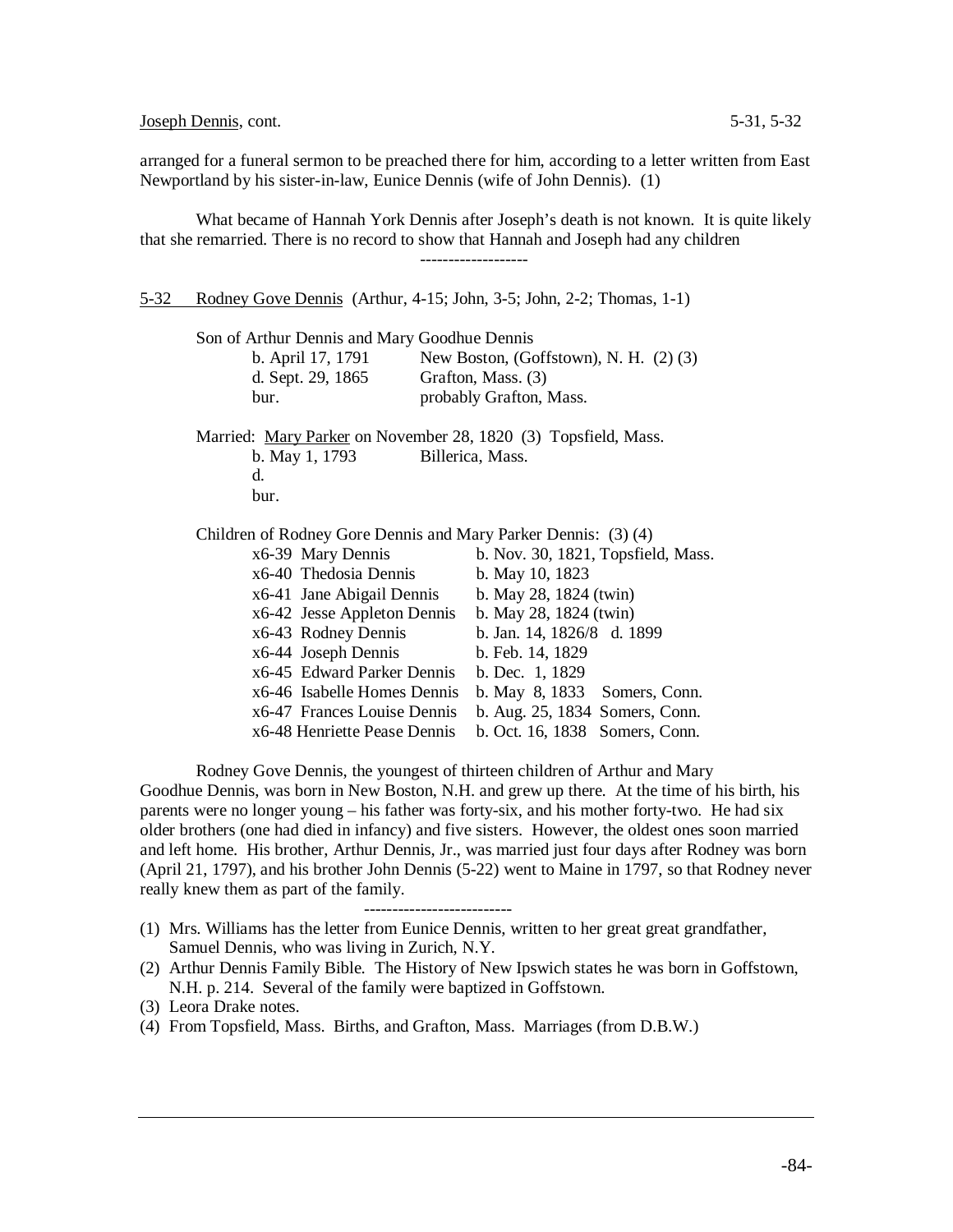## Rodney Gove Dennis, cont. 5-32

Having exhausted the usual and common names for their large family, Arthur and Mary Dennis must have cast about for a name for their youngest son. His middle name – Gove  $(1)$  – appears several times in connection with his parents. Jonathan Gove had signed his name as a witness on one or more of their property deeds. Also, Arthur Dennis, Sr. and Moses Dennis, with some others, in 1782 signed a "petition to do away with the sentence imposed upon Dr. Jonathan Gove of New Boston, N.H. – who was convicted of passing counterfeit money." (2)

When Rodney was a lad in his early teens, his father sold his 250 acre farm in New Boston, yet the family continued to live there on land belonging to his brother, Moses, until 1807- 08. (3) When Moses sold out in New Boston Rodney went with his parents to New Ipswich, N.H. There they lived until 1812-13. "The History of New Ipswich" states that "among the persons born in New Ipswich, or who spent their early life there and who received degrees at college was Rodney Dennis." (4) It adds that "he was born in Goffstown, N.H." which is not confirmed by the Bible record, but he may have been baptized there. In March, 1813, Rodney was a tax payer in the town of New Ipswich, being taxed for "school, minister, etc." (5) He was then almost twenty two years old, and unmarried.

Rodney Dennis was the only one of this large family of children to acquire an education. He must have been a bright young man, and some one in New Ipswich may have urged him to go to college. At any rate, he attended Bowdoin College in Brunswick, Maine, from which he was graduated in 1816. (4) Following graduation he studied theology at Andover (Mass. ?). A letter, which he wrote in May, 1819, gives some idea of the struggle he had to complete his preparation for the ministry. "I am obliged to turn every way to get along with my education and were it not that Christian people are very good to me in giving and loaning me money, I could not support myself. I shall not finish my studies before the last of next September, and then it will be a year and a half or two years perhaps before I settle. Indeed I do not wish to settle immediately after I go forth into the world because the work of the ministry is a great work and if I engage in it as a settled pastor with all my strength at first, it would quickly wear me out." (6) Rodney, in his

- (1) Mrs. Drake quotes the following from a letter, written in Goffstown, Mass. on Mar. 8, 1858, to his daughter, Theodosia Little. In it he stated that, "the name Rodney Gove owes its original descent to Lord George Bridges Rodney, an eminent English Admiral, who for his moral virtues and heroic services which he performed in defense of his country and the promotion of her honors was raised to the peerage, and settled upon him a pension for life of 2000 lbs. yearly." He continues, "Gove and its ancestral lines extends to myself." Just how he figured this out is not at all clear – there were no marriages into the Gove family by any of his ancestors for four generations back. (M.C.K.)
- (2) "Provincial Papers of New Hampshire" 1723-1786 vol. I; "Town Papers of New Hampshire" by Hammond, and State Papers vol. 18, p. 722
- (3) See Arthur Dennis, 4-15
- (4) "History of New Ipswich, N.H. 1736-1852 p. 214
- (5) "New Ipswich Town Records" vol. 4, p. 321
- (6) from Rodney Dennis' letter to his brother, Samuel Dennis, who was living in New York State. Rodney's mother has just died and he wrote to the family in New York to care for their father. Mrs. Williams has the original of this letter. (See Arthur Dennis, 4-15)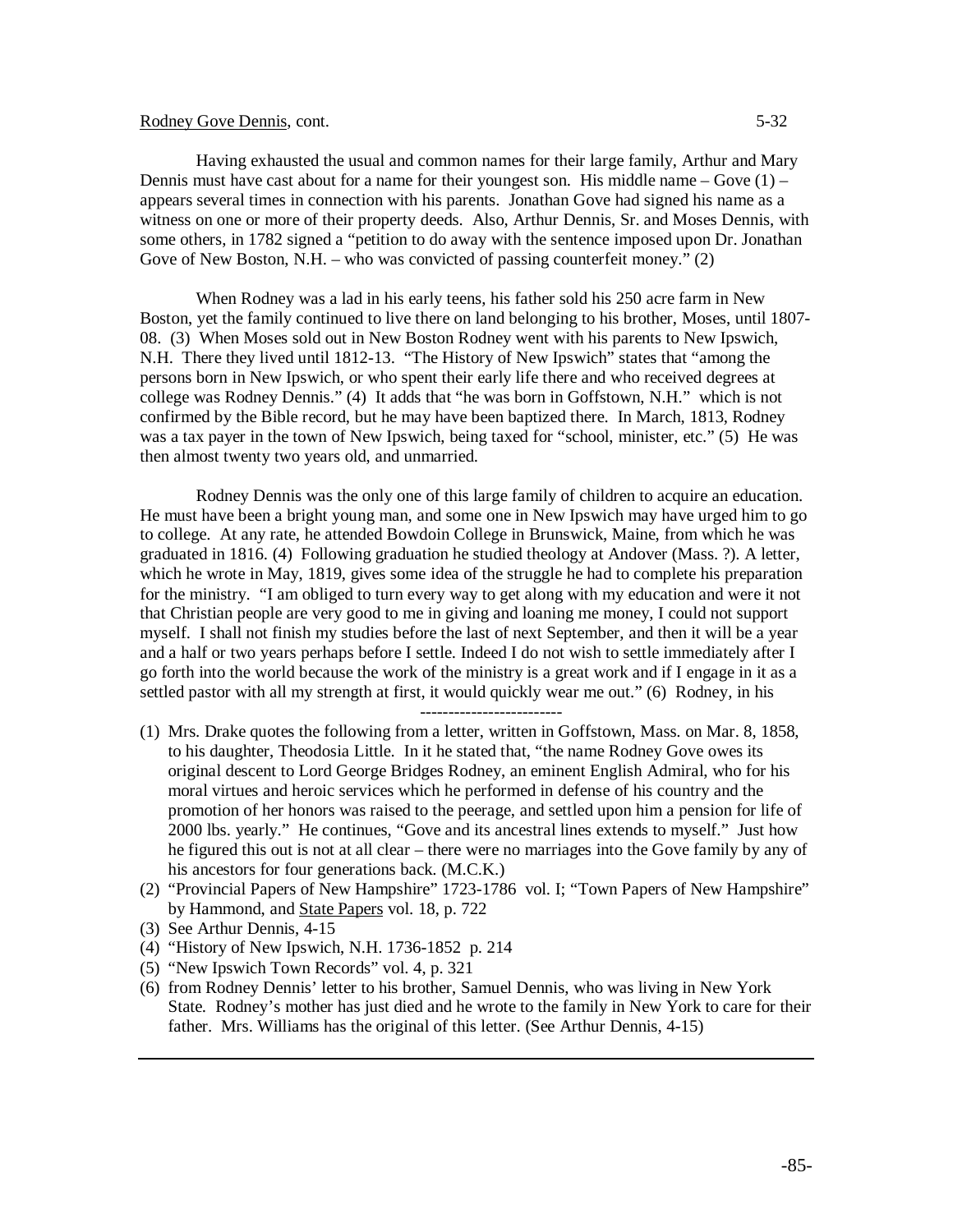## Rodney Gove Dennis, cont. 5-32

chosen profession, was following in the footsteps of his grandfather, the Rev. John Dennis (3-5) of Old Ipswich, Mass. (1)

During his college years, Rodney's parents moved to Amherst, N. H. (1814-1815-1816), and eventually to Mt. Vernon, N. H. where his mother died on February 15, 1819. Being the youngest in the family and probably the only unmarried one, the responsibility for looking after his aging parents fell almost entirely upon Rodney. In the letter, which he wrote after his mother's death, to his brother, Samuel Dennis, who was then living in New York State, Rodney said: "I have been very anxious for him (his father, Arthur Dennis). He is all alone and is very poor. There is no one of his children here with whom he can conveniently live ----". Then Rodney wrote of his struggle to complete his education (quoted earlier), and added "So you see, my dear brother, that nothing can be expected from me at present. I feel for father and were it in my power, I would make him comfortable. Had I a house, he should be welcome to a home. I rejoice that you are moved with pity toward him ---- you cannot tell with what pleasure I read that part of your letter which expresses the desire of my other brothers that my father may come and live with you. --- I did what I could for my mother before she died, and have done what I could for my father. This is the third time I have left my studies and visited him and mother within five months. I was with mother about a fortnight during her illness. But I have done nothing compared with what it is my duty to do, were I able. If ever my circumstances will permit, I shall be willing to do what in your judgment you all shall think right." (2) His father did go to New York State where he spent his remaining years among his four children who were then living in Wayne County. Rodney never saw him afterwards.

The Rev. Rodney Dennis "settled in Topsfield, Mass. and Somers, Conn., and now (1852) resides in Grafton, Mass." (3) These were apparently preaching appointments. Judging from the dates of the children's births, he must have remained in Tospfield from 1819-20 until 1832-33; and sometime between 1838 and 1852 moved to Grafton, Mass. from Somers, Conn. His deep religious convictions and his dedication to his chosen profession can be seen in the opening paragraphs of the letter which he wrote in 1819, quoted above, to his brother Samuel. "If God has renewed your heart as I have reason to believe, He has done more for you than to make you the possessor of the whole world. If you are a child of God, what more can you greatly desire? You are made an heir to the inheritance incompatible, undefiled, and that fadeth not away. But while you rejoice, and while we all rejoice let us rejoice with trembling. 'The heart is deceitful above all things and desperately withered.' (the word is dimmed and I'm not sure.) We have need to suspect our best feelings, and doubt our best hopes. Let us examine ourselves closely, and let us take care that our repentance be deep, and our trust in the Lord Jesus unreserved. If God has called you and made you a subject of his grace, you have a great warfare to fight. The world, the devil and your own heart are the enemies with which you will daily be obliged to contend. These are all powerful foes, but the most powerful you will find your own

(2) This letter from Rodney G. Dennis in the possession of Mrs. Williams to whose great, great grandfather, Samuel Dennis, it was written.

---------------------

(3) History of New Ipswich, N.H. 1736-1852 p. 214

<sup>(1)</sup> See John Dennis, 3-5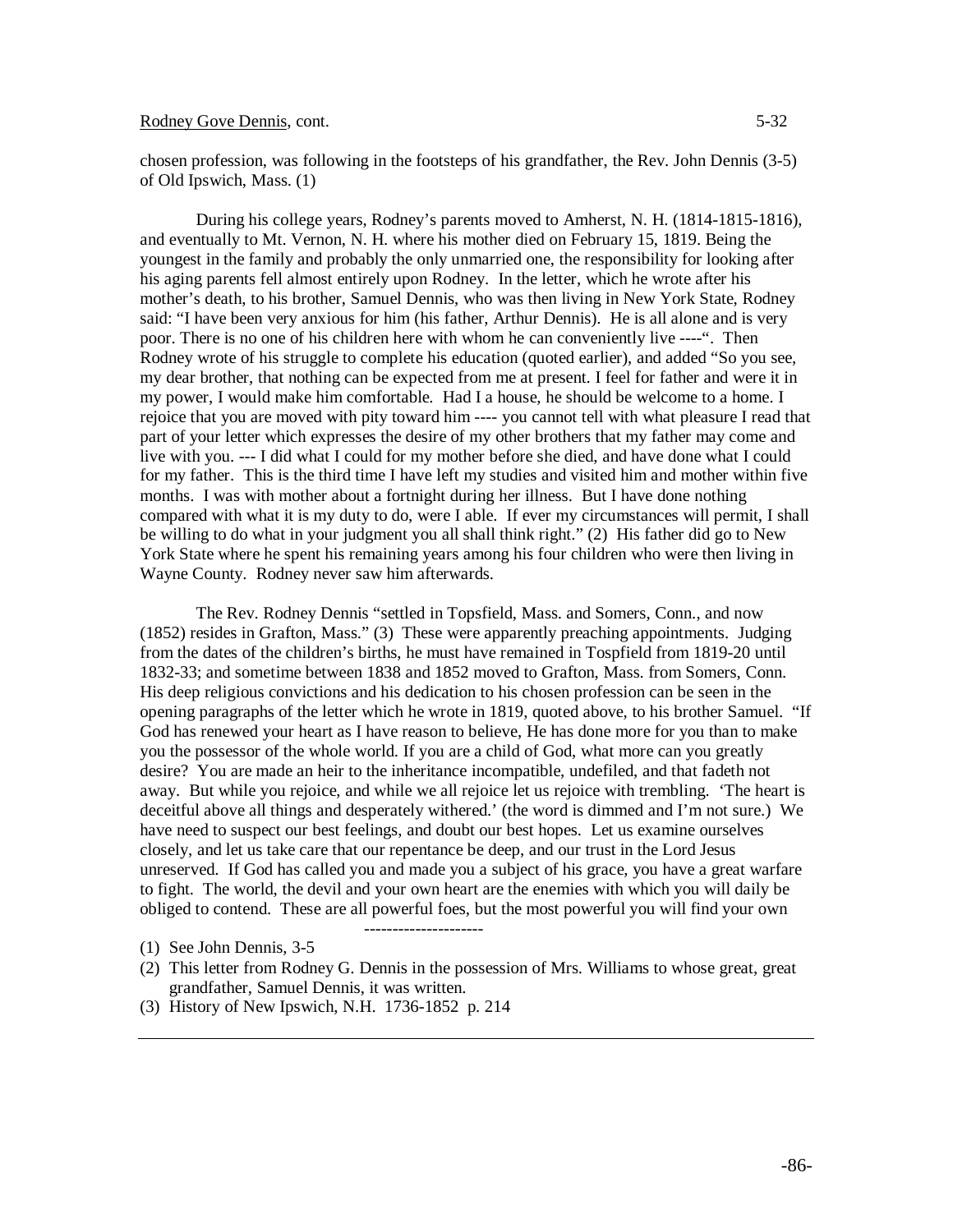## Rodney Gove Dennis, cont. 5-32

heart. You must be diligent, or one or all of them will gain the victory over you. Be constant in reading the scriptures, 'pray without ceasing', and rely on the strength of the Lord Jesus Christ, and you will come off more than conqueror. I hope your dear family and our brothers and sisters around you feel the importance of vital religion. It is all that is really worth living for in this world and it certainly is all that can render them happy in the world to come.

Dear brothers and sisters, together with our families, give not sleep to your eyes, nor slumber to your eyelids, till you have made your peace with God. Our time on earth is short, Mother is gone. Joseph is gone. We must soon follow. O let us repent, and let us so live that our death may be that of the righteous and our last end like His." (1)

Rev. Rodney Dennis married Mary Parker of Topsfield, Mass. on November 28, 1820. (2) Rodney did not quite carry out his stated intentions of waiting "a year and a half to two years before I settle", as he had written to his brother, Samuel. He was, however, approaching thirty years of age. Mary Parker, who was two years younger than her husband, was born in Billerica, Mass. Nothing further is known of her family or her background. They must have met after Rodney went to preach at Topsfield. Rodney and Mary Dennis were the parents of ten children – all of whom apparently lived to grow up. Seven of the children were born while they were in Topsfield, and the three youngest after they moved to Somers, Conn. Mary, the oldest, was born a year (almost to the day) after her parents were married; and Henrietta, the youngest, was born seventeen years later.

Very little is known of this branch of the family. One source (3) says that Rodney's oldest daughter, Mary, married Holland N. Batchellor of Millbury on April 29, 1846 at Grafton, Mass. (2) Theodosia, the second daughter, married twice; her first husband, Thomas Little of Redband, New Jersey died in 1852; her second husband was Rev. Harry Finch of Shrewsbury, New Jersey. Their son, Rodney Dennis, Jr., died in 1899. Nothing further is known of him, or any of the rest of the family.

The Rev. Rodney Dennis died in Grafton, Mass. on September 19, 1865 at the age of seventy four. (3) Presumably, he is buried in Grafton. How long his wife survived him is not known. There are undoubtedly descendants from this family, but no records exist beyond those given here. (4)

------------------------ (1) this letter in its entirety is to be found in the account of Arthur Dennis, Sr. 4-15

- (2) Mrs. Williams also gives this date, and information.
- (3) Notes of Leora Drake contain the following items: Rodney Strong Dennis, died 1904; Charlotte Wolcott Dennis, died 1906. Mar. Thomas Little of Hartford, Conn.

NOTE: The name Rodney Dennis cropped up among the descendants of Moses Dennis (4-17) in Steuben County, N.Y. He was a prominent attorney in Hornell in the late 1800's. Others in that family were given the name, Rodney, also.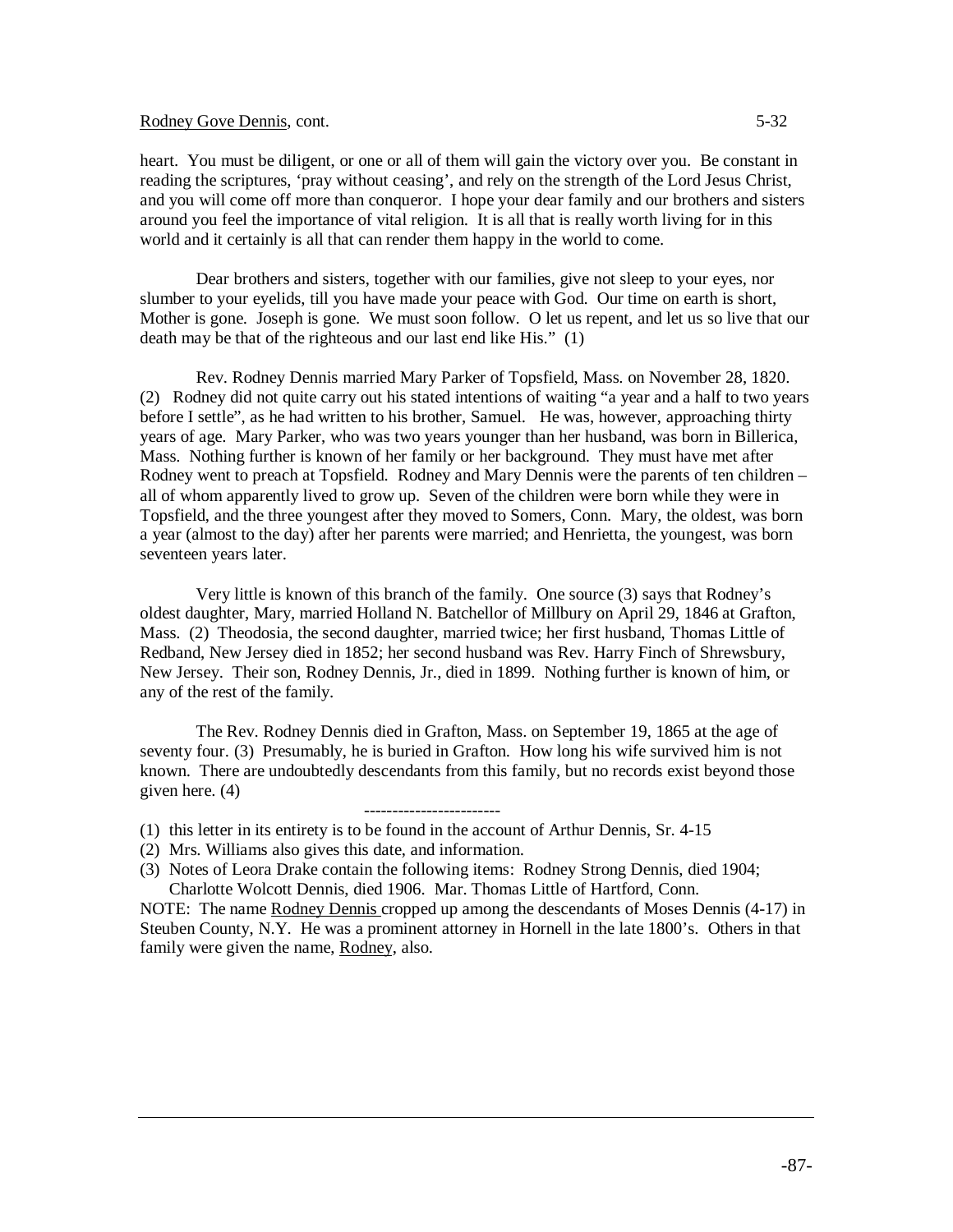Sixth Generation: Descendants of John Dennis and Eunice Fling Dennis

6-7 Rev. John Dennis (John, 5-22; Arthur, 4-15; see chart I)

| b. Dec. 5, 1798/9<br>East Newportland, Maine (1)<br>d.<br>East Newportland, Maine<br>East Newportland, Maine<br>bur.<br>1 <sup>st</sup> Married: <u>Nancy M. Halven (Holden ?)</u> on Oct. 14, 1819 (1)<br>b. April 3, 1797<br>(1)<br>$\mathbf{d}$ .<br>East Newportland, Maine<br>East Newportland, Maine<br>bur.<br>2 <sup>nd</sup> Married: Mrs. Mary Horner (Homer) of Smithfield, Maine on March 2, 1841<br>$\mathbf{b}$ .<br>d.<br>bur.<br>Children of Rev. John Dennis and Nancy Halven Dennis (1)<br>x7-3 Halven Dennis<br>b. Jan. 6, 1820<br>x7-4 Eunice Dennis<br>b. Apr. 10, 1821 E. Newportland, Me.<br>x7-5 Nancy Loving Dennis<br>b. Aug. 28, 1823 E. Newportland, Me.<br>x7-6 John Halven Dennis<br>b. July 18, 1825 E. Newportland, Me.<br>b. Sept. 22, 1826 (Fri.) E. Newportland, Me.<br>x7-7 Sylvia Dennis<br>x7-8 Ward Lock Dennis<br>b. Jan. 16, 1828 (Wed.) E. Newportland, Me.<br>x7-9 Drew Dennis<br>b. Aug. 25, 1829 (Tue.) E. Newportland, Me.<br>x7-10 Geo. Farnsworth Dennis b. Mar 10, 1831 (Thu.) E. Newportland, Me.<br>b. Sept. 17, 1832 (Fri.) E. Newportland, Me.<br>x7-11 Josiah Parker Dennis<br>b. May 13, 1834 E. Newportland, Me.<br>x7-12 Susan Esther Dennis<br>x7-13 Mary Elizabeth Dennis<br>b. June 27, 1836 (Mon.) E. Newportland, Me.<br>x7-14 Mathilda Miles Dennis<br>b. June 3, 1839 E. Newportland, Me.<br>x7-15 Ann Holden Dennis<br>b. Nov. 11, 1840; d. April 4, 1841 | Son of John and Eunice Fling Dennis |                     |
|----------------------------------------------------------------------------------------------------------------------------------------------------------------------------------------------------------------------------------------------------------------------------------------------------------------------------------------------------------------------------------------------------------------------------------------------------------------------------------------------------------------------------------------------------------------------------------------------------------------------------------------------------------------------------------------------------------------------------------------------------------------------------------------------------------------------------------------------------------------------------------------------------------------------------------------------------------------------------------------------------------------------------------------------------------------------------------------------------------------------------------------------------------------------------------------------------------------------------------------------------------------------------------------------------------------------------------------------------------------------------------------------------------------------------|-------------------------------------|---------------------|
|                                                                                                                                                                                                                                                                                                                                                                                                                                                                                                                                                                                                                                                                                                                                                                                                                                                                                                                                                                                                                                                                                                                                                                                                                                                                                                                                                                                                                            |                                     |                     |
|                                                                                                                                                                                                                                                                                                                                                                                                                                                                                                                                                                                                                                                                                                                                                                                                                                                                                                                                                                                                                                                                                                                                                                                                                                                                                                                                                                                                                            |                                     |                     |
|                                                                                                                                                                                                                                                                                                                                                                                                                                                                                                                                                                                                                                                                                                                                                                                                                                                                                                                                                                                                                                                                                                                                                                                                                                                                                                                                                                                                                            |                                     |                     |
|                                                                                                                                                                                                                                                                                                                                                                                                                                                                                                                                                                                                                                                                                                                                                                                                                                                                                                                                                                                                                                                                                                                                                                                                                                                                                                                                                                                                                            |                                     |                     |
|                                                                                                                                                                                                                                                                                                                                                                                                                                                                                                                                                                                                                                                                                                                                                                                                                                                                                                                                                                                                                                                                                                                                                                                                                                                                                                                                                                                                                            |                                     |                     |
|                                                                                                                                                                                                                                                                                                                                                                                                                                                                                                                                                                                                                                                                                                                                                                                                                                                                                                                                                                                                                                                                                                                                                                                                                                                                                                                                                                                                                            |                                     |                     |
|                                                                                                                                                                                                                                                                                                                                                                                                                                                                                                                                                                                                                                                                                                                                                                                                                                                                                                                                                                                                                                                                                                                                                                                                                                                                                                                                                                                                                            |                                     |                     |
|                                                                                                                                                                                                                                                                                                                                                                                                                                                                                                                                                                                                                                                                                                                                                                                                                                                                                                                                                                                                                                                                                                                                                                                                                                                                                                                                                                                                                            |                                     |                     |
|                                                                                                                                                                                                                                                                                                                                                                                                                                                                                                                                                                                                                                                                                                                                                                                                                                                                                                                                                                                                                                                                                                                                                                                                                                                                                                                                                                                                                            |                                     |                     |
|                                                                                                                                                                                                                                                                                                                                                                                                                                                                                                                                                                                                                                                                                                                                                                                                                                                                                                                                                                                                                                                                                                                                                                                                                                                                                                                                                                                                                            |                                     |                     |
|                                                                                                                                                                                                                                                                                                                                                                                                                                                                                                                                                                                                                                                                                                                                                                                                                                                                                                                                                                                                                                                                                                                                                                                                                                                                                                                                                                                                                            |                                     |                     |
|                                                                                                                                                                                                                                                                                                                                                                                                                                                                                                                                                                                                                                                                                                                                                                                                                                                                                                                                                                                                                                                                                                                                                                                                                                                                                                                                                                                                                            |                                     |                     |
|                                                                                                                                                                                                                                                                                                                                                                                                                                                                                                                                                                                                                                                                                                                                                                                                                                                                                                                                                                                                                                                                                                                                                                                                                                                                                                                                                                                                                            |                                     |                     |
|                                                                                                                                                                                                                                                                                                                                                                                                                                                                                                                                                                                                                                                                                                                                                                                                                                                                                                                                                                                                                                                                                                                                                                                                                                                                                                                                                                                                                            |                                     | E. Newportland, Me. |
|                                                                                                                                                                                                                                                                                                                                                                                                                                                                                                                                                                                                                                                                                                                                                                                                                                                                                                                                                                                                                                                                                                                                                                                                                                                                                                                                                                                                                            |                                     |                     |
|                                                                                                                                                                                                                                                                                                                                                                                                                                                                                                                                                                                                                                                                                                                                                                                                                                                                                                                                                                                                                                                                                                                                                                                                                                                                                                                                                                                                                            |                                     |                     |
|                                                                                                                                                                                                                                                                                                                                                                                                                                                                                                                                                                                                                                                                                                                                                                                                                                                                                                                                                                                                                                                                                                                                                                                                                                                                                                                                                                                                                            |                                     |                     |
|                                                                                                                                                                                                                                                                                                                                                                                                                                                                                                                                                                                                                                                                                                                                                                                                                                                                                                                                                                                                                                                                                                                                                                                                                                                                                                                                                                                                                            |                                     |                     |
|                                                                                                                                                                                                                                                                                                                                                                                                                                                                                                                                                                                                                                                                                                                                                                                                                                                                                                                                                                                                                                                                                                                                                                                                                                                                                                                                                                                                                            |                                     |                     |
|                                                                                                                                                                                                                                                                                                                                                                                                                                                                                                                                                                                                                                                                                                                                                                                                                                                                                                                                                                                                                                                                                                                                                                                                                                                                                                                                                                                                                            |                                     |                     |
|                                                                                                                                                                                                                                                                                                                                                                                                                                                                                                                                                                                                                                                                                                                                                                                                                                                                                                                                                                                                                                                                                                                                                                                                                                                                                                                                                                                                                            |                                     |                     |
|                                                                                                                                                                                                                                                                                                                                                                                                                                                                                                                                                                                                                                                                                                                                                                                                                                                                                                                                                                                                                                                                                                                                                                                                                                                                                                                                                                                                                            |                                     |                     |
|                                                                                                                                                                                                                                                                                                                                                                                                                                                                                                                                                                                                                                                                                                                                                                                                                                                                                                                                                                                                                                                                                                                                                                                                                                                                                                                                                                                                                            |                                     |                     |
|                                                                                                                                                                                                                                                                                                                                                                                                                                                                                                                                                                                                                                                                                                                                                                                                                                                                                                                                                                                                                                                                                                                                                                                                                                                                                                                                                                                                                            |                                     |                     |
|                                                                                                                                                                                                                                                                                                                                                                                                                                                                                                                                                                                                                                                                                                                                                                                                                                                                                                                                                                                                                                                                                                                                                                                                                                                                                                                                                                                                                            |                                     |                     |
|                                                                                                                                                                                                                                                                                                                                                                                                                                                                                                                                                                                                                                                                                                                                                                                                                                                                                                                                                                                                                                                                                                                                                                                                                                                                                                                                                                                                                            |                                     |                     |
|                                                                                                                                                                                                                                                                                                                                                                                                                                                                                                                                                                                                                                                                                                                                                                                                                                                                                                                                                                                                                                                                                                                                                                                                                                                                                                                                                                                                                            |                                     |                     |

(1) Town Records of East Newportland, Somerset County, Maine, p. 171 His father's records give the date of John, Jr.'s birth as 1799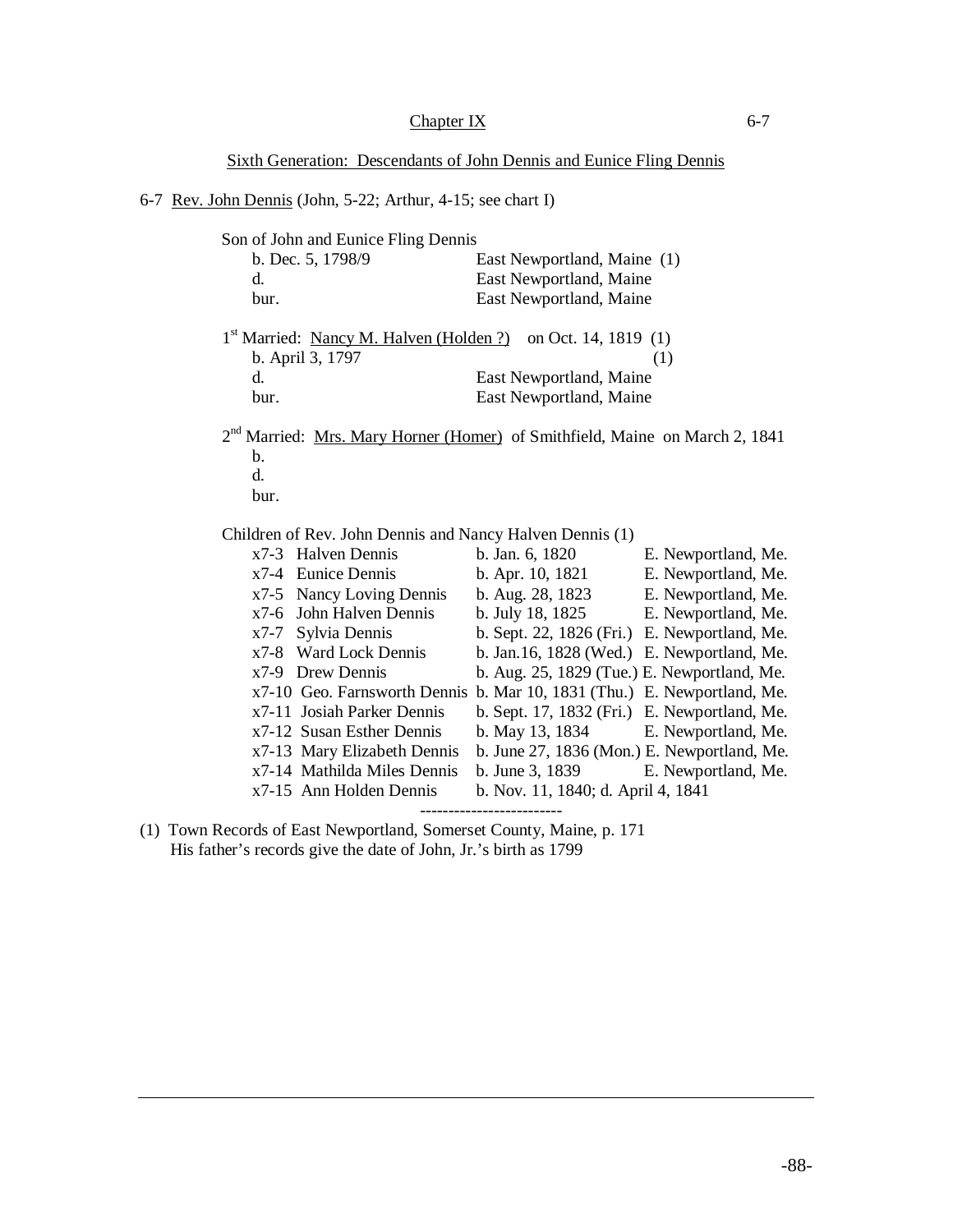### Rev. John Dennis, cont. 6-7

John Dennis was one of the three (known) sons born to John and Eunice Fling Dennis. (There may have been other children in that family.) His father, John Dennis, 5-22, had moved to Maine and settled in the East Newportland area in 1797, according to the Maine census in 1800. Thus, John, Jr., was born, grew up and spent most of his life in this little village in Somerset County to which his father had come only about a year before he was born. From the records, it appears that his maternal grandfather, Morris Fling, also lived in the immediate area (see John, 5- 22)

John Dennis must have received a better than average education in order to enter the ministry – which was his chosen profession – although the records shed no light on where he went to school.

In 1819, he married Nancy M. Halven (Holden), presumably from East Newportland, Maine – he was twenty and his wife, twenty two. They were the parents of thirteen children born over a period of twenty years. Apparently all but one child lived to grow up. Nancy Dennis died on November 26, 1840, fifteen days after the birth of their thirteenth child. She was forty three years old.

The following March – 1841 – Rev. John Dennis married for the second time – Mrs. Mary Horner (Homer). Mrs. Williams's notes: "I feel rather disgusted with him. Nancy bore him thirteen children, and a little more than three months after she died he remarried ---. It is sad to note that Nancy's last baby, Ann Holden, died only a month after he remarried, at the age of five months." (1) There were a number of very young children in the family and no doubt John felt they needed a mother to care for them. Yet, there were older sisters at home – the oldest, Eunice, was approaching twenty years of age.

The Rev. John Dennis and his wife, Nancy, are both buried in the East Newportland cemetery, as are his parents, John and Eunice Fling Dennis (see John Dennis, 5-22). At least one of their children remained in the East Newportland area. Their son, George Farnsworth Dennis, married Emma E. \_\_?\_\_. They are buried in the East Newportland cemetery, also. George died at the age of eighty six years and ten months on January eighteenth, 1918. His wife predeceased him twenty years earlier – on August 7, 1896 at the age of sixty three years and eight months. Their daughter, Mathilda Miles Dennis, died at the age of forty two on March 29, 1883. (2)

-----------------

- (1) Mrs. Demorris Boyd Williams researched this branch of the family, and in 1950, she and her husband made an extended visit to the East Newportland area. Her information is chiefly derived from the Town Records of East Newportland, Maine. She notes, "I wish that I had copied more information from the East Newportland Town Records about various members of the families of John Dennis (5-22) and Rev. John Dennis, Jr. (6-7)"
- (2) These may be gravestone records, copied by Mrs. Williams. If not, they are records from the above quoted sources.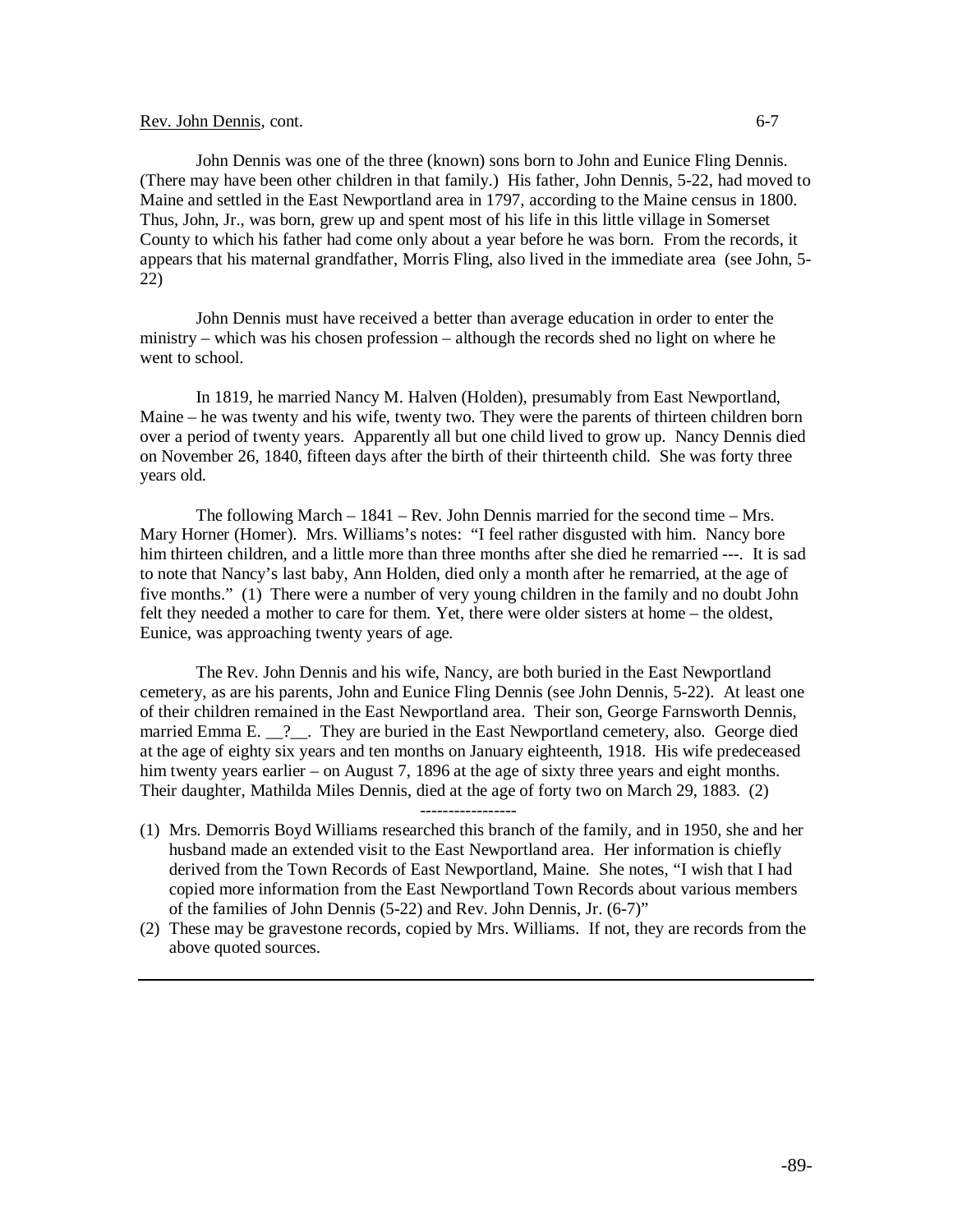| 6-10 James Dennis 1797 -----<<br>m. P. Beach<br>m. Sally Carll | x7-16 Louisa<br>$x7-17$ James P.<br>x7-18 Joseph Dix<br>x7-19 Benj. Carll<br>x7-20 John Dix | 1830<br>$1832$ -- $\langle x8-1 \rangle$ Louisa Dennis<br>1834<br>1836 |
|----------------------------------------------------------------|---------------------------------------------------------------------------------------------|------------------------------------------------------------------------|
|                                                                | 7-21 Phoebe                                                                                 | 1819 -- $\langle x8-2 \rangle$ Adam Minnis                             |
|                                                                | m. Wm. Minnis<br>7-22 Sarah Dix                                                             | $1821$ -- $\langle x8-3 \rangle$ Eliz. Burgess                         |
|                                                                | m. J. Burgess<br>$x7-23$ Mary                                                               | 1823                                                                   |
|                                                                | 7-24 Edith Dix<br>m. Steph. Roby                                                            | 1825 -- $x8-4$ Minnie Roby                                             |
|                                                                | 7-25 Leonard<br>m. Clara Horton                                                             | 1827 --< x8-5 Wm. Edgar 1851<br>m. Hammond                             |
| 6-11 Joseph Dennis 1799 -----<<br>m. Love Carll                | 7-26 Joseph<br>m. Emily Riggs                                                               | 1829                                                                   |
|                                                                | x7-27 Benjamin                                                                              | 1831                                                                   |
|                                                                | 7-28 James<br>m. Cynthia Brown                                                              | 1833 --< 8-6 Wm.H.Dennis 1859                                          |
|                                                                | 7-29 Augusta<br>m. Harrison                                                                 | 1835                                                                   |
|                                                                | 7-30 Martha<br>m. M. Richards                                                               | 1838 --<8-7 Seymour Richards<br>m. Rose Martin                         |
|                                                                | x7-31 William                                                                               | 1841                                                                   |
| 6-12 Edith Adams Dennis<br>1801 - 1822                         |                                                                                             |                                                                        |
| m. Thos. York                                                  | x7-32 Samuel York                                                                           | 1825                                                                   |
|                                                                | 66<br>x7-33 Sarah                                                                           | 1827                                                                   |
| 6-13 Mary Dennis 1803 ------<                                  | $x7-34$ Mary                                                                                | 1829                                                                   |
| m. Robt. York                                                  | x7-35 Hannah                                                                                | 1832                                                                   |
|                                                                | x7-36 Susan<br>$\,$ $\,$ $\,$ $\,$                                                          | 1834                                                                   |
| 6-14 Lucy Dennis                                               | x7-37 Robert                                                                                | 1836                                                                   |
| m. Gilman Dennis                                               |                                                                                             |                                                                        |
|                                                                | x7-38 Margaret<br>m. W. Depew                                                               | 1836 --- <x8-8 1887<="" depew="" eva="" td=""></x8-8>                  |
|                                                                | x7-39 Sarah Jane<br>m. M. Snyder                                                            | 1838                                                                   |
| 6-15 Frederick Adams<br>Dennis 1809<br>----<                   | x7-40 Lydia<br>m. Sober                                                                     | 1840                                                                   |
| m. L. Riggs                                                    | x7-41 Lavina                                                                                | 1843                                                                   |
|                                                                | m. C. Burnett<br>x7-42 Emma                                                                 | 1845 --- <x8-9 margaret="" sober<="" td=""></x8-9>                     |
|                                                                | m. Sober                                                                                    |                                                                        |
|                                                                | x7-43 Jane York                                                                             | 1826                                                                   |
|                                                                | x7-44 Thomas York                                                                           | 1830                                                                   |
|                                                                | x7-45 Sarah                                                                                 | 1833                                                                   |
| 6-16 Sally Dennis 1808/10 ---<                                 | $x7-46$ Mary                                                                                | 1835                                                                   |
| m. Thos. York                                                  | x7-47 Elizabeth<br>x7-48 Catherine "                                                        | 1838<br>1839                                                           |
|                                                                |                                                                                             |                                                                        |

## Chart 4. Three Generations of the Descendants of Samuel Dennis (1776-1855) (5-25) and Sarah Dix Dennis (1779-1850)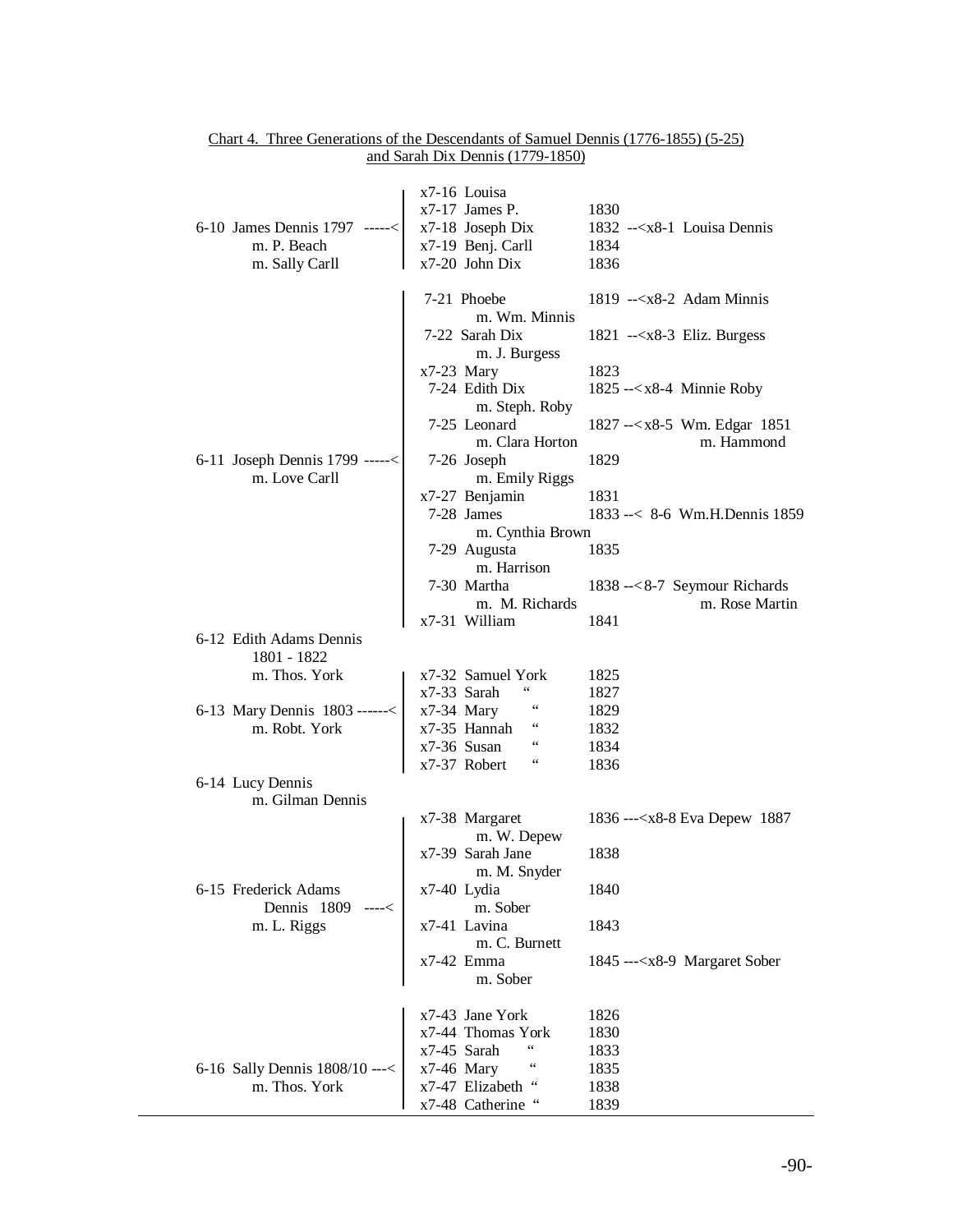## CHAPTER X 6-10

Sixth Generation – Wayne County, New York

|                                           | Descendants of Samuel and Sarah Dix Dennis                                                         |                                                                                     |                            |
|-------------------------------------------|----------------------------------------------------------------------------------------------------|-------------------------------------------------------------------------------------|----------------------------|
|                                           | 6-10 James P. Dennis (Samuel, 5-25; Arthur, 4-15; see Chart)                                       |                                                                                     |                            |
| b.<br>d.<br>bur.                          | Son of Samuel Dennis and Sarah Dix Dennis                                                          | 1797 in Weare, N.H.; bpd. July 2, 1797, Goffstown, N.H. (1)<br>Michigan<br>Michigan |                            |
| 1 <sup>st</sup> Married: Phoebe Beach (2) | b. No data on Phoebe Beach                                                                         |                                                                                     |                            |
| $2nd$ Married: Sally Carll (2)<br>d.      | b. No data on Sally Carll                                                                          |                                                                                     |                            |
|                                           | Children of James Dennis and Phoebe Beach Dennis: (2)<br>x7-16 Louisa Dennis                       | b. New York State, m. ? Otis                                                        |                            |
|                                           | Children of James Dennis and Sally Carll : (2)<br>x7-17 James P. Dennis<br>x7-18 Joseph Dix Dennis | b. May 18, 1830<br>b. Sept. 3, 1832                                                 | in Michigan<br>in Michigan |

James P. Dennis, the oldest of the nine children of Samuel and Sarah Dix Dennis, was born in Weare, New Hampshire. He was the "infant" baptized on July 2<sup>nd</sup>, 1797 in Goffstown, N.H. (1) His parents moved about considerably while he was growing up. When he was two or three years old, they went to Maine, and lived for a short time near Anson, on the Kennebec River. According to the 1800 census, his father "emigrated from New Hampshire in 1800". The family eventually located in East Newportland, Maine where at least one of his father's brothers was living (John and Eunice Fling Dennis). But, by 1806, Samuel Dennis returned to New Hampshire with his family and lived on a farm near New Boston belonging to his father, but later to his brother, Moses Dennis. When Moses sold the New Boston farm, James Dennis went with his parents to live for a short time in Bedford, N.H. (See Arthur Dennis, Sr., 4-15, and Samuel Dennis, 5-25) James was thirteen years old when, in 1810, his parents were back once more in East Newportland, Maine, according to the 1810 Census.

x7-19 Benjamin C. Dennis b. Aug. , 1834 in Michigan x7-10 John Dix Dennis b. June 30, 1836 in Michigan

-------------------

- (1) See copy of this certificate in record of Samuel Dennis, 5-25. Mrs. Williams has the original.
- (2) All of the information about James P. Dennis, in fact about all of the children of Samuel and Sarah Dix Dennis, is from the notes of Mrs. Williams. She is a great grand daughter of this couple.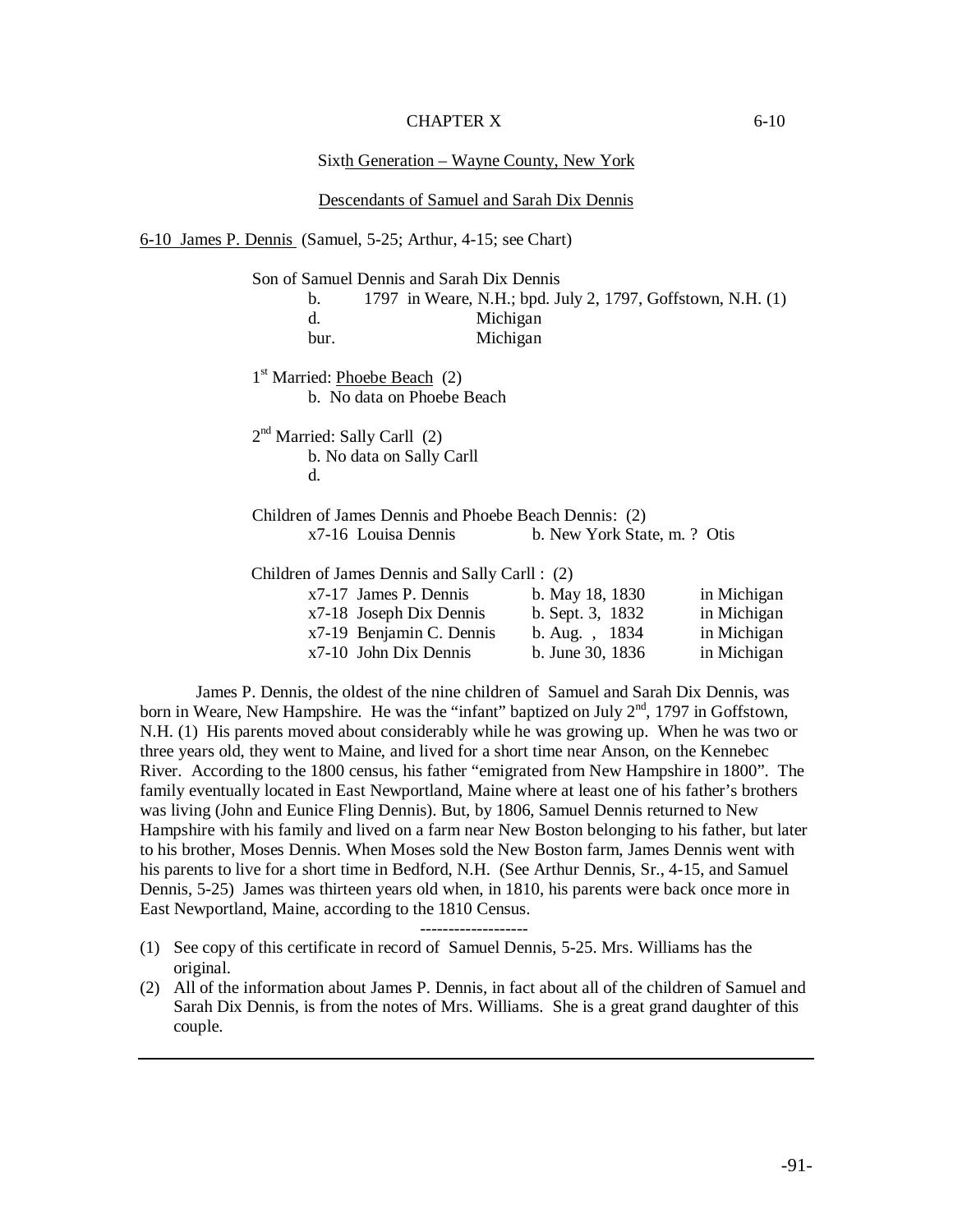## James P. Dennis, cont. 6-10

When James was a young man of eighteen or nineteen years, his parents undertook one major, final venture – this time they moved into New York State. There was apparently a rather sizeable migration from Maine into New York State in 1815, or thereabouts, and the Dennises, Carlls, Lanes, Watsons, and other Maine families made the long and difficult journey into [the] central-western part of the state. They all located near the little settlement known as "West Woods" or Zurich in Wayne County, which lies between the villages of Lyons and Sodus. James was able to do a man's work in hewing out a home in what was then most certainly a vast wilderness. (See Samuel Dennis, 5-25)

James P. Dennis married twice. His first wife was Phoebe Beach, about whom there is no information. They had one daughter, Louisa Dennis. Phoebe Dennis must have died very young, and for his second wife James P. Dennis married Sally Carll, the daughter of Enoch Carll, one of the old Maine families.

Early in the 1830s, or even before that, James Dennis moved with his new wife and small daughter, Louisa, to Michigan. Accustomed from his youth to moving about, he possessed the restlessness which characterized his father, and so many young people in the early years of our country. To the discontented of the 1830's – 1860's, Michigan had the appeal that New Hampshire and Maine had had for the people of the eastern seaboard after the Revolution. Just where James and his family settled the records at hand to not tell.

James and Sally Dennis had four children – all boys, all born in Michigan. The oldest son, James P. Dennis, Jr., named for his father, lived in Dansville, Ingham County, Michigan. The second son, Joseph Dix Dennis, (his grandmother was Sarah Dix) became a doctor in Grand Rapids, where he lived and died. Joseph had one daughter, Louisa, named for her father's half sister, who lived in Grand Rapids, but in 1939 had been dead for several years. (1) The third son, Benjamin C. (probably Carll) lived in Dansville, also. John Dennis, the fourth son, was in Tuscola County, Michigan. Nothing further is known of this branch of the family.

Louisa Dennis, the only daughter of James P. Dennis and Phoebe Beach Dennis, married a man by the name of Otis. (surname). Louisa D. Otis was in Ingham County, Michigan at the time of her death. (1)

(1) Notes of Demorris Boyd Williams.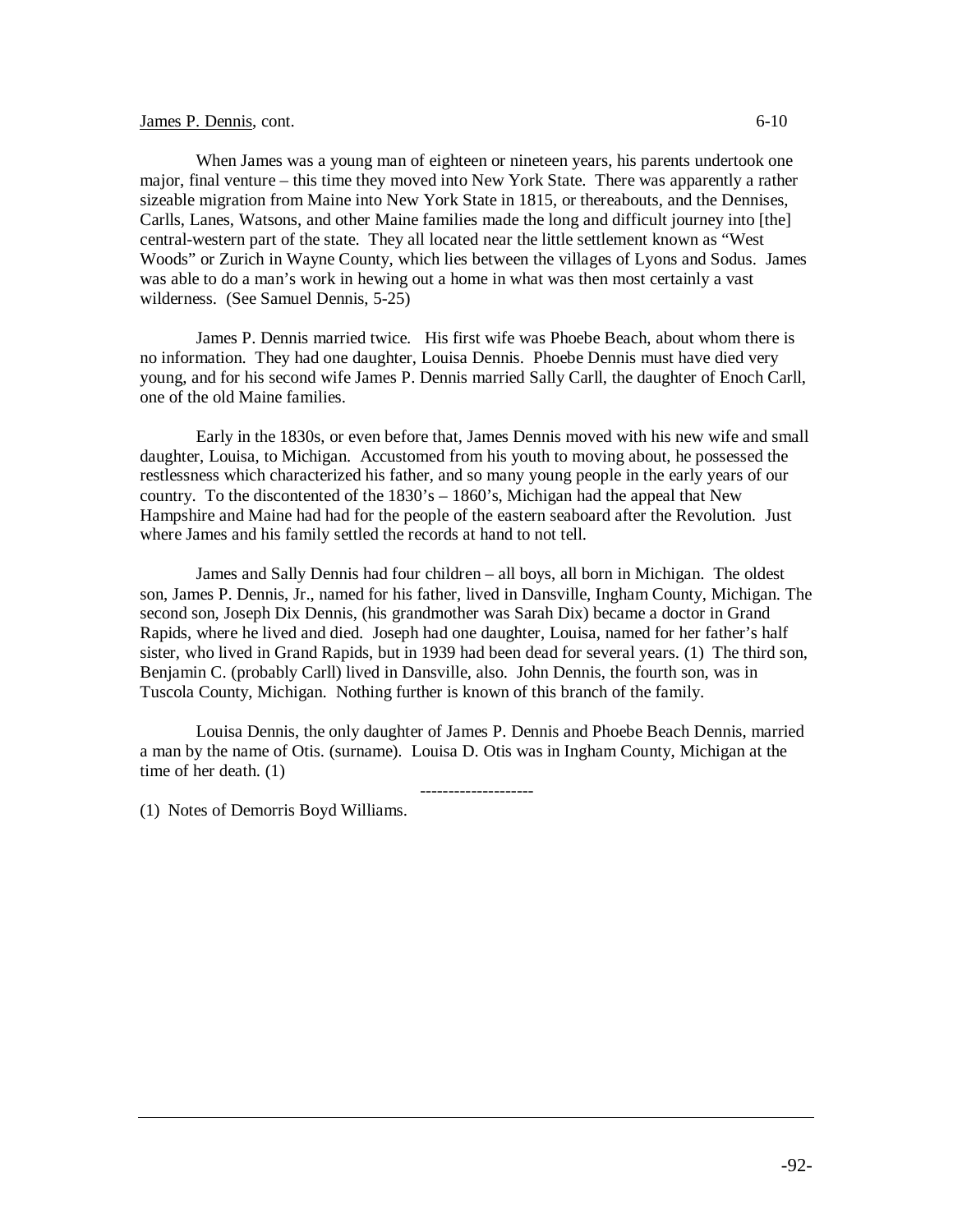| Son of Samuel and Sarah Dix Dennis               |                                 |
|--------------------------------------------------|---------------------------------|
| b. Mar. 6, 1799                                  | Weare, New Hampshire (1)        |
| d. Mar. 17, 1879                                 | Zurich, N.Y.                    |
| bur. Zurich, N.Y.                                | (probably)                      |
| Married: Love Carll (1)                          | in 1817                         |
| b. April 10, 1799                                | Vienna, Maine                   |
| d. May 3, 1873                                   | Zurich, N.Y.                    |
| bur.                                             | Probably in the Zurich Cemetery |
| Children of Joseph Dix Dennis and Love Carll (1) |                                 |
| x7-21 Phoehe Dennis                              | $h$ Nov 5 1819                  |

| x7-21 Phoebe Dennis    | b. Nov. 5, 1819   |                   |
|------------------------|-------------------|-------------------|
| x7-22 Sarah Dix Dennis | b. Sept. 2, 1821  |                   |
| x7-23 Mary Dennis      | b. Aug. 2, 1823   | d. Sept.13, 1824  |
| 7-24 Edith Dix Dennis  | b. June 15, 1825  |                   |
| 7-25 Leonard Dennis    | b. May 7, 1827    |                   |
| x7-26 Joseph Dennis    | b. June 10, 1829  |                   |
| x7-27 Benjamin Dennis  | b. June 15, 1831  | d. Feb. 8, 1832   |
| 7-28 James Dennis      | b. Feb. 4, 1833   |                   |
| x7-29 Augusta Dennis   | b. Nov. 30, 1835  |                   |
| 7-30 Martha Dennis     | b. April 14, 1838 |                   |
| x7-31 William Dennis   | b. Oct. 18, 1841  | d. June 19, 1843* |
|                        |                   |                   |

Joseph Dix Dennis, the second son of Samuel and Sarah Dix Dennis, was born in Weare, N. H. He was but a few months old when his parents went to Maine the first time in 1800. They lived first in Anson, but later located in East Newportland. When Joseph was a lad of six or seven, his parents returned to New Hampshire and lived on his grandfather, Arthur Dennis's farm in New Boston. When the farm was sold, Joseph's father moved his family to Bedford, N. H. for a few years, but, by 1810, they were again living in East Newportland, Maine. When Joseph was sixteen (in 1815), his father made one more big move – this time to Wayne County in New York State. Here in Zurich, the family settled down in close proximity to the other families who had come from Maine at about the same time. To clear the woods and start in farming must have been a real challenge to these hardy New Englanders – but it was not their first experience at this sort of thing. (2)

In 1817, Joseph Dix Dennis married Love Carll, who beyond doubt was the daughter of Enoch Carll, an old New England friend. [She was actually the daughter of Enoch's brother, Benjamin. (FGD)] They were both eighteen years old. (3) Love Carll was born in 1799 in Vienna, Maine, and was probably a sister [cousin (FGD)] of Sally Carll, who married James P. Dennis, Joseph's brother. Enoch Carll was living in Mt. Vernon, in Kennebec Co., Maine which is close to Vienna, when the 1810 census was taken.

----------------------

- (1) These records were copied from the family Bible of Joseph Dix Dennis in the possession of Seymour Richards, Newark, N.Y. by Mrs. D.B. Williams. Mr. Richards – now deceased – and his Bible is undoubtedly in the possession of some of his descendants.
- (2) See Samuel Dennis, 5-25, for a more detailed account of these moves in New England and to New York State.

Tombstone in Zurich Cemetery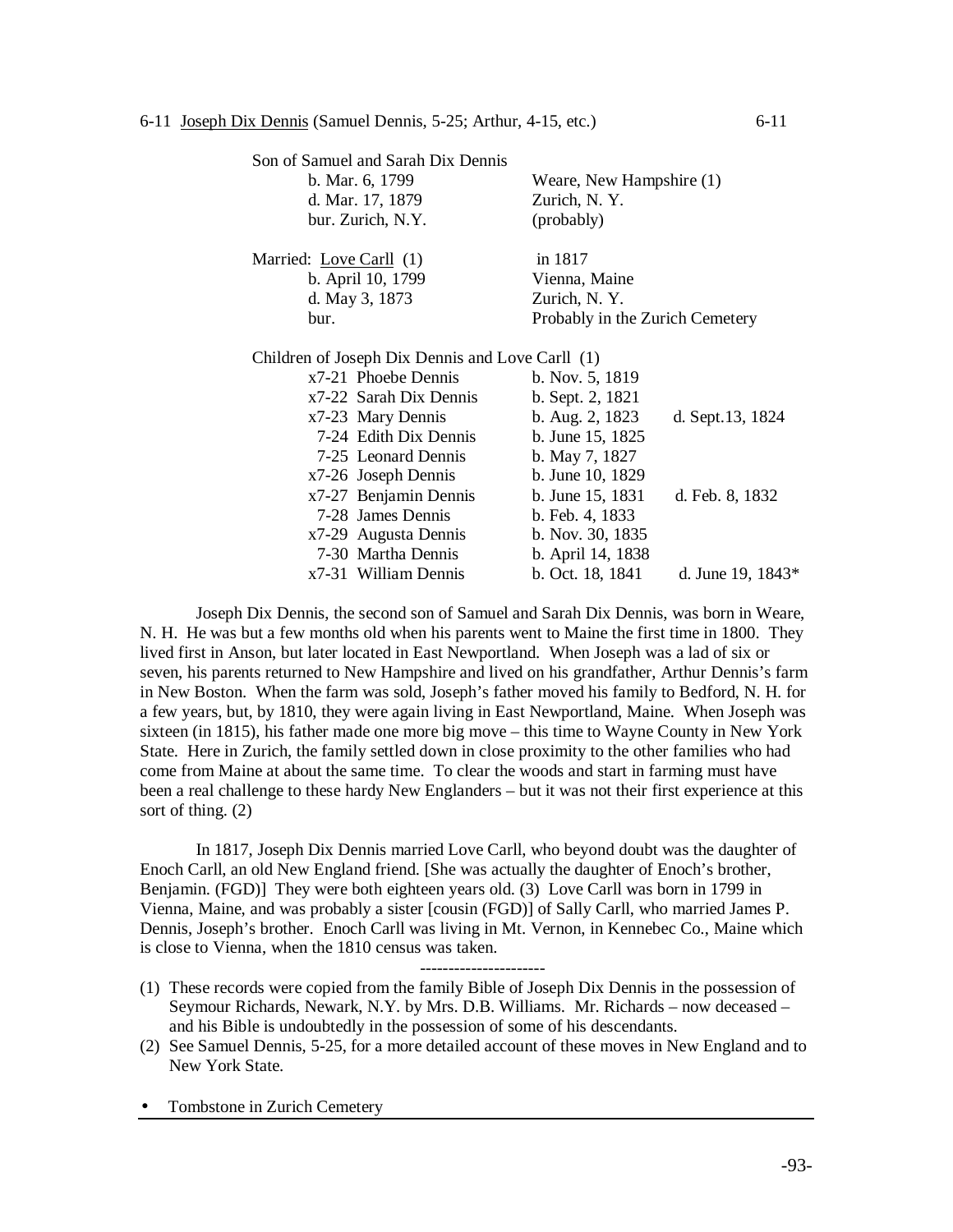## Joseph Dennis, 6-11, cont. 6-12

Joseph Dennis must not have possessed the adventuresome spirit of his parents, and his brother, James P. Dennis. Joseph was a farmer, and he and Love lived all of their lives in the Zurich area, their residence in the U.S. census being given as the Township of Arcadia. In the 1870 census, his estate was valued at \$8000, which for the times was considerably above the average.

Joseph and Love Dennis were the parents of eleven children, all but three of whom lived to grow up. Their third child, Mary, died in 1824, when she was a year old. Benjamin died at eight months in 1832, and their youngest son, William, died in 1843. His tombstone in the Zurich Cemetery reads: "William, son of Joseph D. and Love Dennis, died June 10, 1841, aged 1 yr., 6 mo. 1 da." Mary is buried in the Van Marter Cemetery, north of Lyons. (1)

The other children married and located in the Zurich area. Not much is known at present concerning many of them. Such as is known is given here: (2)

> x7-21 Phoebe Dennis – married William Minnis. She had a son, x8-2 Adam Minnis (Phoebe died April 18, 1889) x7-22 Sarah Dix Dennis – married John Burgess. Had a dau. x8-3 Elizabeth Burgess (Sarah died Dec. 12, 1901) 7-24 Edith Dix Dennis – married Stephen Roby (see  $7<sup>th</sup>$  generation) 7-25 Leonard Dennis – married Clara Horton (see  $7<sup>th</sup>$  generation) x7-26 Joseph Dennis – married Emily Riggs (Joseph died Dec. 27, 1880) 7-28 James Dennis – married Cynthia Brown (see  $7<sup>th</sup>$  generation) x7-29 Augusta Dennis – married \_\_\_\_ Harrison (Augusta died 6, 16, 1881) 7-30 Martha Dennis – married Melancton Richards (see  $7<sup>th</sup>$  generation)

Joseph Dennis was in the 1850 census from the Town of Arcadia, Wayne Co., New York listed thus: Joseph D. Dennis – 51, born New Hampshire; Love Dennis – 51, born Maine; Leonard, 23, born N.Y.: Joseph, 21, born N.Y.; James, 17, born N.Y.; Martha, 12, born N.Y. In the 1860 census, Joseph Dix Dennis was listed thus: Joseph D. Dennis 55, born Maine; Love Dennis – 55, born Maine; James Dennis, 25, farmer, born N.Y.; Cynthia Dennis, 23, born N.Y.; William H. Dennis, 1, born N.Y. (What an error ! In ten years both Joseph and Love had gained only five years, and Joseph's birthplace was N.H, not Maine!) James Dennis and Cynthia were son and daughter-in-law of Joseph's, and William H. was their grandson. James must have been living at home, working his father's farm.

----------------------

- (1) From records in Wayne Co. Court House "Dennis, Mary, dau. of Jos. and Love Died Sept. 13, 1824, ag. 1 yr., 2 da."
- (2) Material in this record is from the Bible of Joseph D. Dennis, copied by Demorris Boyd Williams. Information not found in the Bible was given to Demorris by Miss Marjorie E. Follmer of Kalamazoo, Mich. Marjorie Follmer is the great granddaughter of Leonard Dennis who married Clara Horton. (Numbers marked with "X" are discontinued after this entry.)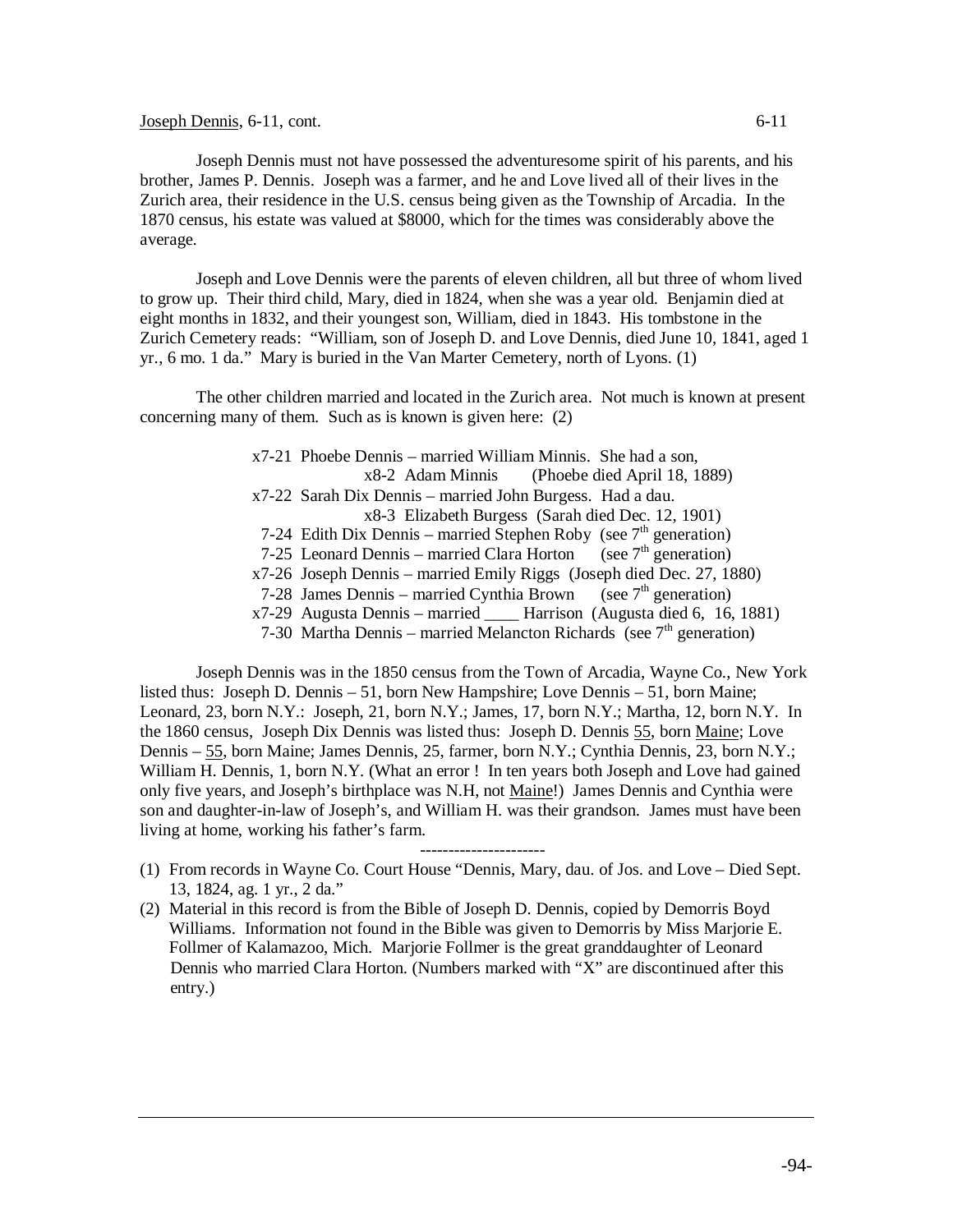Joseph Dennis, 6-11, cont. 6-11. 6-12. 6-13

In the 1870 census, Joseph D. Dennis was listed thus: Town of Arcadia, Joseph Dix Dennis – 71, born New Hampshire, farmer – estate \$8000; Love, 71, born Maine; Caroline Watson – 59, born N.Y.; Frances Youngs – 13, born California. Caroline Watson was a sister of Joseph D. Dennis, and Frances Youngs was her granddaughter. Caroline's daughter, Nancy, had died young, and Caroline cared for her child. Caroline's husband had left her with four children. As long as her father and mother lived (until 1855), Caroline had made her home with them, but after that her brother, Joseph Dennis, must have provided a home for her. (1)

| 6-12 Edith Adams Dennis |                                         | (Samuel, 5-25; Arthur, 4-15; etc.)                   |
|-------------------------|-----------------------------------------|------------------------------------------------------|
|                         | Daughter of Samuel and Sarah Dix Dennis |                                                      |
| b.                      |                                         | in E. Newportland, Maine (2)                         |
| bur.                    | d. Dec. 1822                            | New York State (3)                                   |
| Married:                |                                         | no records of a marriage [m. Thomas York, see p. 72] |
|                         |                                         |                                                      |

Edith Adams Dennis, the oldest daughter of Samuel and Sarah Dix Dennis, was born after her parents had left New Hampshire and moved to Maine. She may have been born while they lived in Anson, Maine, but more likely her birthplace was East Newportland. She was named for her maternal grandmother, Edith Adams Dix, the wife of Joseph Dix of Tyngsborough, Mass.

Edith A. Dennis died in her early 20's. According to a letter from her grandfather, Joseph Dix, to her parents, she died about December 1822. (3) The records do not indicate that she was married. [m. Thomas York, see p. 90]

#### 6-13 Mary Dennis York (Samuel, 5-15; Arthur, 4-15; etc.)

|                      |               | Daughter of Samuel and Sarah Dix Dennis.              |
|----------------------|---------------|-------------------------------------------------------|
| $\mathbf{b}$ .       | , 1803        | East Newportland, Maine (4)                           |
| d.                   |               | Zurich, New York                                      |
|                      |               | bur. Van Marter Cemetery, Lyons Road, Lyons, N.Y. (3) |
| Married: Robert York | $b. \t, 1796$ | , Maine $(4)$                                         |
| d.<br>bur.           |               |                                                       |
|                      |               |                                                       |

(1) For details about Caroline Dennis Watson and her family see 6-17 in this Chapter.

(2) In the Maine census of 1800, it states that Samuel Dennis came from Maine with 2 males under 10; 1 male to 26; one female to 26. Thus no girls.

- (3) Notes of D. B. Williams. She has a letter to Samuel Dennis, which is the clue to the date of Edith's death.
- (4) From the 1850 Census from Lyons, N.Y.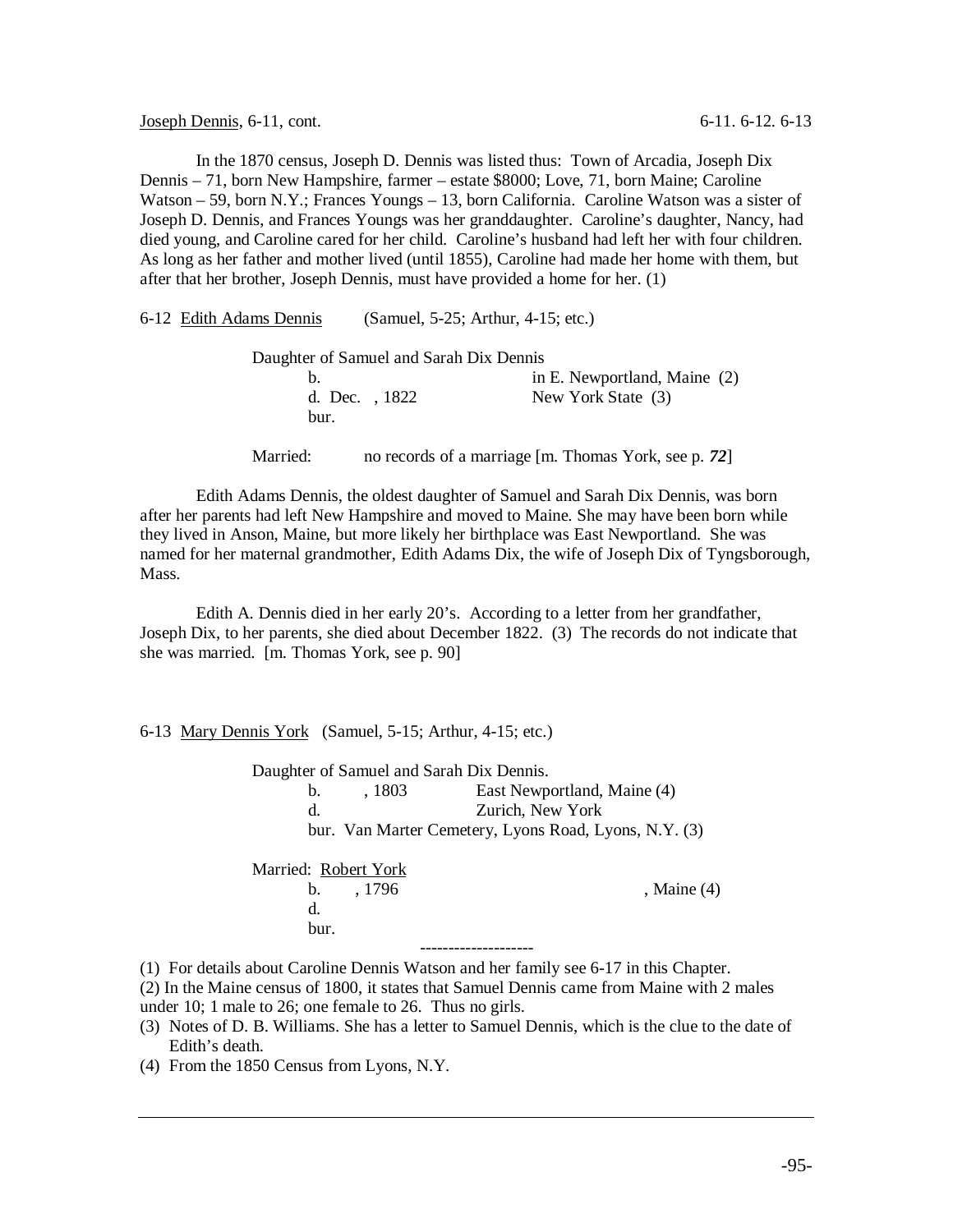| n of Mary Dennis and Robert York. (1) |                |                      |
|---------------------------------------|----------------|----------------------|
| x7-32 Samuel York                     | h.             | 1825, New York State |
| x7-33 Sarah York                      | $b_{1}$        | 1827, New York State |
| x7-34 Mary York                       | $\mathbf{b}$ . | 1829, New York State |
| x7-35 Hannah York                     | h.             | 1832, New York State |
| x7-36 Susan York                      | b.             | 1834. New York State |

Children of Mary

Mary Dennis was the second daughter, and the fourth child of Samuel and Sarah Dix Dennis. She was born after her parents had moved to East Newportland, Maine. By her third birthday, her parents had returned to New Hampshire where they lived for a short time on the farm in New Boston with her grandfather, Arthur Dennis, Sr. When the farm was sold, her father located in Bedford, N. H. for a few years, but by 1810 had returned to East Newportland, Maine, according to the census of that year. When Mary was twelve years old, her parents, along with other Maine families, moved into Wayne County, New York, and settled in the area known as Zurich.

x7-37 Robert York b. 1836, New York State

Mary Dennis married Robert York who was also born in Maine. (2) He was six or seven years older than Mary, and they may have been friends, or their families no doubt were, back in Maine. Robert and Mary Dennis York lived in Wayne County, near Zurich, where her parents and the other Maine families had settled. They were the parents of six children – four girls, and two boys – all born in New York. In the 1850 census from Lyons is found the following data: Robert York,  $54 - b$ . in Maine, estate, \$2000; Mary,  $47 - b$ . in Maine; Samuel,  $25$ ; Sarah,  $23$ ; Mary, 21; Hannah, 18; Susan, 16; Robert, 14; all born in New York State. It is interesting to note how the family names were repeated generation after generation. It seems strange that none of the older children had married and left home. Hannah York was eighteen years old in 1850 and three of the others were over twenty.

Mary Dennis York is buried in the Van Marter Cemetery, north of Lyons, N.Y. Although there is a tombstone marking her grave, the date of her death has not been learned. The condition of the Van Marter Cemetery makes it impossible to obtain data from the stones. Nothing more is known of her family, although the name "York" was a well known and respected one during the latter part of the nineteenth century in eastern Wayne County.

---------------------

(1) From the 1850 Census from Lyons, N.Y.

(2) 1850 Census Record from Lyons, N.Y.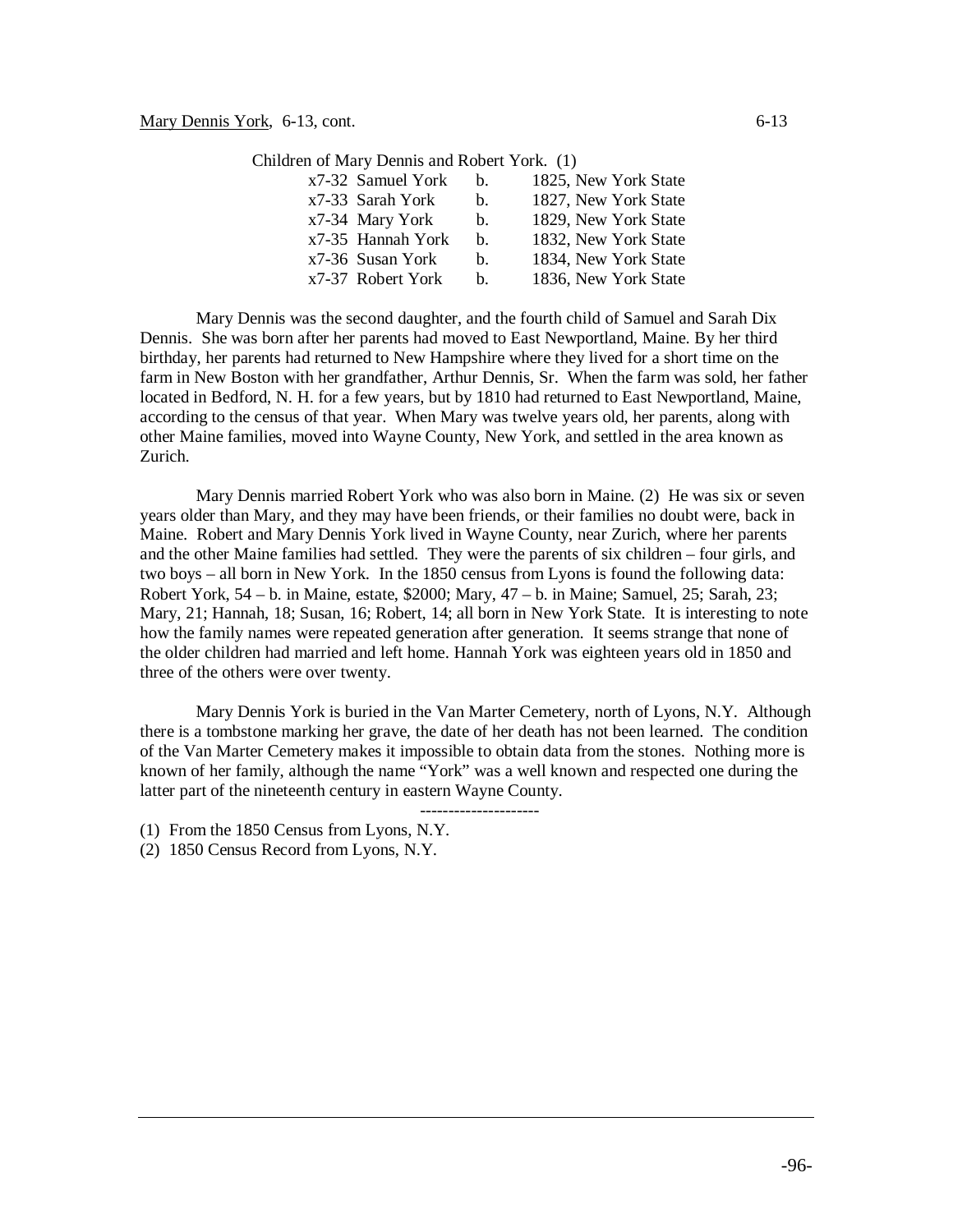```
Daughter of Samuel and Sarah Dix Dennis
      b. probably in Maine
      d.
      bur.
Married: Gilman Dennis (6-19) In May, 1821 (1)
      b. June 21, 1802 Bedford, N.H. (1)
      d.
      bur.
```
Children: none

The records at hand do not give the date of Lucy Dennis's birth. It appears, from a study of the births of her brothers and sisters, that she was the third daughter and the fifth child of Samuel and Sarah Dix Dennis. She was born during the years that her parents were moving back and forth from Maine to New Hampshire, which may account for the fact that her birth was not recorded. Her sister, Mary Dennis, was born in 1803 in Maine (2), and her brother, Frederick Adams Dennis, was born in 1809. Thus Lucy must have been born between these years. By 1806, her father had returned to New Boston, N.H., and in 1809, he was living in Bedford, N.H. This is about as close as it is possible to guess the place and date of her birth.

Lucy was a small child when her parents left New Hampshire and returned to Maine. They were living in East Newportland when the 1810 census was taken. Then five years later (1815), when she was still very young, her parents left New England for good and moved to New York State. Along with a number of other Maine families, they settled in the Zurich area in Wayne County. Sometime between 1818 and 1820, they were joined by Lucy's father's brother, Moses Dennis, and his family, from New Hampshire.

Thus, it was that Lucy met her first cousin, Gilman Dennis, who was the oldest son of Moses Dennis and Rhoda Sprague Dennis. The couple were married in May, 1821. (1) Gilman, born in 1802 in Bedford, N.H., (3) was nineteen, and Lucy was not more than sixteen or seventeen. They may have known each other as very young children, when Lucy's parents were in Bedford, N.H.

Lucy and Gilman Dennis located in the area around Zurich – south east of Sodus, and north of Lyons, N.Y. In 1835, after they bad been married fourteen years, they bought a farm east of Zurich in Township 13, lot no. 13, in the  $1<sup>st</sup>$  range of Townships. (4) Where they had lived before this, there is no way of knowing. But they did not keep this property for long, and on September 13, 1839, they sold their farm to Gilman's brother, Robert D. Dennis. (5) After this sale, they made no further purchases of land in Wayne County, and nothing more is known of them. Possibly, they joined some group of people who moved west. They apparently had no children. When they died and where they are buried is likewise not known.

------------------

- (1) Records of Demorris Boyd Williams from a Bible record.
- (2) 1850 census Record from Lyons, N.Y.
- (3) See Gilman Dennis (6-19)
- (4) Book of Deeds No. 18, Wayne County Clerk's Office, Lyons, N.Y.
- (5) Ibid Book No. 26, p. 366. Recorded 1839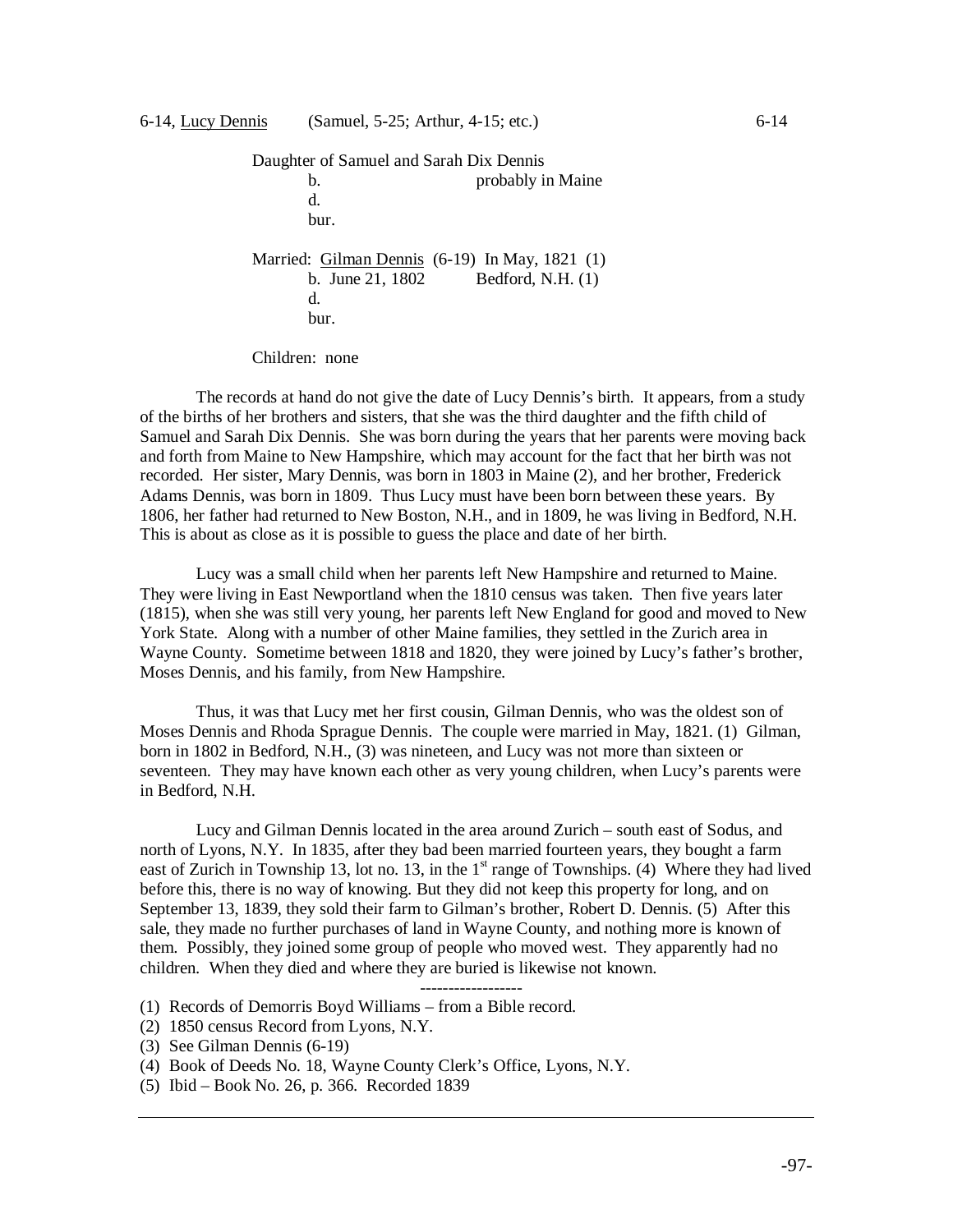| Son of Samuel and Sarah Dix Dennis                   |                                   |  |  |  |
|------------------------------------------------------|-----------------------------------|--|--|--|
| b. Mar. 12, 1809                                     | Bedford, N.H., possibly Maine (1) |  |  |  |
| d. Jan. 27, 1881                                     | Lyons, New York                   |  |  |  |
|                                                      |                                   |  |  |  |
| Married: Lydia Riggs (1)                             |                                   |  |  |  |
| 1809<br>b.                                           | in New Hampshire, (or New York)   |  |  |  |
| d.                                                   |                                   |  |  |  |
| bur.                                                 |                                   |  |  |  |
|                                                      |                                   |  |  |  |
| Children of Frederick A. and Lydia Riggs Dennis: (1) |                                   |  |  |  |
| x7-38 Margaret Dennis                                | b.1836                            |  |  |  |
| x7-39 Sarah Jane Dennis                              | b. 1838                           |  |  |  |
| x7-40 Lydia Dennis                                   | b.1840                            |  |  |  |
| x7-41 Lavina Dennis                                  | b.1843                            |  |  |  |
| x7-42 Emma (Sally) Dennis                            | b. 1845                           |  |  |  |

Frederick Adams Dennis was the sixth child and the third one of Samuel and Sarah Dix Dennis. "Adams" was his maternal grandmother's maiden name. She was Edith Adams Dix. Due to the moving about of his parents, some uncertainty exists over his birthplace, but it seems likely that he was born in Bedford, N.H. In 1809, his father paid taxes in Bedford, (2) and since Frederick was born early in that year, it can be assumed that he was born there. However, in the 1810 census, his father had returned to Maine and was living again in East Newportland. When Frederick was a lad of five or six (1815), his parents left Maine and moved to Zurich in Wayne County, N.Y. in the company of a half dozen or more Maine families. What a hard life it must have been, especially for the women, to move great distances like this with all of their earthly possessions, many with babes-in-arms, as well as other small children. If lucky, part of the journey might be made by boat, but otherwise it had to be made on horseback or on foot, or lumbering over rough roads (or no roads) in wagons drawn by oxen moving at a snails pace. It is difficult to imagine in this age of jet travel.

Frederick Adams Dennis grew up in the Zurich area. His two brothers were considerably older than he, but he had six sisters – three older and three who were younger. These facts may have had some bearing on his personality and his relationship with his family in later years. He married Lydia Riggs, who like himself was born in New Hampshire, and moved with her parents to Wayne County. The Dennises and the Riggs intermarried a number of times in the mid-1800's.

Frederick Dennis, like others of his family, was a farmer, but where he lived prior to 1843 is not known. In 1843, he bought twenty six acres of land in Township 13 in the Town of Lyons from his father, Samuel Dennis – then a man sixty seven years old. But for reasons that are not at all clear from the deeds, he returned this property to his father a year later. Then followed a succession of transactions between Frederick and his father, which became very unpleasant and involved, eventually ending up in the courts and a sheriffs sale of his father's possessions. (see Samuel Dennis, 5-25) What seems the unkindest blow of all was that

------------------------

(1) Records of Demorris Boyd Williams – from a Bible record.

(2) Bedford, N.H. Town Records, vol. 4, p. 111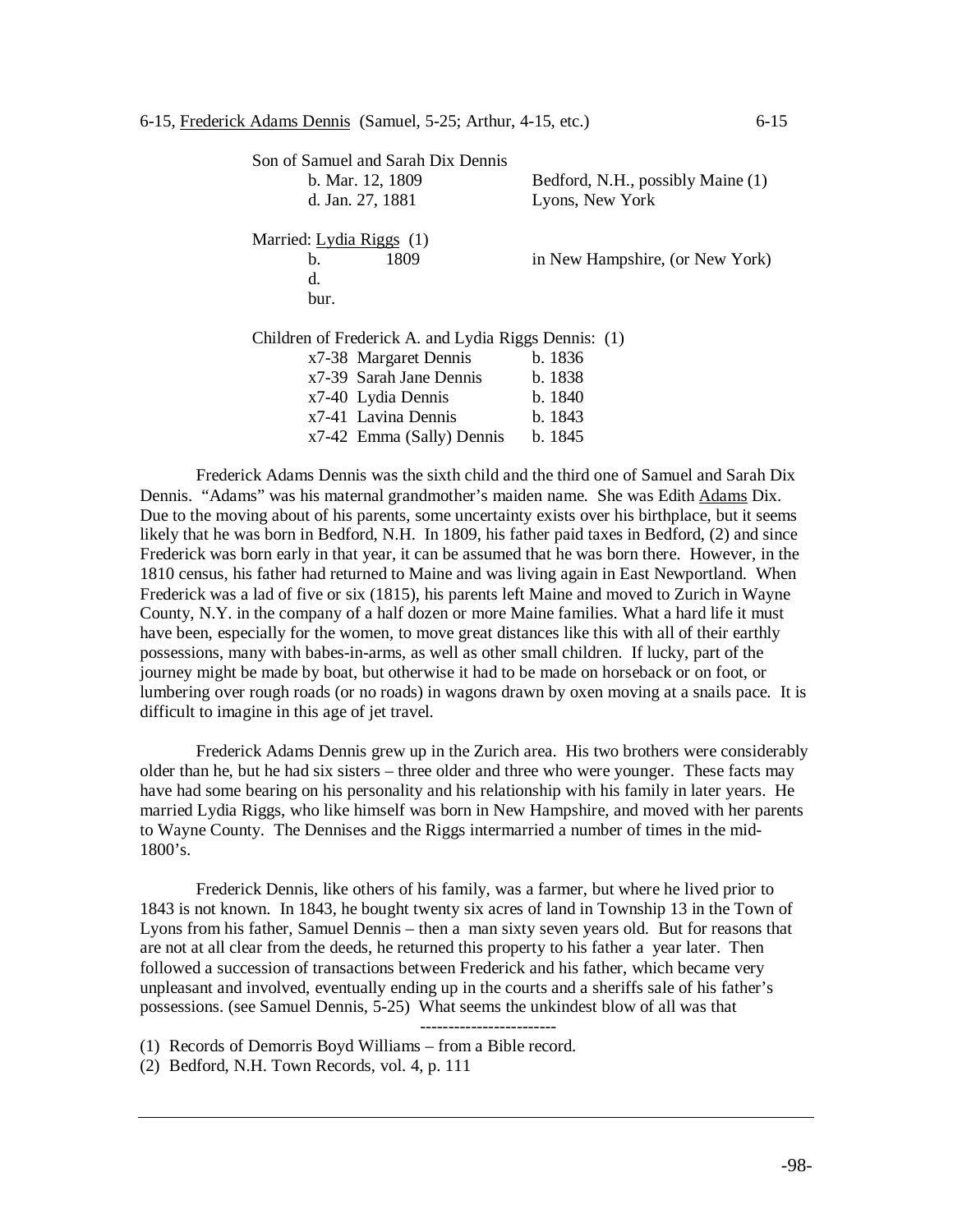Frederick A. Dennis, 6-15, cont. 6-15

Frederick's suit against his father was filed on Christmas day in 1852. The sheriff's sale took place on February 12, 1853 and the "premises were struck off to Frederick A. Dennis – he being the highest bidder". The deed was dated July, 1855, and was recorded in August, 1855. Frederick's father died the following December. Strained relations existed between Frederick Adams Dennis and the rest of the family ever after according to one member of the family. (1)

Frederick and Lydia Riggs Dennis were the parents of five children, all girls. What little is know of them is given here:

> Margaret, the oldest daughter married Warren Depew. In the 1860 census, they were living with her parents. They had one daughter, Eva Depew, born in 1857. Sarah Jane married Myron Snyder.

Lavina Dennis married Cody Burnett, and moved to Michigan. Lydia and Emma married men by the name of Sober, who were probably

brothers.

Frederick Adams Dennis was in the 1840, 1850, and 1860 census records in Lyons, New York. In 1840, the record reads thus:  $(2)$ 

> 1 male ten under 15; 1 male 30 under 40; 2 females under 5; 1 female 15 under 20; 1 female 30 under 40. (3)

In the 1850 census, the record was as follows:

Frederick Dennis, 41, born New Hampshire; Lydia, born N. H. (or N.Y.);

Margaret, 14; Sarah, 12; Lydia, 10; Lavina, 7; Emily, 5. Also William Bailey, 12; and Aaron Riggs, 26 (possibly Lydia's brother)

In the 1860 census:

Frederick Dennis, 55, born N.Y. (error); Hannah, 55 (who was she ? Was Lydia's name Hannah Lydia, or Lydia Hannah ? There is no record of a second marriage, and the 1870 census has it "Lydia") Emma, 15; Warren Depew, 32; Margaret, 28; Eva, 3, their daughter.

Frederick Adams Dennis died in 1881, at the age of seventy two. The date of Lydia's death is not known and neither is the place where they are buried. (4)

---------------------

- (1) Carlton Nehemiah Reynolds told this bit of family history to D. B. Williams. He was her uncle and a great nephew of Frederick A. Dennis, also was very knowledgeable about family history.
- (2) 1840 Census, Lyons, N.Y., p. 56
- (3) Who the male under 15 is, and the female over 15 is a mystery. The boy might be Frederick's sister, Caroline Watson's son. (see 6-17)
- (4) The records on all of this branch of the Samuel Dennis family are those of Demorris B. Williams. See appendix for her notes.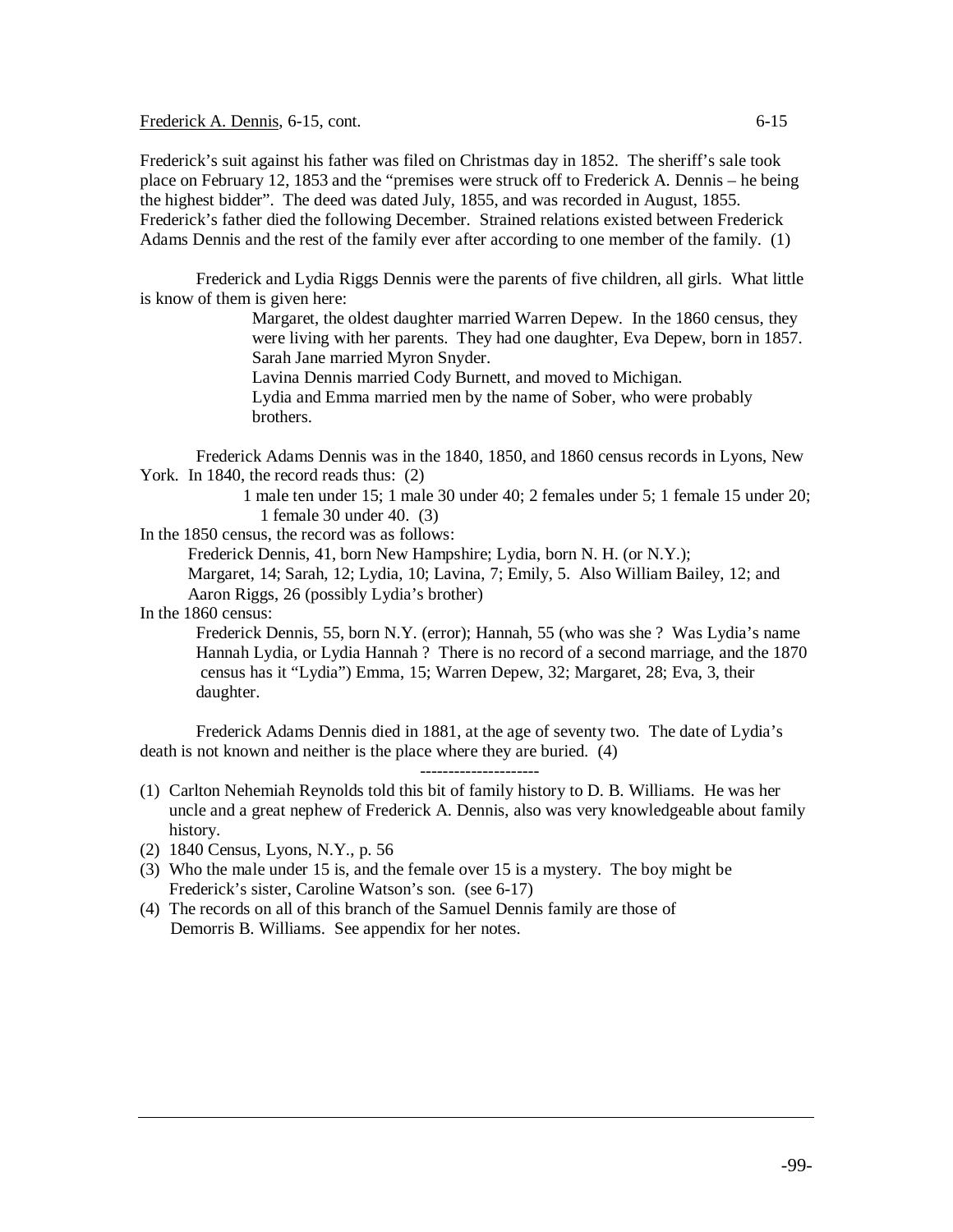6-16 Sally Dennis York (Samuel, 5-25; Arthur, 4-5; etc.) 6-16

Daughter of Samuel Dennis and Sarah Dix Dennis b. 1808/10 (1) Maine (E. Newportland ?) d. New York State bur. Married: Thomas York (2) b. d. Jan. 1, 1840 Zurich area, N.Y. age 46 (3) bur. Van Marter Cemetery (3) Children of Sally Dennis and Thomas York (2) x7-43 Jane York b. 1826 New York State x7-44 Thomas York b. 1830 New York State x7-45 Sarah York b. 1833 New York State x7-46 Mary York b. 1835 New York State x7-47 Eliza York b. 1838 New York State

x7-48 Catharine Walling York b. 1839 New York State

Sally Dennis, the seventh child and the fourth daughter born to Samuel and Sarah Dix Dennis, was born in Maine – probably in East Newportland. Her parents returned to Maine from New Hampshire either late in 1809 or early in 1810. They are in the 1810 Maine census. In 1815, or thereabouts , her parents left Maine and made their way across New Hampshire and Vermont, and then half way across New York State to the little settlement at Zurich, in Wayne County. They were accompanied on the journey by other Maine families – the Carlls, the Watsons, the Lanes, the Yorks, and others.

Sally Dennis grew up in the Zurich area where she met and married Thomas York, a brother of Robert York who had married her sister, Mary Dennis. She was married on or before 1823 according to an old letter from her grandfather, Joseph Dix. (4) In this case, she was a mere child of thirteen if her birthdate  $-1810 -$  is correct. But according to the census in 1850, she was forty two years old which would indicate that the year of her birth was 1808; however, in the 1860 census, her age is given as fifty. Since Robert York was born in Maine (1840 census), we may assume that Thomas was also born there and came with his parents when they settled in Wayne County, N.Y.

------------------

(1) U.S. Census for 1850 and 1860

(2) The records on all of this branch of the Samuel Dennis family are those of Demorris B. Williams. See appendix for her notes.

- (3) Wayne County Court House records, Surrogate Court, probably. This is my record. There may have been a grave stone, but the cemetery is an impenetrable jungle, or was when I tried to go there.
- (4) See Samuel Dennis, 5-25. Mrs. Williams has this letter in her possession. All data on the Yorks, and the census researches are the work of Mrs. Demorris Boyd Williams. It is quite probable that much more could be learned about this branch of the family if one cared to do the research.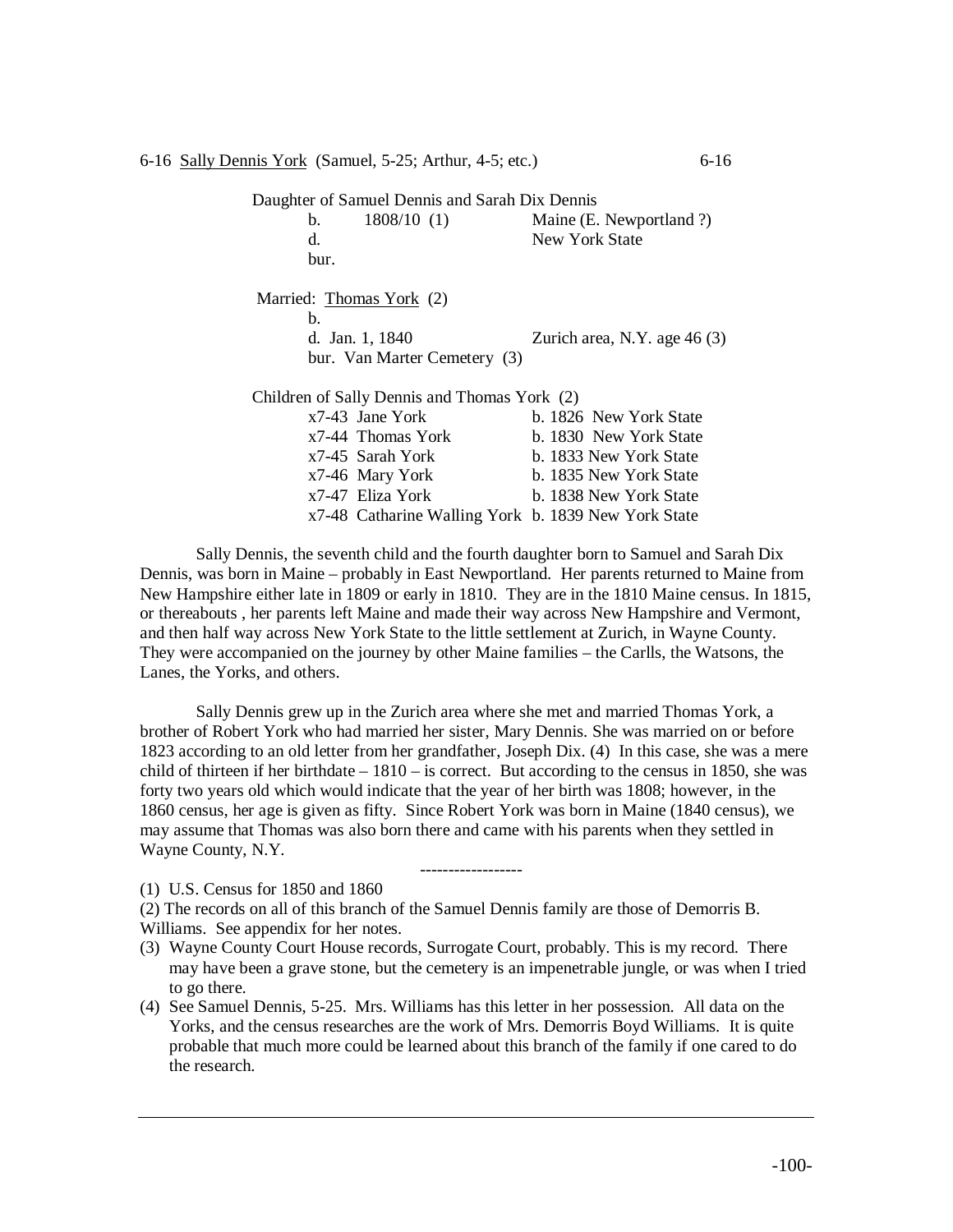## Sally Dennis York, 6-16, cont. 6-16

Thomas York died young – he was only forty six years old – on January 1, 1840, and is buried in the old Van Marter Cemetery north of Lyons. Sally apparently continued to live on the home farm. In the 1850 census, her estate is valued at \$3000. In 1860, her son, Thomas (29), is listed as head of the household, with his mother, Sarah, 50, born in Maine; and his sister, Jane, 30. There were others in the household, but what relationship they were to Sally is not clear: James York, 30, born in N.Y.; Sylvia, 30 – (Presumably James' wife); and Mary, 20. If this was Sally's daughter, Mary, she would have been 25, not 20.

When Sally Dennis York died, and where she is buried has not been learned at this point. Nothing has been researched about her family. The York name was a common name in the Eastern part of Wayne County in the late 1800's, and there were some prominent people who carried it -–notably Dr. George York of Newark, N.Y., who originally was from Rose, N.Y. (1)

----------------------

(1) In my childhood, Dr. George York was our family doctor, in fact he brought all of us into the world. My strongest memory of Dr. York is his little pink pills, violently wintergreen flavored. To this day I hate wintergreen. He always jollied my mother who was extremely nervous about our childhood ailments. Whenever he made a home visit, he made a bee line to the kitchen cupboard to see if there was a cherry pie, and helped himself liberally. He thought the water in our well was the best in the area, and frequently stopped when out on a call to fill a jug to take home with him. I remember him as a short "Santa Claus" of a man. (M.C.K.)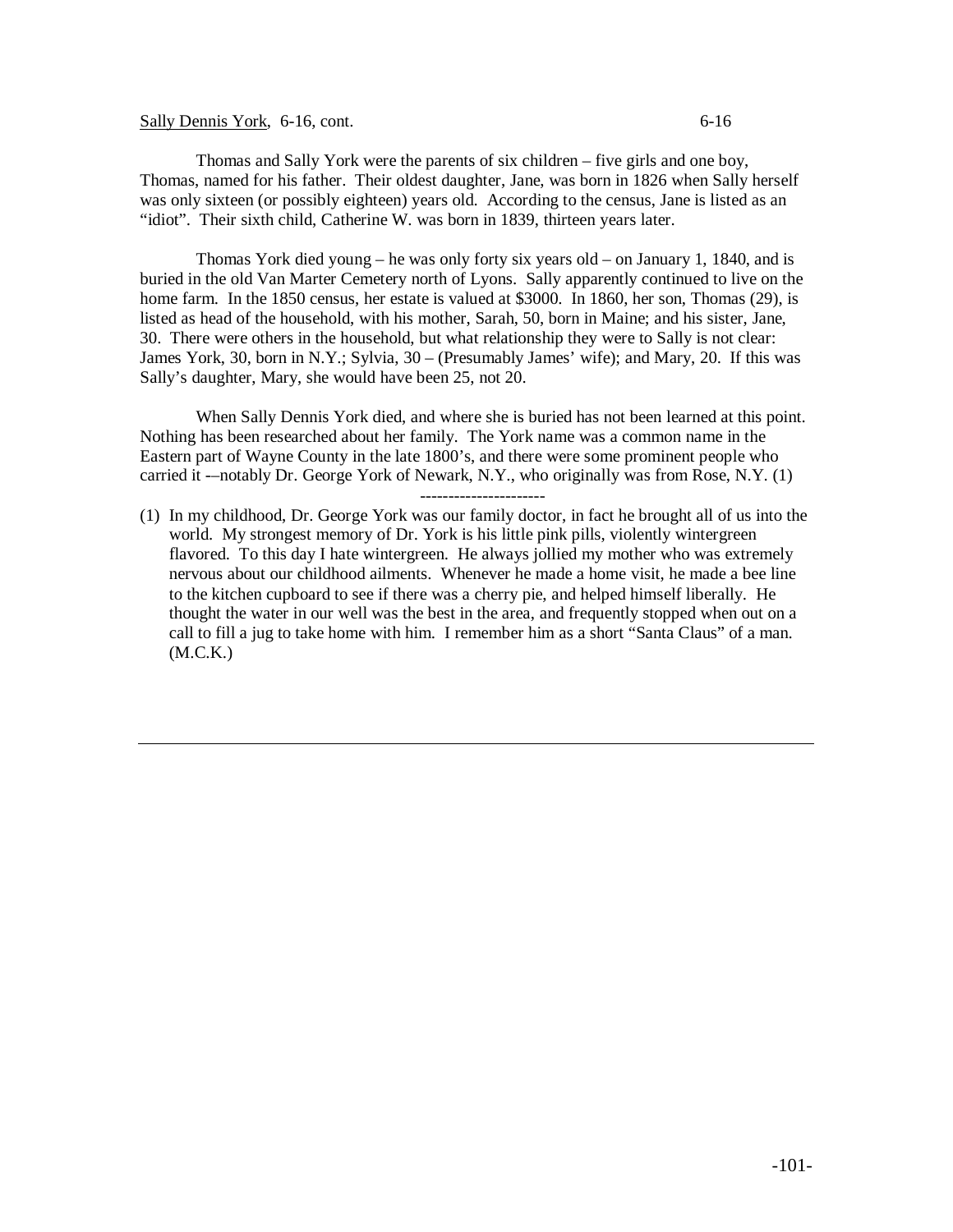| Daughter of Samuel (5-25) and Sarah Dix Dennis    |                                         |                                                    |
|---------------------------------------------------|-----------------------------------------|----------------------------------------------------|
| b. May 11, 1811                                   |                                         | in East Newportland, Maine (2)                     |
| d. July 27, 1872                                  |                                         | in Town of Lyons, N.Y. $(2)$ $(4)$ $(age 61-2-16)$ |
| bur.                                              | Zurich Cemetery, N.Y.                   |                                                    |
| Married: Lewis Watson in 1826 in Zurich area (2)  |                                         |                                                    |
| b. July 3, 1806                                   |                                         | in Mt. Vernon, Kennebec Co., Maine (1)             |
| d.                                                | in West Independence, Ohio (reportedly) |                                                    |
| b.                                                | Ohio                                    |                                                    |
| Children of Caroline Dennis and Lewis Watson: (2) |                                         |                                                    |
| 7-49 Sherburne Dudley Watson                      |                                         | b. July 4, 1828                                    |
| 7-50 Clarinda Watson                              |                                         | b. Nov. 24, 1830                                   |
| 7-51 Nancy Jane Watson                            |                                         | b. Sept.13, 1832, in Zurich, N.Y.                  |
| 7-52 Philinda Watson                              |                                         | b. Nov. 29, 1834                                   |

Caroline Frances, the fifth daughter and the eighth of nine children of Samuel and Sarah Dix Dennis, was born in East Newportland, Maine. When she was four years old, or thereabouts, her parents left Maine in the company of several other Maine families, to make their home in Wayne County, New York. They settled in the Zurich area and there Caroline and her brothers and sisters grew up.

In 1825, when she was but fifteen years old, Caroline Frances Dennis married Lewis Watson, also a former resident of Maine. Lewis was born in 1806 in Mt. Vernon, Kennebec County, Maine, the son of Dudley and Polly Sherburne Watson. Thus, he was about five years older than his wife, Caroline. He was a musician and taught vocal music. Caroline and Lewis Watson lived for a time in the Zurich-Lyons vicinity where in 1830 the census lists the family as: 1 male under 5; 1 male 20-30; 1 female 20-30 (Caroline was actually only 19).

Caroline Dennis and Lewis Watson were the parents of four children – one boy, Sherburne Dudley Watson, mentioned in the census; and three girls – Clarinda, Nancy Jane, and Philinda. "Lewis Watson did not prove to be a very good husband, and left Caroline with four small children (when he) went away, later finding another companion. He was alive in 1848 when his father, Dudley Watson died. It is a family tradition that he died in West Independence, Ohio, but I have been unable to confirm that," Mrs. Williams says. (3)

Caroline D. Watson lived with her parents, Samuel and Sarah Dix Dennis, after her husband left her according to the 1840 census. The census lists the family of Samuel Dennis thus: 1 male, 60-70; 2 females, 5 under 10; 1 female, 20 under 30; 1 female, 60-70. Caroline's youngest child, Philinda, was born in 1834. Caroline was still with her parents in the 1850 census, and here the children's names were given: Nancy Jane Watson, 17; Philemon Watson, 15. What became of the two older children is not mentioned. Caroline's brother, Frederick

- (2) Notes of Demorris Boyd Williams
- (3) Lewis Watson was Mrs. William's great grandfather. Her grandmother was Philinda Watson, the youngest child.

-----------------------

(4) Zurich Cemetery Record – Lyons, Museum, Lyons, N.Y.

<sup>(1)</sup> Vital Records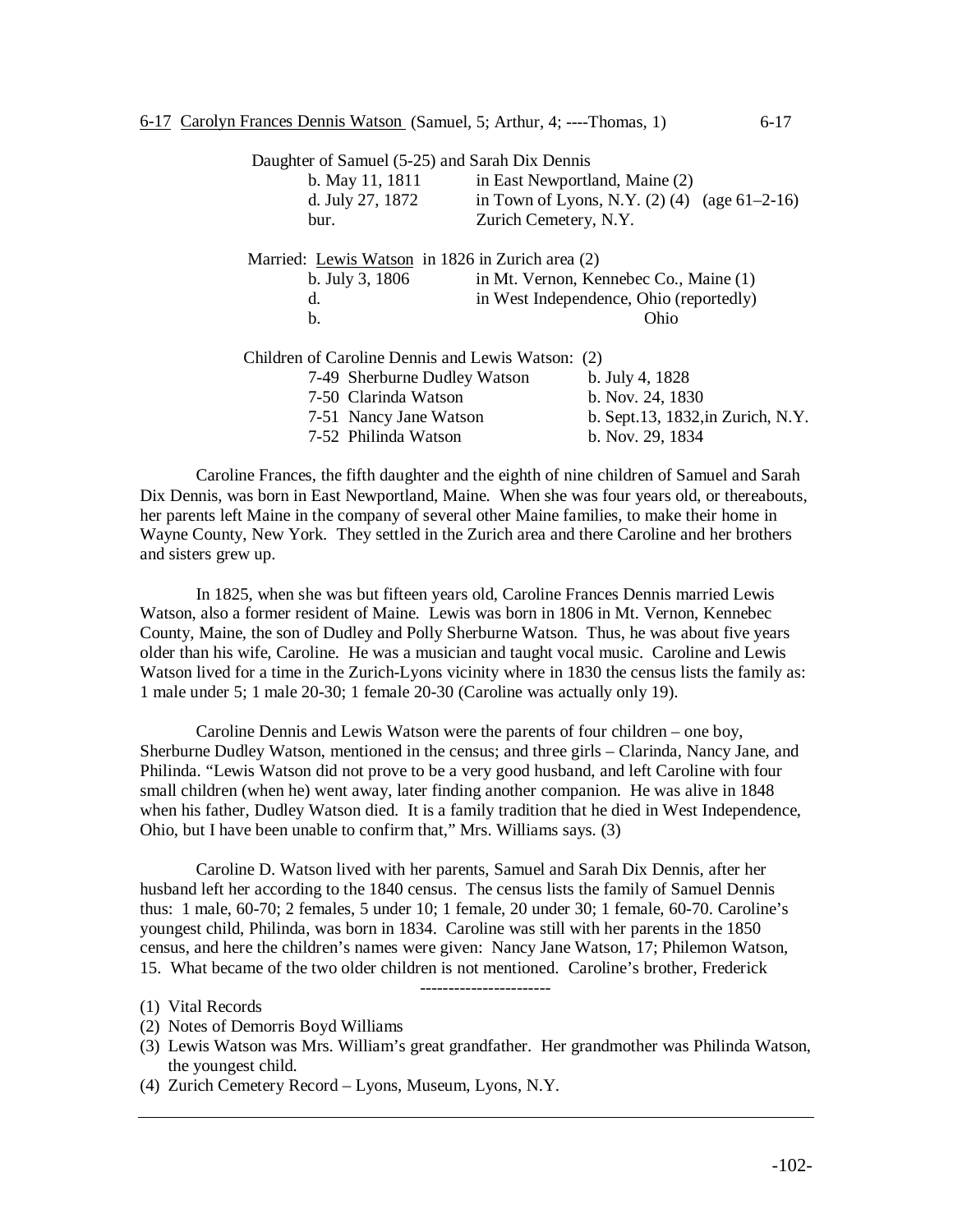6-17 Caroline Frances Dennis Watson, cont. 6-17,6-18

Adams Dennis, had an unaccounted for male in his household whose age bracket coincided with Sherburne Dudley Watson's in 1840. Possibly, Frederick took the boy. But, an unaccounted for girl, aged 15 to 20, in Frederick's family was too old to have been Caroline's daughter, Clarinda. Caroline's mother, Sarah D. Dennis, died in October 1850, and her father in December 1855. What became of her then is a question. In the 1870 census, however, she was living with her older brother, Joseph, and his wife Love Carll Dennis, (1) both of whom were seventy one years old, (Caroline was fifty nine). Living also in this family with Caroline Watson was her granddaughter, Frances Young, thirteen years old, whose mother, Nancy Jane Young had died in 1861.

Caroline Frances Dennis Watson died on July 27, 1872 at the home of her daughter, Philinda Watson Reynolds, in the Town of Lyons, when she was sixty one years old. Mrs. Williams writes of her great grandmother: "She was a lovely woman, I am told, and tried hard to bring up her little family, never marrying again. She is buried in the Zurich Cemetery, and her grave is marked by a large stone." (2)

-----------------

6-18 Eunice Dennis Gifford (Samuel 5; Arthur 4; John 3; John 2; Thomas 1)

Daughter of Samuel Dennis (5-25) and Sarah Dix Dennis (3) b. 1826 (4) in New York d. bur. Married: Lilly H. Gifford (5) b. 1820 (4) in Maine (4) d. in Michigan (4) bur.

Children of Eunice Dennis and Lilly H. Gifford:  $x7-53$  Emmaline Gifford b. 1841 in New York (4)

Eunice was the youngest of nine children and the sixth daughter born to Samuel and Sarah Dix Dennis. She was born after her parents had left Maine (1815) and located in the Zurich area in Wayne County, N.Y. Here she spent her childhood.

-------------------------

- (1) Caroline Watson's daughter, Philinda (or Philemon Reynolds) named her own daughter, Sarah Love Reynolds (Fox), after her aunt, Love Carll Dennis with whom she had lived as a girl.  $(D.B.W.)$
- (2) Mrs. Williams treasures several mementoes of her great grandmother, Caroline Dennis Watson. She says, "I have a small bureau that Lewis Watson made for his wife before her first baby was born, to keep baby clothes in. She gave it to Caroline E. Boyd (my mother), who was named for her. --- I have also a rocking chair, and a spool stand which belonged to her, as well as some lovely fine night caps."
- (3) Family Bible Records D. B. Williams
- (4) 1860 census record, Town of Arcadia, Wayne Co., N.Y.
- (5) From notes of Roy M. Brower in the Wayne Co. Museum, Lyons, N.Y. "Eunice mar. Lilly Gifford on May 2, 1855 in St. Louis, Mo." I question this.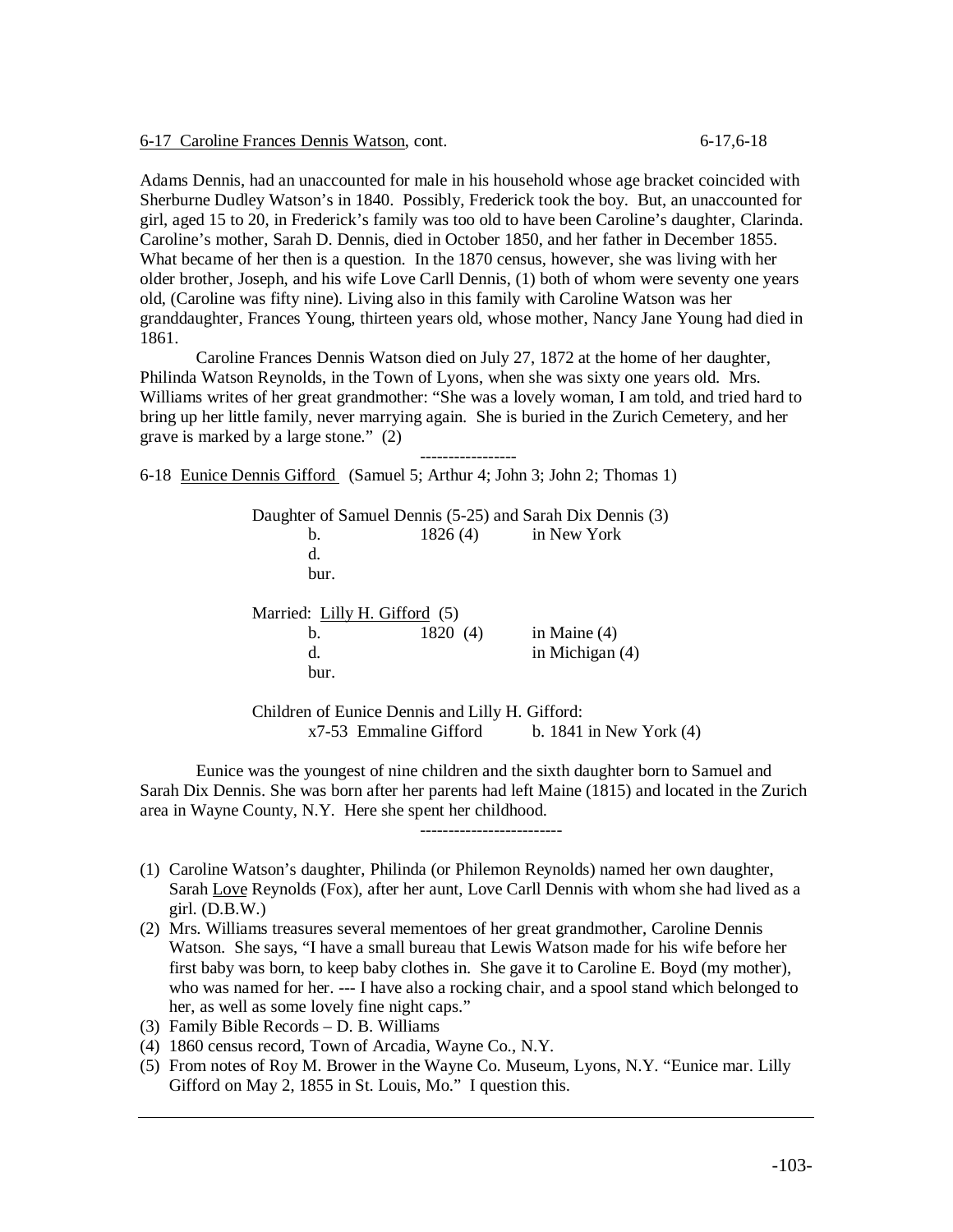#### 6-18 Eunice Dennis Gifford, cont. 6-18

She met and married Lilly H. Gifford who, according to the 1860 census from the town of Arcadia, N.Y., was born in Maine in 1820. His family must have been another of those numerous Maine families who settled in the Zurich area, although if Lilly was born in Maine, the Giffords did not come with the first families who had arrived about 1815. (1) Lilly, who was six years older than Eunice, was a blacksmith with an estate estimated at \$5000 in the 1860 census. They had one daughter, Emmeline, born in 1841, according to the census.

Very little is known of the Gifford family. Mrs. Williams says that Emmeline married a man by the name of Snyder, but who he was or where they lived has never been determined. She also stated that Lilly Gifford died in Michigan, but whether Eunice accompanied him is not clear. "I believe he went blind." Mrs. Williams adds. Presumably both died in Michigan and are buried there.

The census of 1860 mentions a number of other persons in the Gifford household. It lists a Laura Gifford –16 – born in Ireland. She could not have been a second daughter of Eunice and Lilly Gifford, and been born in Ireland. Mrs. Williams says, "I doubt if she is a sister or a niece of Lilly H. Gifford. I think it is just an error. I have only been told of one daughter, Emmeline, but perhaps Laura Gifford was some kind of relative, born in Ireland." The others mentioned are so varied that it may be possible they kept roomers, Mrs. Williams speculates.

(1) Wayne County Atlas says "the Dennis' and Carll's came to Sodus Section in 1815 from Maine."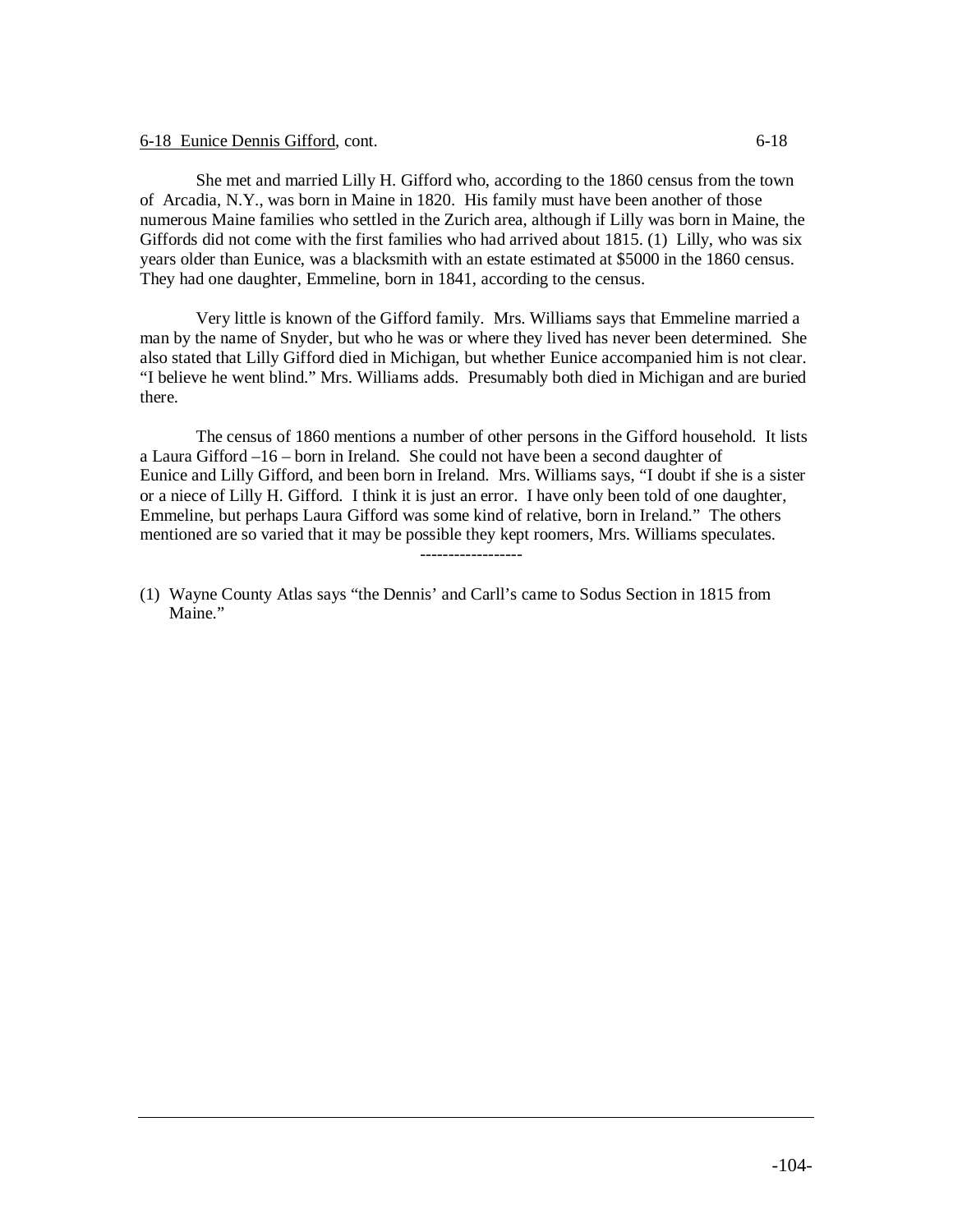| 6-19 Gilman Dennis 1802<br>m. Lucy Dennis (see 6-14)<br>6-20 Rhoda Dennis 1803<br>m. L. Janne                                                                                                                          |                                                                                                                                                                                                                                                                                                                                    |                                                                                                                                                       |  |
|------------------------------------------------------------------------------------------------------------------------------------------------------------------------------------------------------------------------|------------------------------------------------------------------------------------------------------------------------------------------------------------------------------------------------------------------------------------------------------------------------------------------------------------------------------------|-------------------------------------------------------------------------------------------------------------------------------------------------------|--|
| 6-21 Benjamin S. Dennis $1806 \rightarrow <  x7-55 $ Elizabeth R.<br>m. Z. Roby<br>m. P. Ford [Carll]                                                                                                                  | x7-54 Louisa Dennis *<br>1835<br>7-56 Albert Dennis * 1845<br>x7-57 Edward Dennis * 1847                                                                                                                                                                                                                                           |                                                                                                                                                       |  |
| x6-22 Rodney Dennis 1808-1817<br>x6-23 Ephriam Dennis 1810-1816                                                                                                                                                        |                                                                                                                                                                                                                                                                                                                                    |                                                                                                                                                       |  |
| x6-24 Ursula Dennis 1812-1817                                                                                                                                                                                          | 7-58 Louisa Dennis 1840 ---------<<br>m. J. Whitbeck<br>7-59 Spencer Dennis 1842<br>unmarried                                                                                                                                                                                                                                      | x8-28 Ella Whitbeck<br>1871; d. 1871<br>8-29 Isadore Whitbeck<br>1873, m. A. Cull<br>8-30 Dennis Whitbeck<br>1876, unmarried<br>8-31 Florence D. 1870 |  |
|                                                                                                                                                                                                                        | 7-60 Geo. W. Dennis 1845<br>m. E. Whiting                                                                                                                                                                                                                                                                                          | m. E. Jewitt<br>----<   m. E. Jewitt<br>8-32 Spencer D. 1875<br>m. M. Robert<br>8-33 Lenore D. 1879<br>m. H. Arnold                                   |  |
| $6 - 25$<br>Robert D. Dennis $1814 - <$<br>m. Elizabeth Roy                                                                                                                                                            | 7-61 Isadore Dennis 1848<br>m. A. Brower                                                                                                                                                                                                                                                                                           | 8-34 Roy M. Brower<br>1875<br>m. A. Carpenter<br>8-35 Taylor D. Brower<br>1881, unmarr.                                                               |  |
|                                                                                                                                                                                                                        | x7-62 Roy D. Dennis 1855                                                                                                                                                                                                                                                                                                           |                                                                                                                                                       |  |
|                                                                                                                                                                                                                        | d. 1856<br>x7-63 Sprague Dennis 1857                                                                                                                                                                                                                                                                                               |                                                                                                                                                       |  |
|                                                                                                                                                                                                                        | d. 1862                                                                                                                                                                                                                                                                                                                            | 8-36 Grace Reynolds                                                                                                                                   |  |
|                                                                                                                                                                                                                        | 7-64 Rhoda Dennis 1861 -----------<<br>m. W. Reynolds                                                                                                                                                                                                                                                                              | 1883<br>m. Riggs/Wrates<br>8-37 Satie Reynolds<br>1886<br>m. G. Parkhurst                                                                             |  |
|                                                                                                                                                                                                                        | 6-26 Fanny Dennis 1816 ------< $\begin{vmatrix} 7-65 & \text{Rhoda Leighton} \\ 1 & \text{Rhawa} \\ 1 & \text{Rhawa} \\ 1 & \text{Rhawa} \\ 1 & \text{Shaw} \\ 1 & \text{Smaw} \\ 1 & \text{Smaw} \\ 1 & \text{Smaw} \\ 1 & \text{Smaw} \\ 1 & \text{Smaw} \\ 1 & \text{Smaw} \\ 1 & \text{Smaw} \\ 1 & \text{Smaw} \\ 1 & \text{$ |                                                                                                                                                       |  |
| 6-27 Moses Dennis 1818 --------< $\begin{array}{r} x7-66 \text{ Apama Ella} \\ x7-67 \text{ Squire Alman} \\ x7-68 \text{ Carlton S.} \\ \text{m. Julia Way} \end{array}$<br>m. Julia Way 7-69 Flora Belle m. L. Tague | 1850<br>1860                                                                                                                                                                                                                                                                                                                       |                                                                                                                                                       |  |
|                                                                                                                                                                                                                        |                                                                                                                                                                                                                                                                                                                                    | 1867 ---------< x8-42 Carlton Tague                                                                                                                   |  |

# Chart 5. Three Generations of the Descendants of Moses Dennis (1779- ) (5-26) and Rhoda Sprague (1784-1841)

\* Children of Polly Ford Carll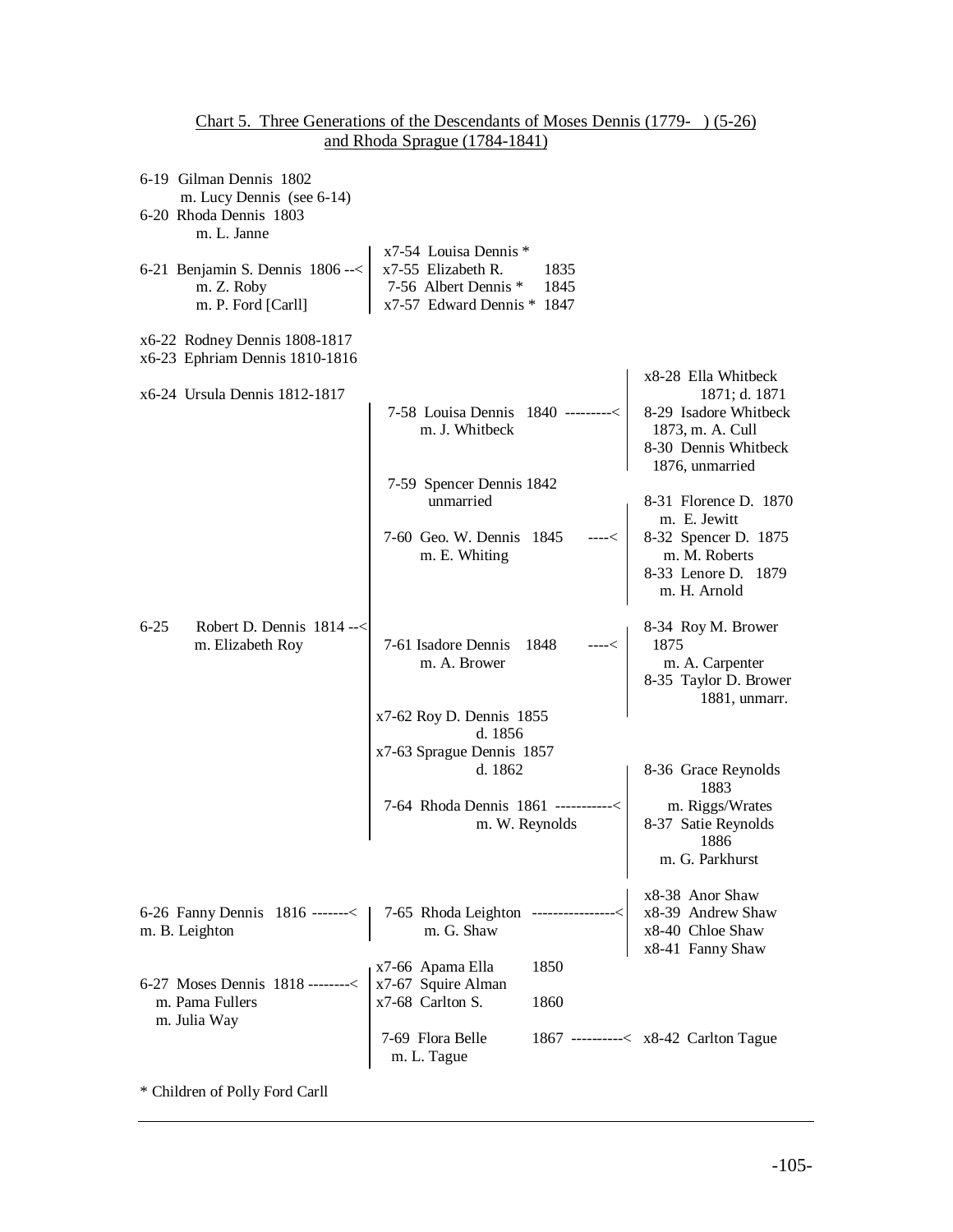## Chapter XI

### Sixth Generation

The Children of Moses and Rhoda Sprague Dennis

6-19 Gilman Dennis (Moses 5, Arthur 4, John 3, John 2, Thomas 1) Son of Moses Dennis (5-26) and Rhoda Sprague Dennis b. June 21, 1802 Bedford, N.H. (1) (2) d. Sept. 21, 1869 Cuyler, Cortland Co., N.Y. (3) bur. Cuyler, Cortland Co. (3) Married: Lucy C. Dennis (6-14) on May 13, 1821 (2) b. Maine or New Hampshire d. April 9, 1882 Cuyler, Cortland Co., N.Y. (3) bur. Cuyler, Cortland Co.

Children: none

Gilman Dennis, the oldest of the nine children of Moses and Rhoda Sprague Dennis, was born in Bedford, N.H. according to both the old Bible record, and the Vital Records of the Town of Bedford. Moses and Rhoda Dennis lived in New Boston, N.H., sharing a house with his parents (Arthur and Mary Goodhue Dennis) which Moses bought from his father before he was married (see Moses Dennis). However, before the birth of their first child Rhoda must have gone home to Bedford to be with her mother, Hannah Barnes Sprague, who, as "Aunt Sprague" was well known throughout the country side for her ministrations to the sick. (4) What a comfort it must have been to Rhoda to place herself in the hands of her competent and understanding mother, and what a joy this grandchild must have been to Hannah Sprague who had helped the babies of so many other mothers into the world. Rhoda was Hannah's oldest daughter and Gilman quite possibly was the oldest grandchild in the Sprague family.

For reasons we do not know Moses and Rhoda decided to locate permanently in Bedford, and in the fall after Gilman was born, Moses turned his New Boston mill property back to his father, Arthur Dennis. Thus, Gilman spent the first eight years of his childhood in Bedford in close association with his mother's Sprague relatives. Here a sister and three brothers joined the family circle.

However, in 1810 Moses Dennis exchanged some of his Bedford holdings for property in Weare, N.H., a small hamlet in a wooded sawmill section about fifteen miles northwest of Bedford. Although by trade, his father was a blacksmith, by 1811 the likelihood is that in Weare he turned to lumbering and milling. No doubt that Gilman, being the oldest son, worked with his father in the woods and the mill.

-------------

- (1) Vital Records of Bedford, New Hampshire
- (2) Dennis Family Bible Records in the possession of the author.
- (3) Notes of Roy M. Brower in Wayne Co. Museum, Lyons, N.Y. These have not been confirmed, but he was a responsible researcher and very knowledgeable about family history.
- (4) A glowing tribute to "Aunt Sprague" is found in the History of Bedford, New Hampshire on p. 1082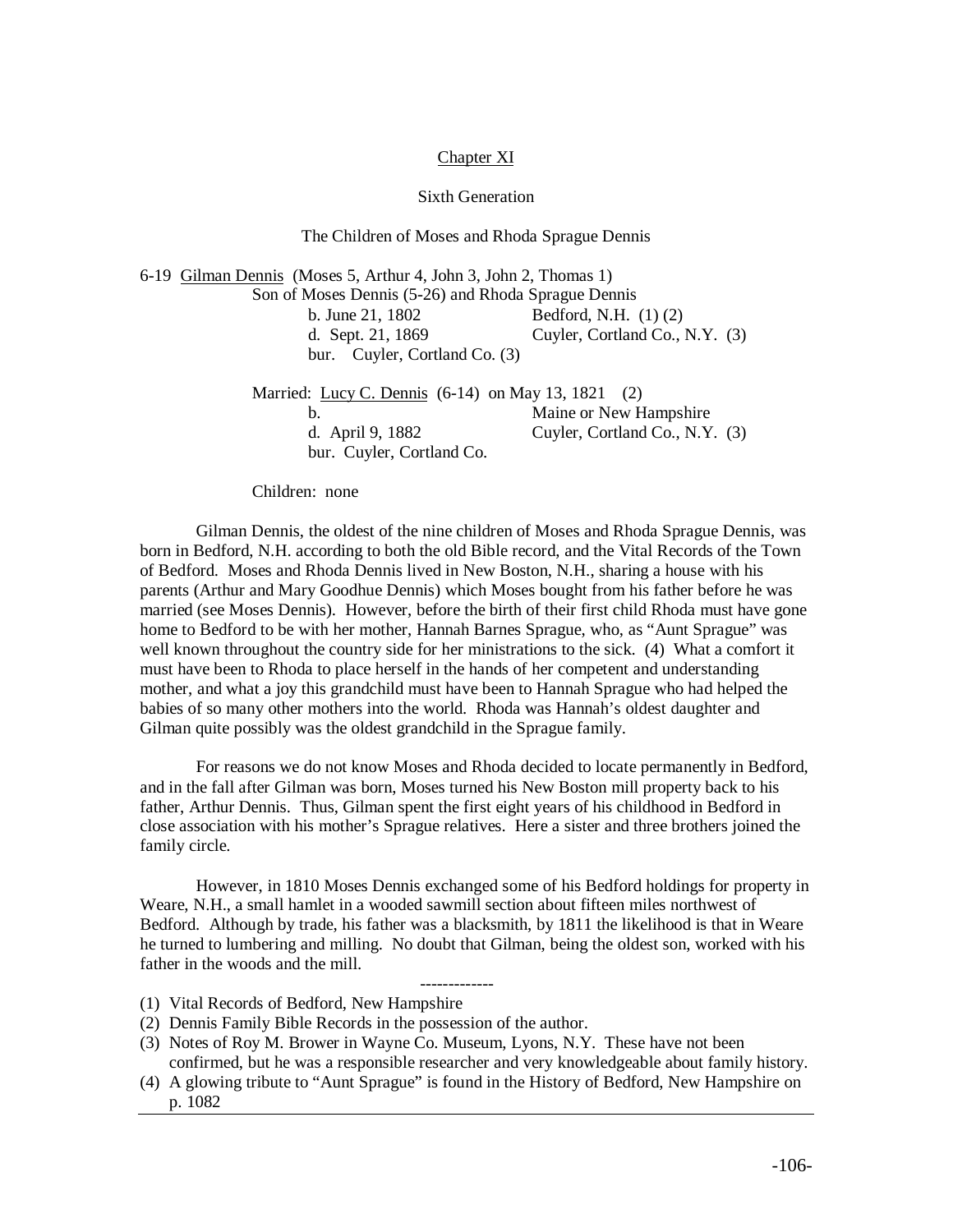#### 6-19 Gilman Dennis, cont. 6-19, 6-20

In 1818, when Gilman was 16 years old, Moses Dennis sold his properties in Weare, where they had lived on Paige Hill, and joined his brother Samuel (5-25) and other members of his family and friends in Wayne County in New York State. Moses never bought any property in Wayne County, but it can be assumed that he located near the others in the Zurich area. (see 5-25 and 5-26) (1)

Here Gilman became acquainted with and married his cousin Lucy Dennis, the daughter of Samuel and Sarah Dix Dennis. These young people may have known each other slightly as children because Lucy's father had returned to New Boston from Maine and lived for a few years with the children's grandparents - Arthur and Mary Dennis. However, Samuel moved his family to New York State about 1815 so that both Gilman and Lucy were young. They were married in May 1821 - he was not quite nineteen and Lucy a year or two younger (see Lucy Dennis, 6-14). One wonders what obstacles may have been put in their path by their respective families because of their propinquity, but these objections were pushed aside. However, the couple never had any children.

Where Lucy and Gilman lived during the early years of their married life cannot be determined, since they owned no property prior to 1835. Probably Gilman worked as a farmer or with some local lumbering operation as the area around Zurich was also wooded in those days. In 1835 Gilman and Lucy bought a farm west of Zurich (Township 13, lot 13). This property they kept only four years, then sold it to Gilman's brother Robert D. Dennis who lived on it for a number of years. (2), (3) (see Robert D. Dennis 6-25)

Lucy and Gilman Dennis eventually located in Cuyler, in Cortland County, New York. Here Gilman died in 1869 and is buried in Cuyler. Lucy outlived him by twelve years, and she too is buried in Cuyler, N.Y. (4)

6-20 Rhoda Dennis Janne (Jenny) (Moses 5, Arthur 4, John 3, John 2, Thomas 1 )

|                    | Daughter of Moses (5-26) and Rhoda Sprague Dennis |                                                       |  |
|--------------------|---------------------------------------------------|-------------------------------------------------------|--|
|                    | b. December 3, 1803                               | Bedford, N.H. (5) (6)                                 |  |
| d. August 26, 1822 |                                                   | New York $(7)$                                        |  |
| bur.               |                                                   |                                                       |  |
|                    |                                                   | Married: Lemuel Janne (Jenny) on November 5, 1820 (5) |  |
| b.                 |                                                   |                                                       |  |
| d.                 |                                                   |                                                       |  |
| bur.               |                                                   |                                                       |  |
| No children        |                                                   |                                                       |  |
|                    |                                                   |                                                       |  |

(1) Moses Dennis was not in Weare in 1819, and is listed in the 1820 census in Lyons, NewYork.

(2) Book of Deeds No. 18, p. Wayne County Court House, Lyons, N.Y.

(3) Book of Deeds No. 26, p. 366 Wayne County Court House, Lyons, N.Y. sale to R. D. Dennis

- (4) Records of Roy M. Brower in Wayne County Museum, Lyons, N.Y.
- (5) Dennis Family Bible Record, Louise Dennis Whitbeck's, now the author's.
- (6) Vital Records of Bedford, N.H
- (7) Rhoda Reynolds' Bible (the author's great, great aunt) gives the date as Aug. 28, 1822 D.B. W. has Aug. 26, 1822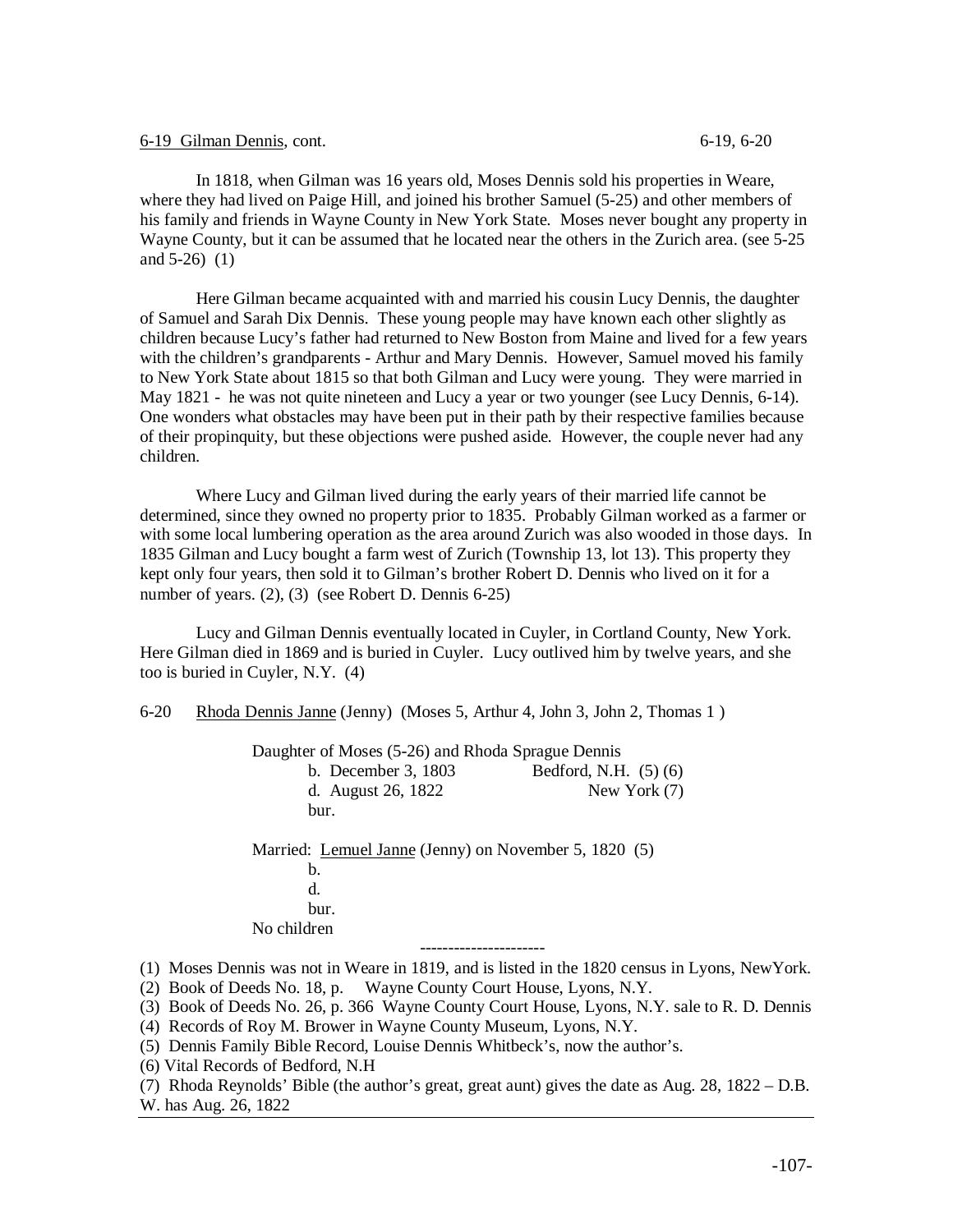6-20 Rhoda Dennis Janne, cont. 6-20, 6-21

Rhoda Dennis, the second child, and the oldest daughter of Moses and Rhoda S. Dennis, was born while her family lived in Bedford, N.H. Like her older brother, Gilman, she spent her early childhood in Bedford, where her Sprague grandparents lived, and was no doubt a great favorite of her grandmother, who was know to all as "Aunt Sprague". While in Bedford three more brothers were born, and Rhoda was old enough to have had some share in the care of these little fellows.

In 1810 when she was seven years old, her father moved to Weare, N.H. where the family lived about eight years. Then in 1818, Moses Dennis moved his family to Wayne County, New York where she found many cousins and family friends of earlier days. Rhoda was about fifteen years old at the time.

In Wayne County, probably in the Zurich area, Rhoda Dennis met and married Lemuel Jenne (Jenny) on November 5, 1820 (1) when she was not quite seventeen. Rhoda's and Lemuel's life together was short-lived for Rhoda died in August, 1822, three months before her nineteenth birthday, and less than two years after her marriage. The couple had no children and she may have died in child birth as so often happened. Where she was buried, in fact, where she and her husband lived is not known. Her death must have been especially hard for her parents who had lost three younger children a few years earlier – (Ephriam in 1816; Rodney in March, 1817; and Ursula in October, 1817). "Sic transit gloria mundi".

6-21 Benjamin Sprague Dennis (Moses 5, Arthur 4, John 3, John 2, Thomas 1)

 Son of Moses Dennis (5-26) and Rhoda Sprague b. March 1, 1806 Bedford, N.H. (1), (2) d. May 23, 1848 Zurich, New York (3) age 42 years,2 mo.,23 das. bur. Zurich Cemetery, Wayne Co., N.Y. (3)

1<sup>st</sup> Married: Zillah Jane Roby (2) b. February 11/12, 1812 (3) d. February 9, 1841 (3) (age 28 yrs., 11 mo., 28 das.) bur. Zurich Cemetery

2<sup>nd</sup> Married: Polly M. Ford on March 2, 1842 (4) b. 1820 in Connecticut (5) d. (killed by lightning) (6)

Children of Benjamin Dennis and Zillah Jane Roby  $x7-55$  Elizabeth R. Dennis b. July 13, 1835 (7) -----------------

(1) Dennis Family Bible Record, Louisa Dennis Whitbeck's, now the author's.

(2) Vital Records of Bedford, N.H.

(3) Zurich Cemetery Gravestone record

- (4) Notes of Roy M. Brower in Wayne County Museum, Lyons, New York
- (5) Wayne County census record for 1860.

(6) My mother, Isadore Whitbeck Cull, repeated this tale as told by her mother.

(7) Guardianship Papers is Surrogate Court, Lyons, N.Y. The "R" probably was "Roby".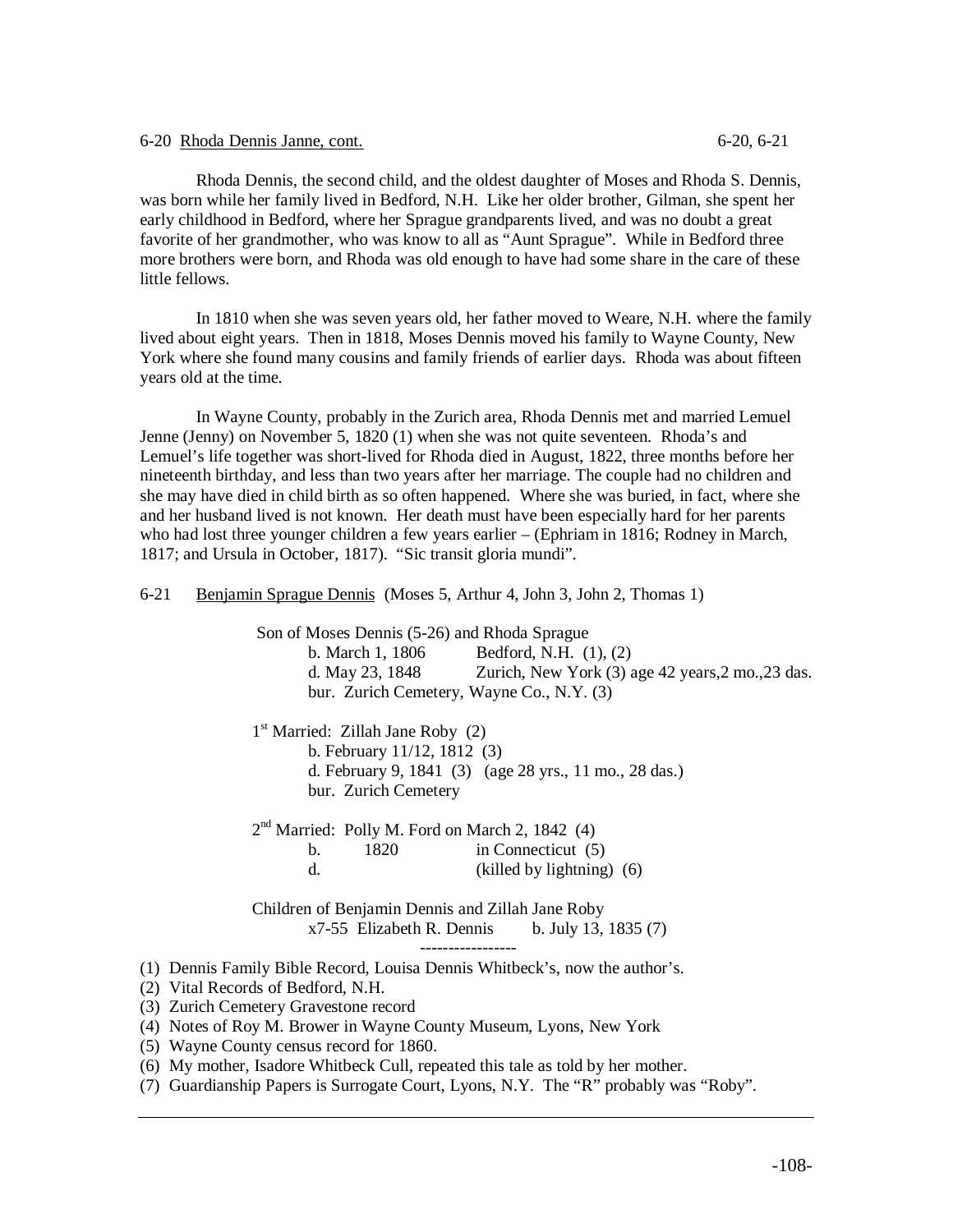6-21 <u>Benjamin Sprague Dennis</u>, cont. 6-21

| Children of Benjamin S. Dennis and Polly M. Dennis (1) |                                |             |                               |  |  |  |  |  |
|--------------------------------------------------------|--------------------------------|-------------|-------------------------------|--|--|--|--|--|
|                                                        | x7-54 Louisa E. Dennis         |             | b. May, 1843; d. Nov. 2, 1843 |  |  |  |  |  |
|                                                        |                                |             | age 6 mo. $(2)$               |  |  |  |  |  |
|                                                        | 7-56 Albert Ford Dennis        | $h_{\cdot}$ | 1845 Wayne County             |  |  |  |  |  |
|                                                        | x7-57 Edwin (Edward) Dennis b. |             | 1847; d. young                |  |  |  |  |  |

Moses and Rhoda Sprague Dennis named their third child Benjamin Sprague after her father. He was born in Bedford, N.H. where the family had been living since 1802. Bedford was Rhoda's home and during the years from 1802 to 1810, the two families were closely associated in business transactions. (see Moses Dennis, 5-26) No doubt little Benjamin received more than his share of his grandmother Sprague's affection – she who as "Aunt Sprague" was known to the country side around for her love and care of the newborn, the sick and the dying. (3)

In 1810, when Benjamin was four years old, his father moved the family to Weare, N.H. where he worked for a time at his blacksmith trade. In 1814, they lived in a section of Weare known locally as Paige Hill. (see Moses Dennis, 5-25) However, things must not have gone well for Moses Dennis, and reports from his brother and sisters in New York State must have induced him to sell his property in Weare – which he did in 1818 – and move to Wayne County, N.Y. Benjamin was twelve years old at the time. Where Moses Dennis settled in Wayne County we do not know since he bought no property there, but it seems likely that he settled among his relatives and friends in the Zurich area, north of Lyons. Moses Dennis was living in the Lyons area when the 1820 census was taken.

Benjamin S. Dennis married Zilla Jane Roby, the daughter of Samuel Roby, who very likely was the same Samuel Roby whose property adjoined that of Moses Dennis back in Bedford, N.H. (4) Many families from New Hampshire and other parts of New England came to Western New York State after the War of 1812, when it became safe to settle there – the Dennises, Lanes, Carlls, the Robys, and others.

Benjamin and Zillah lived in the Zurich area, where they bought and sold considerable property between 1838 and 1840. They had one daughter, Elizabeth R. Dennis, born on July 13, 1835 (5). But their married life was cut short by the untimely death of Zillah on February 9, 1841, when she was only "28 years 11 months and 28 days" old. (6) She is buried in the Zurich cemetery, and her grave is marked by a stone erected by her brother, Stephen B. Roby (7), so it says. One wonders if her husband was unable to afford a marker, or if strained relations existed between Benjamin and his brother-in-law which explains why the stone should be so plainly marked.

### -------------------

- (1) Records of D. B. Williams. Source was her family, probably.
- (2) Zurich Cemetery Record in the Wayne County Museum, Lyons, N.Y.
- (3) "Hist. of Bedford, N.H." has an article on "Aunt Sprague" on p. 1082
- (4) see Moses Dennis 5-26, deed in Nashua Co., Book 76, p. 560
- (5) Guardianship Papers in Surrogate Court, Lyons, N.Y. The "R" probably was "Roby"
- (6) Gravestone Record, Zurich Cemetery, Wayne County, N.Y.
- (7) Stephen B. Roby, the son of Samuel and Mary Roby, was born in 1817 in New York State. Stephen Roby married Edith Dennis, the daughter of Joseph Dix Dennis and Love Carll Dennis (see 6-11, 7-24)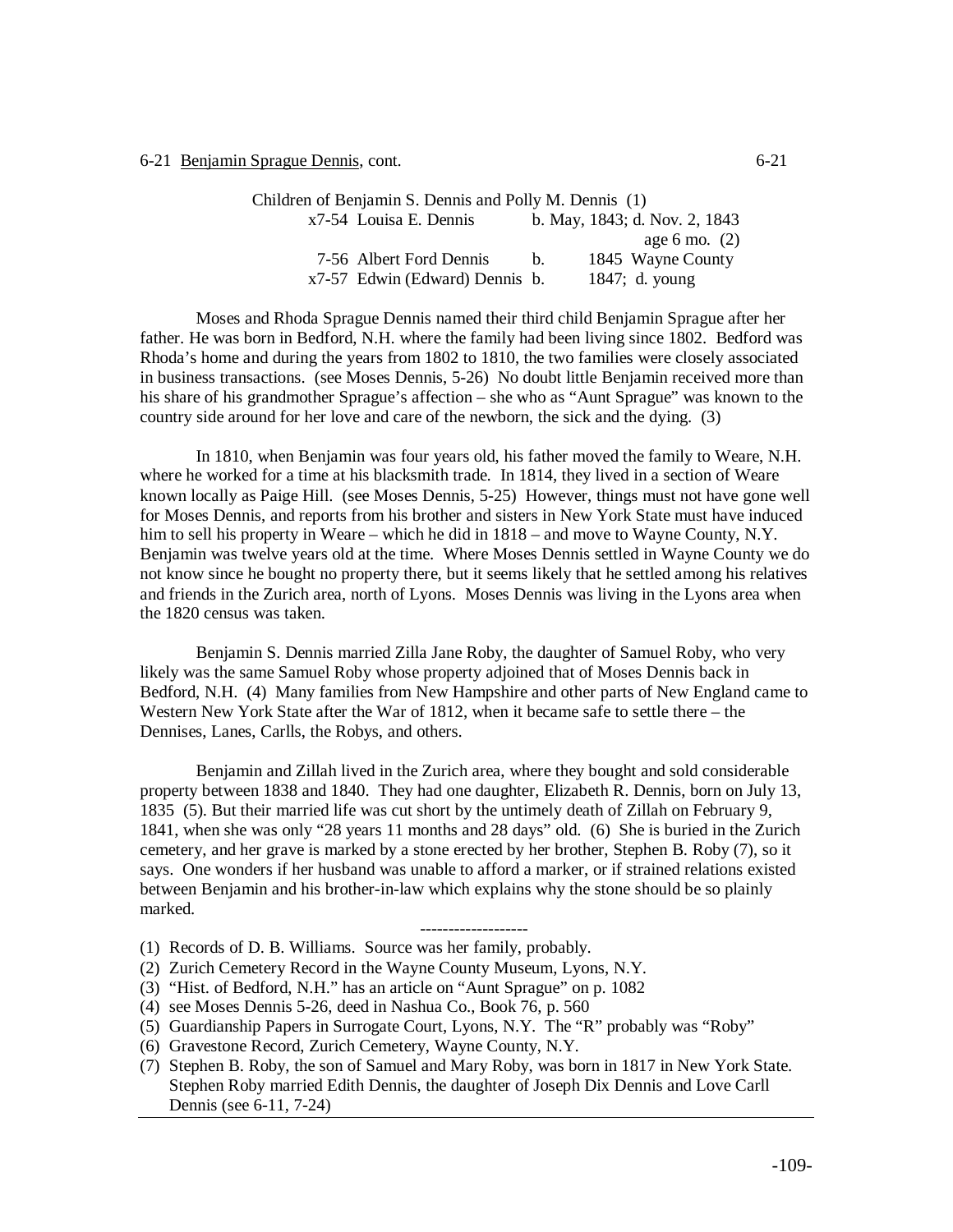# 6-21 Benjamin Sprague Dennis, cont. 6-21

Benjamin's mother, Rhoda Sprague Dennis died less than two months after Zillah's death (March 1841), and is buried on the same lot in the Zurich cemetery. It raises all sorts of questions; did the two women die from some disease which they both had ? Had Rhoda made her home with Benjamin ever since her husband, Moses Dennis, died which was sometime between 1820 and 1830? Or had Zillah been sick and Benjamin's mother come to take care of her and her family? (He was her oldest son).

Benjamin Dennis remarried – his second wife was Polly M. Ford. They had three children: Louisa E. Dennis, born in May, 1843, but died on November  $2<sup>nd</sup>$ , 1843 when only six months and ten days old; Albert F. Dennis, born in 1845; and Edwin Dennis, born in 1847, who also died as a young boy. Thus, they raised but one of their children – Albert F. Benjamin continued to live in the Zurich - South Sodus area. He, in fact, sold land to his younger brother, Robert D. Dennis in 1844. (1)

Benjamin Sprague Dennis died at the age of forty two (2 mo. and 23 days) on May 23, 1848, and is buried on the lot with his first wife, his mother, and his daughter Louisa E. in the Zurich Cemetery, where the graves are marked with substantial stones. His widow, Polly M. Dennis, and a number of close relatives were made the guardians of Benjamin's daughter, Elizabeth R. Dennis, who was left an orphan at the age of twelve by her father's death. "The said Polly M. Dennis, Samuel Roby, Robert D. Dennis and Moses Dennis reside in Lyons afsd. and Armanda Sprague in Arcadia, and are the only male relatives residing in said county, except your petitioner (Stephen B. Roby) who is her maternal uncle. Dated June 2, 1848" (2)

Polly Ford Dennis later married Enoch Carll, a neighbor, whose first wife Ann had died in 1852. In the 1860 census: "Enoch Carll, 51 – born Maine; Polly, 40 – born Connecticut; Lydia, 5; Clarence J., 2." This would indicate that Enoch and Polly M. Carll had at least two children. (3) Clarence J. Carll died November 2, 1861 at the age of 4 years and is buried in the Zurich Cemetery. (4) Nothing more than what is given above is known of Elizabeth R. Dennis.

### ----------------------

- (1) Book of Deeds No. 43, p. 423, Wayne County Co. House, Lyons, N.Y.
- (2) Guardianship papers in Surrogate Court, Lyons, N.Y.
- (3) The author's grandparents were well acquainted with Enoch and Polly (Pop) Carll, in fact family tradition has it that "Pop" Carll was the means by which John Whitbeck and Louisa Dennis met (see 7-58). John Whitbeck had worked in the sawmill for a neighbor of the Carlls – Mr. Catlin. Pop Carll was, of course an aunt by marriage to Louisa Dennis, she being the daughter of Robert D. Dennis, who was a brother of Polly's first husband, Benjamin Dennis.
- (4) Zurich Cemetery Records, Wayne Co. Museum, Lyons, N.Y.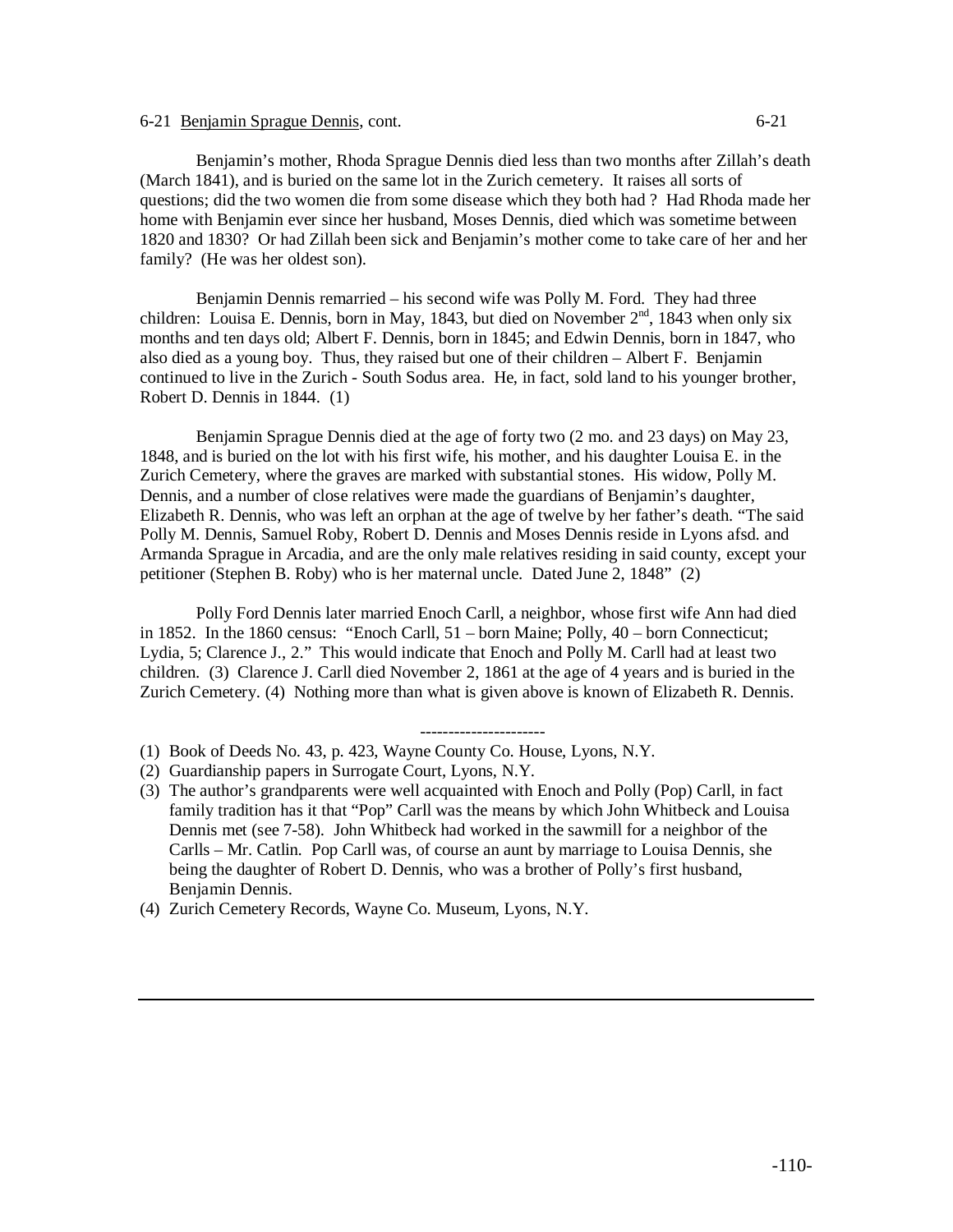|                                               | Son of Moses (5-26) and Rhoda Sprague Dennis       |                                             |  |  |  |  |  |
|-----------------------------------------------|----------------------------------------------------|---------------------------------------------|--|--|--|--|--|
|                                               | b. August 24, 1814                                 | Weare, New Hampshire (1)                    |  |  |  |  |  |
| d. December 21, 1889                          |                                                    | S. Sodus, New York (1)                      |  |  |  |  |  |
|                                               | bur. Zurich Cemetery (2)                           |                                             |  |  |  |  |  |
| Married: Elizabeth Roy on January 1, 1839 (1) |                                                    |                                             |  |  |  |  |  |
|                                               | b. January 11, 1820                                | Town of Galen, Wayne Co., N.Y.              |  |  |  |  |  |
| d. April 26, 1900                             |                                                    | Wallington, N.Y. $(1)$                      |  |  |  |  |  |
|                                               | bur. Zurich Cemetery (2)                           |                                             |  |  |  |  |  |
|                                               | Children of Robert D. Dennis and Elizabeth Roy (1) |                                             |  |  |  |  |  |
|                                               | 7-58 Louisa Dennis                                 | b. Nov. $10,1840$ , Roy Home in Galen $(1)$ |  |  |  |  |  |
|                                               | 7-59 Spencer Dennis                                | b. Nov. 27,1842, Twsp. of Lyons             |  |  |  |  |  |
|                                               | 7-60 Geo. Washington Dennis                        | b. February 22, 1845                        |  |  |  |  |  |
|                                               | 7-61 Urania Isadore Dennis                         | b. June 10, 1848                            |  |  |  |  |  |
|                                               | x7-62 Roy D. Dennis                                | b. April 23, 1855 - d. Mar. 10, 1856        |  |  |  |  |  |
|                                               | x7-63 Sprague A. Dennis                            | b. April 26, 1857 - d. Mar. 27, 1862        |  |  |  |  |  |
|                                               | 7-64 Rhoda Belle Dennis                            | b. December 12, 1861                        |  |  |  |  |  |

Robert Densmore Dennis, the seventh child and the  $4<sup>th</sup>$  son of Moses and Rhoda Sprague Dennis, was born in Weare, N.H. where his parents had moved in 1810. There they lived on Paige Hill where his father may have carried on his blacksmith trade, but since the area was heavily wooded, he more than likely engaged in lumbering and sawmilling. (3)

Babies were no novelty in the Moses Dennis family, one having arrived regularly at two year intervals from 1802 to 1818. Robert's birth was followed in two years by the birth of a sister, Fanny, and four years later by Moses Dennis,  $Jr -$  the last of the flock. The middle name – Densmore – probably that of a family friend, is found on many old family deeds and documents (4). While in Weare, Moses and Rhoda lost three children – Ephriam died in May 1816 – age six years; Rodney died in March 1817 at the age of nine; and Ursula died in October, 1817 at the age of five and one half years. (1) Since these children were next older than Robert, it left a gap of eight years between Robert and Gilman. Thus, Robert, Fanny and Moses were almost like a second family.

The death of their children may have been part of the reason Moses and Rhoda Dennis decided to leave Weare. At any rate, when Robert was about four years old, his father sold his property there (1818), and joined his brother and sisters in Wayne County, N.Y. (5) It must have been a long, hard journey by ox team and wagon from southern New Hampshire to central New York State, with a four year old, a two year old and a baby expected in July. Of course, their daughter, Rhoda was a young lady of fifteen and a great help to her mother, no doubt. Where Moses and Rhoda settled is not clear since he never bought property in New York State, but it is quite certain they located north of Lyons in the Zurich area where all of the children are to be found a few years later.



- (1) Dennis Family Bible
- (2) Cemetery Gravestone Record
- (3) Weare was still a sawmill area in 1950's from Demorris B. Williams' notes
- (4) The name is sometimes spelled "Dinsmore" on the old deeds.
- (5) These were: Samuel Dennis 5-24, Fanny Dennis Lane 5-29, Mary Dennis Henderson 5-21 all lived near Lyons, N.Y.; Lucy Dennis Cummings 5-27 lived near Phelps, N.Y.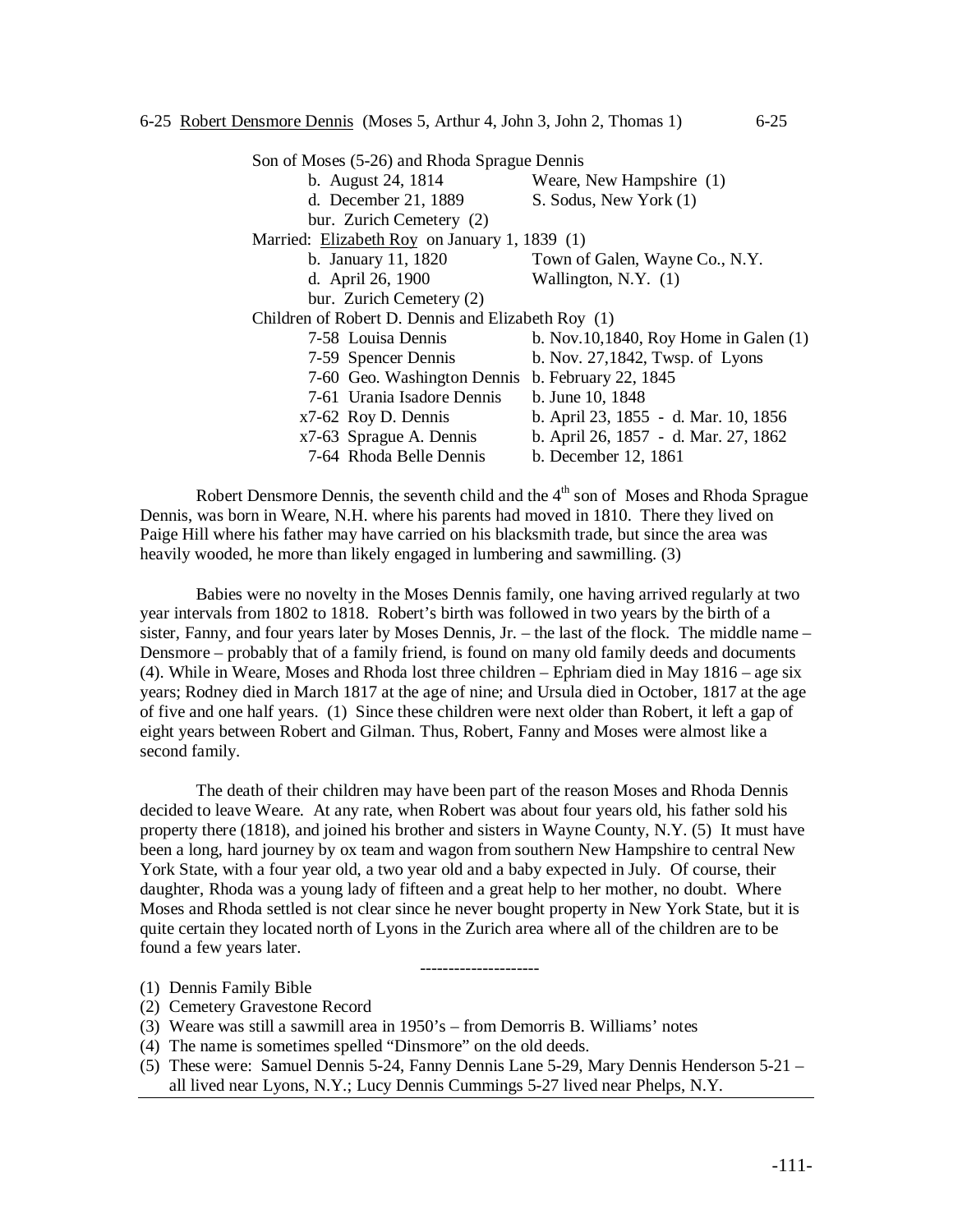# 6-25 Robert Densmore Dennis, cont. 6-25

What formal education Robert Dennis received must certainly have been in a one room country school in the neighborhood. He was a bright young man, and increased his knowledge by reading. (1) He wrote in a clear and practical hand. However, opportunities were extremely limited in those early days for a farm boy with little or no money. Robert's father had died sometime before 1830 (he is not in that census), and the boy who was then sixteen most certainly had to go out to work – for some farmer, probably.

Robert D. Dennis was working for a farmer named Burnett (2) near Craiger's Bridge south east of Lyons when he became acquainted with Elizabeth Roy, the daughter of James and Delilah Davis Roy, (3) who also lived in the vicinity. They were married on New Years Day in 1839. (4) (5). Robert was twenty-four and Elizabeth not quite nineteen. She was the oldest

----------------

- (1) Robert's granddaughter, Isadore W. Cull (the author's mother), always had the greatest admiration for him. She often spoke of his skill in mathematics, and his knowledge of many subjects, especially history.
- (2) As related by their granddaughter, Isadore Whitbeck Cull
- (3) James Roy was born in Scotland, and in the late 1700's, when he was 12 years old, came to America with his parents and two brothers. What part of Scotland they came from is not known. They settled first in Maryland where James may have met and married Delilah Davis (born in 1794 according to the 1850 census). Nothing is known of her background except that she was half Irish and half Scotch. James and Delilah Davis moved to N.Y. State and bought a farm south east of Lyons near Craiger's Bridge. The Davises and the Roys both came to Wayne County and perhaps James and Delilah met and were married after they settled in New York State. A letter from Delilah's sister Deborah Davis, written years later tells that she also had lived as a child in the Lyons-South Sodus area. James Roy built a house (which is still standing and occupied) and a barn on his farm. Here their eleven children were born: Charles Roy, b. 1814 (the old cradle was used for him by Delilah Roy), James Roy, John Roy, Elizabeth Roy (wife of Robert Dennis), - all born in the old house; Margaret Roy, Harriet Roy, Sarah Roy, David Roy, Sophia Roy and William Roy – born in the new house. Many of the Roy children located in the west, in Indiana and Illinois. James and Delilah eventually joined their son Charles in La Grange, Ind., where James died in 1848. Delilah Davis was with her son David Roy in Clear Springs, Ind. in 1848, according to an old letter from him. In 1850 (census from Lyons), Delilah and her daughter, Sophia, were back east living with her daughter Elizabeth Dennis. Sarah Roy married Robert Stoddard of Sterling, Ill. Harriet Roy married John Phillips on Sept. 7, 1848, according to the letter from David Roy mentioned earlier. William Roy was in the Civil War, and after it ended lived for a while in Louisiana, but eventually settled in Colorado. There are pictures of William in uniform and of some of his children. Sophia died at 19 from T.B. I have a white cashmere shawl, fringed on the ends, that belonged to her. I wonder if she could have died at her sister's home (1853)? (M.C.K.)
- (4) I have a swatch of material from Elizabeth Roy's wedding dress a brownwoven mixture, almost like a tweed. (M.C.K., her great granddaughter.)
- (5) I also treasure a blue and white counterpane which Elizabeth Roy had made before she was married. In the corners are woven the date – 1839 – and her name – Elizabeth Roy. Her youngest daughter, Rhoda, had it until her death, then it remained with Rhoda's daughter, Grace Wrates, who gave it to me. "Betsy" Roy Dennis had used it during her last sickness, but it is still a beautiful counterpane in spite of some wear. (M.C. K.)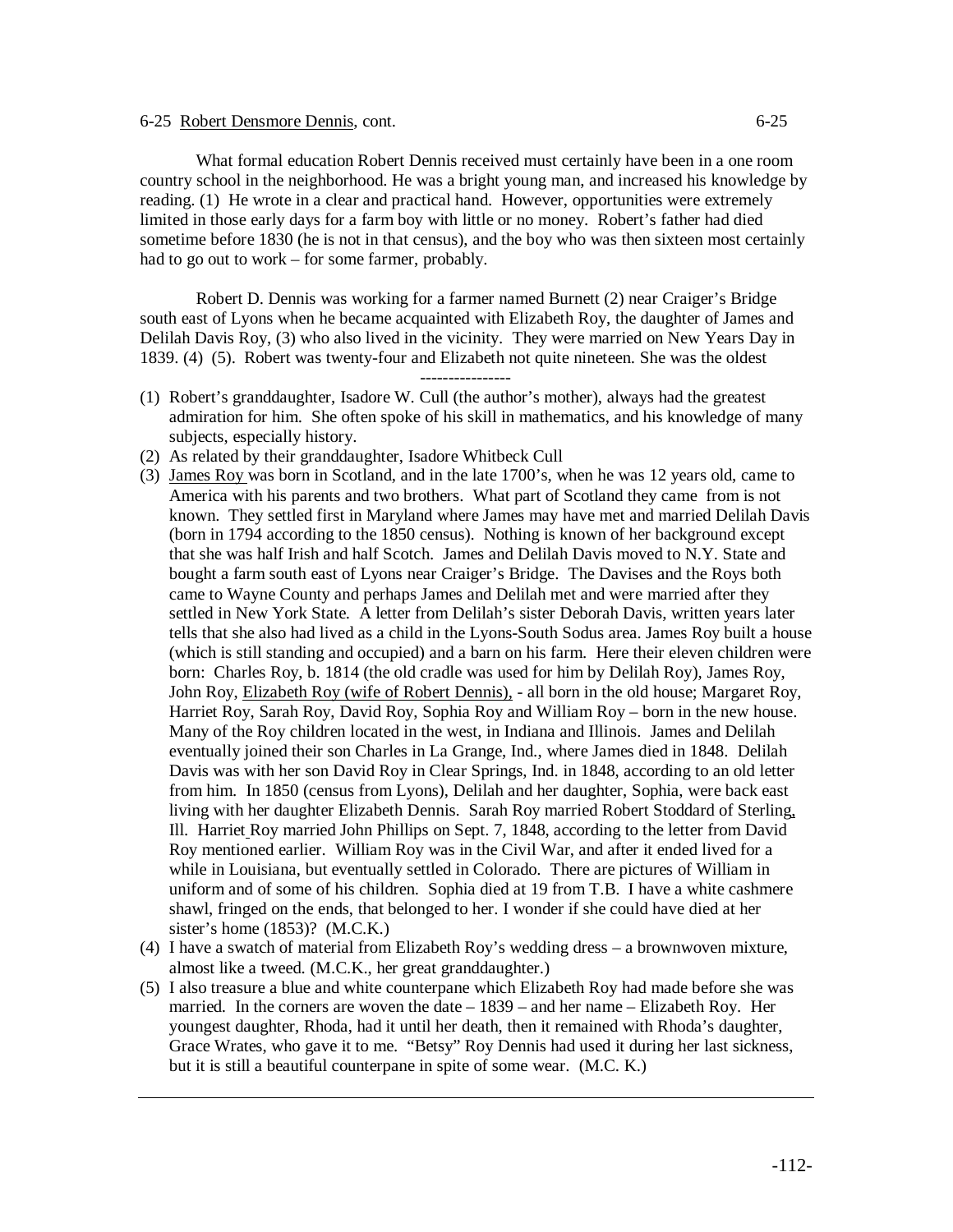daughter in a family of eleven children (the  $4<sup>th</sup>$  child). There is no way to determine where Robert and Elizabeth lived immediately after they were married. Robert's father had died before 1830, and it is unlikely that his mother had continued to maintain a home which the young couple could share. Certainly with such a large family it is hard to believe they found room in the Roy household.

The first home that Robert D. Dennis owned, he bought from his brother, Gilman Dennis in September, 1839. In the deed Robert is described as being "of Wolcott", where he may have worked during the summer after he was married, and where they may have occupied a tenant house. The farm he bought is described as being "twelve acres, seventy-two rods situate in Township 13, in the first range of townships, and part of lot No. 13 in said township", (1) which Gilman had purchased from Elisha Thornton for \$125.00 in December, 1835. Robert paid his brother \$500.00 for the property, and one wonders if Gilman had improved it by building a house. Family tradition has it that Robert and Elizabeth lived at first in a log house located to the north of the more permanent "plaster house". (2) The farm is located on the west side of the road beyond the Zurich Cemetery on the way to Lyons. (3)

Robert Dennis kept this property not quite four years, and then swapped it (4) with Christopher Decker for 80 acres of land in Hillsdale County, Michigan on June 12, 1843. (5) (The value of each property was given as \$500.00, so there was no money exchanged.) That Robert ever seriously entertained the idea of going to Michigan is doubtful. No one in the family ever remembers hearing it discussed. However, all around in the Zurich area, families were pulling up stakes and moving west – to Michigan, Indiana, Illinois, Ohio, Minnesota and Wisconsin. As noted in an earlier footnote, practically all of Elizabeth Roy's family had gone to the middle west. Robert's uncle Armanda Sprague eventually settled in Minnesota, and the Carll family setted there, also. (6) So Robert and Elizabeth may have been tempted, but letters from relatives were not encouraging – nearly everyone suffered from fever and ague (malaria). It left them so weak that sometimes it was impossible to put in a crop, or to harvest one when it was ready. (7) The property transaction did not last long for on October 1, 1845, Robert Dennis bought back the plaster house – 12 acres and 72 rods – for \$300.00 from Christopher Decker who took a mortgage on it for the full amount. (8)

- ------------------ (1) Book of Deeds No. 36, p. 366, Wayne Co. Court House, Lyons, N.Y.
- (2) As related by Rhoda Dennis Reynolds, their youngest daughter, and told to me by her daughter Grace Reynolds Wrates.
- (3) In the 1840 census from Lyons, N.Y., Robert D. Dennis is listed as 1 male 20 and under 30; one female 20 and under 30.
- (4) Wayne Co. Deeds Bk. 32, p. 526
- (5) The deed to the Hillsdale property was recorded on March 20, 1847 in Williams Co., Ohio, Book 8, p. 450-451. This seems strange to me, but I have the deed in my possession , and have checked and rechecked it.
- (6) From old letters one from Armanda Sprague, to R. D. Dennis; the other to me from a Carll descendant, written in 1971.
- (7) From a letter to R. D. Dennis from David Roy in Clear Springs, Ind. David Roy was Elizabeth's brother. (I have that letter)
- (8) Book of Deeds, No. 36, p. 483 mortgage discharged Jan. 19, 1848.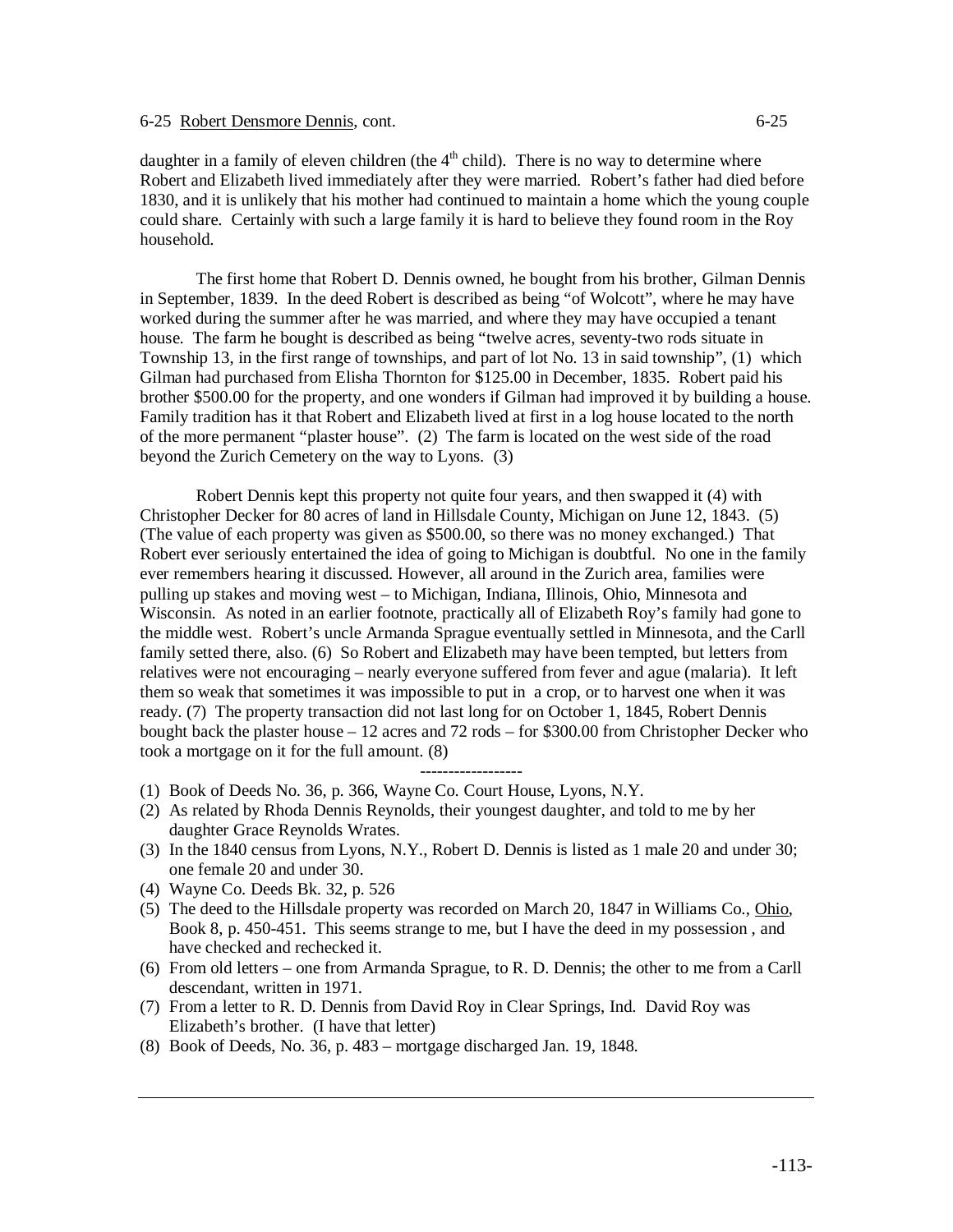Meanwhile Robert Dennis was buying more property in the Sodus-Lyons area, in Wayne County, N.Y., viz.:

|       | Mar. 24, 1842 $-50$ acres - \$100.00 from |              |                      |                         | Benjamin Leighton, bro.-in-law (1) |     |
|-------|-------------------------------------------|--------------|----------------------|-------------------------|------------------------------------|-----|
|       | Jan. 8, 1844 - 4                          |              | $\frac{1}{2}$        | $$100.00$ "             | Benjamin Dennis, brother           | (2) |
|       | June 7, 1845 - 23                         |              | $\frac{1}{2}$        | $$300.00$ "             | James Hopkins                      | (3) |
|       | Dec. 13, 1845 - 51 "-                     |              |                      | $$1500.00$ "            | Vandebogart                        | (4) |
|       | Dec. 13, 1852                             | $-5$         | $\sim$ $\sim$ $\sim$ | $$100.00$ "             | <b>Stephen Davis</b>               | (5) |
| Sold  | Sept. 4, $1854 - 51 + 5$ "-               |              |                      | $$2500.00$ to           | George Brinke                      | (6) |
|       | Dec. 8, 1854                              | $-51+15$ " - |                      |                         | \$3000.00 from Margaret Pfaat      | (7) |
| Mort. | Mar. 1, 1856                              | $-54.90$ " - |                      | $$1500.00$ by John Munn |                                    | (8) |

The property which he bought from Margaret Pfaat included two and one quarter acres of cedar swamp. The deed stipulated that the seller reserved "400 trees contracted to Frederick Adams Dennis (see 6-15), a few cut logs and two dozen cedar posts. The wheat on the ground is also conveyed to said Dennis."

Among the old deeds and papers of Robert Dennis is a deed granted by the Commonwealth of Virginia, "by virture of a Land Office Treasury Warrant" on March 5, 1846 to eighty acres of land in Jackson County, (now part of West Virginia) lying on "Peter's Run, a branch of Turkey Fork of Big Sandy Creek." The records do not show that he paid any money for the property, but "Robert D. Dennis hath title to the within granted land", signed by Parker, Registrar of the Land Office. (9) The story behind this will probably never be known, but Robert must have applied for such a grant. What became of the property is not known.

Robert and Elizabeth Dennis were the parents of seven children. Their oldest child, Louisa, was born on November 10, 1840 in the Town of Galen. (10) Elizabeth apparently went home to be with her mother for the birth of their first baby. The family lived at the time in the

----------------

NOTE: All of the following deeds are in the Wayne County Court House, Lyons, N.Y. I also have copies of all deeds of Robert Dennis. M.C.K. 1971

(1) Bk. 32, p. 525 in Twnsp. 13, Lot No. 12, adjoining lands of Ziba Lane (5-29)

(2) Bk. 43, p. 423 " " 13, Lot No. 12, along road to line of Armanda Sprague

- (3) Bk. 36, p. 217 " " 13, Lot No. 3
- (4) Bk. 52, p. 106, Twnsp. Sodus, Lot 11, 2nd /Range, Colts Allot. in the Gore.
- $(5)$  Bk. 55, p. 299,  $(5)$   $(6)$   $Bk. 61$  p. 405  $(6)$   $Bk. 61$  p. 405  $(6)$   $Bk. 61$  p. 405  $(6)$   $Bk. 61$  p. 405  $(6)$   $Bk. 61$  p. 405  $(6)$   $Bk. 61$  p. 405  $(6)$   $Bk. 61$  p. 405  $(6)$   $Bk. 61$  p. 405  $(6)$   $Bk. 61$  p.
- (6) Bk 61, p. 405,
- (7) Bk. 62, p. 371, Twnsp. 13,  $1<sup>st</sup>$  Range of Twnsp; S. W. corner of Lot No. 3
- (8) Mort. Bk. 39, p. 23 Discharged Mar. 30, 1860 to property in Lot  $19 3<sup>rd</sup>$  Range in Colts Allotment in the Gore

Colts Allotment in the Gore: The Gore is a long narrow triangular tract of land across

Central New York State, resulting from two early surveys of land. The western boundaries showed a slight discrepancy, thus creating the lines. The distance between the two is the Gore – narrow at the north in Sodus, and wider at the Pennsylvania line. The Premption Road follows one of these lines.

(9) Bk of Deeds 98, p. 240 - probably in Richmond, Virginia where it was issued.

(10) Dates of these children's births are from the Family Bible Records of Louisa Dennis Whitbeck.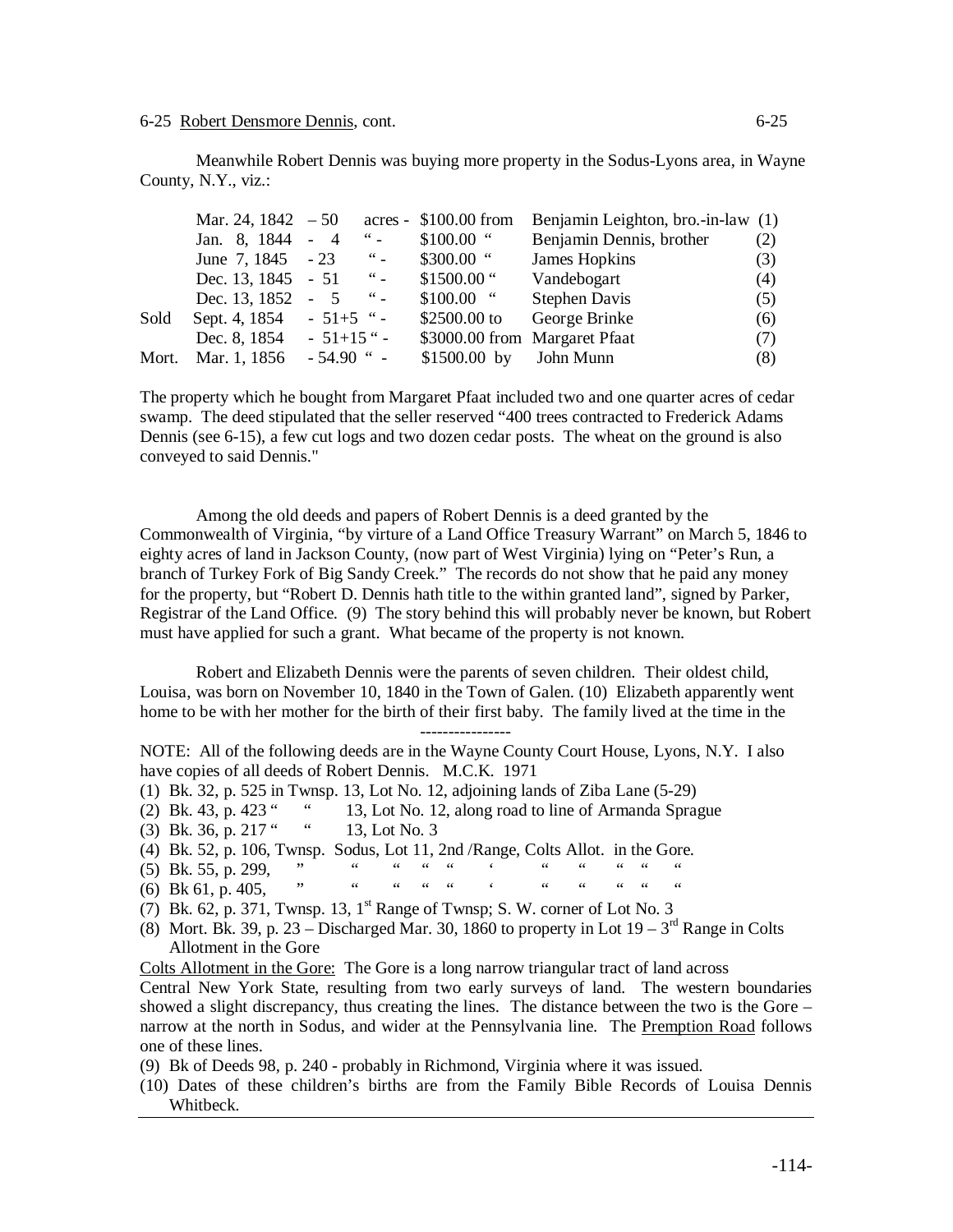"plaster house" east of Zurich. Two years later their first son, Spencer, was born on Nov. 27, 1842, and on Washington's birthday in 1845, the second son was born. He was named appropriately, George Washington Dennis. Urania Isadore was born in June of 1848. Then after a lapse of seven years, two more boys were added to the family – born two years apart: Roy D. in 1855, and Sprague A., in 1857. Each was given the maiden name of one of his grandmothers. Unfortunately, these two little boys did not live to grow up. Roy died just under a year old on March 10, 1856; and "Spragie" when he was not quite five years old, on March 29, 1862. Their last child – a daughter, Rhoda, named for Robert's mother – was born in December 1861. She was about three months old when Sprague died.

Although their family was not large for the times, their children were spread over a considerable number of years – Louisa was twenty one years older than her youngest sister, Rhoda. All of the children, except Spencer, married and settled in the surrounding area: Louisa married John Whitbeck and lived east of Fairville, in Arcadia; Isadore married Aldice Brower and lived in Sodus Center; Rhoda married William Reynolds, a distant cousin, (8-21) and lived in Wallington; George W. Dennis married Elizabeth Whiting, who for a time, lived in the vicinity of Wallington, but eventually moved his family to San de Fuca, in the state of Washington, where his descendants may be found today. (see G. W. Dennis, 7-60); Spencer Dennis never married and remained at home with his parents throughout his life, taking over the operation of the farm after his father's death.  $(1)$ ,  $(2)$ ,  $(3)$ 

In 1875, Robert D. Dennis erected a fine new house on his farm south east of Sodus. (4) It was a large two story square wooden structure with a cupola on the roof and a wing on the southside of the house, (see picture) costing in the neighborhood of \$ 3000.00. (5) One of the unusual features of the building was a lead lined oil room for the storage of peppermint oil. Many farmers in the late 1800's around Lyons grew peppermint which they took the Hotchkiss

-------------

- (1) In the 1850 U.S. Census from Lyons, N.Y., Robert D. Dennis is listed as follows: farmer, 35, born N.H., value of estate \$ 1200; wife Elizabeth, 30, born N.Y.; Children: Louisa 11, Spencer 7, George W. 5, Urina 2, Dellila Roy, 56, Sophia Roy, 16, born N.Y. It appears that Elizabeth Dennis's mother, Delilah Roy, and her sister, Sophia, had returned to New York State from LaGrange, Indiana where her husband had died in 1848. Sophia Roy died at the age of nineteen from tuberculosis three years later, and may possibly have died at her sister's home. Delilah, too, may have died at her daughter's, although family tradition has it that she died in LaGrange, Ind. at the home of her son, Charles Roy. I have a white fringed cashmere shawl that belonged to Sophia Roy. It was a treasured possession first, of Elizabeth Roy Dennis, then of her daughter, Louisa, and her granddaughter, Isadore W. Cull. (M.C.K.)
- (2) In the 1860 Census from Sodus: Robert D. Dennis, 45, farmer, born N.H.; Elizabeh, 40, born N.Y.; Louisa 19; Spencer 16, George W. 15; Isadore 12; Sprague A. 3. Post Office South Sodus, N.Y.
- (3) The 1870 Census lists Robert D. Dennis, 55, born N.H., estate \$1000-1750; Elizabeth, 50, born N.Y; Spencer 27; Rhoda 8. The elder children except Spencer were married and living elsewhere.
- (4) My mother, Isadore Whitbeck Cull, told that she was born in 1873 in her grandfather Dennis' old house, and her cousin, Grace Reynolds was born in 1883 in Grandpa D.'s new house. Grace Wrates remembers that her mother was 14 years old when Robert D. Dennis built the new house – thus 1875.
- (5) Recollection of my mother. Unfortunately the house burned in the 1930's after it had been sold to Clark Reed.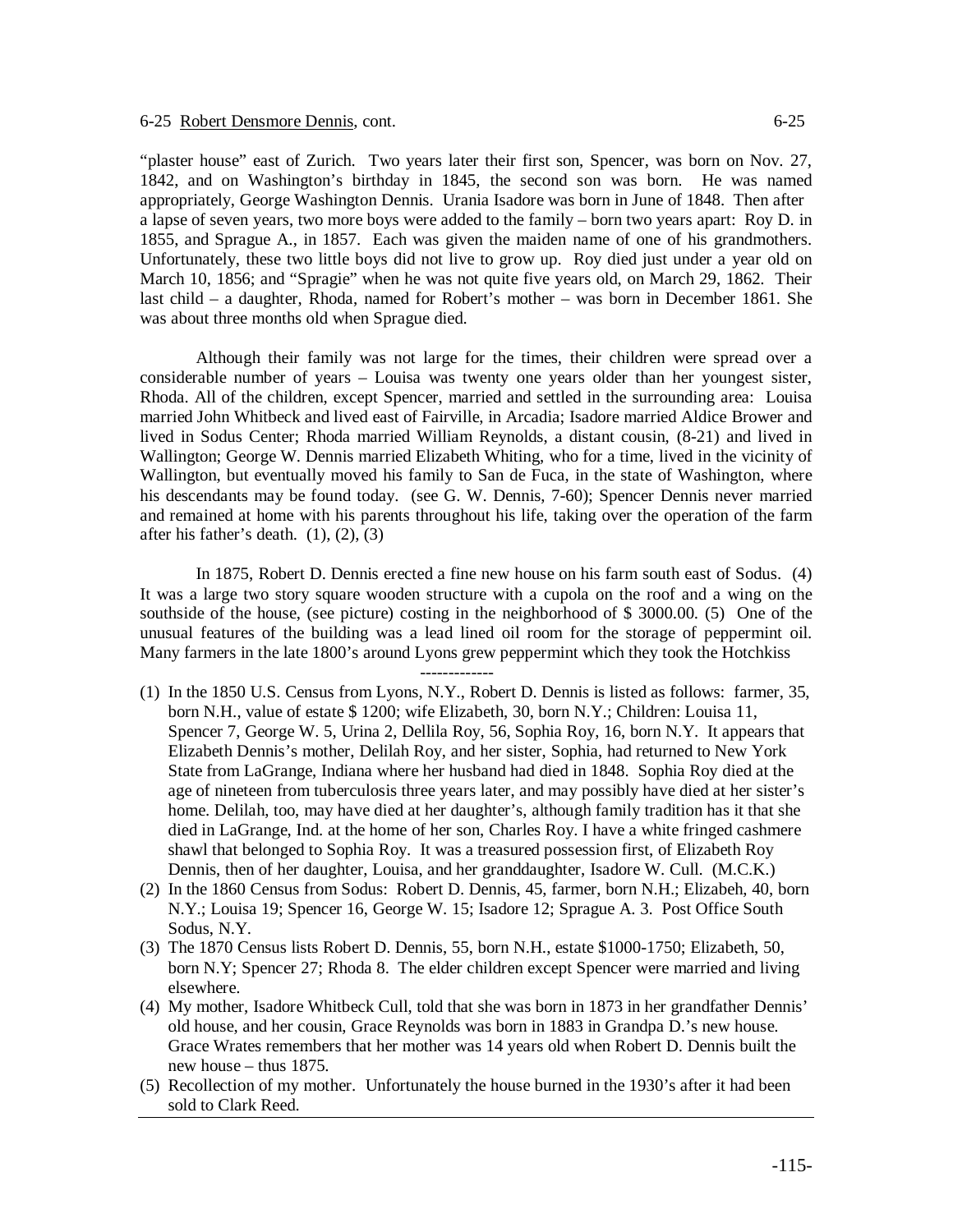6-25 Robert Densmore Dennis, cont. 6-25, 6-26

mill in Lyons to be extracted, and then stored the oil in glass demijohns until it was marketed. (1)

Robert Densmore Dennis died on December 21, 1889 at the age of seventy-five from pneumonia following a cold. Elizabeth, his wife, always a frail person in delicate health, had been ill for sometime and was being cared for by their daughter, Isadore Brower, in Sodus Center. (2) Meanwhile their youngest daughter, Rhoda Reynolds, and her family were living on the farm and keeping house for Robert and his son, Spencer Dennis. Isadore also became ill and Robert had walked to Sodus Center to see them both, catching cold as a result. He is buried in the Zurich Cemetery as are other members of his family. (3)

After her husband's death, Elizabeth R. Dennis returned to the farm, and remained there until after the death of her son Spencer on March 15, 1894. In bed much of the time, various ones of her children lived in the home and cared for her. After Spencer's death (at the age of 51 years), the farm was sold and she went to live with her daughter Rhoda and William Reynolds in Wallington, N.Y. Here she died on April 26, 1900 at the age of 80. She is buried in the Zurich Cemetery beside her husband and Spencer. (4)

6-26 Fanny Dennis Leighton (Moses 5, Arthur 4, John 3, John 2, Thomas 1)

 Daughter of Moses (5-26) and Rhoda Sprague Dennis b. May 20, 1816 Weare, New Hanpshire (5) d. May 1, 1845 (6) age 25 yrs, 9 mo., 10 da. bur. Zurich Cemetery, N. Y. (6) Married: Benjamin Leighton, Jr. Mar. 1845, Zurich, N.Y. (7) b. d. January 4, 1882 age 75 years, 8 mo. 24 da. (6) bur. Zurich Cemetery, N.Y. (6) Children of Fanny Dennis and Benjamin Leighton: 7-65 Rhoda Leighton (7)

Fanny Dennis was next to the youngest of the nine children of Moses and Rhoda Sprague Dennis. She was born in Weare, N.H. and was about two years old when her father sold his property in Weare and moved to Wayne Co., N.Y., where a number of his brothers and sisters ---------------------

- (1) The H.G. Hotchkiss International Prize Medal Essential Oil Company of Lyons was founded in 1839 and marked its  $125<sup>th</sup>$  anniversary in 1964. The company has exported Essential Oil of Peppermint throughout the world, and is believed to be oldest oil house in America dealing in peppermint oil. Three of my grandparents raised mint for the company.
- (2) My sister Murial's recollection is that she was in bed for eight years. I recall hearing my mother kept house for her Grandmother during the entire summer when she was sixteen – 1889.
- (3) His mother, Rhoda Sprague Dennis, his brothers, Benjamin S. Dennis and Moses Dennis, and a sister, Fanny D. Leighton, together with their families.
- (4) I have been sitting in Robert Densmore Dennis' Captain's chair while writing most of this genealogy.
- (5) Family Bible Record of Louisa Dennis
- (6) Zurich Cemetery Gravestone Record
- (7) Notes of Roy M. Brower, in Wayne Co. Museum, Lyons, N.Y.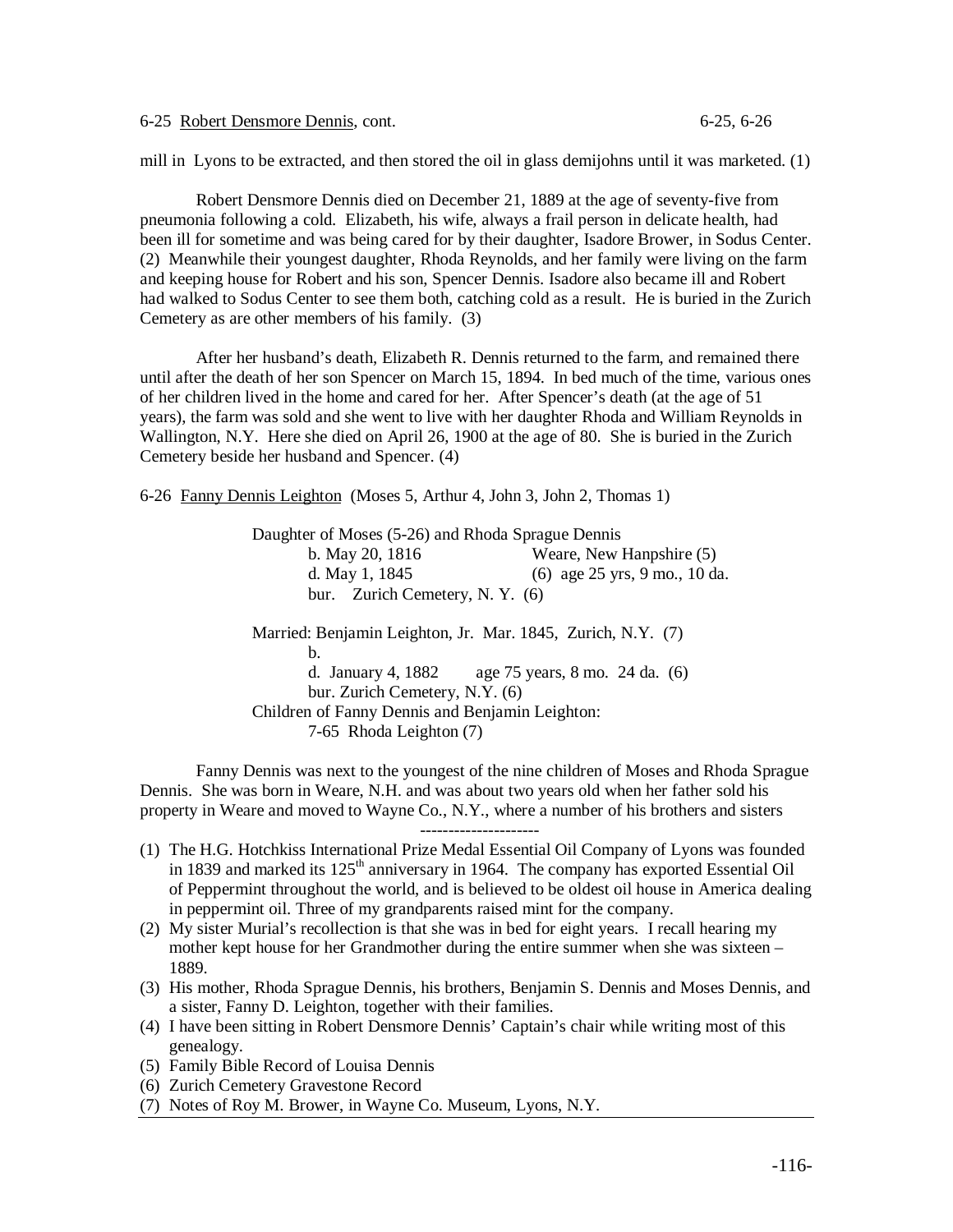6-26 Fanny Dennis Leighton, cont. 6-26, 6-27

had settled earlier. She had a brother, Robert Densmore, who was two years older, and she was two years older than her brother, Moses, the last of the children. Gilman, Rhoda, and Benjamin were all much older because two young brothers and a sister between them had died in infancy in Weare, N.H. (see Moses Dennis 5-26) Fanny would have been too young at the time to have any memory of Rodney, Ephriam and Ursula. (see Robert D. Dennis 6-25)

Fanny Dennis (nowhere is her name given as Frances) married Benjamin Leighton, Jr. They lived in the Zurich area where he owned a farm. (1) They had one daughter, who was named Rhoda, after her grandmother, Rhoda Sprague Dennis, and her sister Rhoda Dennis.

Fanny Dennis Leighton died on May 1, 1845 at the age of twenty eight (28 years, 9 months, and 10 days according to the tombstone) and is buried in the Zurich Cemetery. None of the circumstances are known. Her sister, Rhoda Dennis Janne, had also died very young, when she was nineteen. Life was hard on women in these early years and many died in childbirth.

Rhoda Leighton married Gibson Shaw. They had three children: Chloe Shaw, Fanny Shaw and Anor Shaw.

6-27 Moses Dennis (Moses 5, Arthur 4, John 3, John 2, Thomas 1)

 Son of Moses (5-26) and Rhoda Sprague Dennis b. July 27, 1818 In Wayne County, N.Y. (?) (2), (3) d. July 30, 1871 (4) bur. Zurich Cemetery, N.Y. 1<sup>st</sup> Married: Pama Fellers of Sodus July 22, 1847 (5) b. 1819 (5) d. bur. 2<sup>nd</sup> Married: Julia Way (6) b. Sept. 18, 1828 (6) d. 1913 bur. Evergreen Cemetery, N. Huron, N.Y. on old Rt. 104 (6) -----------------------------

- (1) His farm was located one mile north of the Zurich four corners. Benjamin Leighton sold land to Fanny's brother, Robert D. Dennis – see Dead Book 32, p. 525, in Lyons Court House Records.
- (2) Family Bible Record
- (3) 1850 Census Records
- (4) Zurich Cemetery and Gravestone Records, in Lyons Museum
- (5) "Early Settlers of New York" by Foley
- (6) Cemetery Record, Wayne County Museum, Lyons, N.Y.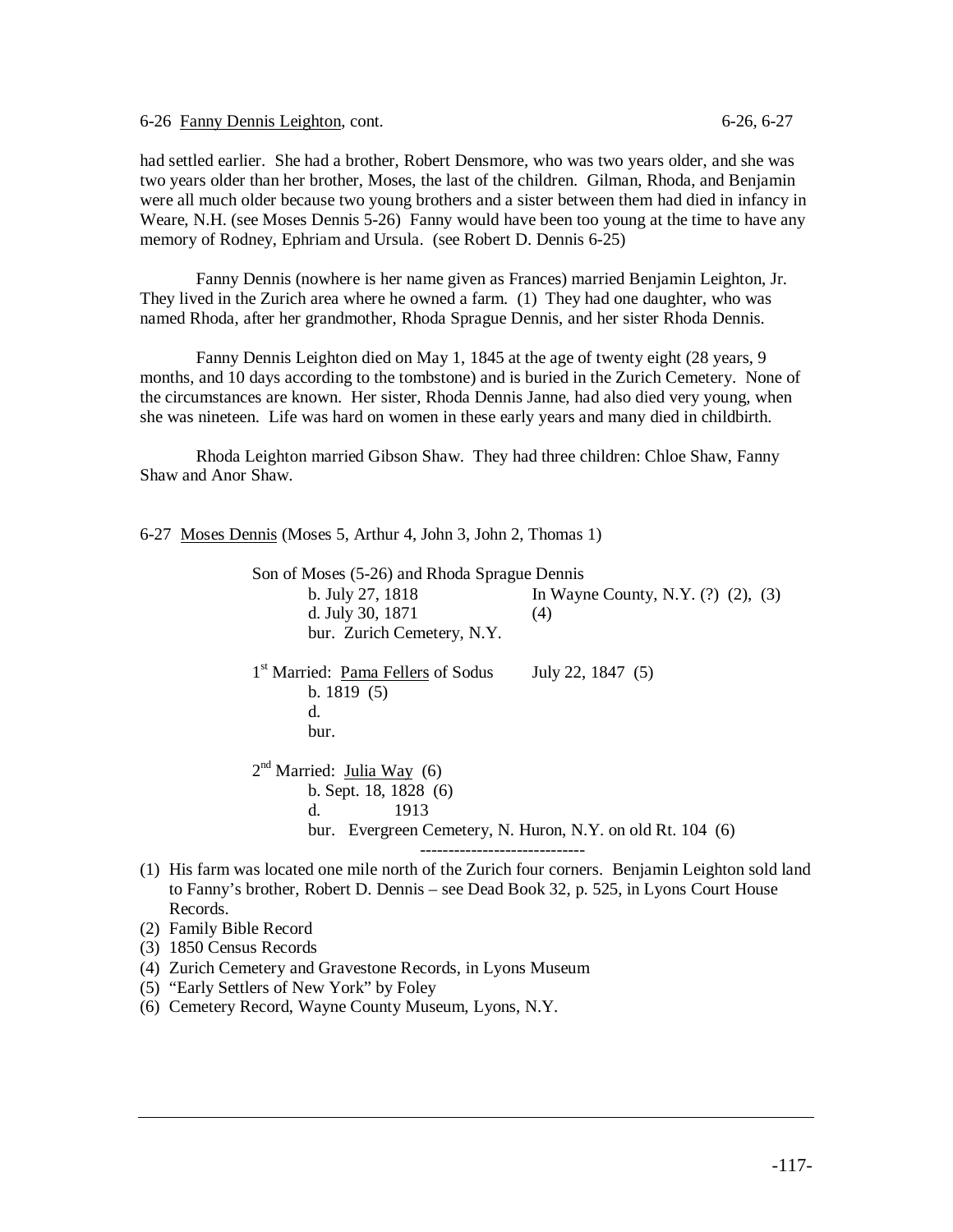Children of Moses Dennis and Julia Dennis (1) x7-66 Apama Ella Dennis b. 1850 (2) x7-67 Squire Alman Dennis b. x7-68 Carlton Samuel Dennis b. Oct. 6, 1860 7-69 Flora Belle Dennis b. 1867

Moses Dennis, Jr. was the youngest of the nine children of Moses and Rhoda Sprague Dennis. There is some question about his birthplace – whether he was born in New Hampshire before his family left for New York, or not until they had settled in New York. His father sold his property in Weare, N.H. in April, 1818 (3) and Moses, Jr. was born the following July  $27<sup>th</sup>$ . The census of 1850 lists him as being born in New York, and if this is true it likely would have been in the Zurich area in the Town of Lyons, in Wayne Co. Later census records (1860 and 1870) state that Moses, Jr. was born in New Hampshire. As stated earlier, his father never bought property in New York so it is impossible to determine where the family lived. (3) Since all of the children eventually located in either the town of Sodus or Lyons we may assume they lived there among relatives and friends from back in New England. Moses Dennis, Sr. was dead when the 1830 census was taken. Where Moses, Jr., who was still a young lad, and his mother Rhoda S. Dennis made their home, we do not know, but it may have been with one of his older brothers – Gilman or Benjamin S. Dennis. (4)

Moses Dennis, Jr. married first Pama Fellers of Sodus on July 22, 1847, when he was not quite twenty nine years old and Pama was twenty eight. (5) "No one in the family seems to know about this first marriage" according to Mrs. Williams. However, the Fellers family was well known in the Sodus area in the 1850's – 1950's. Pama Fellers Dennis must have died soon after her marriage because in the 1850 census from Sodus, Moses Dennis' wife is given as Julia. His age was given as 31; Julia, his wife, 22, born in New York. Moses is classed as a common laborer worth \$ 400.00. When Moses and Julia Way were married is not known. Their first child, Apama, was born in 1850, but not until after the census was taken it would seem, since no mention is made of children. In the 1860 census, Moses is called a surveyor, age 42, residing in the Town of Huron in Wayne Co. with a North Huron Post Office address. His place of birth is here given as New Hampshire as it is also in the 1870 census,. "So where was he born", queries Mrs. Williams, "or didn't he know?"

Moses and Julia W. Dennis had four children: Apama Ella, Squire Alman, Carlton Samuel, and Flora Belle. The 1867-8 Wayne County Directory gives the following information about Moses Dennis of Wayne Center: "general merchant. Postmaster, Civil engineer and farmer -------------------------

- (1) Notes of D. B. Williams, also memory of her contemporaries.
- (2) Notes of D. B. Williams, Roy Brower's notes say that Ella married a MacMillan. Could Apama have been a daughter of the first wife? Only if she was born early in the year, and her mother had died at that time; and then her father remarried before the '50 census was taken. But then, why was the baby not in the census?
- (3) see Moses Dennis, Sr., p. 65
- (4) Rhoda Sprague Dennis is buried on a lot in Zurich Cemetery belonging to her son Benjamin, suggesting that he looked after his widowed mother, and may also have cared for his young brother, Moses.
- (5) "Early Settlers of New York" by Foley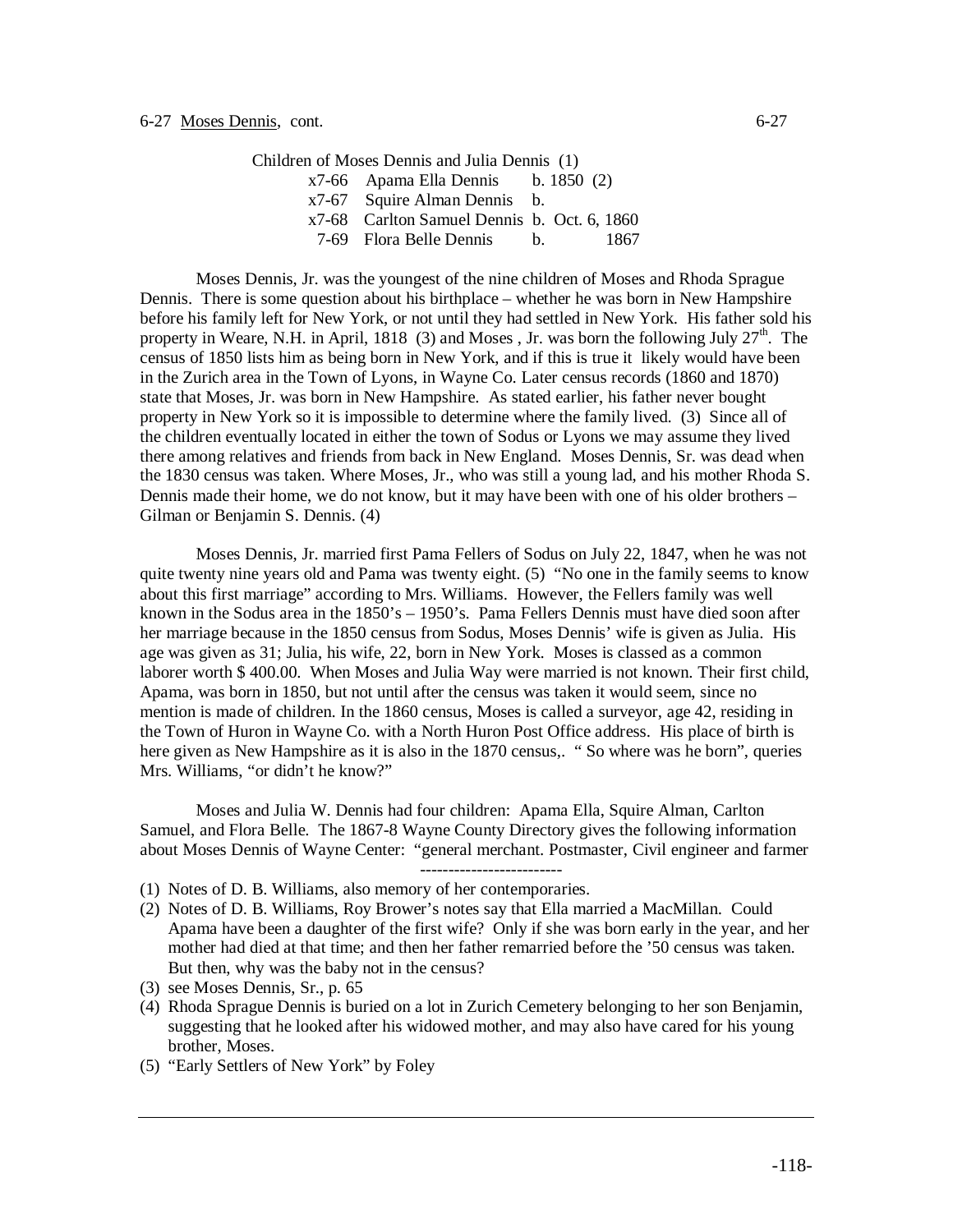6-27 Moses Dennis, cont. 6-27

(17 acres)" (1) In the 1870 census from the Town of Rose in Wayne County, Moses Dennis is listed as a grocer with an estate between \$1700 and \$2000, Julia 40 (2), Ellen 19, Squire 14 in school, Samuel Carlton 9 in school, Flora 3.

Moses Dennis, Jr. died July 30, 1871 at the age of fifty three years and three days according to his tombstone in the Zurich Cemetery. He probably died in the Town of Rose where he had his grocery business. He made his will on April  $21<sup>st</sup>$  of that year, which would seem to indicate that his health had been declining. His wife, Julia ("Aunt Jewel" as she was known in the family) outlived him many years. (3) She died in 1913 and is buried in the North Huron Cemetery.

-------------------------

- (1) Roy M. Brower's notes state that Moses Dennis lived east of Wayne Center, N.Y.
- (2) Mrs. Williams calls attention to an error here in the census. "Julia would have been 42 years old in 1870".
- (3) The author recalls meeting Aunt Jewel on one occasion when a small child at Sodus Center where she was visiting her niece by marriage, Isadore Dennis Brower, the daughter of Robert D. Dennis. My memory of her is that "Jewel" very well suited her – a very dainty old lady.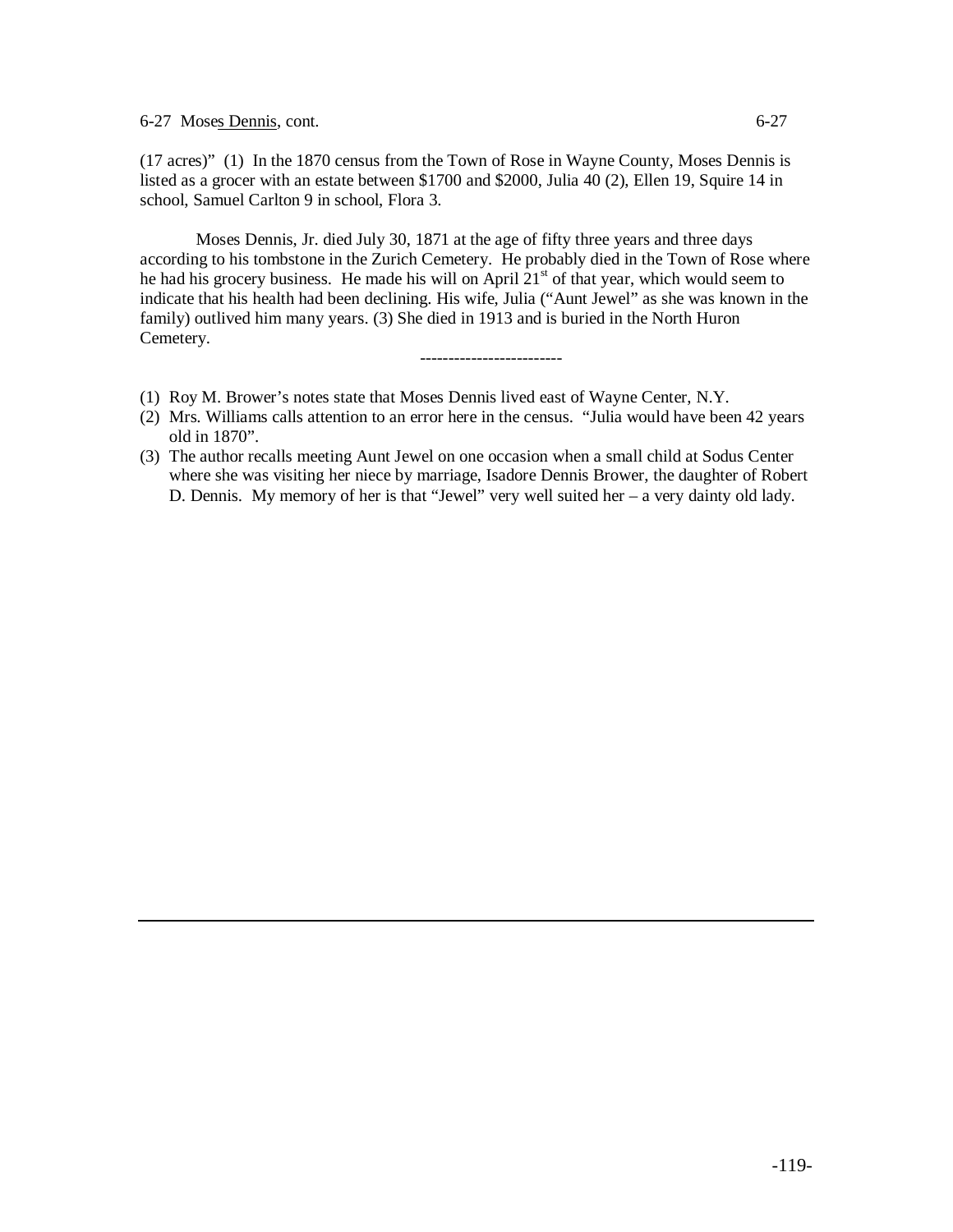### INDEX OF NAMES \*

 $_$ , Aseneth ( ) – 64 Arnold, H. – 105 Bacon, Ruth ( ) –25,28,44 Baker, John  $( ) -45$ Barnes, Hannah – 73 Beach, Phoebe – 90,92 Boyd, Demorris [Williams] - 4 Bradstreet, Simon – 10 Brinke, George - 114 Brower, Aldice  $-105,115$ Brower, Roy M. (1875-) [8-34]– 105 Brower, Taylor D. (1881- ) [8-35]– 4, 105 Brown, Cynthia – 90,94 Burgess, Elizabeth [8-3]– 90,94 Burgess, John ( )- 90,94 Burnett, Cody – 90,99 Burnett, Sally – 55 Burnham, Lucy ( ) – 38,55,59-60,63 Carll, Clarence J. ( -1861) – 110 Carll, Enoch – 93,110 Carll, Love (1799-1873) – 55,90,93-94, 103 Carll, Lydia – 110 Carll, Sally – 55,90,92 Carpenter,  $A = 105$ Carpenter, Joyce [Judson] - 6 Catlin, \_\_\_ - 78 Cull, A. – 105 Cummings, Lucy (1811- ) [6-28] – 55,77 Cummings, Moody ( ) – 38,55,68,77-8 Davenport, Abigail ( ) - 48,51 Davis, Deborah – 112 Davis, Delilah – 112,115 Davis, Stephen - 114 Day, Nathaniel ( $) - 20$ Dennis, Betsey (1790- ) [5-37] –12.43.46 Dennis, Rodney Gove (1791-1865 ) [5-32] –12,33, 41-42,56,78,81,84-7 Dennis, Abigail (1764- ) [5-13] –12,32 Dennis, Albert Ford (1845-) [7-56]–105,109-110 Dennis, Ann H. (1840-1841) [7-15] – 88,89 Dennis, Apama Ella (1850-) [7-66]- 105,118 Dennis, Arthur (1745- ) [4-15] –5,6,12,32-43,84 Dennis, Arthur Jr. (1768- ) [5-20] –12,32,37-38, 55,59-61,72-73,78,82-84,86 Dennis, Augusta (1835-1881) [7-29]– 90,93 Dennis, Benjamin (1831-32) [7-27]– 90,93 Dennis, Benjamin C. (1834-) [7-19] –90 Dennis, Benjamin S. (1806-) [6-21]– 55, 69,72,76-77,105,108-110,114,118 Dennis, Carlton S. (1860- ) [7-68]- 105,118 Dennis, Caroline (1811-1872) [6-17]- 55,70-71,95, 102-103 Dennis, David (1751- ) [4-10] –12,23 Dennis, David (1836- ) [6-63] – 47,54 Dennis, Drew (1829-) [7-9] - 88 ================

\* Numbers in brackets indicate generation number (see p. 8) and number within that generation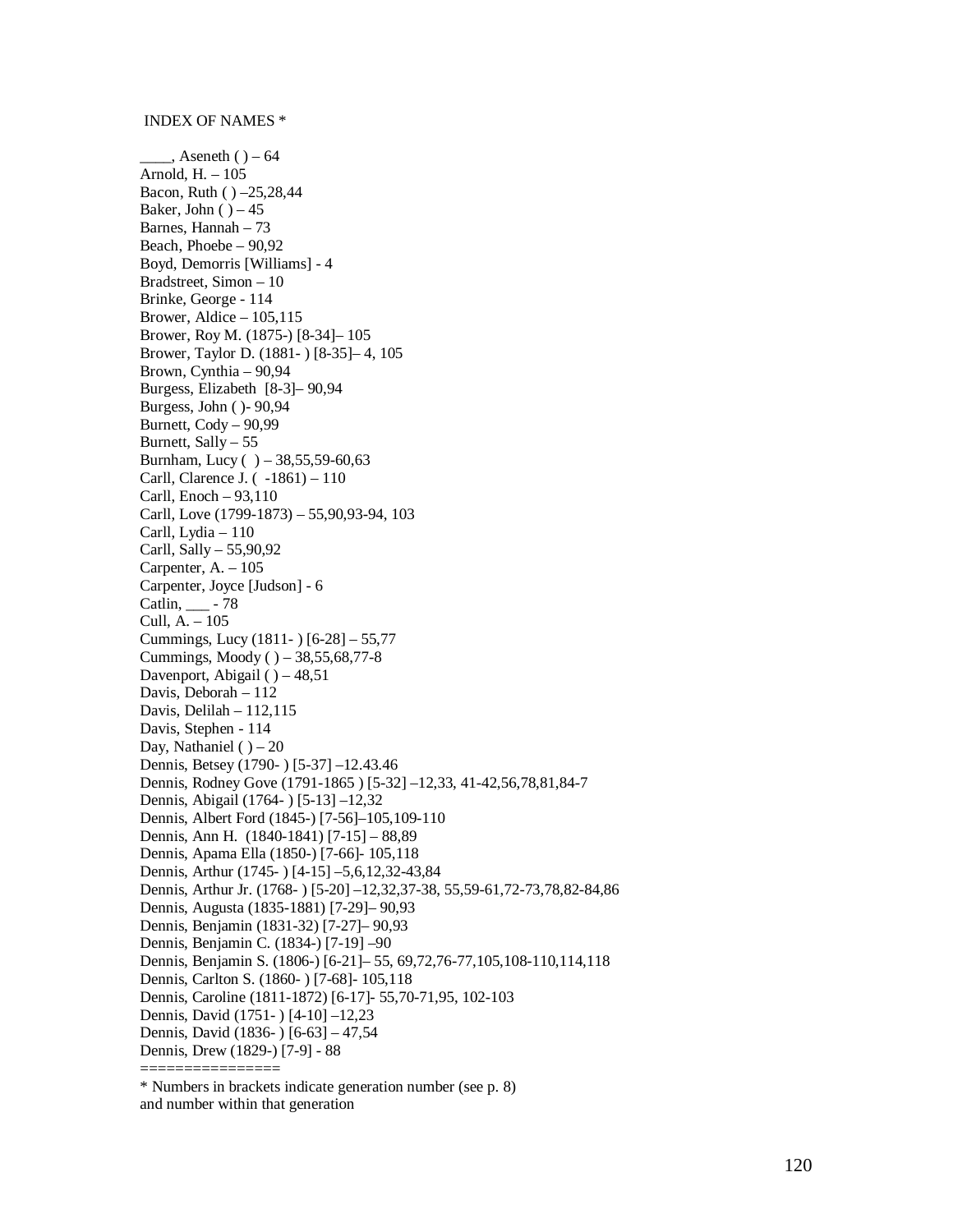Dennis, Edith A. (-1882) [6-12] - 55, 65,90,95 Dennis, Edith Dix (1825-) [7-24]- 90,93-94 Dennis, Edward P. (1829-) [6-45] - 84,8756, Dennis, Edward/Edwin (1847-) [7-57]-105,109-110 Dennis, Elijah () [6-8] – 55, 62-4 Dennis, Elizabeth (1675 - ) [2-3] -12-13, 19, 21 Dennis, Elizabeth (1704-) [3-3] -12,20 Dennis, Elizabeth (1748-) [4-16] -12,25 Dennis, Elizabeth (1780- ) - [5-19] 12,32 Dennis, Elizabeth (1785-1820) [5-7] -12,30,47-48,51 Dennis, Elizabeth (1834-48) [7-1] – 52 Dennis, Elizabeth R. (1835-) [7-55] -105,108, 110 Dennis, Emma (1845-) [7-42]- 90,98-99 Dennis, Emmeline (1818-) [6-65]-51 Dennis, Ephriam (1810-16) [6-23]- 55,72-74, 105, 108 Dennis, Eunice (18<sub>—</sub>-) [6-18] – 55, 65,70 Dennis, Eunice (1821-) [7-4]-88-89 Dennis, Fanny (1816-) [6-26]– 55,72,75,105, 116-117 Dennis, Flora Belle (1867- ) [7-69]- 105,118 Dennis, Florence D. (1870-) [8-31]-4,105 Dennis, Frances (1784-) [5-29] -12,32,38,55,68, 77,79-81,83 Dennis, Frances L. (1834-) [6-47] – 56,84,87 Dennis, Franklin - 6 Dennis, Frederick A. (1809-1881) [6-15]- 55,65, 69-70,90,98-99,102-103 Dennis, Frye - 6 Dennis, George F. (1831-) [7-10] - 88-89 Dennis, George W. (1845-) [7-60]- 105,111,115 Dennis, Gilman (1802-) [6-19] – 55, 70,72-73,77, 97,105-107,118 Dennis, Grace (  $-1686$ )  $- 6,10-11$ Dennis, Halven (1820-) [7-3]-88 Dennis, Hannah (1771 - ) [5 - 11] - 12,31 Dennis, Hannah (1773- ) [5-17] -12,32 Dennis, Hannah (1814-) [6-64]– 51 Dennis, Henriette P. (1838-) [6-48] - 56,84,87 Dennis, Henry (1777-) [5-18] -12,32 Dennis, Ida (Mrs. Truman) - 6 Dennis, Isabelle H. (1833-) [6-46] - 56,84,87 Dennis, Isadore (1848 - ) [7-61] - 4, 105 Dennis, James (1833-) [7-28] - 90,93 Dennis, James P. (1797-) [6-10] – 55, 66,69-70, 90-92 Dennis, James P. Jr. (1830-) [7-17]– 90-92,94 Dennis, Jane A. (1824-) [6-41] – 56,84,87 Dennis, Jessie A. (1824-) [6-42] - 56,84,87 Dennis, John (1673-1756/7) [2-2] -12-14,19,21 Dennis, John (1737 - ) [4-11] -12,25 Dennis, John (1741 - ) [4-5] -12,22-24,30-31 Dennis, John (1771-) [5-22] -12,32,37-38,55,62, 83-4 Dennis, John (1774-1774) [5-1] -12,30,47-50 Dennis, John (1780- ) [5-5] -12,30,48 Dennis, John (1793 - ) [5 - 39] - 12, 43, 46, 55 Dennis, John (1793 - ) [6-1] – 59,70 Dennis, John (1799-) [6-7] – 55, 62-4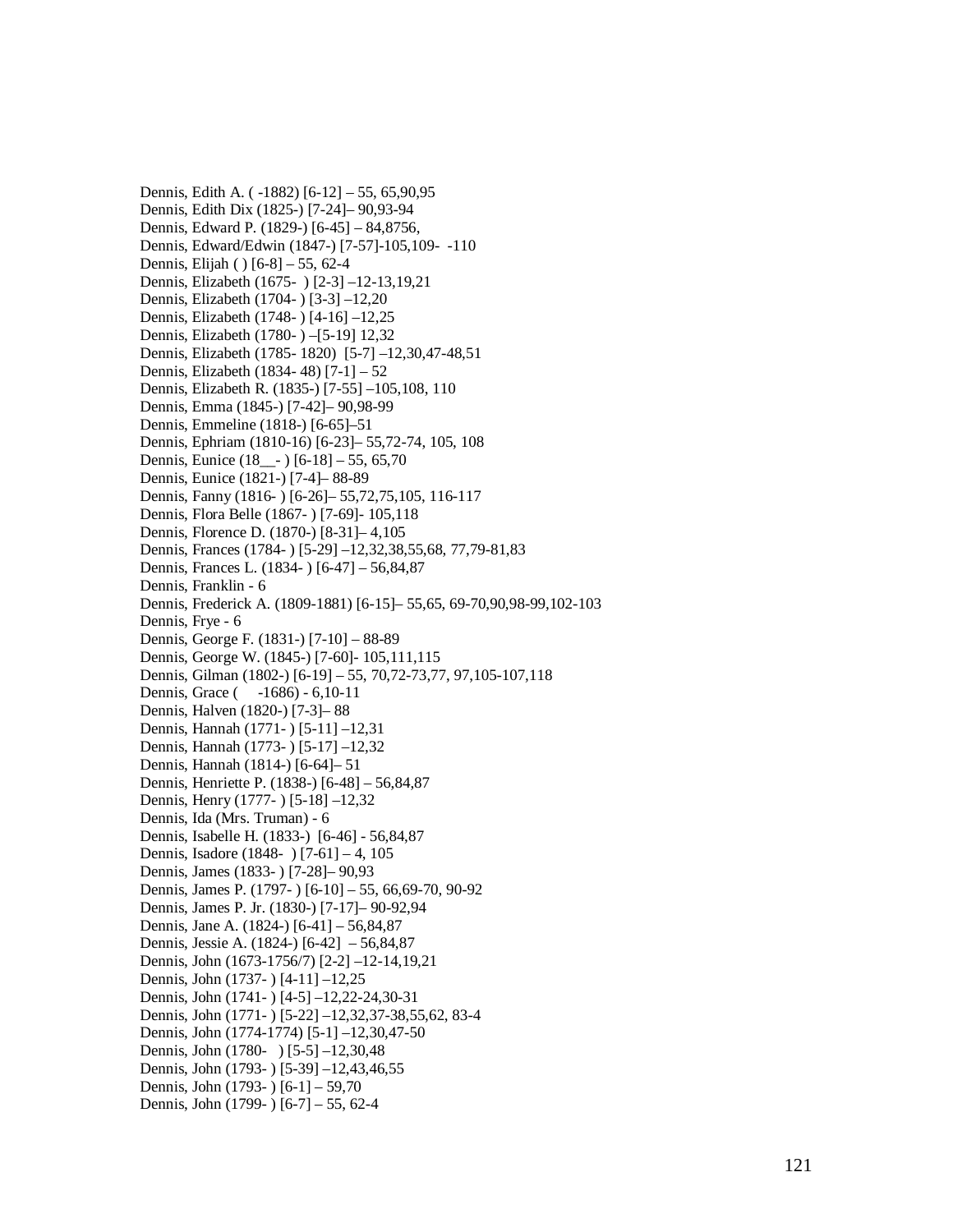Dennis, John Dix (1836-) [7-20] – 90-92 Dennis, John Dr. (1816-) [6-61] - 47,53 Dennis, John H. (1825-) [7-6]-88 Dennis, John Jr. (1780-1860) [5-3]-12,30,47-48, 50 Dennis, John Rev. (1708-) [3-5] -11-12, 20, 25, 43-44 Dennis, John Rev. (1798/9) [6-7] – 88-89 Dennis, Joseph () [6-9] – 55, 62-4 Dennis, Joseph (1743- ) [4-6] -12,23-24,31 Dennis, Joseph (1768/9-) [5-10] -12,31 Dennis, Joseph (1789-1816) [5-31] -12,32,37-38, 55.68?,81-84 Dennis, Joseph (1795 - ) [6-2] – 55,59,70 Dennis, Joseph (1799-1879) [6-11]– 55,66,69-70, 90,93-95 Dennis, Joseph (1829-) [6-44] – 56,84,87 Dennis, Joseph (1829-1880) [7-26]- 90,93-95 Dennis, Joseph [6-11]–103 Dennis, Joseph Dix (1832-) [7-18] - 90-92 Dennis, Josiah (1832-) [7-11] - 88 Dennis, Julia C. (1829 - ) [6-67] – 51 Dennis, Lavina (1843-) [7-41]- 90.98-99 Dennis, Lemuel (1809-27) [6-58] - 50 Dennis, Lenore D. (1879-) [8-33]- 105 Dennis, Leonard (1827 - ) [7-25] - 90,93 Dennis, Louisa () – [7-16] - 90 Dennis, Louisa () [8-1]–90 Dennis, Louisa (1840- ) [7-58]- 4, 105,109,111,114-115 Dennis, Louisa E. (1843-43) [7-54] - 105,109-110 Dennis, Lucy (1740- ) [4-13] -12,25 Dennis, Lucy (1781-1825) [5-27] -12,32,38,55, 68,77-8,81,83 Dennis, Lucy (1792-) [6-14]-59,97,106-107 Dennis, Lydia (1701 - ) [3-2] -12,20-21 Dennis, Lydia (1737 - ) [4-3] -12,23-24 Dennis, Lydia (1794-1850) [5-9] -12,30,48 Dennis, Lydia (1840-) [7-40]- 90,98-99 Dennis, Margaret (1836-) [7-38]- 90,98-99 Dennis, Martha (1735 - ) [4-2] -12,23-24 Dennis, Martha (1738 - ) [4 - 12] - 12,25 Dennis, Martha (1771 - ) [5 - 16] - 12,32 Dennis, Martha (1775 - ) [5 - 12] - 12,31 Dennis, Martha (1782 - ) [5-4] -12,30,48 Dennis, Martha (1782-95) [5-6] -12,30,48 (?) Dennis, Martha (1786-) [5-35] - 43 ? [same as Patty?] Dennis, Martha (1838-) [7-30]-90,93 Dennis, Mary (1769-) [5-21] 12,32,38,55, 61,77,82 Dennis, Mary (1803-) [6-13] - 55,65,90,95-96 Dennis, Mary (1821-) [6-39]– 56,84,87 Dennis, Mary (1823-24) [7-23] - 90,95-96 Dennis, Mary G. (1836-) [7-13] - 88 Dennis, Mary [Pugh] - 6 Dennis, Mathilda M. (1839-) [7-14] - 88,89 Dennis, Moses (1750-1845) [4-17] -6.12,25,43-46, 60,84 Dennis, Moses (1779-) [5-26] -12,32,38-39,55, 68,71-77,81,97,106-109,111 Dennis, Moses Jr. (1782- ) [5-33] -12,43,45,85 Dennis, Moses Jr. (1818-) [6-27] – 55,72,75-76, 105,117-119 Dennis, Nancy L. (1823-) [7-5] - 88-89 Dennis, Nathaniel (1744-) [4-7] -12,23 Dennis, Nathaniel (1747-) [4-8] -12,23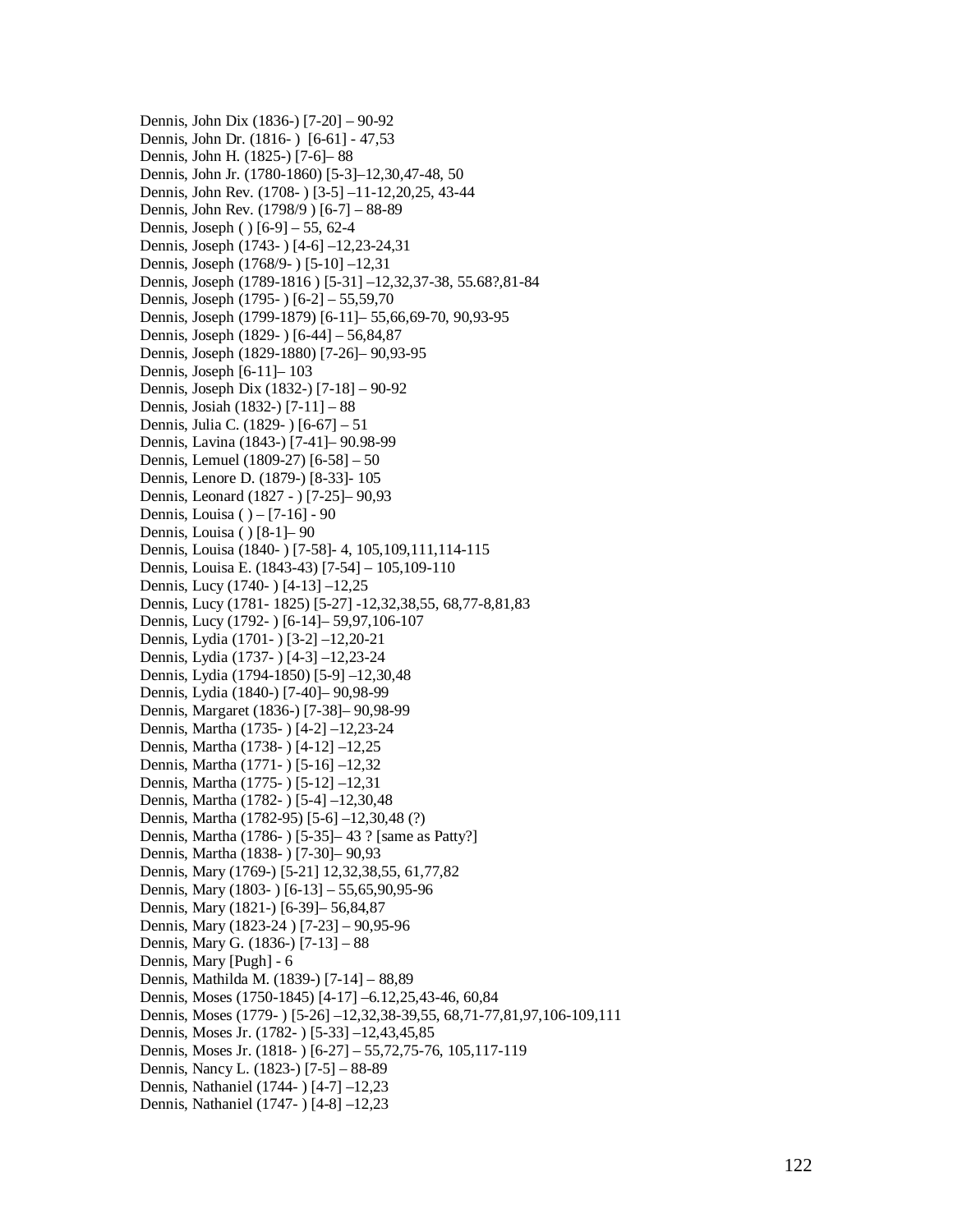Dennis, Nathaniel (1810-82) [5-2] – 47,50,52 Dennis, Parmelia (1795- ) [5-40]–12,43,45-46 Dennis, Patty (1783- ) [5-28]–12,32,38,55,81,83 Dennis, Patty (1786- ) [5-35] –12,43 Dennis, Phoebe (1819- 1889) [7-21] – 90,93-94 Dennis, Rebecca (?- ) [4-18] –12,25 Dennis, Rhoda (1803-22) [6-20]–4, 55, 72-73,77, 105,107-108 Dennis, Rhoda Belle (1861-) [7-64]– 4,105,111, 115-116 Dennis, Robert D. (1814-89 ) [6-25] – 5,55,72,75, 78,105,107,111-115 Dennis, Rodney (1808-1817) [6-22]– 55,72-74, 105,108 Dennis, Rodney (1826/28-99) [6-43] – 6,56,84,87 Dennis, Roy D. (1855-56) [7-62] –105,111,115 Dennis, Sally (1784- ) [5-34] –12,43,45 Dennis, Sally (1808/10-) [6-16]– 55,65,70,90,100-101 Dennis, Salome (1776-1854 ) [5-2]–12,30,47-50 Dennis, Samuel (1775-1775) [5-24] –12,32,55 Dennis, Samuel (1776- ) [5-25]–12,32,37-38,41, 55,65-71,76,82-3,86,98-99,103 Dennis, Samuel (1788- ) [5-36] –12,43,45 Dennis, Samuel Wm. (1812-36) [6-60] – 47,50, 52-53,57 Dennis, Samuel Wm. (1836- ) [7-2] – 47,52,57-8 Dennis, Sara Jane (1838- ) [7-39]– 90,98-99 Dennis, Sarah (1739- ) [4-4]–12,23-24 Dennis, Sarah (1749- ) [4-9] –12,23 Dennis, Sarah (1773- ) [5-23] –12,32,38,55, 64,68, 77 Dennis, Sarah Dix (1821-1901) [7-22]– 90,93-94 Dennis, Spencer (1842-) [7-59]- 105,111,115-116 Dennis, Spencer D. (1875-) [8-32]- 105 Dennis, Sprague (1857-62) [7-63]- 105,111,115 Dennis, Squire Alman (1860-) [7-67]– 105,118 Dennis, Susan E. (1834-) [7-12] – 88 Dennis, Sylvia (1826-) [7-7]– 88 Dennis, Thankful (1768- ) [5-15]–12,32 Dennis, Theodosia (1823-) [6-40]– 56,84,87 Dennis, Thomas (1638-1706) [1-1] –4,6, 9-18 Dennis, Thomas (1669/70-1702/3) [2-1] –5,12-14,22 Dennis, Thomas (1701- ) [3-1] –12-19 ? Dennis, Thomas (1706- 1771) [3-4] – 12,14,17, 23-24 Dennis, Thomas (1733- ) [4-1] –12,23-24 Dennis, Thomas (1787-1831) [5-8] –12,30,47-48,51 Dennis, Thomas (1822-22) [6-62] – 50 Dennis, Truman - 6 Dennis, Urania Isadore (1848-93) [7-61]- 93,105, 116 Dennis, Ursula (1812-1817) [6-24] – 55, 72,75, 105,108 Dennis, Ward L. (1828-) ]7-8]– 88 Dennis, William (1710 -1711) [3-6] –12,20-21 Dennis, William (1741/44- ) [4-14]–12,25,32 Dennis, William (1766- ) [5-14] –12,32 Dennis, William (1787- ) [5-30] –12,32,37-38,55, 68,81-83 Dennis, William (1797- ) [5-38] –12, 43 Dennis, William (1841-43) [7-31]– 90,93 Dennis, William E. (1824-) [6-66]–51 Dennis, William H. (1859- ) [8-6]- 90 Dennis, Wlliam E. (1851- ) [8-5]– 90 Depew, Eva (1887- ) [8-8]– 90,99 Depew, Warren – 90,99 Dix, Sarah ( -1850) – 38,55,65-67,69-71,90,103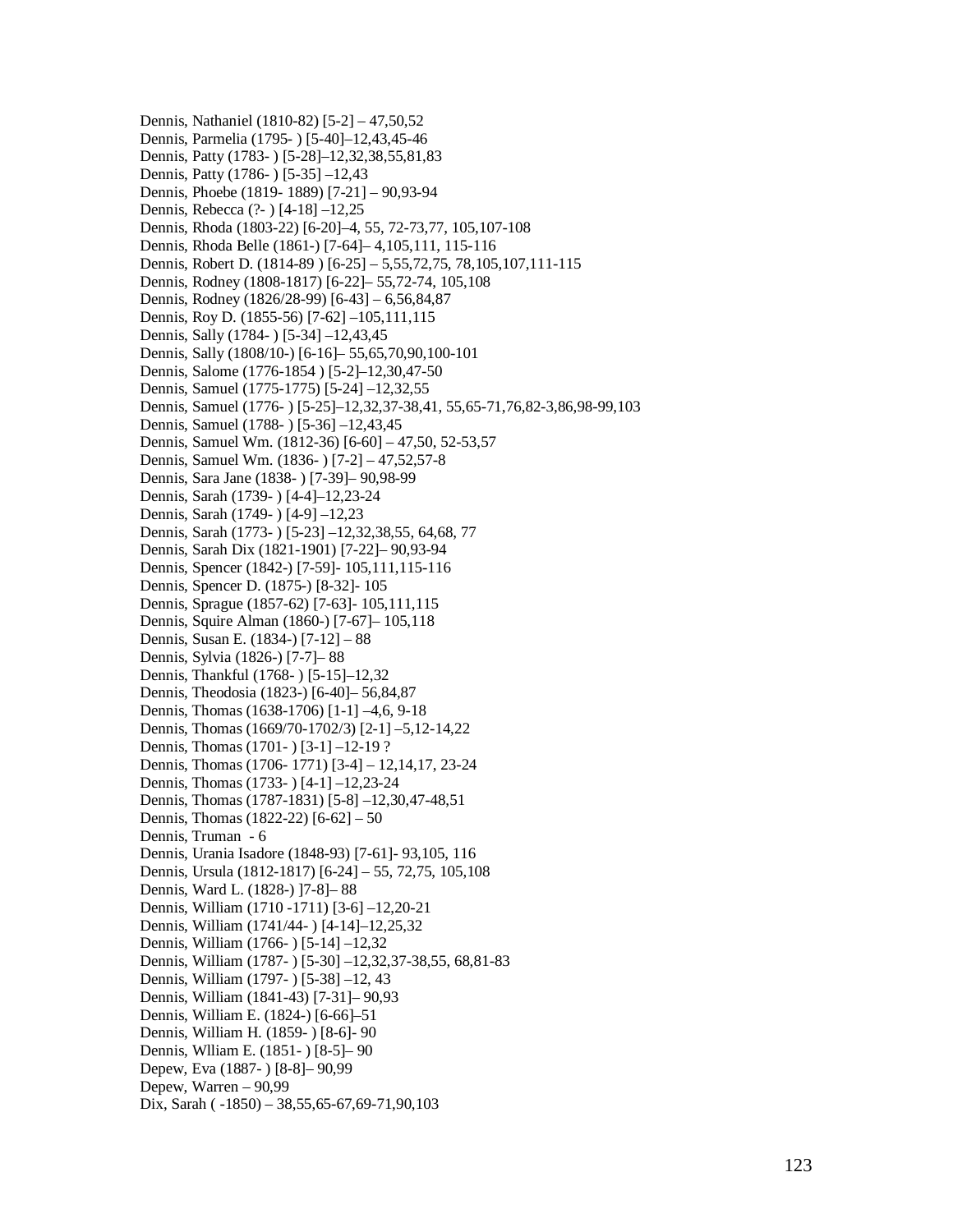Dudley, Anne - 10 Dudley, Thomas - 10 Eaton, Lois  $( )-45$ Endicott, Gov. - 11 Farley, E. Wilder - 6 Fellows (Fullers), Pama (1819-) – 55,77,105, 117-118 Field, Eugene - 11 Finch, Harry, Rev. - 87 Fling, Eunice (1780-1861?) – 38,55,62-63 Fling, Morris () - 63 Ford, Polly M. ("Pop") (1820-) -4,108,110 Frye, Elizabeth () - 45 Frye, Sarah (1758-1851) -12,26,43,45-46 Gifford, Emmaline (1841-) [7-53]-103-104 Gifford, Laura - 104 Gifford, Lilly - 55,70,103-104 Goodhue, Mary ( ) -12,26,32,34-35,39,41 Graves, Jane () -45 Green, Elizabeth () - 19 Griffin, Benjamin () - 26 Hall, Clarissa () – 52 Halven/Halvern/Holden, Nancy M. (1797-) - 55,88-89 Hammond, \_\_\_\_\_ - 90 Harrison, <u>\_\_\_</u> - 90,94 Harvel, Susanna - 81-2 Harvell, William - 82 Henderson, Arthur  $(1809)$  [6-5]  $-55,62$ Henderson, David (1802-) [6-4] - 55,62 Henderson, John  $( ) -38,55,61$ Henderson, Mary  $(1800-)$  [6-3]  $-55,62$ Henderson, Naor (1812-) [6-6] – 55, 62 Hodgkins, Elizabeth  $( ) - 26$ Hodgkins, Salome () -12,24,30-31 Hopkins, James - 114 Horner (Homer), Mary Mrs. -88-89 Horton,  $C. - 55$ Horton, Clara - 90,94 Hovey, Ebenezer.  $( ) -12,21$ Hunt, Nancy  $( )-45$ Janne (Jenne, Jenny), Lemuel - 55,77, 105, 107 J e witt , E . – 105 Kimmel, Leroy F. - 5 Kinsman, Joseph  $( ) -20,23$ Kinsman, Martha (1712-1761) -12,20,23 Lakin, Simeon  $( )-45$ Lane, Charles - 81 Lane, Fanny G. (1825-) [6-37] – 55,79-80 Lane, Francis Bowman (1818-) [6-35]-55,79-81 Lane, John (1821 - ) [6-36] - 55,79-80 Lane, Lavina (1814-) [6-33] - 55,79-80 Lane, Levi (1806-) [6-29] - 55,79-80 Lane, Loren (1816-) [6-34]- 55,79-80 Lane, Lorenzo (1809-) [6-31] – 55,79,80 Lane, Luther (1808-) [6-30]- 55,79-80 Lane, Lydia (1812- ) [6-32] - 55,79,80 Lane, Martha - 81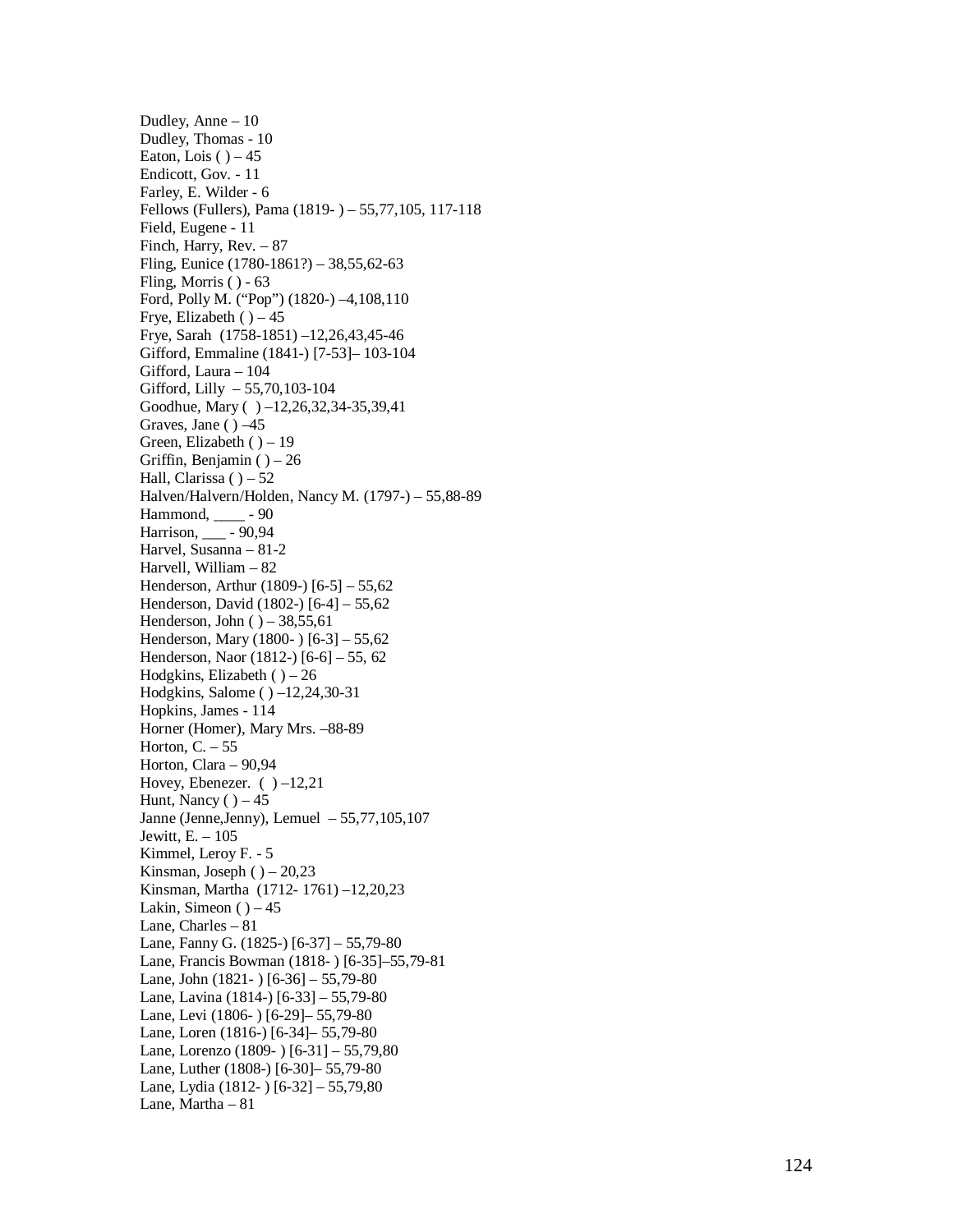Lane, Nancy (1831 - ) [6-38] - 55,79-80 Lane, Ziba Jr. () – 55,68,79-81 Larne, Maria - 55 Leighton, Benjamin  $-55,77,105$ Leighton, Rhoda [7-65]-105 Little, Thomas - 87 Lockwood, Luke V. - 6 Lord, Elizabeth B. (1810-) [6-55] - 49 Lord, Ephriam B. (1799-) [6-50] -49 Lord, George W. (1812-) [6-56]-49 Lord, James F. (1804-) [6-53] - 49 Lord, John D. (1797-) [6-49] – 49 Lord, Joseph (1802-1805) [6-52] -49 Lord, Joseph D. (1807-) [6-54] -49 ?? Lord, Martha D. (1801-) [6-51] - 49 Lord, Sarah M. (1814-) [6-57] - 49 Lyon, Mary - 10 Martin, Rose - 90 Mather, Cotton - 10 McKeen, Pres. Merchant, Renselar - 55 Minnis, Adam [8-2]– 90,94 Minnis, Wm. ( ) – 90,94 Munn, John - 114 Newkirk, \_\_\_\_\_ - 55 Nichols, John - 55 Ordway, J. D. - 6 Otis, <u>(</u>) - 90 Page, Theophilus  $-55, 65, 68$ Parker, M.  $( )-56$ Parker, Mary (1793-) – 56,84,87 Parkhurst, G. - 105 Phillips, John - 112 Plant, Margaret - 114 Prentice, Wm. H.  $( )-46$ Reynolds, Grace (1883-) [8-36]-4,105 (see Grace Wrates) Reynold, Rhoda - 107 R e yn o l d s, S ati e ( 1886 - ) [8-37] – 105 R e yn o l d s, W i l l i a m – 4 ,105 ,115-116 Richards, M. - 90 Ri c h ar ds, S e ym o u r [8-7] – 90 Rigg s, \_\_ \_ - 105 Rigg s, Emil y – 90 Riggs, Isadore  $-4$ , 105  $Riggs$ , John  $-4$ , 55 Rigg s, L y dia (1809- ) – 5 5, 9 0 , 98-99  $Ring, \_\_\_\$  - 51 Roberts, M. - 105 Roby, Samuel - 77 Roby, Minnie [8-4]-90 Roby, Stephen () – 90 Roby, Zillah J. (1812-1841) - 55, 69, 77, 105, 108-110 Rogers, Hannah  $( ) -12, 24, 31$ Rogers, Nathaniel - 10 Roy, Charles (1814-) - 112, 115 Roy, David - 112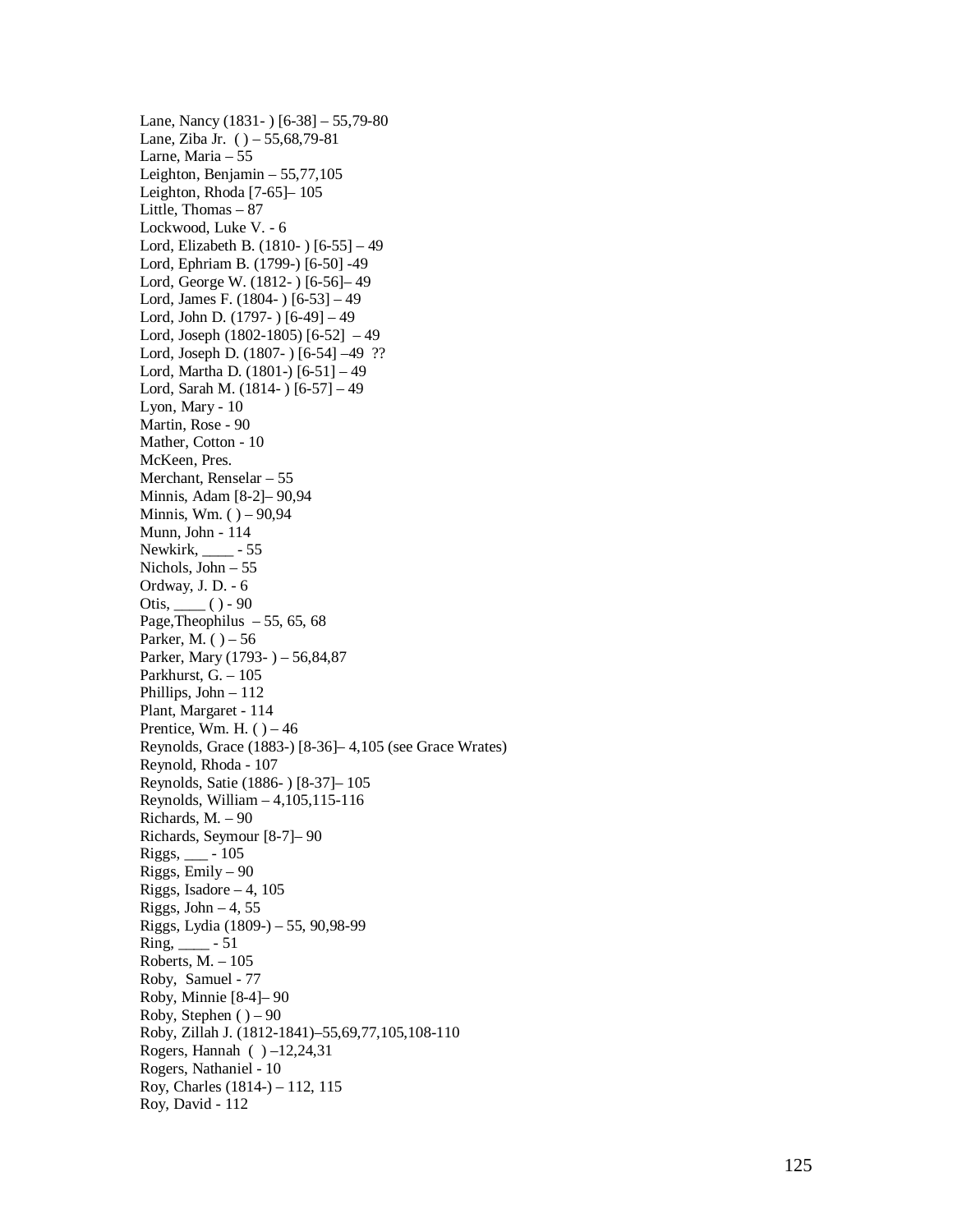Roy, Elizabeth (1820-1900) - 55,77,105,111-112,114 Roy, Harriet - 112 Roy, James - 112 Roy, Margaret - 112 Roy, Sarah - 112 Ro y, S o p h i a – 112 , 115 Ro y, Wm. – 112 Safford, Abraham  $( ) -26$ Sawyer, Harriet - 50 Searles, Grace (1636-1686) -5,10,12-14, 17-18 Searles, Wm.  $( ) - 14$ Searles, Wm. Jr  $( ) - 14$ S h a w, A n dr e w [8-39] – 105 Shaw, Anor [8-38]-105 Shaw, Chloe [8-40]- 105 S h a w, F a n n y [8-41] – 105 S h a w, G. - 105 Sherburne, Polly - 102 Smith, Abigail () - 26 Smith, Abigail () - 32 Snyder, Margaret - 80 Snyder, Myron  $-90,99$ Sober, \_\_\_\_\_\_ - 90,99 Sober, \_\_\_\_\_\_ - 90,99 Sober, Margaret [8-9]-90 Spears, Martha - 55 Spencer, Bernie - 5 Sprague, Armanda -113 Sprague, Rhoda (1784-1841) - 55,71-77,97,106-107,109,111,118 Stoddard, Robert - 112 Symons, Charles  $( ) -45$ Tague, Carlton [8-42]-105 Tague, L. – 105 Tuttle, Simon  $( ) - 21$  $V$ andebogart,  $\_\_$ -114 VanMarter, ---- - 55 Walker, Elizabeth (-1833) – 50-51 Walker, Hannah (-1825) - 48,51 Walker, Lemuel  $( ) - 51$ Ward, Nathaniel - 10 Ward, Samuel  $( ) - 21$ Ward, Sarah Tuttle (-1756) - 12,20-21 Watson, Clarinda (1830-) - 102 Watson,  $D. - 55$ Watson, Dudley - 102 Watson, Emily - 55 Watson, Lewis  $-55, 70$ Watson, Lewis (1806-) - 102 Watson, Nancy Jane  $(1832 -) - 102$ Watson, Philinda (1834-) - 102-103 Watson, Sherburne D. (1828-) - 102 Way, Julia (1828-1913) -77,104,117-119 Williams, Samuel - 6 Whitbeck, Dennis (1876-) [8-30]-105 Whitbeck, Ella (1871-71) [8-28]-105 Whitbeck, Isadore (1875-) [8-29]-4,105